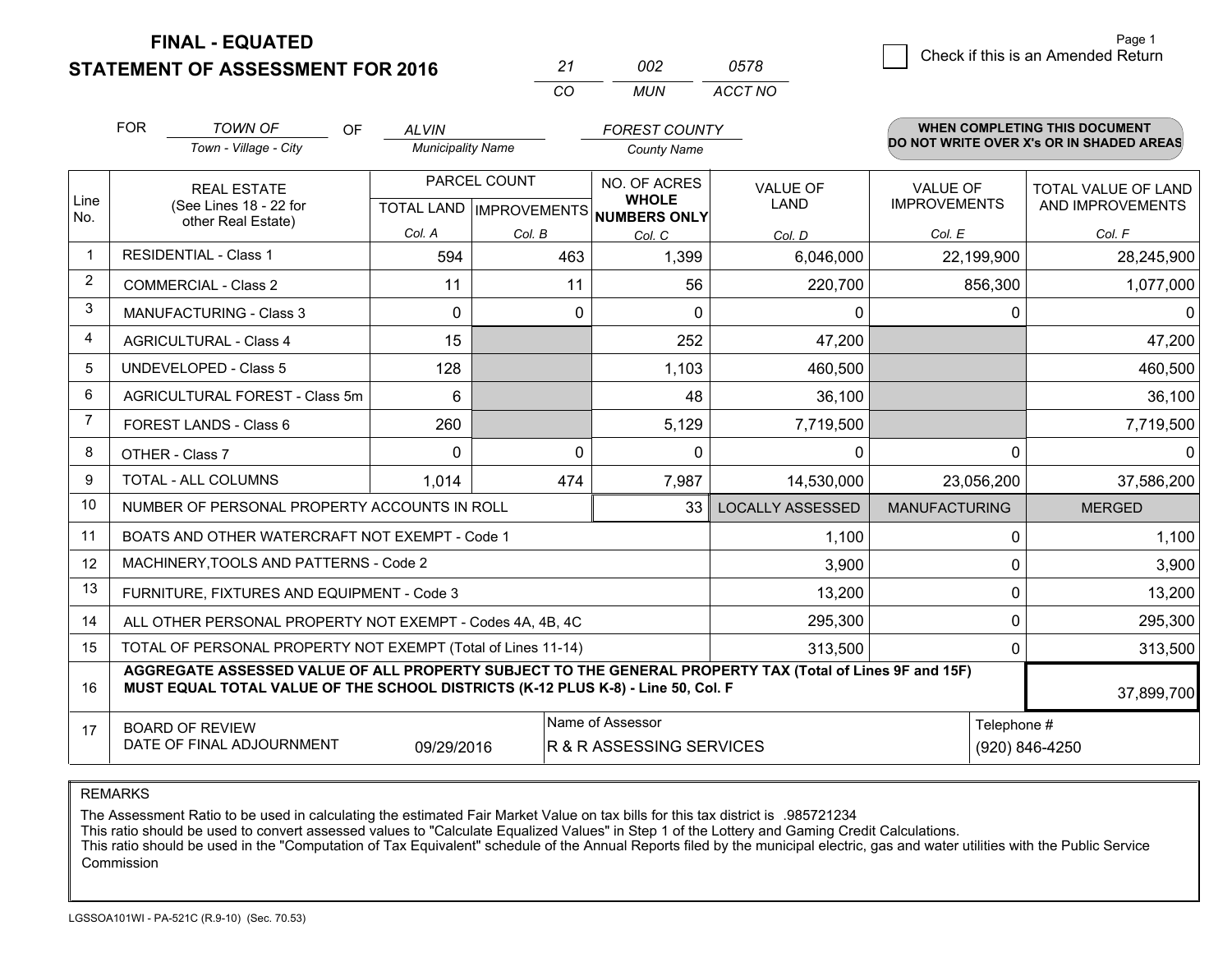*YEAR CO MUN ACCT NO* 2016 <u>21 002 0578</u>

Do not confuse FOREST LANDS (Line 7) with FOREST CROPS (in this section) - They are **NOT** the same

|    |                                                                                |                                 | Private Forest Crop - Reg Class @ \$2.52 per acre |                                                                  |                 |                                                               |                                    |                                                                    |  |                                                                              |  |
|----|--------------------------------------------------------------------------------|---------------------------------|---------------------------------------------------|------------------------------------------------------------------|-----------------|---------------------------------------------------------------|------------------------------------|--------------------------------------------------------------------|--|------------------------------------------------------------------------------|--|
| 18 | (a) PARCELS                                                                    | (b) ACRES                       |                                                   | (c) ASSESSED VALUE                                               |                 | (d) PARCELS                                                   |                                    | (e) ACRES                                                          |  | (f) ASSESSED VALUE                                                           |  |
|    | 3                                                                              | 118.1                           |                                                   | 177.200                                                          |                 |                                                               |                                    | 40                                                                 |  | 60.000                                                                       |  |
|    |                                                                                |                                 |                                                   | Private Forest Crop - Special Class @ 20¢ per acre               |                 |                                                               |                                    |                                                                    |  | Entered Before 2005 Managed Forest - Ferrous Mining CLOSED @ \$8.27 per acre |  |
| 19 | (a) PARCELS                                                                    | (c) ASSESSED VALUE<br>(b) ACRES |                                                   | (d) PARCELS                                                      |                 | (e) ACRES                                                     |                                    | (f) ASSESSED VALUE                                                 |  |                                                                              |  |
|    |                                                                                |                                 |                                                   |                                                                  |                 |                                                               |                                    |                                                                    |  |                                                                              |  |
|    |                                                                                |                                 |                                                   | Entered Before 2005 Managed Forest - OPEN @ \$.79 per acre       |                 |                                                               |                                    | Entered Before 2005 Managed Forest - CLOSED @ \$1.87 per acre      |  |                                                                              |  |
| 20 | (a) PARCELS                                                                    | (b) ACRES                       |                                                   | (c) ASSESSED VALUE                                               |                 | (d) PARCELS                                                   |                                    | (e) ACRES                                                          |  | (f) ASSESSED VALUE                                                           |  |
|    |                                                                                | 280                             |                                                   | 420.000                                                          | 30              |                                                               |                                    | 936.05                                                             |  | 1,404,100                                                                    |  |
|    | Entered After 2004 Managed Forest - OPEN @<br>\$2.14 per acre                  |                                 |                                                   |                                                                  |                 | Entered After 2004 Managed Forest - CLOSED @ \$10.68 per acre |                                    |                                                                    |  |                                                                              |  |
| 21 | (a) PARCELS                                                                    | (b) ACRES                       |                                                   | (c) ASSESSED VALUE                                               |                 | (d) PARCELS<br>(e) ACRES                                      |                                    | (f) ASSESSED VALUE                                                 |  |                                                                              |  |
|    |                                                                                |                                 |                                                   |                                                                  |                 |                                                               |                                    |                                                                    |  |                                                                              |  |
|    | 15                                                                             | 490.81                          |                                                   | 723,100                                                          |                 | 21                                                            |                                    | 668.27                                                             |  | 987,400                                                                      |  |
| 22 | (a) County Forest Cropland Acres                                               |                                 |                                                   | (b) Federal Acres                                                | (c) State Acres |                                                               | (d) County (NOT FOREST CROP) Acres |                                                                    |  | (e) Other Acres                                                              |  |
|    |                                                                                |                                 |                                                   | 58,058.56                                                        |                 | 4,514.59                                                      |                                    | 2.16                                                               |  | 339.66                                                                       |  |
|    |                                                                                |                                 |                                                   | Assessed Value of Omitted Property From Prior Years (Sec. 70.44) |                 |                                                               |                                    | Assessed Value of Sec. 70.43 Corrections of Errors by Assessors    |  |                                                                              |  |
|    |                                                                                | (a) REAL ESTATE                 |                                                   | (b) PERSONAL                                                     |                 |                                                               |                                    | (c1) REAL ESTATE                                                   |  | (c2) PERSONAL                                                                |  |
| 23 |                                                                                |                                 |                                                   |                                                                  |                 |                                                               |                                    |                                                                    |  |                                                                              |  |
|    | Manufacturing Equated Value of Omitted Property From Prior Years (Sec. 70.995) |                                 |                                                   |                                                                  |                 |                                                               |                                    | Mfg. Equated Value of Sec.70.43 Corrections of Errors by Assessors |  |                                                                              |  |
|    | (d) REAL ESTATE<br>(e) PERSONAL                                                |                                 |                                                   | (f1) REAL ESTATE<br>(f2) PERSONAL                                |                 |                                                               |                                    |                                                                    |  |                                                                              |  |
|    |                                                                                |                                 |                                                   |                                                                  |                 |                                                               |                                    |                                                                    |  |                                                                              |  |

# **SPECIAL DISTRICTS**

| Line<br>No. | Enter 6-digit<br><b>Special District</b> | <b>Account</b><br><b>Number</b> | <b>Special District Name</b> | <b>Locally Assessed Value</b><br>of Real Estate and | Mfg Value of Real Estate<br>and Personal Property | <b>Merged Value of</b><br><b>Real Estate and</b> |
|-------------|------------------------------------------|---------------------------------|------------------------------|-----------------------------------------------------|---------------------------------------------------|--------------------------------------------------|
|             | Code (Col. A)                            | (Col. B)                        | (Col. C)                     | Personal Property (Col. D)                          | (Col. E)                                          | Personal Property (Col. F)                       |
| 24          |                                          |                                 |                              |                                                     |                                                   |                                                  |
| 25          |                                          |                                 |                              |                                                     |                                                   |                                                  |
| 26          |                                          |                                 |                              |                                                     |                                                   |                                                  |
| 27          |                                          |                                 |                              |                                                     |                                                   |                                                  |
| 28          |                                          |                                 |                              |                                                     |                                                   |                                                  |
| 29          |                                          |                                 |                              |                                                     |                                                   |                                                  |
| 30          |                                          |                                 |                              |                                                     |                                                   |                                                  |
| 31          |                                          |                                 |                              |                                                     |                                                   |                                                  |
| 32          |                                          |                                 |                              |                                                     |                                                   |                                                  |
| 33          |                                          |                                 |                              |                                                     |                                                   |                                                  |
| 34          |                                          |                                 |                              |                                                     |                                                   |                                                  |
| 35          |                                          |                                 |                              |                                                     |                                                   |                                                  |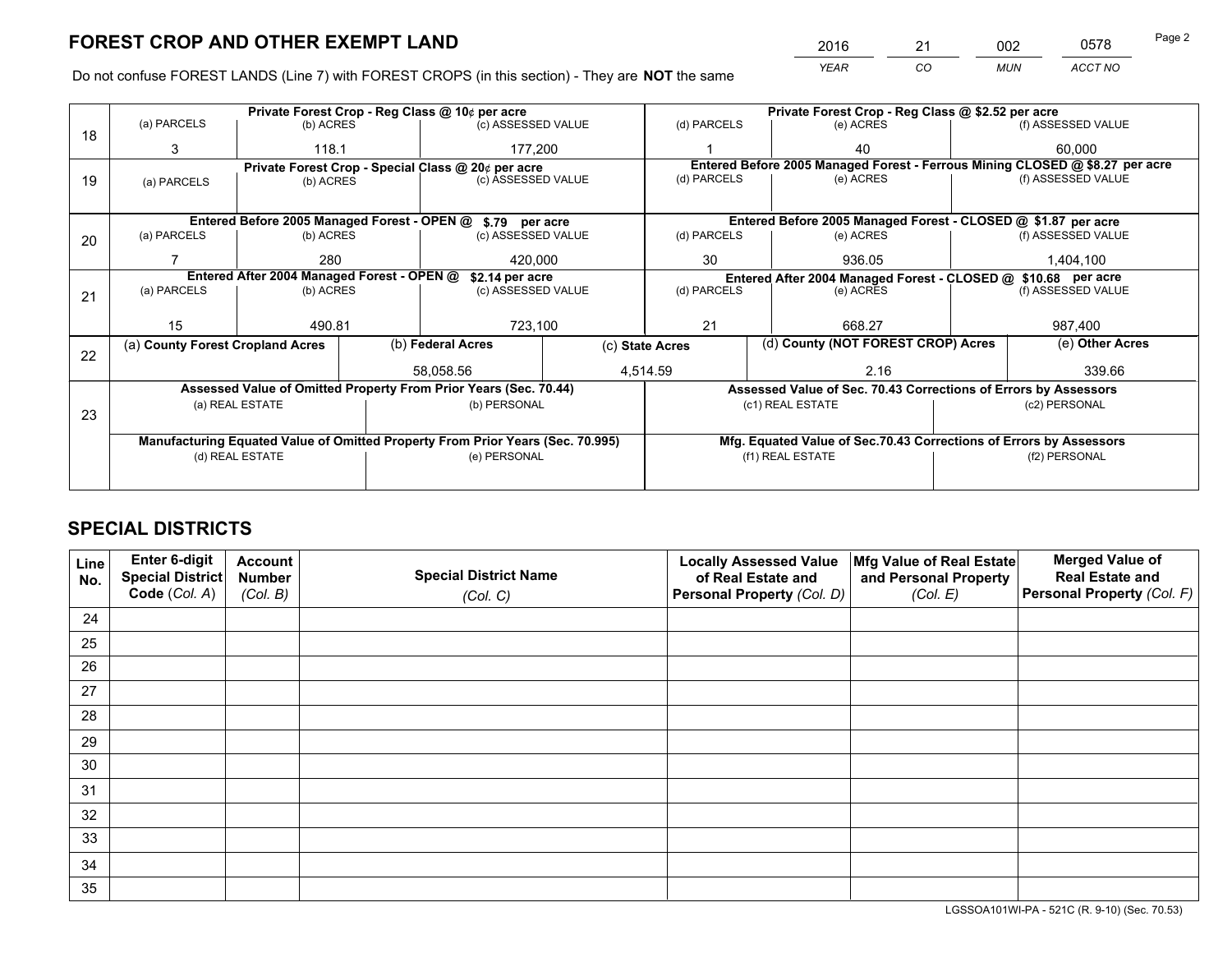|             |                                                          |                                             |                                                         | <b>YEAR</b>                                                                       | CO<br><b>MUN</b>                                              | ACCT NO                                                                        |
|-------------|----------------------------------------------------------|---------------------------------------------|---------------------------------------------------------|-----------------------------------------------------------------------------------|---------------------------------------------------------------|--------------------------------------------------------------------------------|
| Line<br>No. | Enter 6-digit<br><b>School District</b><br>Code (Col. A) | <b>Account</b><br><b>Number</b><br>(Col. B) | <b>School District Name</b><br>(Col. C)                 | <b>Locally Assessed Value</b><br>of Real Estate and<br>Personal Property (Col. D) | Mfg Value of Real Estate<br>and Personal Property<br>(Col. E) | <b>Merged Value of</b><br><b>Real Estate and</b><br>Personal Property (Col. F) |
|             | A. SCHOOL DISTRICTS (K-8 and K-12)                       |                                             |                                                         |                                                                                   |                                                               |                                                                                |
| 36          | 211218                                                   | 0130                                        | SCH D OF CRANDON                                        | 37,437,800                                                                        |                                                               | 37,437,800                                                                     |
| 37          | 634330                                                   | 0374                                        | SCH D OF PHELPS                                         | 461,900                                                                           |                                                               | 461,900                                                                        |
| 38          |                                                          |                                             |                                                         |                                                                                   |                                                               |                                                                                |
| 39          |                                                          |                                             |                                                         |                                                                                   |                                                               |                                                                                |
| 40          |                                                          |                                             |                                                         |                                                                                   |                                                               |                                                                                |
| 41          |                                                          |                                             |                                                         |                                                                                   |                                                               |                                                                                |
| 42          |                                                          |                                             |                                                         |                                                                                   |                                                               |                                                                                |
| 43          |                                                          |                                             |                                                         |                                                                                   |                                                               |                                                                                |
| 44          |                                                          |                                             |                                                         |                                                                                   |                                                               |                                                                                |
| 45          |                                                          |                                             |                                                         |                                                                                   |                                                               |                                                                                |
| 46          |                                                          |                                             |                                                         |                                                                                   |                                                               |                                                                                |
| 47          |                                                          |                                             |                                                         |                                                                                   |                                                               |                                                                                |
| 48          |                                                          |                                             |                                                         |                                                                                   |                                                               |                                                                                |
| 49          |                                                          |                                             | TOTAL ASSESSED VALUE OF SCHOOL DISTRICTS (K-8 and K-12) |                                                                                   |                                                               |                                                                                |
| 50          | <b>B.</b><br><b>UNION HIGH SCHOOL DISTRICTS</b>          |                                             |                                                         | 37,899,700                                                                        |                                                               | 37,899,700                                                                     |
| 51          |                                                          |                                             |                                                         |                                                                                   |                                                               |                                                                                |
| 52          |                                                          |                                             |                                                         |                                                                                   |                                                               |                                                                                |
| 53          |                                                          |                                             |                                                         |                                                                                   |                                                               |                                                                                |
| 54          |                                                          |                                             |                                                         |                                                                                   |                                                               |                                                                                |
| 55          |                                                          |                                             | TOTAL ASSESSED VALUE OF UNION HIGH SCHOOLS              |                                                                                   |                                                               |                                                                                |
|             | C. TECHNICAL COLLEGE DISTRICTS                           |                                             |                                                         |                                                                                   |                                                               |                                                                                |
| 56          | 001600                                                   | 0015                                        | NICOLET TECHNICAL COLLEGE<br><b>RHIN</b>                | 37,899,700                                                                        |                                                               | 37,899,700                                                                     |
| 57          |                                                          |                                             |                                                         |                                                                                   |                                                               |                                                                                |
| 58          |                                                          |                                             |                                                         |                                                                                   |                                                               |                                                                                |
| 59          |                                                          |                                             | TOTAL ASSESSED VALUE OF TECHNICAL COLLEGES              | 37,899,700                                                                        |                                                               | 37,899,700                                                                     |

21

002

 *I hereby certify, to the best of my knowledge and belief, this form is complete and correct.*

**SCHOOL DISTRICTS**

| Print name of preparer | Title                    |                | Date (MM / DD / CCYY) |
|------------------------|--------------------------|----------------|-----------------------|
|                        |                          |                |                       |
| Signature of preparer  | Contact Telephone Number | E-mail address |                       |
|                        |                          |                |                       |

0578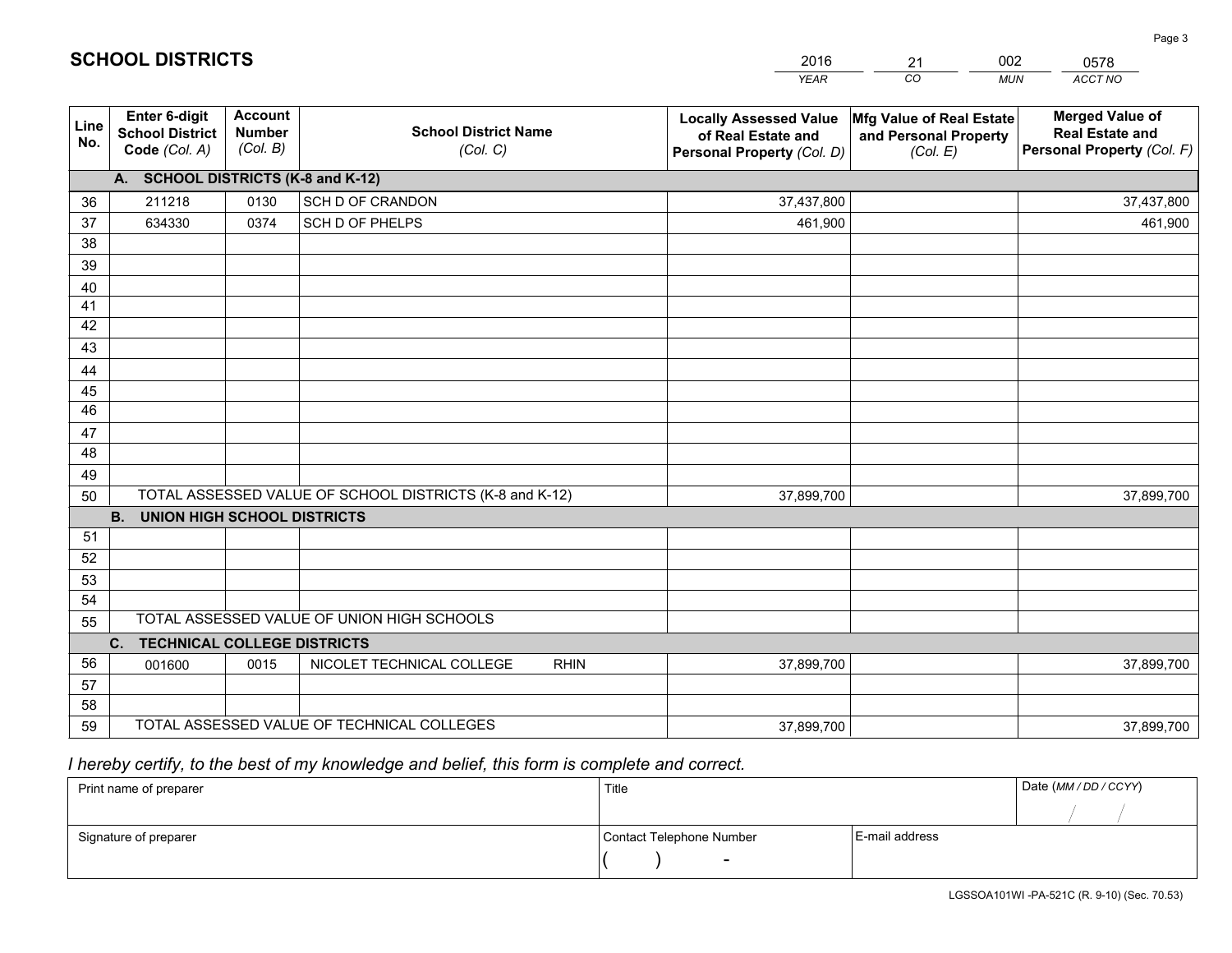### **HIGHLIGHTS**

- 1. Complete the Statement of Assessment after the Board of Review. Reflect any changes made there.
- 2. Use black ink to complete.

**NOTE: Please supply any correction to the name and address.**

NOTE: Please supply any correction to the name and address.

- 3. Line 16 must equal Line 50, Col D.
- 4. Line 55 must equal the total of K-8 schools listed on lines 36-49. Do not include K-12 schools in this comparision.
- 5. Line 59, Col. D must equal Line 16.
- 6. Special District, School District and Technical College District values must include both real estate and personal property. Examples of Special districts are: town sanitary districts, public inland lake protection and rehabilitation districts, and metropolitan sewerage districts.
- 7. DO NOT INCLUDE Manufacturing property values.DOR will print these values on the final SOA.
- 8. Accuracy of this form is very important. The values reported directly affect the equalized value DOR calculates for school and special districts.

### **Page 1:**

 If not prefilled, enter the tax year,county and municipal code,municipal type, municipal name and county name on the top of form.

Check the Amended box, if filing an amended / corrected SOA.

 Report the parcel count, acres and assessed value of taxable general property, total parcel count, (real and personal), total acres, and values from final figures set by the Board of Review.

- A. Real Estate land and improvements (buildings, etc.) is reported on lines 1 8, total line 9.
- B. Personal Property is reported on lines 11 14, Column D, total line 15.
- C. To complete this report, use the computer produced summary of the assessment roll that shows these amounts.
- D. Use whole numbers only.
- E. Add each line across and each column down to verify entries.

### **Page 2:**

- A. Report Special Items (not subject to general property tax).
- 1. Private Forest Croplands and Managed Forest Lands are reported on lines 18,19, 20 and 21. Be sure to report assessed values **NOT** taxes.
- 2. You should have copies of the orders of entry, orders of withdrawal, etc., to update your assessment roll.
	- 3. Show hundredths of acres (e.g. 39.75).
- 4. Tax exempt lands are reported on line 22.
- 5. Omitted property and sec. 70.43, Wis. Stats., corrections of errors by assessor are reported on line 23. Report real estate and personal property separately. These should be for **prior years**, not something found on the current assessment roll after the board of review.
- B. Special District (Lines 24-35) Include the value of both real and personal property.
- The Department of Revenue (DOR) preprints much of the information regarding names and codes for schools, special districts,etc. If a district is not listed, enter the name and value only, DOR will enter the proper code.

### **Page 3 School Districts:**

Include the value of both real and personal property.

Report School District (regular, elementary, union high school, and technical college).

- 1. Regular (K-12) and Elementary (K-8) school values are reported on lines 36-49, total on line 50.
- 2. Union High School (UHS) (use only if elementary schools are listed on lines 36-49) are reported on lines 51-54. UHS total value (line 55) must equal to the total **elementary school** values reported on lines 36-49. Do notinclude K-12 schools in this comparison.
- 3. Technical College values are reported on lines 56-58, total on line 59.
- 4. Use the computer summary that shows these amounts to complete this report.

#### **This form is due the second Monday in June. File this report only after your Board of Review is complete.**

 *If you have questions: Return forms to:*

Fax number: (608) 264-6887 PO Box 8971

 Email: lgs@revenue.wi.gov Wisconsin Department of Revenue Call: (608) 261-5341 Local Government Services Section 6-97Madison WI 53708-8971

DELLA ROSENOW<br>TOWN OF ALVIN<br>7940 4TH STREET DELLA ROSENOW 7940 4TH STREET TOWN OF ALVIN **ALVIN, WI 54542** ALVIN, WI 54542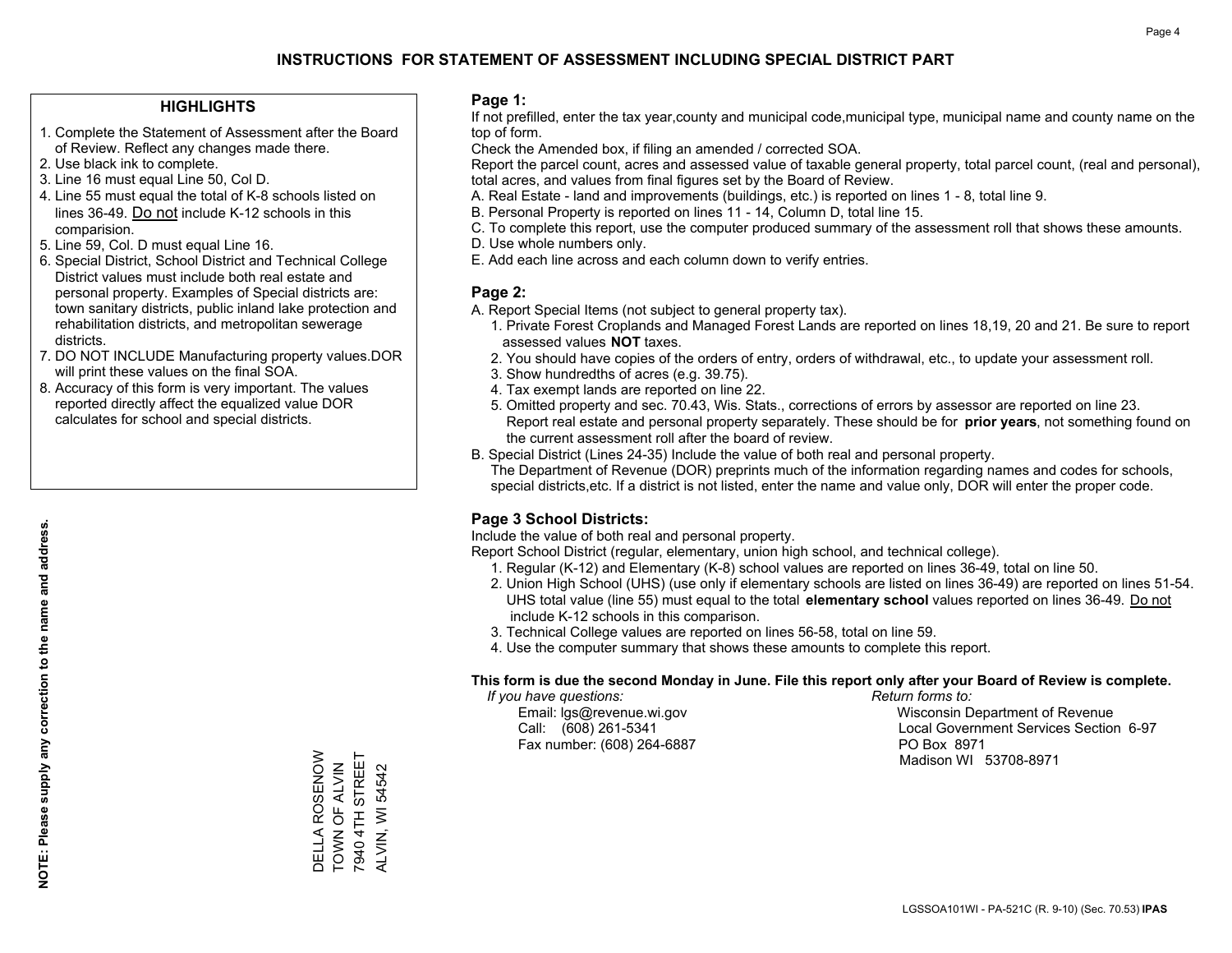**STATEMENT OF ASSESSMENT FOR 2016** 

| 21  | ∩∩⊿ | 0579    |
|-----|-----|---------|
| CO. | MUN | ACCT NO |

|              | <b>FOR</b>                                                                                                                                                                                   | <b>TOWN OF</b><br><b>OF</b>                                  | <b>ARGONNE</b>           |          | <b>FOREST COUNTY</b>                                |                         |                      | <b>WHEN COMPLETING THIS DOCUMENT</b><br>DO NOT WRITE OVER X's OR IN SHADED AREAS |
|--------------|----------------------------------------------------------------------------------------------------------------------------------------------------------------------------------------------|--------------------------------------------------------------|--------------------------|----------|-----------------------------------------------------|-------------------------|----------------------|----------------------------------------------------------------------------------|
|              |                                                                                                                                                                                              | Town - Village - City                                        | <b>Municipality Name</b> |          | <b>County Name</b>                                  |                         |                      |                                                                                  |
|              |                                                                                                                                                                                              | <b>REAL ESTATE</b>                                           | PARCEL COUNT             |          | NO. OF ACRES                                        | <b>VALUE OF</b>         | <b>VALUE OF</b>      | <b>TOTAL VALUE OF LAND</b>                                                       |
| Line<br>No.  |                                                                                                                                                                                              | (See Lines 18 - 22 for<br>other Real Estate)                 |                          |          | <b>WHOLE</b><br>TOTAL LAND MPROVEMENTS NUMBERS ONLY | <b>LAND</b>             | <b>IMPROVEMENTS</b>  | AND IMPROVEMENTS                                                                 |
|              |                                                                                                                                                                                              |                                                              | Col. A                   | Col. B   | Col. C                                              | Col. D                  | Col. E               | Col. F                                                                           |
| $\mathbf{1}$ |                                                                                                                                                                                              | <b>RESIDENTIAL - Class 1</b>                                 | 569                      | 381      | 1,154                                               | 5,288,900               | 22,938,720           | 28,227,620                                                                       |
| 2            |                                                                                                                                                                                              | <b>COMMERCIAL - Class 2</b>                                  | 18                       | 10       | 42                                                  | 125,900                 | 1,117,800            | 1,243,700                                                                        |
| 3            |                                                                                                                                                                                              | MANUFACTURING - Class 3                                      | $\Omega$                 | $\Omega$ | $\Omega$                                            | $\Omega$                | 0                    | 0                                                                                |
| 4            |                                                                                                                                                                                              | <b>AGRICULTURAL - Class 4</b>                                | 201                      |          | 3,946                                               | 429,405                 |                      | 429,405                                                                          |
| 5            |                                                                                                                                                                                              | UNDEVELOPED - Class 5                                        | 145                      |          | 2,018                                               | 665,300                 |                      | 665,300                                                                          |
| 6            | AGRICULTURAL FOREST - Class 5m                                                                                                                                                               |                                                              | 37                       |          | 696                                                 | 634,700                 |                      | 634,700                                                                          |
| 7            |                                                                                                                                                                                              | FOREST LANDS - Class 6                                       | 157                      |          | 3,631                                               | 6,013,600               |                      | 6,013,600                                                                        |
| 8            |                                                                                                                                                                                              | OTHER - Class 7                                              | 26                       | $\Omega$ | 43                                                  | 142,400                 | 1,421,300            | 1,563,700                                                                        |
| 9            |                                                                                                                                                                                              | TOTAL - ALL COLUMNS                                          | 1,153                    | 391      | 11,530                                              | 13,300,205              | 25,477,820           | 38,778,025                                                                       |
| 10           |                                                                                                                                                                                              | NUMBER OF PERSONAL PROPERTY ACCOUNTS IN ROLL                 |                          |          | 30                                                  | <b>LOCALLY ASSESSED</b> | <b>MANUFACTURING</b> | <b>MERGED</b>                                                                    |
| 11           |                                                                                                                                                                                              | BOATS AND OTHER WATERCRAFT NOT EXEMPT - Code 1               |                          |          |                                                     | $\mathbf{0}$            | 0                    | 0                                                                                |
| 12           |                                                                                                                                                                                              | MACHINERY, TOOLS AND PATTERNS - Code 2                       |                          |          |                                                     | 22,800                  | 0                    | 22,800                                                                           |
| 13           |                                                                                                                                                                                              | FURNITURE, FIXTURES AND EQUIPMENT - Code 3                   |                          |          |                                                     | 56,200                  | 0                    | 56,200                                                                           |
| 14           |                                                                                                                                                                                              | ALL OTHER PERSONAL PROPERTY NOT EXEMPT - Codes 4A, 4B, 4C    |                          |          |                                                     | 319,300                 | 0                    | 319,300                                                                          |
| 15           |                                                                                                                                                                                              | TOTAL OF PERSONAL PROPERTY NOT EXEMPT (Total of Lines 11-14) |                          |          |                                                     | 398,300                 | 0                    | 398,300                                                                          |
| 16           | AGGREGATE ASSESSED VALUE OF ALL PROPERTY SUBJECT TO THE GENERAL PROPERTY TAX (Total of Lines 9F and 15F)<br>MUST EQUAL TOTAL VALUE OF THE SCHOOL DISTRICTS (K-12 PLUS K-8) - Line 50, Col. F |                                                              |                          |          |                                                     |                         | 39,176,325           |                                                                                  |
| 17           |                                                                                                                                                                                              | <b>BOARD OF REVIEW</b>                                       |                          |          | Name of Assessor                                    |                         | Telephone #          |                                                                                  |
|              |                                                                                                                                                                                              | DATE OF FINAL ADJOURNMENT                                    | 06/01/2016               |          | <b>ED MCKEAGUE</b>                                  |                         |                      | (715) 478-5000                                                                   |

REMARKS

The Assessment Ratio to be used in calculating the estimated Fair Market Value on tax bills for this tax district is 1.072354447

This ratio should be used to convert assessed values to "Calculate Equalized Values" in Step 1 of the Lottery and Gaming Credit Calculations.<br>This ratio should be used in the "Computation of Tax Equivalent" schedule of the Commission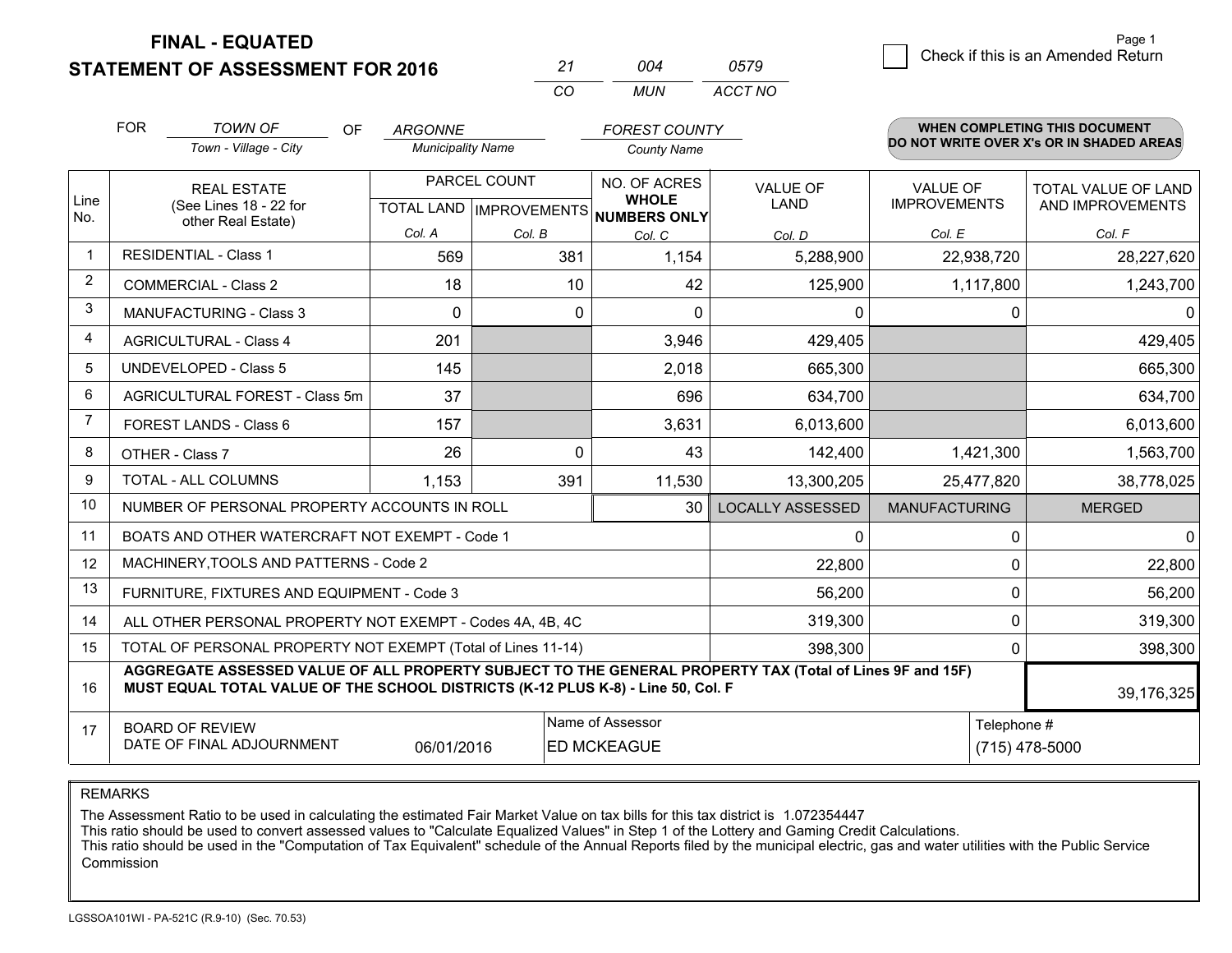*YEAR CO MUN ACCT NO* 2016 21 004 0579

Do not confuse FOREST LANDS (Line 7) with FOREST CROPS (in this section) - They are **NOT** the same

|    |                                                                                |                 | Private Forest Crop - Reg Class @ 10¢ per acre |                                                                  | Private Forest Crop - Reg Class @ \$2.52 per acre                  |                                                       |                                                               |                                                                 |                    |                                                                              |
|----|--------------------------------------------------------------------------------|-----------------|------------------------------------------------|------------------------------------------------------------------|--------------------------------------------------------------------|-------------------------------------------------------|---------------------------------------------------------------|-----------------------------------------------------------------|--------------------|------------------------------------------------------------------------------|
| 18 | (a) PARCELS                                                                    | (b) ACRES       |                                                | (c) ASSESSED VALUE                                               |                                                                    | (d) PARCELS                                           |                                                               | (e) ACRES                                                       |                    | (f) ASSESSED VALUE                                                           |
|    |                                                                                |                 |                                                |                                                                  |                                                                    |                                                       |                                                               | 80                                                              |                    | 146,000                                                                      |
|    |                                                                                |                 |                                                | Private Forest Crop - Special Class @ 20¢ per acre               |                                                                    |                                                       |                                                               |                                                                 |                    | Entered Before 2005 Managed Forest - Ferrous Mining CLOSED @ \$8.27 per acre |
| 19 | (c) ASSESSED VALUE<br>(b) ACRES<br>(a) PARCELS                                 |                 | (d) PARCELS                                    |                                                                  | (e) ACRES                                                          |                                                       | (f) ASSESSED VALUE                                            |                                                                 |                    |                                                                              |
|    |                                                                                |                 |                                                |                                                                  |                                                                    |                                                       |                                                               |                                                                 |                    |                                                                              |
|    |                                                                                |                 |                                                | Entered Before 2005 Managed Forest - OPEN @ \$.79 per acre       |                                                                    |                                                       |                                                               | Entered Before 2005 Managed Forest - CLOSED @ \$1.87 per acre   |                    |                                                                              |
| 20 | (a) PARCELS                                                                    | (b) ACRES       |                                                | (c) ASSESSED VALUE                                               |                                                                    | (d) PARCELS                                           |                                                               | (e) ACRES                                                       |                    | (f) ASSESSED VALUE                                                           |
|    | 42                                                                             | 1,501.05        |                                                |                                                                  | 2,158<br>66                                                        |                                                       |                                                               | 2,032.41                                                        |                    | 3,368,800                                                                    |
|    | Entered After 2004 Managed Forest - OPEN @<br>\$2.14 per acre                  |                 |                                                |                                                                  |                                                                    |                                                       | Entered After 2004 Managed Forest - CLOSED @ \$10.68 per acre |                                                                 |                    |                                                                              |
| 21 | (a) PARCELS                                                                    | (b) ACRES       |                                                | (c) ASSESSED VALUE                                               |                                                                    | (d) PARCELS<br>(e) ACRES                              |                                                               |                                                                 | (f) ASSESSED VALUE |                                                                              |
|    |                                                                                |                 |                                                |                                                                  |                                                                    |                                                       |                                                               |                                                                 |                    |                                                                              |
|    | 17                                                                             | 585             |                                                | 855,100                                                          |                                                                    | 27                                                    |                                                               | 837                                                             |                    | 1,232,750                                                                    |
|    | (a) County Forest Cropland Acres                                               |                 |                                                | (b) Federal Acres                                                |                                                                    | (d) County (NOT FOREST CROP) Acres<br>(c) State Acres |                                                               |                                                                 | (e) Other Acres    |                                                                              |
| 22 |                                                                                |                 |                                                | 46.129.34                                                        |                                                                    | 6,828.89<br>13.77                                     |                                                               |                                                                 | 99.84              |                                                                              |
|    |                                                                                |                 |                                                |                                                                  |                                                                    |                                                       |                                                               |                                                                 |                    |                                                                              |
|    |                                                                                |                 |                                                | Assessed Value of Omitted Property From Prior Years (Sec. 70.44) |                                                                    |                                                       |                                                               | Assessed Value of Sec. 70.43 Corrections of Errors by Assessors |                    |                                                                              |
| 23 |                                                                                | (a) REAL ESTATE |                                                | (b) PERSONAL                                                     |                                                                    |                                                       |                                                               | (c1) REAL ESTATE                                                |                    | (c2) PERSONAL                                                                |
|    |                                                                                |                 |                                                |                                                                  |                                                                    |                                                       |                                                               |                                                                 |                    |                                                                              |
|    | Manufacturing Equated Value of Omitted Property From Prior Years (Sec. 70.995) |                 |                                                |                                                                  | Mfg. Equated Value of Sec.70.43 Corrections of Errors by Assessors |                                                       |                                                               |                                                                 |                    |                                                                              |
|    |                                                                                | (d) REAL ESTATE |                                                | (e) PERSONAL                                                     |                                                                    |                                                       |                                                               | (f1) REAL ESTATE                                                |                    | (f2) PERSONAL                                                                |
|    |                                                                                |                 |                                                |                                                                  |                                                                    |                                                       |                                                               |                                                                 |                    |                                                                              |

# **SPECIAL DISTRICTS**

| Line<br>No. | Enter 6-digit<br>Special District<br>Code (Col. A) | <b>Account</b><br><b>Number</b> | <b>Special District Name</b> | <b>Locally Assessed Value</b><br>of Real Estate and | Mfg Value of Real Estate<br>and Personal Property | <b>Merged Value of</b><br><b>Real Estate and</b><br>Personal Property (Col. F) |
|-------------|----------------------------------------------------|---------------------------------|------------------------------|-----------------------------------------------------|---------------------------------------------------|--------------------------------------------------------------------------------|
|             |                                                    | (Col. B)                        | (Col. C)                     | Personal Property (Col. D)                          | (Col. E)                                          |                                                                                |
| 24          |                                                    |                                 |                              |                                                     |                                                   |                                                                                |
| 25          |                                                    |                                 |                              |                                                     |                                                   |                                                                                |
| 26          |                                                    |                                 |                              |                                                     |                                                   |                                                                                |
| 27          |                                                    |                                 |                              |                                                     |                                                   |                                                                                |
| 28          |                                                    |                                 |                              |                                                     |                                                   |                                                                                |
| 29          |                                                    |                                 |                              |                                                     |                                                   |                                                                                |
| 30          |                                                    |                                 |                              |                                                     |                                                   |                                                                                |
| 31          |                                                    |                                 |                              |                                                     |                                                   |                                                                                |
| 32          |                                                    |                                 |                              |                                                     |                                                   |                                                                                |
| 33          |                                                    |                                 |                              |                                                     |                                                   |                                                                                |
| 34          |                                                    |                                 |                              |                                                     |                                                   |                                                                                |
| 35          |                                                    |                                 |                              |                                                     |                                                   |                                                                                |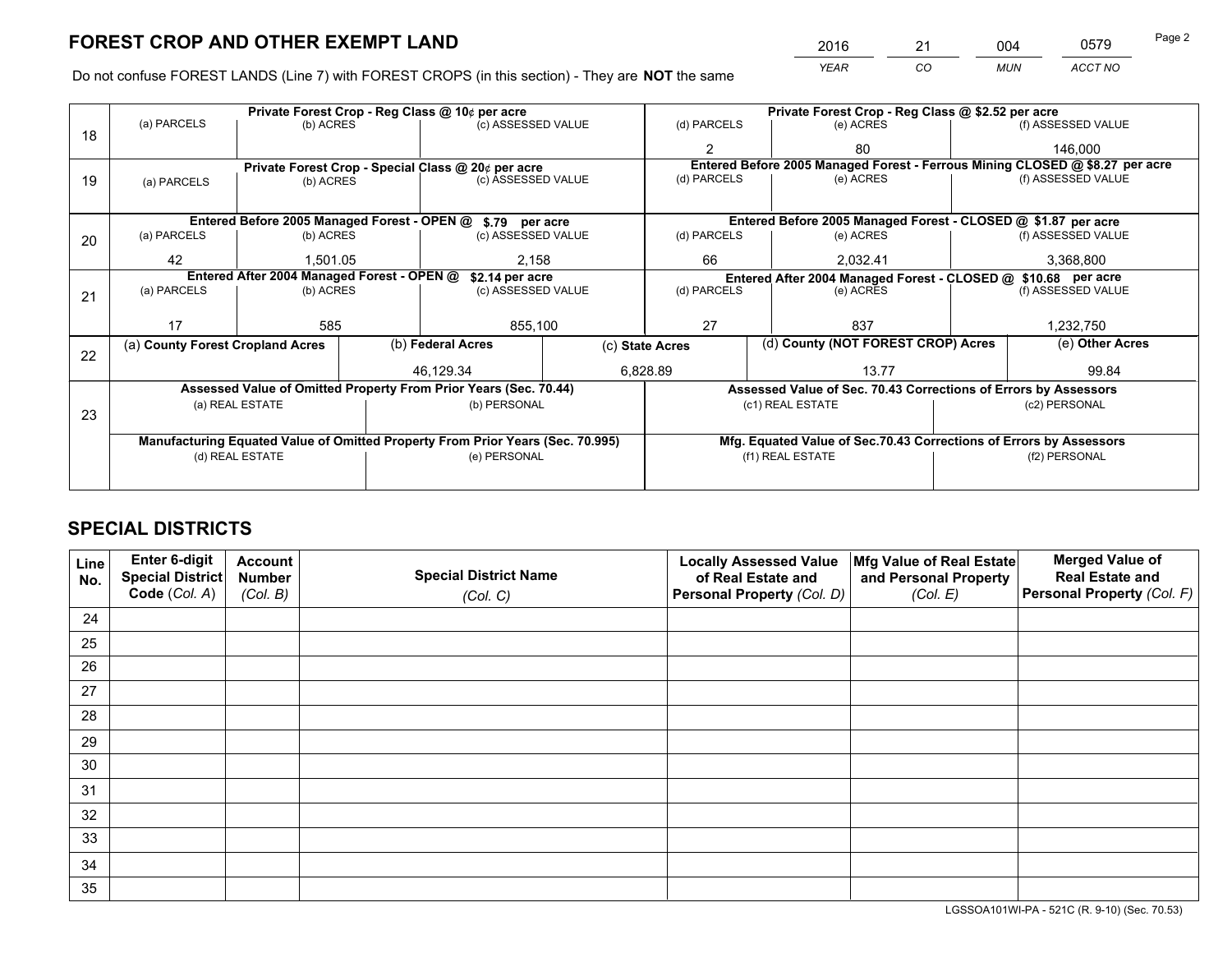|             |                                                          |                                             |                                                         | <b>YEAR</b>                                                                       | CO<br><b>MUN</b>                                              | ACCT NO                                                                        |
|-------------|----------------------------------------------------------|---------------------------------------------|---------------------------------------------------------|-----------------------------------------------------------------------------------|---------------------------------------------------------------|--------------------------------------------------------------------------------|
| Line<br>No. | Enter 6-digit<br><b>School District</b><br>Code (Col. A) | <b>Account</b><br><b>Number</b><br>(Col. B) | <b>School District Name</b><br>(Col. C)                 | <b>Locally Assessed Value</b><br>of Real Estate and<br>Personal Property (Col. D) | Mfg Value of Real Estate<br>and Personal Property<br>(Col. E) | <b>Merged Value of</b><br><b>Real Estate and</b><br>Personal Property (Col. F) |
|             | A. SCHOOL DISTRICTS (K-8 and K-12)                       |                                             |                                                         |                                                                                   |                                                               |                                                                                |
| 36          | 211218                                                   | 0130                                        | SCH D OF CRANDON                                        | 39,176,325                                                                        |                                                               | 39,176,325                                                                     |
| 37          |                                                          |                                             |                                                         |                                                                                   |                                                               |                                                                                |
| 38          |                                                          |                                             |                                                         |                                                                                   |                                                               |                                                                                |
| 39          |                                                          |                                             |                                                         |                                                                                   |                                                               |                                                                                |
| 40          |                                                          |                                             |                                                         |                                                                                   |                                                               |                                                                                |
| 41          |                                                          |                                             |                                                         |                                                                                   |                                                               |                                                                                |
| 42          |                                                          |                                             |                                                         |                                                                                   |                                                               |                                                                                |
| 43          |                                                          |                                             |                                                         |                                                                                   |                                                               |                                                                                |
| 44<br>45    |                                                          |                                             |                                                         |                                                                                   |                                                               |                                                                                |
| 46          |                                                          |                                             |                                                         |                                                                                   |                                                               |                                                                                |
| 47          |                                                          |                                             |                                                         |                                                                                   |                                                               |                                                                                |
| 48          |                                                          |                                             |                                                         |                                                                                   |                                                               |                                                                                |
| 49          |                                                          |                                             |                                                         |                                                                                   |                                                               |                                                                                |
| 50          |                                                          |                                             | TOTAL ASSESSED VALUE OF SCHOOL DISTRICTS (K-8 and K-12) | 39,176,325                                                                        |                                                               | 39,176,325                                                                     |
|             | <b>B.</b><br><b>UNION HIGH SCHOOL DISTRICTS</b>          |                                             |                                                         |                                                                                   |                                                               |                                                                                |
| 51          |                                                          |                                             |                                                         |                                                                                   |                                                               |                                                                                |
| 52          |                                                          |                                             |                                                         |                                                                                   |                                                               |                                                                                |
| 53          |                                                          |                                             |                                                         |                                                                                   |                                                               |                                                                                |
| 54          |                                                          |                                             |                                                         |                                                                                   |                                                               |                                                                                |
| 55          |                                                          |                                             | TOTAL ASSESSED VALUE OF UNION HIGH SCHOOLS              |                                                                                   |                                                               |                                                                                |
|             | C.<br><b>TECHNICAL COLLEGE DISTRICTS</b>                 |                                             |                                                         |                                                                                   |                                                               |                                                                                |
| 56          | 001600                                                   | 0015                                        | NICOLET TECHNICAL COLLEGE<br><b>RHIN</b>                | 39,176,325                                                                        |                                                               | 39,176,325                                                                     |
| 57          |                                                          |                                             |                                                         |                                                                                   |                                                               |                                                                                |
| 58          |                                                          |                                             |                                                         |                                                                                   |                                                               |                                                                                |
| 59          |                                                          |                                             | TOTAL ASSESSED VALUE OF TECHNICAL COLLEGES              | 39,176,325                                                                        |                                                               | 39,176,325                                                                     |

21

004

# *I hereby certify, to the best of my knowledge and belief, this form is complete and correct.*

**SCHOOL DISTRICTS**

| Print name of preparer | Title                    |                | Date (MM / DD / CCYY) |
|------------------------|--------------------------|----------------|-----------------------|
|                        |                          |                |                       |
| Signature of preparer  | Contact Telephone Number | E-mail address |                       |
|                        | $\sim$                   |                |                       |

0579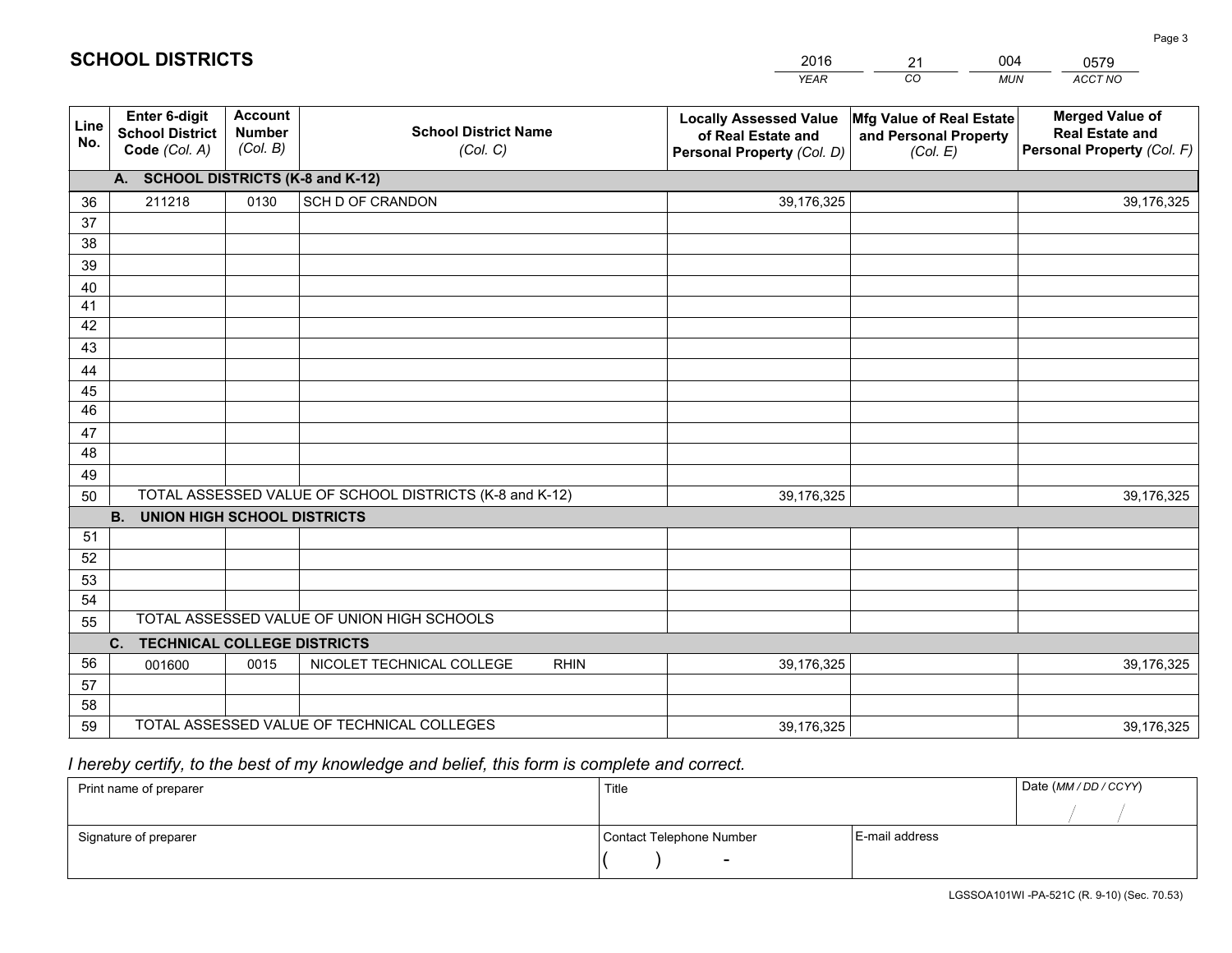### **HIGHLIGHTS**

- 1. Complete the Statement of Assessment after the Board of Review. Reflect any changes made there.
- 2. Use black ink to complete.
- 3. Line 16 must equal Line 50, Col D.
- 4. Line 55 must equal the total of K-8 schools listed on lines 36-49. Do not include K-12 schools in this comparision.
- 5. Line 59, Col. D must equal Line 16.
- 6. Special District, School District and Technical College District values must include both real estate and personal property. Examples of Special districts are: town sanitary districts, public inland lake protection and rehabilitation districts, and metropolitan sewerage districts.
- 7. DO NOT INCLUDE Manufacturing property values.DOR will print these values on the final SOA.
- 8. Accuracy of this form is very important. The values reported directly affect the equalized value DOR calculates for school and special districts.

### **Page 1:**

 If not prefilled, enter the tax year,county and municipal code,municipal type, municipal name and county name on the top of form.

Check the Amended box, if filing an amended / corrected SOA.

 Report the parcel count, acres and assessed value of taxable general property, total parcel count, (real and personal), total acres, and values from final figures set by the Board of Review.

- A. Real Estate land and improvements (buildings, etc.) is reported on lines 1 8, total line 9.
- B. Personal Property is reported on lines 11 14, Column D, total line 15.
- C. To complete this report, use the computer produced summary of the assessment roll that shows these amounts.
- D. Use whole numbers only.
- E. Add each line across and each column down to verify entries.

### **Page 2:**

- A. Report Special Items (not subject to general property tax).
- 1. Private Forest Croplands and Managed Forest Lands are reported on lines 18,19, 20 and 21. Be sure to report assessed values **NOT** taxes.
- 2. You should have copies of the orders of entry, orders of withdrawal, etc., to update your assessment roll.
	- 3. Show hundredths of acres (e.g. 39.75).
- 4. Tax exempt lands are reported on line 22.
- 5. Omitted property and sec. 70.43, Wis. Stats., corrections of errors by assessor are reported on line 23. Report real estate and personal property separately. These should be for **prior years**, not something found on the current assessment roll after the board of review.
- B. Special District (Lines 24-35) Include the value of both real and personal property.
- The Department of Revenue (DOR) preprints much of the information regarding names and codes for schools, special districts,etc. If a district is not listed, enter the name and value only, DOR will enter the proper code.

### **Page 3 School Districts:**

Include the value of both real and personal property.

Report School District (regular, elementary, union high school, and technical college).

- 1. Regular (K-12) and Elementary (K-8) school values are reported on lines 36-49, total on line 50.
- 2. Union High School (UHS) (use only if elementary schools are listed on lines 36-49) are reported on lines 51-54. UHS total value (line 55) must equal to the total **elementary school** values reported on lines 36-49. Do notinclude K-12 schools in this comparison.
- 3. Technical College values are reported on lines 56-58, total on line 59.
- 4. Use the computer summary that shows these amounts to complete this report.

#### **This form is due the second Monday in June. File this report only after your Board of Review is complete.**

 *If you have questions: Return forms to:*

Fax number: (608) 264-6887 PO Box 8971

 Email: lgs@revenue.wi.gov Wisconsin Department of Revenue Call: (608) 261-5341 Local Government Services Section 6-97Madison WI 53708-8971

TOWN OF ARGONNE DONALD GORDON<br>TOWN OF ARGONNE ARGONNE, WI 54511 ARGONNE, WI 54511 DONALD GORDON PO BOX 295 PO BOX 295

**NOTE: Please supply any correction to the name and address.**

NOTE: Please supply any correction to the name and address.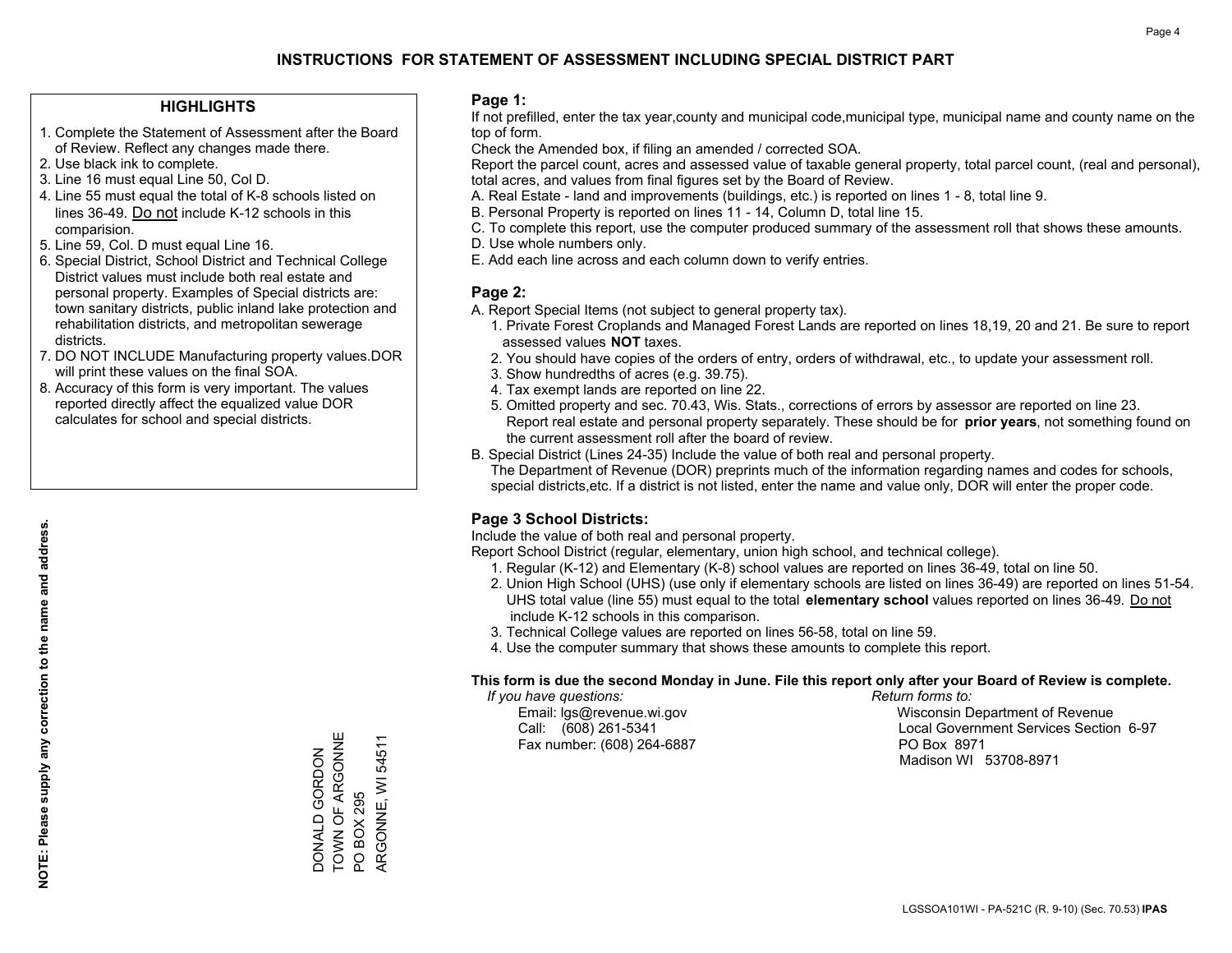**STATEMENT OF ASSESSMENT FOR 2016 FINAL - EQUATED**

0 **Check if this is an Amended Return** Page 1

|                | <b>FOR</b>                                                                                                                                                                                   | <b>TOWN OF</b><br><b>OF</b><br>Town - Village - City               | <b>ARMSTRONG CREEK</b><br><b>Municipality Name</b> |               | <b>FOREST COUNTY</b><br><b>County Name</b>                          |                                |                                        | WHEN COMPLETING THIS DOCUMENT<br>DO NOT WRITE OVER X's OR IN SHADED AREAS |
|----------------|----------------------------------------------------------------------------------------------------------------------------------------------------------------------------------------------|--------------------------------------------------------------------|----------------------------------------------------|---------------|---------------------------------------------------------------------|--------------------------------|----------------------------------------|---------------------------------------------------------------------------|
| Line<br>No.    |                                                                                                                                                                                              | <b>REAL ESTATE</b><br>(See Lines 18 - 22 for<br>other Real Estate) |                                                    | PARCEL COUNT  | NO. OF ACRES<br><b>WHOLE</b><br>TOTAL LAND MPROVEMENTS NUMBERS ONLY | <b>VALUE OF</b><br><b>LAND</b> | <b>VALUE OF</b><br><b>IMPROVEMENTS</b> | <b>TOTAL VALUE OF LAND</b><br>AND IMPROVEMENTS                            |
| $\mathbf 1$    |                                                                                                                                                                                              | <b>RESIDENTIAL - Class 1</b>                                       | Col. A<br>509                                      | Col. B<br>418 | Col. C<br>777                                                       | Col. D<br>6,640,300            | Col. E<br>19,905,700                   | Col. F<br>26,546,000                                                      |
| $\overline{2}$ |                                                                                                                                                                                              | <b>COMMERCIAL - Class 2</b>                                        | 24                                                 | 24            | 25                                                                  | 294,200                        | 1,273,200                              | 1,567,400                                                                 |
| 3              |                                                                                                                                                                                              | <b>MANUFACTURING - Class 3</b>                                     |                                                    |               | 4                                                                   | 10,100                         |                                        |                                                                           |
| 4              |                                                                                                                                                                                              |                                                                    |                                                    |               |                                                                     |                                | 76,100                                 | 86,200                                                                    |
|                |                                                                                                                                                                                              | <b>AGRICULTURAL - Class 4</b>                                      | 195                                                |               | 2,973                                                               | 406,500                        |                                        | 406,500                                                                   |
| 5              |                                                                                                                                                                                              | <b>UNDEVELOPED - Class 5</b>                                       | 269                                                |               | 2,790                                                               | 546,400                        |                                        | 546,400                                                                   |
| 6              |                                                                                                                                                                                              | AGRICULTURAL FOREST - Class 5m                                     | 132                                                |               | 2,077                                                               | 1,822,200                      |                                        | 1,822,200                                                                 |
| 7              |                                                                                                                                                                                              | FOREST LANDS - Class 6                                             | 295                                                |               | 4,775                                                               | 7,689,300                      |                                        | 7,689,300                                                                 |
| 8              |                                                                                                                                                                                              | OTHER - Class 7                                                    | 56                                                 | 55            | 94                                                                  | 490,800                        | 3,214,700                              | 3,705,500                                                                 |
| 9              |                                                                                                                                                                                              | <b>TOTAL - ALL COLUMNS</b>                                         | 1,481                                              | 498           | 13,515                                                              | 17,899,800                     | 24,469,700                             | 42,369,500                                                                |
| 10             |                                                                                                                                                                                              | NUMBER OF PERSONAL PROPERTY ACCOUNTS IN ROLL                       |                                                    |               | 49                                                                  | <b>LOCALLY ASSESSED</b>        | <b>MANUFACTURING</b>                   | <b>MERGED</b>                                                             |
| 11             |                                                                                                                                                                                              | BOATS AND OTHER WATERCRAFT NOT EXEMPT - Code 1                     |                                                    |               |                                                                     | 0                              | $\Omega$                               | $\Omega$                                                                  |
| 12             |                                                                                                                                                                                              | MACHINERY, TOOLS AND PATTERNS - Code 2                             |                                                    |               |                                                                     | 32,000                         | 17,200                                 | 49,200                                                                    |
| 13             |                                                                                                                                                                                              | FURNITURE, FIXTURES AND EQUIPMENT - Code 3                         |                                                    |               |                                                                     | 45,400                         | 300                                    | 45,700                                                                    |
| 14             |                                                                                                                                                                                              | ALL OTHER PERSONAL PROPERTY NOT EXEMPT - Codes 4A, 4B, 4C          |                                                    |               | 262,400                                                             | 100                            | 262,500                                |                                                                           |
| 15             |                                                                                                                                                                                              | TOTAL OF PERSONAL PROPERTY NOT EXEMPT (Total of Lines 11-14)       |                                                    |               | 339,800                                                             | 17,600                         | 357,400                                |                                                                           |
| 16             | AGGREGATE ASSESSED VALUE OF ALL PROPERTY SUBJECT TO THE GENERAL PROPERTY TAX (Total of Lines 9F and 15F)<br>MUST EQUAL TOTAL VALUE OF THE SCHOOL DISTRICTS (K-12 PLUS K-8) - Line 50, Col. F |                                                                    |                                                    |               |                                                                     |                                |                                        | 42,726,900                                                                |
| 17             |                                                                                                                                                                                              | <b>BOARD OF REVIEW</b><br>DATE OF FINAL ADJOURNMENT                | 05/26/2016                                         |               | Name of Assessor<br><b>MICHAEL CHILDERS</b>                         |                                | Telephone #                            | (715) 478-2881                                                            |

*CO*

*MUN*

*ACCT NO0580*

*<sup>21</sup> <sup>006</sup>*

REMARKS

The Assessment Ratio to be used in calculating the estimated Fair Market Value on tax bills for this tax district is 1.00812687<br>This ratio should be used to convert assessed values to "Calculate Equalized Values" in Step 1 Commission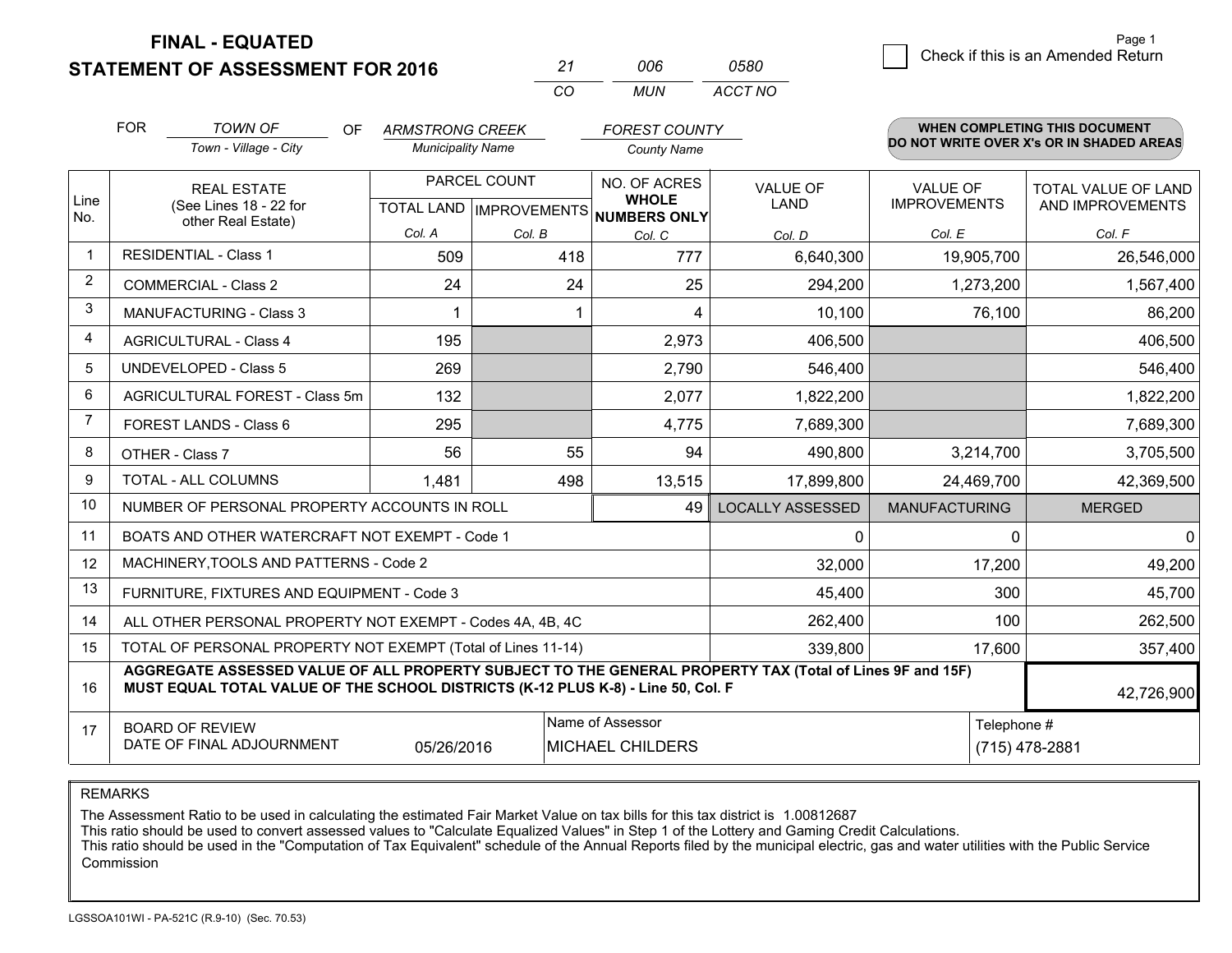*YEAR CO MUN ACCT NO* <sup>2016</sup> <sup>21</sup> <sup>006</sup> <sup>0580</sup>

Do not confuse FOREST LANDS (Line 7) with FOREST CROPS (in this section) - They are **NOT** the same

|    | Private Forest Crop - Reg Class @ 10¢ per acre                                 |                 |  |                                                                  |                                                               | Private Forest Crop - Reg Class @ \$2.52 per acre |                  |                                                                    |                                                                 |                                                                              |  |
|----|--------------------------------------------------------------------------------|-----------------|--|------------------------------------------------------------------|---------------------------------------------------------------|---------------------------------------------------|------------------|--------------------------------------------------------------------|-----------------------------------------------------------------|------------------------------------------------------------------------------|--|
| 18 | (a) PARCELS                                                                    | (b) ACRES       |  | (c) ASSESSED VALUE                                               |                                                               | (d) PARCELS                                       |                  | (e) ACRES                                                          |                                                                 | (f) ASSESSED VALUE                                                           |  |
|    |                                                                                |                 |  |                                                                  |                                                               |                                                   |                  | 80                                                                 |                                                                 | 83.400                                                                       |  |
|    |                                                                                |                 |  | Private Forest Crop - Special Class @ 20¢ per acre               |                                                               |                                                   |                  |                                                                    |                                                                 | Entered Before 2005 Managed Forest - Ferrous Mining CLOSED @ \$8.27 per acre |  |
| 19 | (a) PARCELS                                                                    | (b) ACRES       |  | (c) ASSESSED VALUE                                               |                                                               | (d) PARCELS                                       |                  | (e) ACRES                                                          |                                                                 | (f) ASSESSED VALUE                                                           |  |
|    |                                                                                |                 |  |                                                                  |                                                               |                                                   |                  |                                                                    |                                                                 |                                                                              |  |
|    |                                                                                |                 |  | Entered Before 2005 Managed Forest - OPEN @ \$.79 per acre       |                                                               |                                                   |                  | Entered Before 2005 Managed Forest - CLOSED @ \$1.87 per acre      |                                                                 |                                                                              |  |
| 20 | (a) PARCELS                                                                    | (b) ACRES       |  | (c) ASSESSED VALUE                                               |                                                               | (d) PARCELS                                       |                  | (e) ACRES                                                          |                                                                 | (f) ASSESSED VALUE                                                           |  |
|    | 113                                                                            | 4.398.22        |  | 4,907,600                                                        |                                                               | 75                                                |                  | 2.199.06<br>2,743,700                                              |                                                                 |                                                                              |  |
|    | Entered After 2004 Managed Forest - OPEN @<br>\$2.14 per acre                  |                 |  |                                                                  | Entered After 2004 Managed Forest - CLOSED @ \$10.68 per acre |                                                   |                  |                                                                    |                                                                 |                                                                              |  |
| 21 | (a) PARCELS                                                                    | (b) ACRES       |  | (c) ASSESSED VALUE                                               |                                                               | (d) PARCELS                                       |                  | (e) ACRES                                                          |                                                                 | (f) ASSESSED VALUE                                                           |  |
|    |                                                                                |                 |  |                                                                  |                                                               |                                                   |                  |                                                                    |                                                                 |                                                                              |  |
|    | 21                                                                             | 731.93          |  | 834,400                                                          |                                                               | 21                                                |                  | 550.63                                                             |                                                                 | 725,200                                                                      |  |
| 22 | (a) County Forest Cropland Acres                                               |                 |  | (b) Federal Acres                                                |                                                               | (c) State Acres                                   |                  | (d) County (NOT FOREST CROP) Acres                                 |                                                                 | (e) Other Acres                                                              |  |
|    |                                                                                |                 |  | 10,122.51                                                        |                                                               | 527.22                                            |                  | 185.97                                                             |                                                                 | 655.48                                                                       |  |
|    |                                                                                |                 |  | Assessed Value of Omitted Property From Prior Years (Sec. 70.44) |                                                               |                                                   |                  |                                                                    | Assessed Value of Sec. 70.43 Corrections of Errors by Assessors |                                                                              |  |
|    |                                                                                | (a) REAL ESTATE |  | (b) PERSONAL                                                     |                                                               |                                                   | (c1) REAL ESTATE |                                                                    |                                                                 | (c2) PERSONAL                                                                |  |
| 23 |                                                                                |                 |  |                                                                  |                                                               |                                                   |                  |                                                                    |                                                                 |                                                                              |  |
|    | Manufacturing Equated Value of Omitted Property From Prior Years (Sec. 70.995) |                 |  |                                                                  |                                                               |                                                   |                  | Mfg. Equated Value of Sec.70.43 Corrections of Errors by Assessors |                                                                 |                                                                              |  |
|    | (d) REAL ESTATE                                                                |                 |  | (e) PERSONAL                                                     |                                                               |                                                   | (f1) REAL ESTATE |                                                                    | (f2) PERSONAL                                                   |                                                                              |  |
|    |                                                                                |                 |  |                                                                  |                                                               |                                                   |                  |                                                                    |                                                                 |                                                                              |  |

# **SPECIAL DISTRICTS**

| Line<br>No. | Enter 6-digit<br><b>Special District</b> | <b>Account</b><br><b>Number</b> | <b>Special District Name</b> | <b>Locally Assessed Value</b><br>of Real Estate and | Mfg Value of Real Estate<br>and Personal Property | <b>Merged Value of</b><br><b>Real Estate and</b> |
|-------------|------------------------------------------|---------------------------------|------------------------------|-----------------------------------------------------|---------------------------------------------------|--------------------------------------------------|
|             | Code (Col. A)                            | (Col. B)                        | (Col. C)                     | Personal Property (Col. D)                          | (Col. E)                                          | Personal Property (Col. F)                       |
| 24          |                                          |                                 |                              |                                                     |                                                   |                                                  |
| 25          |                                          |                                 |                              |                                                     |                                                   |                                                  |
| 26          |                                          |                                 |                              |                                                     |                                                   |                                                  |
| 27          |                                          |                                 |                              |                                                     |                                                   |                                                  |
| 28          |                                          |                                 |                              |                                                     |                                                   |                                                  |
| 29          |                                          |                                 |                              |                                                     |                                                   |                                                  |
| 30          |                                          |                                 |                              |                                                     |                                                   |                                                  |
| 31          |                                          |                                 |                              |                                                     |                                                   |                                                  |
| 32          |                                          |                                 |                              |                                                     |                                                   |                                                  |
| 33          |                                          |                                 |                              |                                                     |                                                   |                                                  |
| 34          |                                          |                                 |                              |                                                     |                                                   |                                                  |
| 35          |                                          |                                 |                              |                                                     |                                                   |                                                  |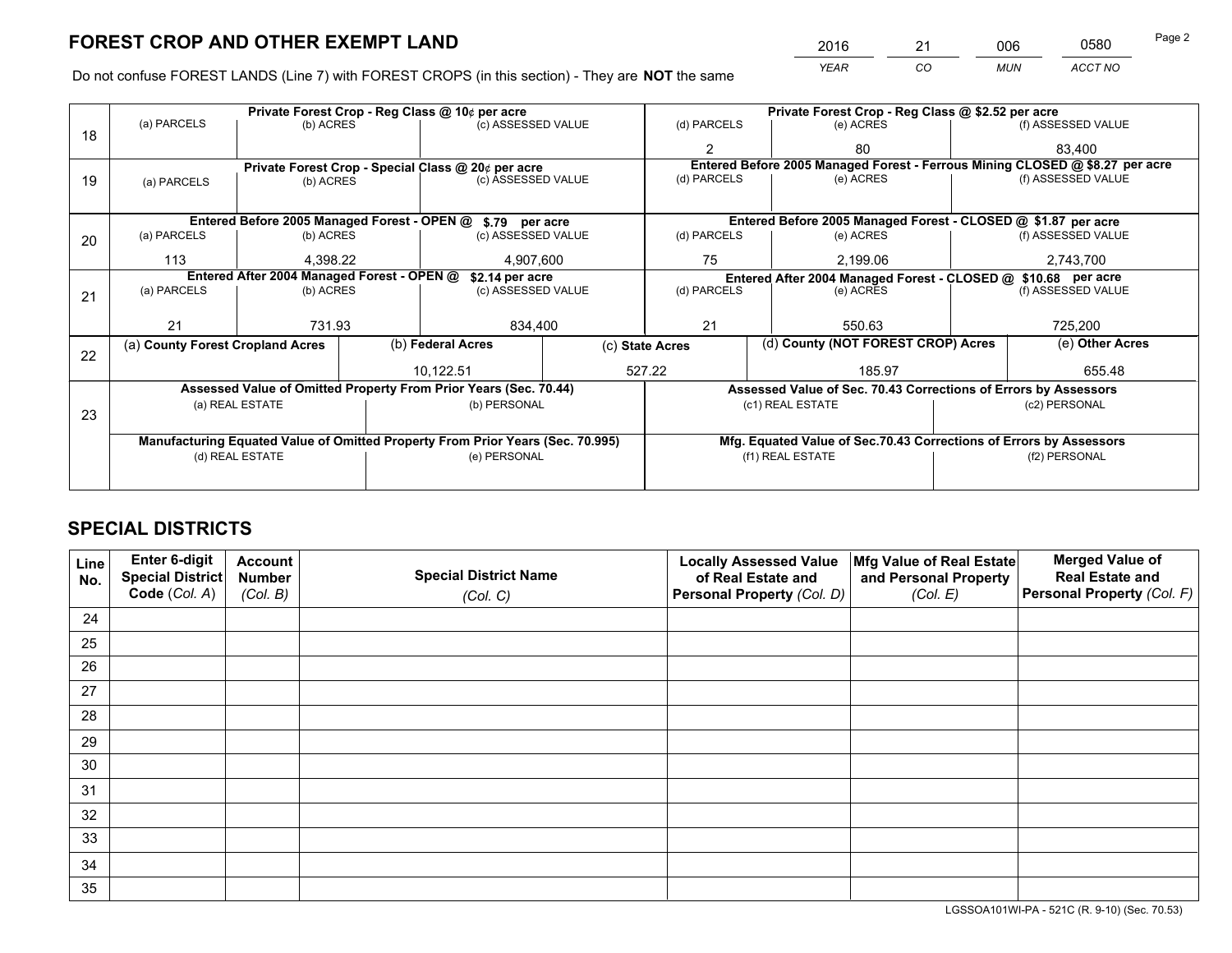|             |                                                          |                                             |                                                         | <b>YEAR</b>                                                                       | CO<br><b>MUN</b>                                              | ACCT NO                                                                        |
|-------------|----------------------------------------------------------|---------------------------------------------|---------------------------------------------------------|-----------------------------------------------------------------------------------|---------------------------------------------------------------|--------------------------------------------------------------------------------|
| Line<br>No. | Enter 6-digit<br><b>School District</b><br>Code (Col. A) | <b>Account</b><br><b>Number</b><br>(Col. B) | <b>School District Name</b><br>(Col. C)                 | <b>Locally Assessed Value</b><br>of Real Estate and<br>Personal Property (Col. D) | Mfg Value of Real Estate<br>and Personal Property<br>(Col. E) | <b>Merged Value of</b><br><b>Real Estate and</b><br>Personal Property (Col. F) |
|             | A. SCHOOL DISTRICTS (K-8 and K-12)                       |                                             |                                                         |                                                                                   |                                                               |                                                                                |
| 36          | 382212                                                   | 0225                                        | SCH D OF GOODMAN-ARMSTRONG                              | 42,623,100                                                                        | 103,800                                                       | 42,726,900                                                                     |
| 37          |                                                          |                                             |                                                         |                                                                                   |                                                               |                                                                                |
| 38          |                                                          |                                             |                                                         |                                                                                   |                                                               |                                                                                |
| 39          |                                                          |                                             |                                                         |                                                                                   |                                                               |                                                                                |
| 40          |                                                          |                                             |                                                         |                                                                                   |                                                               |                                                                                |
| 41          |                                                          |                                             |                                                         |                                                                                   |                                                               |                                                                                |
| 42<br>43    |                                                          |                                             |                                                         |                                                                                   |                                                               |                                                                                |
|             |                                                          |                                             |                                                         |                                                                                   |                                                               |                                                                                |
| 44<br>45    |                                                          |                                             |                                                         |                                                                                   |                                                               |                                                                                |
| 46          |                                                          |                                             |                                                         |                                                                                   |                                                               |                                                                                |
| 47          |                                                          |                                             |                                                         |                                                                                   |                                                               |                                                                                |
| 48          |                                                          |                                             |                                                         |                                                                                   |                                                               |                                                                                |
| 49          |                                                          |                                             |                                                         |                                                                                   |                                                               |                                                                                |
| 50          |                                                          |                                             | TOTAL ASSESSED VALUE OF SCHOOL DISTRICTS (K-8 and K-12) | 42,623,100                                                                        | 103,800                                                       | 42,726,900                                                                     |
|             | <b>UNION HIGH SCHOOL DISTRICTS</b><br><b>B.</b>          |                                             |                                                         |                                                                                   |                                                               |                                                                                |
| 51          |                                                          |                                             |                                                         |                                                                                   |                                                               |                                                                                |
| 52          |                                                          |                                             |                                                         |                                                                                   |                                                               |                                                                                |
| 53          |                                                          |                                             |                                                         |                                                                                   |                                                               |                                                                                |
| 54          |                                                          |                                             |                                                         |                                                                                   |                                                               |                                                                                |
| 55          |                                                          |                                             | TOTAL ASSESSED VALUE OF UNION HIGH SCHOOLS              |                                                                                   |                                                               |                                                                                |
|             | C.<br><b>TECHNICAL COLLEGE DISTRICTS</b>                 |                                             |                                                         |                                                                                   |                                                               |                                                                                |
| 56          | 001600                                                   | 0015                                        | NICOLET TECHNICAL COLLEGE<br><b>RHIN</b>                | 42,623,100                                                                        | 103,800                                                       | 42,726,900                                                                     |
| 57<br>58    |                                                          |                                             |                                                         |                                                                                   |                                                               |                                                                                |
| 59          |                                                          |                                             | TOTAL ASSESSED VALUE OF TECHNICAL COLLEGES              | 42,623,100                                                                        | 103,800                                                       | 42,726,900                                                                     |
|             |                                                          |                                             |                                                         |                                                                                   |                                                               |                                                                                |

21

006

 *I hereby certify, to the best of my knowledge and belief, this form is complete and correct.*

**SCHOOL DISTRICTS**

| Print name of preparer | Title                    |                | Date (MM/DD/CCYY) |
|------------------------|--------------------------|----------------|-------------------|
|                        |                          |                |                   |
| Signature of preparer  | Contact Telephone Number | E-mail address |                   |
|                        | $\overline{\phantom{a}}$ |                |                   |

0580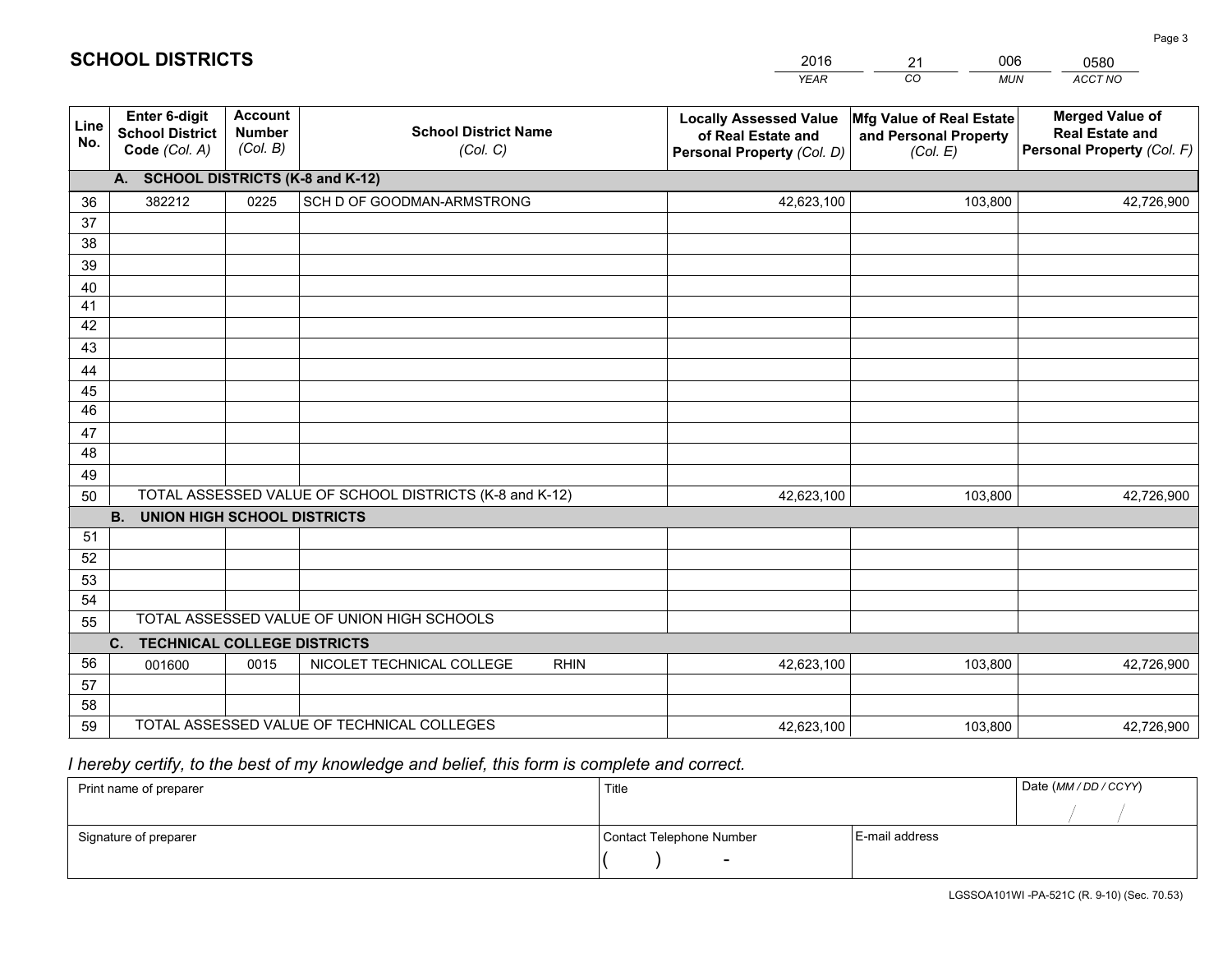### **HIGHLIGHTS**

- 1. Complete the Statement of Assessment after the Board of Review. Reflect any changes made there.
- 2. Use black ink to complete.
- 3. Line 16 must equal Line 50, Col D.
- 4. Line 55 must equal the total of K-8 schools listed on lines 36-49. Do not include K-12 schools in this comparision.
- 5. Line 59, Col. D must equal Line 16.
- 6. Special District, School District and Technical College District values must include both real estate and personal property. Examples of Special districts are: town sanitary districts, public inland lake protection and rehabilitation districts, and metropolitan sewerage districts.
- 7. DO NOT INCLUDE Manufacturing property values.DOR will print these values on the final SOA.

BARBARA YOUNG

TOWN OF ARMSTRONG CREEK 8105 STATE HIGHWAY 101 ARMSTRONG CREEK, WI 54103

ARMSTRONG CREEK, WI 54103 8105 STATE HIGHWAY 101

BARBARA YOUNG<br>TOWN OF ARMSTRONG CREEK

 8. Accuracy of this form is very important. The values reported directly affect the equalized value DOR calculates for school and special districts.

### **Page 1:**

 If not prefilled, enter the tax year,county and municipal code,municipal type, municipal name and county name on the top of form.

Check the Amended box, if filing an amended / corrected SOA.

 Report the parcel count, acres and assessed value of taxable general property, total parcel count, (real and personal), total acres, and values from final figures set by the Board of Review.

- A. Real Estate land and improvements (buildings, etc.) is reported on lines 1 8, total line 9.
- B. Personal Property is reported on lines 11 14, Column D, total line 15.
- C. To complete this report, use the computer produced summary of the assessment roll that shows these amounts.
- D. Use whole numbers only.
- E. Add each line across and each column down to verify entries.

### **Page 2:**

- A. Report Special Items (not subject to general property tax).
- 1. Private Forest Croplands and Managed Forest Lands are reported on lines 18,19, 20 and 21. Be sure to report assessed values **NOT** taxes.
- 2. You should have copies of the orders of entry, orders of withdrawal, etc., to update your assessment roll.
	- 3. Show hundredths of acres (e.g. 39.75).
- 4. Tax exempt lands are reported on line 22.
- 5. Omitted property and sec. 70.43, Wis. Stats., corrections of errors by assessor are reported on line 23. Report real estate and personal property separately. These should be for **prior years**, not something found on the current assessment roll after the board of review.
- B. Special District (Lines 24-35) Include the value of both real and personal property.
- The Department of Revenue (DOR) preprints much of the information regarding names and codes for schools, special districts,etc. If a district is not listed, enter the name and value only, DOR will enter the proper code.

### **Page 3 School Districts:**

Include the value of both real and personal property.

Report School District (regular, elementary, union high school, and technical college).

- 1. Regular (K-12) and Elementary (K-8) school values are reported on lines 36-49, total on line 50.
- 2. Union High School (UHS) (use only if elementary schools are listed on lines 36-49) are reported on lines 51-54. UHS total value (line 55) must equal to the total **elementary school** values reported on lines 36-49. Do notinclude K-12 schools in this comparison.
- 3. Technical College values are reported on lines 56-58, total on line 59.
- 4. Use the computer summary that shows these amounts to complete this report.

#### **This form is due the second Monday in June. File this report only after your Board of Review is complete.**

 *If you have questions: Return forms to:*

Fax number: (608) 264-6887 PO Box 8971

 Email: lgs@revenue.wi.gov Wisconsin Department of Revenue Call: (608) 261-5341 Local Government Services Section 6-97Madison WI 53708-8971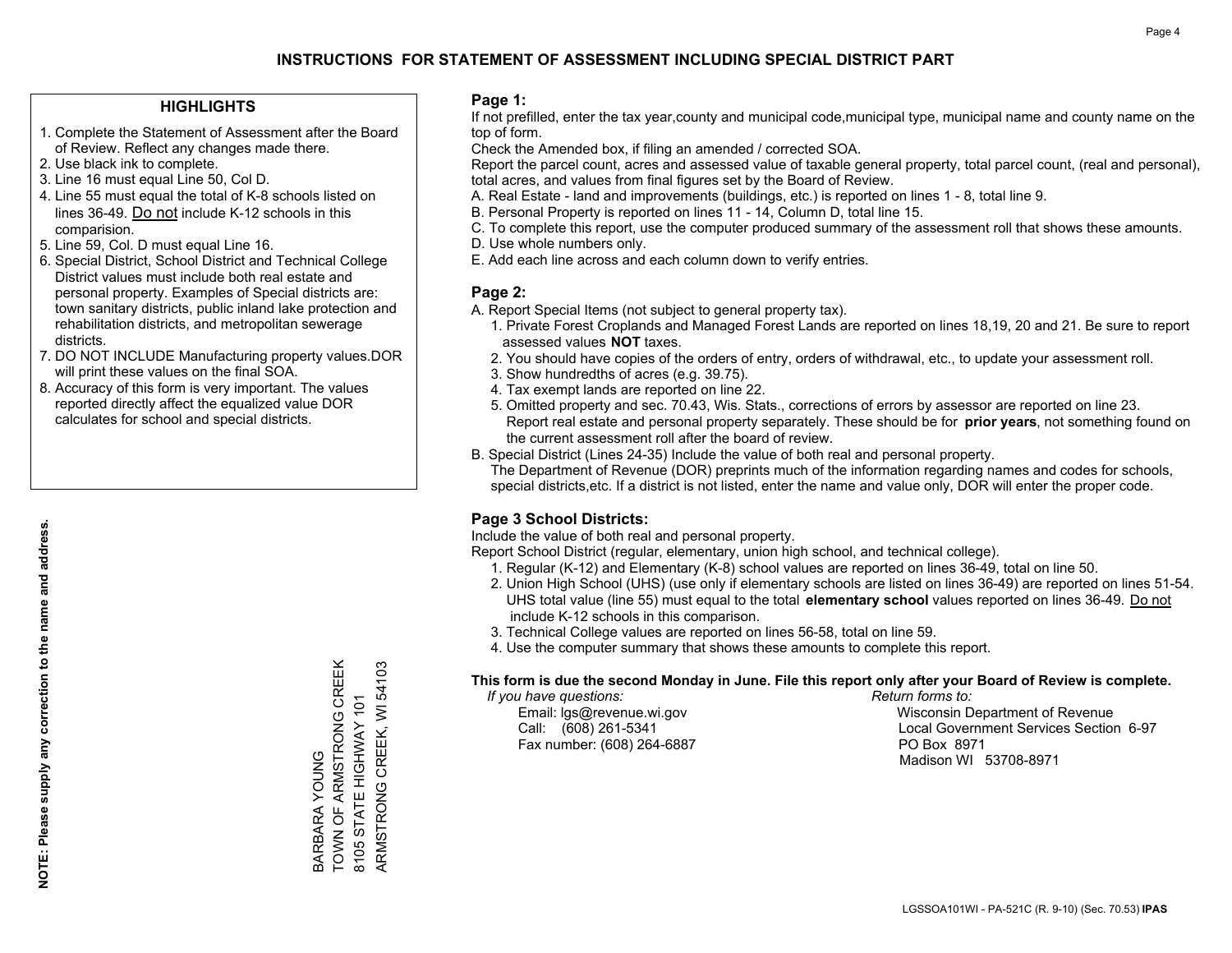**STATEMENT OF ASSESSMENT FOR 2016** 

| 21 | nnr   | 0581    |
|----|-------|---------|
| cо | MI IN | ACCT NO |

|                | <b>FOR</b>                                                                                                                                                                                   | <b>TOWN OF</b><br>OF<br>Town - Village - City                | <b>BLACKWELL</b><br><b>Municipality Name</b> |              | <b>FOREST COUNTY</b>                                     |                         |                      |              | <b>WHEN COMPLETING THIS DOCUMENT</b><br>DO NOT WRITE OVER X's OR IN SHADED AREAS |
|----------------|----------------------------------------------------------------------------------------------------------------------------------------------------------------------------------------------|--------------------------------------------------------------|----------------------------------------------|--------------|----------------------------------------------------------|-------------------------|----------------------|--------------|----------------------------------------------------------------------------------|
|                |                                                                                                                                                                                              |                                                              |                                              |              | <b>County Name</b>                                       |                         |                      |              |                                                                                  |
|                |                                                                                                                                                                                              | <b>REAL ESTATE</b>                                           |                                              | PARCEL COUNT | NO. OF ACRES                                             | <b>VALUE OF</b>         | <b>VALUE OF</b>      |              | <b>TOTAL VALUE OF LAND</b>                                                       |
| Line<br>No.    |                                                                                                                                                                                              | (See Lines 18 - 22 for<br>other Real Estate)                 |                                              |              | <b>WHOLE</b><br>TOTAL LAND   IMPROVEMENTS   NUMBERS ONLY | <b>LAND</b>             | <b>IMPROVEMENTS</b>  |              | AND IMPROVEMENTS                                                                 |
|                |                                                                                                                                                                                              |                                                              | Col. A                                       | Col. B       | Col. C                                                   | Col. D                  | Col. E               |              | Col. F                                                                           |
| $\mathbf 1$    |                                                                                                                                                                                              | <b>RESIDENTIAL - Class 1</b>                                 | 388                                          | 218          | 1,201                                                    | 12,358,460              | 9,661,040            |              | 22,019,500                                                                       |
| 2              |                                                                                                                                                                                              | <b>COMMERCIAL - Class 2</b>                                  | $\overline{2}$                               | 2            | 16                                                       | 31,600                  | 585,700              |              | 617,300                                                                          |
| 3              |                                                                                                                                                                                              | <b>MANUFACTURING - Class 3</b>                               | 0                                            | 0            | $\Omega$                                                 | 0                       |                      | $\Omega$     | $\mathbf{0}$                                                                     |
| 4              |                                                                                                                                                                                              | <b>AGRICULTURAL - Class 4</b>                                | $\Omega$                                     |              | $\Omega$                                                 | $\mathbf{0}$            |                      |              | $\mathbf 0$                                                                      |
| 5              |                                                                                                                                                                                              | <b>UNDEVELOPED - Class 5</b>                                 | 20                                           |              | 420                                                      | 132,100                 |                      |              | 132,100                                                                          |
| 6              |                                                                                                                                                                                              | <b>AGRICULTURAL FOREST - Class 5m</b>                        | $\Omega$                                     |              | $\Omega$                                                 | 0                       |                      |              | $\Omega$                                                                         |
| $\overline{7}$ |                                                                                                                                                                                              | FOREST LANDS - Class 6                                       | 67                                           |              | 2,013                                                    | 3,125,050               |                      |              | 3,125,050                                                                        |
| 8              |                                                                                                                                                                                              | OTHER - Class 7                                              | $\Omega$                                     | $\Omega$     | $\Omega$                                                 | $\Omega$                |                      | $\Omega$     | $\Omega$                                                                         |
| 9              |                                                                                                                                                                                              | TOTAL - ALL COLUMNS                                          | 477                                          | 220          | 3,650                                                    | 15,647,210              | 10,246,740           |              | 25,893,950                                                                       |
| 10             |                                                                                                                                                                                              | NUMBER OF PERSONAL PROPERTY ACCOUNTS IN ROLL                 |                                              |              | 18                                                       | <b>LOCALLY ASSESSED</b> | <b>MANUFACTURING</b> |              | <b>MERGED</b>                                                                    |
| 11             |                                                                                                                                                                                              | BOATS AND OTHER WATERCRAFT NOT EXEMPT - Code 1               |                                              |              |                                                          | $\Omega$                |                      | 0            | $\mathbf 0$                                                                      |
| 12             |                                                                                                                                                                                              | MACHINERY, TOOLS AND PATTERNS - Code 2                       |                                              |              |                                                          | 1,500                   |                      | 0            | 1,500                                                                            |
| 13             |                                                                                                                                                                                              | FURNITURE, FIXTURES AND EQUIPMENT - Code 3                   |                                              |              |                                                          | 72,550                  |                      | 0            | 72,550                                                                           |
| 14             |                                                                                                                                                                                              | ALL OTHER PERSONAL PROPERTY NOT EXEMPT - Codes 4A, 4B, 4C    |                                              |              |                                                          | 104,600                 |                      | $\mathbf{0}$ | 104,600                                                                          |
| 15             |                                                                                                                                                                                              | TOTAL OF PERSONAL PROPERTY NOT EXEMPT (Total of Lines 11-14) |                                              | 178,650      |                                                          | 0                       | 178,650              |              |                                                                                  |
| 16             | AGGREGATE ASSESSED VALUE OF ALL PROPERTY SUBJECT TO THE GENERAL PROPERTY TAX (Total of Lines 9F and 15F)<br>MUST EQUAL TOTAL VALUE OF THE SCHOOL DISTRICTS (K-12 PLUS K-8) - Line 50, Col. F |                                                              |                                              |              |                                                          |                         |                      | 26,072,600   |                                                                                  |
| 17             |                                                                                                                                                                                              | <b>BOARD OF REVIEW</b>                                       |                                              |              | Name of Assessor                                         |                         |                      | Telephone #  |                                                                                  |
|                |                                                                                                                                                                                              | DATE OF FINAL ADJOURNMENT                                    | 05/27/2016                                   |              | <b>EDWARD MCKEAGUE</b>                                   |                         |                      |              | (715) 478-5000                                                                   |

REMARKS

The Assessment Ratio to be used in calculating the estimated Fair Market Value on tax bills for this tax district is 1.113585499

This ratio should be used to convert assessed values to "Calculate Equalized Values" in Step 1 of the Lottery and Gaming Credit Calculations.<br>This ratio should be used in the "Computation of Tax Equivalent" schedule of the Commission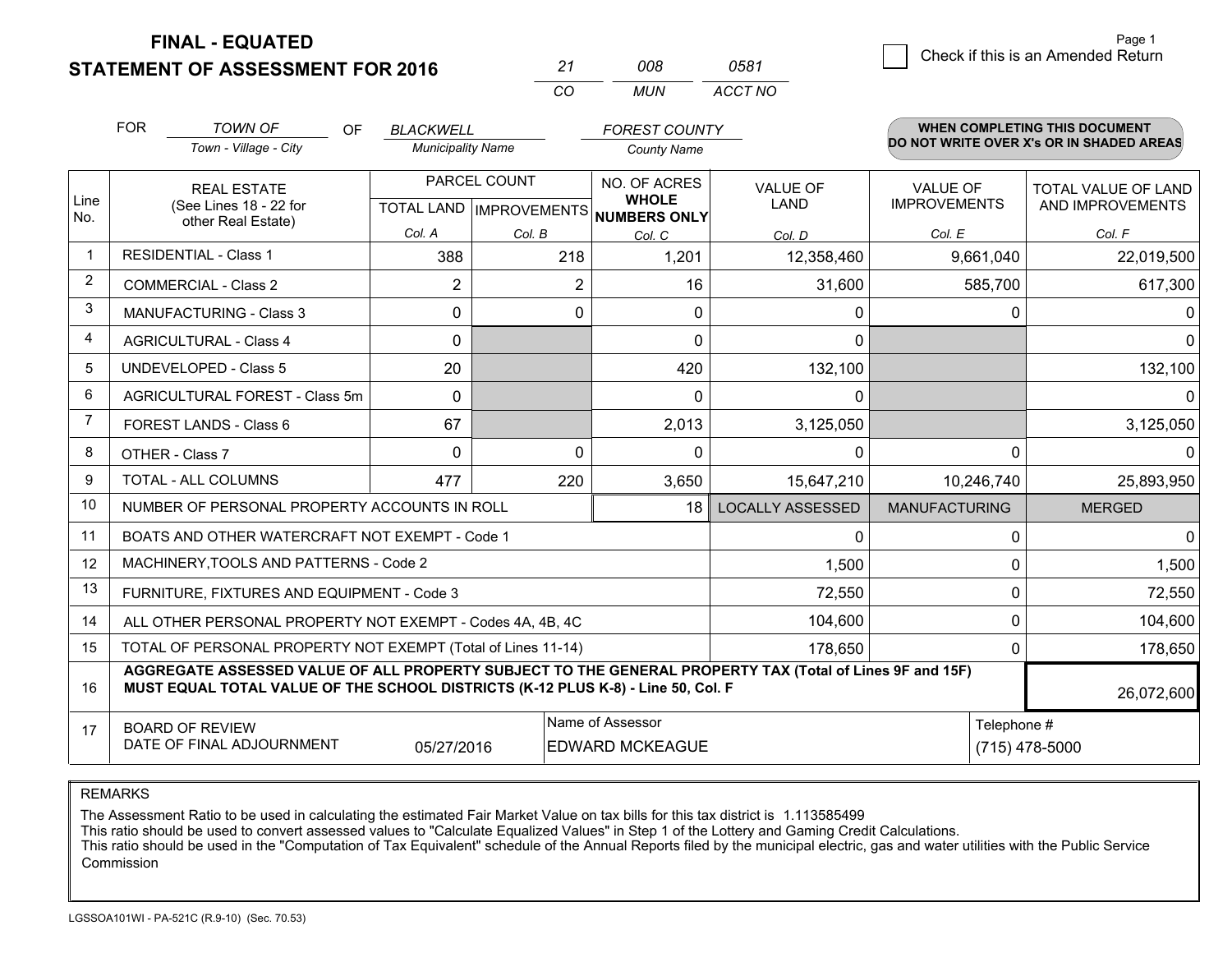*YEAR CO MUN ACCT NO* <sup>2016</sup> <sup>21</sup> <sup>008</sup> <sup>0581</sup>

Do not confuse FOREST LANDS (Line 7) with FOREST CROPS (in this section) - They are **NOT** the same

|    | Private Forest Crop - Reg Class @ 10¢ per acre                                 |                 |  |                                                                  |  |                                                                              | Private Forest Crop - Reg Class @ \$2.52 per acre               |  |                                                               |  |  |
|----|--------------------------------------------------------------------------------|-----------------|--|------------------------------------------------------------------|--|------------------------------------------------------------------------------|-----------------------------------------------------------------|--|---------------------------------------------------------------|--|--|
| 18 | (a) PARCELS                                                                    | (b) ACRES       |  | (c) ASSESSED VALUE                                               |  | (d) PARCELS                                                                  | (e) ACRES                                                       |  | (f) ASSESSED VALUE                                            |  |  |
|    | Private Forest Crop - Special Class @ 20¢ per acre                             |                 |  |                                                                  |  | Entered Before 2005 Managed Forest - Ferrous Mining CLOSED @ \$8.27 per acre |                                                                 |  |                                                               |  |  |
| 19 | (a) PARCELS                                                                    | (b) ACRES       |  | (c) ASSESSED VALUE                                               |  | (d) PARCELS                                                                  | (e) ACRES                                                       |  | (f) ASSESSED VALUE                                            |  |  |
|    |                                                                                |                 |  | Entered Before 2005 Managed Forest - OPEN @ \$.79 per acre       |  |                                                                              | Entered Before 2005 Managed Forest - CLOSED @ \$1.87 per acre   |  |                                                               |  |  |
| 20 | (a) PARCELS                                                                    | (b) ACRES       |  | (c) ASSESSED VALUE                                               |  | (d) PARCELS                                                                  | (e) ACRES                                                       |  | (f) ASSESSED VALUE                                            |  |  |
|    | 67                                                                             | 5.373.15        |  | 6,693,400                                                        |  |                                                                              | 257                                                             |  | 409.300                                                       |  |  |
|    | Entered After 2004 Managed Forest - OPEN @<br>\$2.14 per acre                  |                 |  |                                                                  |  |                                                                              |                                                                 |  | Entered After 2004 Managed Forest - CLOSED @ \$10.68 per acre |  |  |
| 21 | (a) PARCELS                                                                    | (b) ACRES       |  | (c) ASSESSED VALUE                                               |  | (d) PARCELS<br>(e) ACRES                                                     |                                                                 |  | (f) ASSESSED VALUE                                            |  |  |
|    |                                                                                |                 |  |                                                                  |  |                                                                              |                                                                 |  |                                                               |  |  |
|    | 5                                                                              | 180             |  | 243,000                                                          |  | 19<br>559.68                                                                 |                                                                 |  | 883,800                                                       |  |  |
| 22 | (a) County Forest Cropland Acres                                               |                 |  | (b) Federal Acres                                                |  | (c) State Acres                                                              | (d) County (NOT FOREST CROP) Acres                              |  | (e) Other Acres                                               |  |  |
|    |                                                                                |                 |  | 32.056.63                                                        |  | 96.03                                                                        | 7.57                                                            |  | 405.58                                                        |  |  |
|    |                                                                                |                 |  | Assessed Value of Omitted Property From Prior Years (Sec. 70.44) |  |                                                                              | Assessed Value of Sec. 70.43 Corrections of Errors by Assessors |  |                                                               |  |  |
| 23 |                                                                                | (a) REAL ESTATE |  | (b) PERSONAL                                                     |  |                                                                              | (c1) REAL ESTATE                                                |  | (c2) PERSONAL                                                 |  |  |
|    |                                                                                | 80,000          |  |                                                                  |  |                                                                              |                                                                 |  |                                                               |  |  |
|    | Manufacturing Equated Value of Omitted Property From Prior Years (Sec. 70.995) |                 |  |                                                                  |  | Mfg. Equated Value of Sec.70.43 Corrections of Errors by Assessors           |                                                                 |  |                                                               |  |  |
|    | (d) REAL ESTATE                                                                |                 |  | (e) PERSONAL                                                     |  |                                                                              | (f1) REAL ESTATE                                                |  | (f2) PERSONAL                                                 |  |  |
|    |                                                                                |                 |  |                                                                  |  |                                                                              |                                                                 |  |                                                               |  |  |

# **SPECIAL DISTRICTS**

| Line<br>No. | Enter 6-digit<br>Special District<br>Code (Col. A) | <b>Account</b><br><b>Number</b><br>(Col. B) | <b>Special District Name</b><br>(Col. C) | <b>Locally Assessed Value</b><br>of Real Estate and<br>Personal Property (Col. D) | Mfg Value of Real Estate<br>and Personal Property<br>(Col. E) | <b>Merged Value of</b><br><b>Real Estate and</b><br>Personal Property (Col. F) |
|-------------|----------------------------------------------------|---------------------------------------------|------------------------------------------|-----------------------------------------------------------------------------------|---------------------------------------------------------------|--------------------------------------------------------------------------------|
| 24          |                                                    |                                             |                                          |                                                                                   |                                                               |                                                                                |
| 25          |                                                    |                                             |                                          |                                                                                   |                                                               |                                                                                |
| 26          |                                                    |                                             |                                          |                                                                                   |                                                               |                                                                                |
| 27          |                                                    |                                             |                                          |                                                                                   |                                                               |                                                                                |
| 28          |                                                    |                                             |                                          |                                                                                   |                                                               |                                                                                |
| 29          |                                                    |                                             |                                          |                                                                                   |                                                               |                                                                                |
| 30          |                                                    |                                             |                                          |                                                                                   |                                                               |                                                                                |
| 31          |                                                    |                                             |                                          |                                                                                   |                                                               |                                                                                |
| 32          |                                                    |                                             |                                          |                                                                                   |                                                               |                                                                                |
| 33          |                                                    |                                             |                                          |                                                                                   |                                                               |                                                                                |
| 34          |                                                    |                                             |                                          |                                                                                   |                                                               |                                                                                |
| 35          |                                                    |                                             |                                          |                                                                                   |                                                               |                                                                                |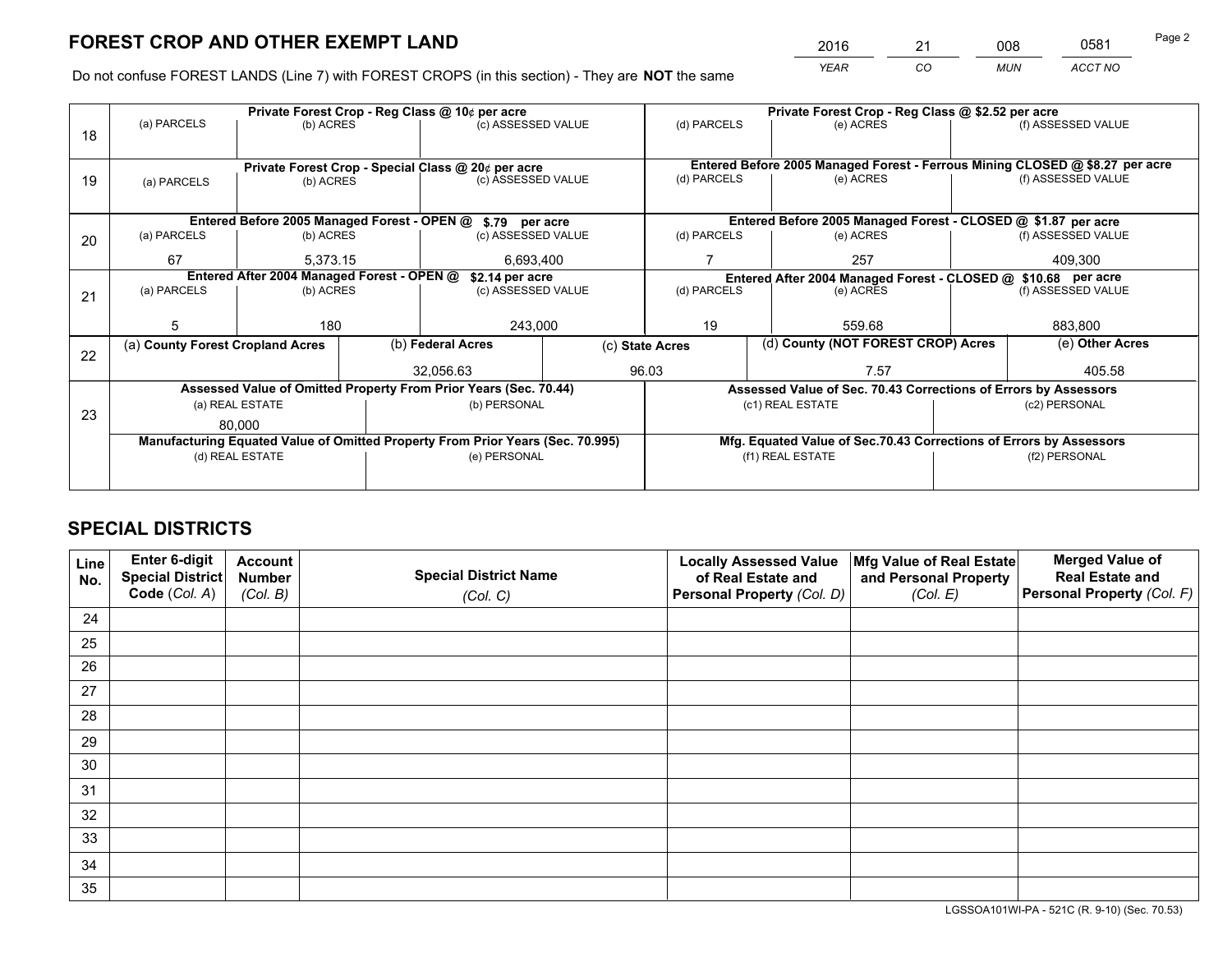|             |                                                          |                                             |                                                         | <b>YEAR</b>                                                                       | CO<br><b>MUN</b>                                              | ACCT NO                                                                        |
|-------------|----------------------------------------------------------|---------------------------------------------|---------------------------------------------------------|-----------------------------------------------------------------------------------|---------------------------------------------------------------|--------------------------------------------------------------------------------|
| Line<br>No. | Enter 6-digit<br><b>School District</b><br>Code (Col. A) | <b>Account</b><br><b>Number</b><br>(Col. B) | <b>School District Name</b><br>(Col. C)                 | <b>Locally Assessed Value</b><br>of Real Estate and<br>Personal Property (Col. D) | Mfg Value of Real Estate<br>and Personal Property<br>(Col. E) | <b>Merged Value of</b><br><b>Real Estate and</b><br>Personal Property (Col. F) |
|             | A. SCHOOL DISTRICTS (K-8 and K-12)                       |                                             |                                                         |                                                                                   |                                                               |                                                                                |
| 36          | 212940                                                   | 0131                                        | <b>SCH D OF LAONA</b>                                   | 434,750                                                                           |                                                               | 434,750                                                                        |
| 37          | 215992                                                   | 0132                                        | SCH D OF WABENO AREA                                    | 25,637,850                                                                        |                                                               | 25,637,850                                                                     |
| 38          |                                                          |                                             |                                                         |                                                                                   |                                                               |                                                                                |
| 39          |                                                          |                                             |                                                         |                                                                                   |                                                               |                                                                                |
| 40          |                                                          |                                             |                                                         |                                                                                   |                                                               |                                                                                |
| 41          |                                                          |                                             |                                                         |                                                                                   |                                                               |                                                                                |
| 42          |                                                          |                                             |                                                         |                                                                                   |                                                               |                                                                                |
| 43          |                                                          |                                             |                                                         |                                                                                   |                                                               |                                                                                |
| 44          |                                                          |                                             |                                                         |                                                                                   |                                                               |                                                                                |
| 45          |                                                          |                                             |                                                         |                                                                                   |                                                               |                                                                                |
| 46          |                                                          |                                             |                                                         |                                                                                   |                                                               |                                                                                |
| 47          |                                                          |                                             |                                                         |                                                                                   |                                                               |                                                                                |
| 48          |                                                          |                                             |                                                         |                                                                                   |                                                               |                                                                                |
| 49          |                                                          |                                             | TOTAL ASSESSED VALUE OF SCHOOL DISTRICTS (K-8 and K-12) |                                                                                   |                                                               |                                                                                |
| 50          | <b>B.</b><br><b>UNION HIGH SCHOOL DISTRICTS</b>          |                                             |                                                         | 26,072,600                                                                        |                                                               | 26,072,600                                                                     |
| 51          |                                                          |                                             |                                                         |                                                                                   |                                                               |                                                                                |
| 52          |                                                          |                                             |                                                         |                                                                                   |                                                               |                                                                                |
| 53          |                                                          |                                             |                                                         |                                                                                   |                                                               |                                                                                |
| 54          |                                                          |                                             |                                                         |                                                                                   |                                                               |                                                                                |
| 55          |                                                          |                                             | TOTAL ASSESSED VALUE OF UNION HIGH SCHOOLS              |                                                                                   |                                                               |                                                                                |
|             | C. TECHNICAL COLLEGE DISTRICTS                           |                                             |                                                         |                                                                                   |                                                               |                                                                                |
| 56          | 001600                                                   | 0015                                        | NICOLET TECHNICAL COLLEGE<br><b>RHIN</b>                | 26,072,600                                                                        |                                                               | 26,072,600                                                                     |
| 57          |                                                          |                                             |                                                         |                                                                                   |                                                               |                                                                                |
| 58          |                                                          |                                             |                                                         |                                                                                   |                                                               |                                                                                |
| 59          |                                                          |                                             | TOTAL ASSESSED VALUE OF TECHNICAL COLLEGES              | 26,072,600                                                                        |                                                               | 26,072,600                                                                     |

21

008

 *I hereby certify, to the best of my knowledge and belief, this form is complete and correct.*

**SCHOOL DISTRICTS**

| Print name of preparer | Title                    |                | Date (MM / DD / CCYY) |
|------------------------|--------------------------|----------------|-----------------------|
|                        |                          |                |                       |
| Signature of preparer  | Contact Telephone Number | E-mail address |                       |
|                        | $\overline{\phantom{0}}$ |                |                       |

Page 3

0581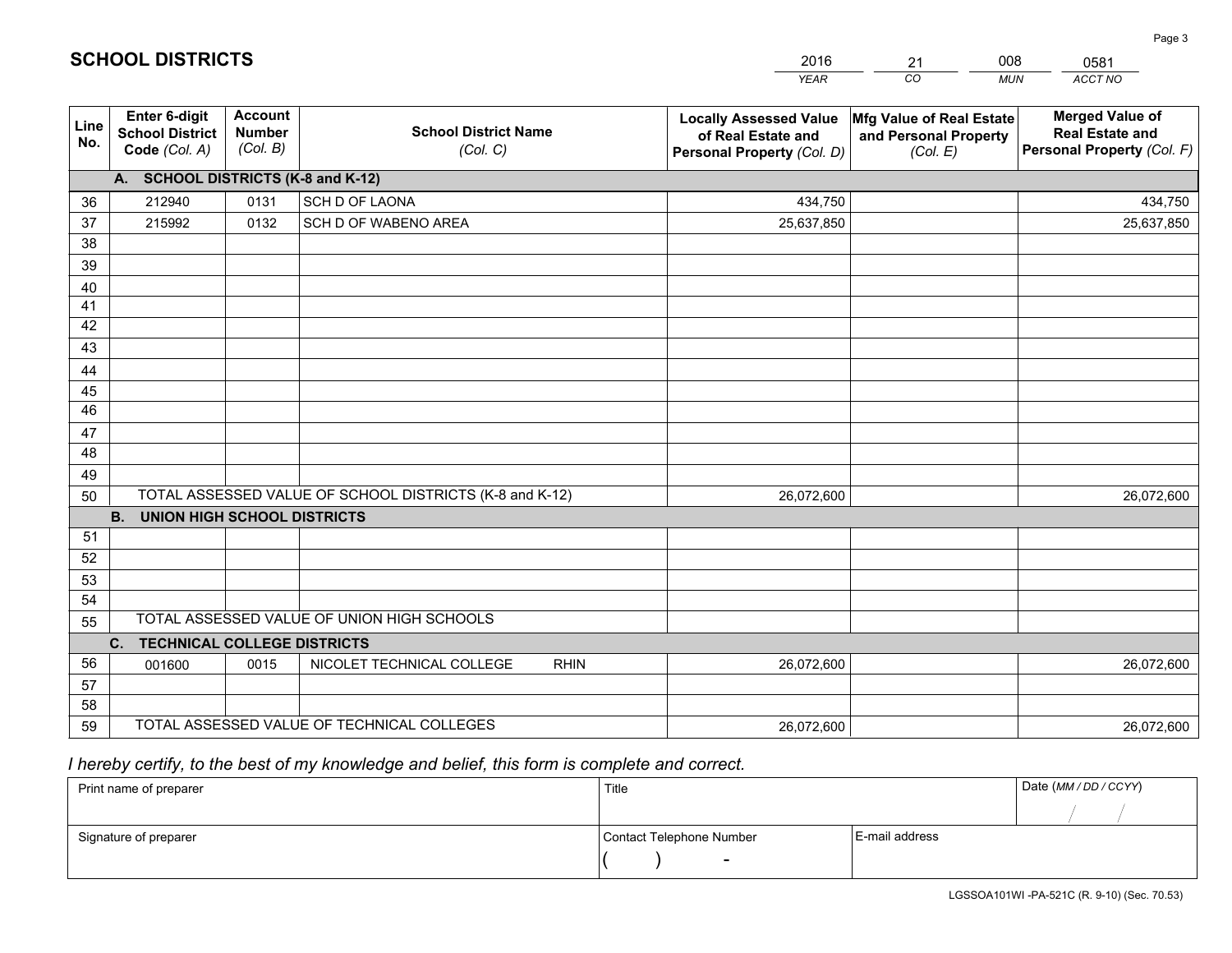### **HIGHLIGHTS**

- 1. Complete the Statement of Assessment after the Board of Review. Reflect any changes made there.
- 2. Use black ink to complete.
- 3. Line 16 must equal Line 50, Col D.
- 4. Line 55 must equal the total of K-8 schools listed on lines 36-49. Do not include K-12 schools in this comparision.
- 5. Line 59, Col. D must equal Line 16.
- 6. Special District, School District and Technical College District values must include both real estate and personal property. Examples of Special districts are: town sanitary districts, public inland lake protection and rehabilitation districts, and metropolitan sewerage districts.
- 7. DO NOT INCLUDE Manufacturing property values.DOR will print these values on the final SOA.

JENNY HENKEL

TOWN OF BLACKWELL 4018 COUNTY RD H LAONA, WI 54541 - 9292

JENNY HENKEL<br>TOWN OF BLACKWELL 4018 COUNTY RD H

AONA, WI 54541 - 9292

 8. Accuracy of this form is very important. The values reported directly affect the equalized value DOR calculates for school and special districts.

### **Page 1:**

 If not prefilled, enter the tax year,county and municipal code,municipal type, municipal name and county name on the top of form.

Check the Amended box, if filing an amended / corrected SOA.

 Report the parcel count, acres and assessed value of taxable general property, total parcel count, (real and personal), total acres, and values from final figures set by the Board of Review.

- A. Real Estate land and improvements (buildings, etc.) is reported on lines 1 8, total line 9.
- B. Personal Property is reported on lines 11 14, Column D, total line 15.
- C. To complete this report, use the computer produced summary of the assessment roll that shows these amounts.
- D. Use whole numbers only.
- E. Add each line across and each column down to verify entries.

### **Page 2:**

- A. Report Special Items (not subject to general property tax).
- 1. Private Forest Croplands and Managed Forest Lands are reported on lines 18,19, 20 and 21. Be sure to report assessed values **NOT** taxes.
- 2. You should have copies of the orders of entry, orders of withdrawal, etc., to update your assessment roll.
	- 3. Show hundredths of acres (e.g. 39.75).
- 4. Tax exempt lands are reported on line 22.
- 5. Omitted property and sec. 70.43, Wis. Stats., corrections of errors by assessor are reported on line 23. Report real estate and personal property separately. These should be for **prior years**, not something found on the current assessment roll after the board of review.
- B. Special District (Lines 24-35) Include the value of both real and personal property.
- The Department of Revenue (DOR) preprints much of the information regarding names and codes for schools, special districts,etc. If a district is not listed, enter the name and value only, DOR will enter the proper code.

### **Page 3 School Districts:**

Include the value of both real and personal property.

Report School District (regular, elementary, union high school, and technical college).

- 1. Regular (K-12) and Elementary (K-8) school values are reported on lines 36-49, total on line 50.
- 2. Union High School (UHS) (use only if elementary schools are listed on lines 36-49) are reported on lines 51-54. UHS total value (line 55) must equal to the total **elementary school** values reported on lines 36-49. Do notinclude K-12 schools in this comparison.
- 3. Technical College values are reported on lines 56-58, total on line 59.
- 4. Use the computer summary that shows these amounts to complete this report.

#### **This form is due the second Monday in June. File this report only after your Board of Review is complete.**

 *If you have questions: Return forms to:*

Fax number: (608) 264-6887 PO Box 8971

 Email: lgs@revenue.wi.gov Wisconsin Department of Revenue Call: (608) 261-5341 Local Government Services Section 6-97Madison WI 53708-8971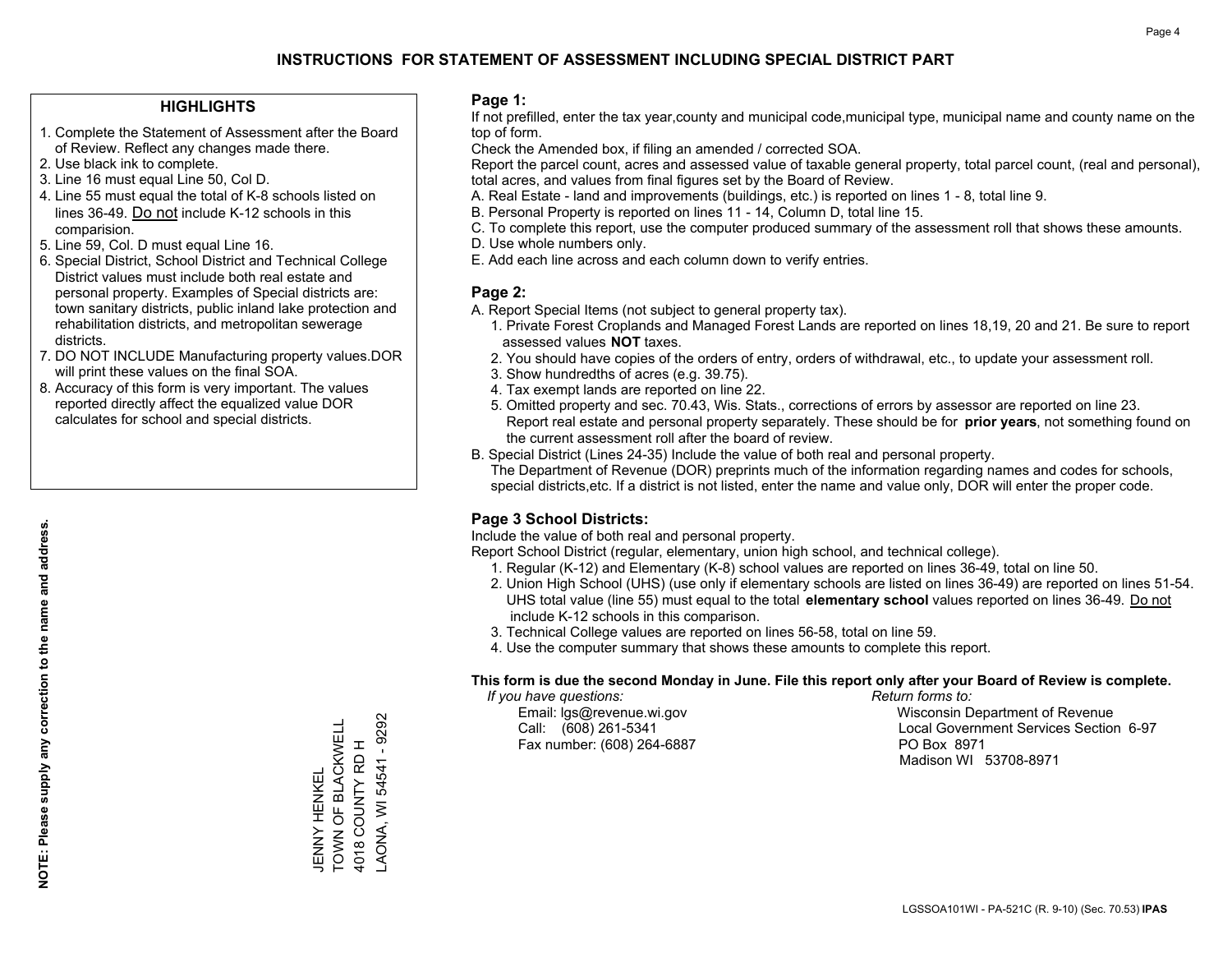**STATEMENT OF ASSESSMENT FOR 2016** 

| ンツ       | 01 N | 0582    |
|----------|------|---------|
| $\cdots$ | MUN. | ACCT NO |

|                | <b>FOR</b>                                                         | <b>TOWN OF</b><br>OF                                                                                                                                                                         | <b>CASWELL</b>           |              | <b>FOREST COUNTY</b>                                 |                         |                      | <b>WHEN COMPLETING THIS DOCUMENT</b><br>DO NOT WRITE OVER X's OR IN SHADED AREAS |
|----------------|--------------------------------------------------------------------|----------------------------------------------------------------------------------------------------------------------------------------------------------------------------------------------|--------------------------|--------------|------------------------------------------------------|-------------------------|----------------------|----------------------------------------------------------------------------------|
|                |                                                                    | Town - Village - City                                                                                                                                                                        | <b>Municipality Name</b> |              | <b>County Name</b>                                   |                         |                      |                                                                                  |
|                |                                                                    | <b>REAL ESTATE</b>                                                                                                                                                                           |                          | PARCEL COUNT | NO. OF ACRES                                         | <b>VALUE OF</b>         | <b>VALUE OF</b>      | TOTAL VALUE OF LAND                                                              |
| Line<br>No.    |                                                                    | (See Lines 18 - 22 for<br>other Real Estate)                                                                                                                                                 |                          |              | <b>WHOLE</b><br>TOTAL LAND IMPROVEMENTS NUMBERS ONLY | <b>LAND</b>             | <b>IMPROVEMENTS</b>  | AND IMPROVEMENTS                                                                 |
|                |                                                                    |                                                                                                                                                                                              | Col. A                   | Col. B       | Col. C                                               | Col. D                  | Col. E               | Col. F                                                                           |
| $\mathbf{1}$   |                                                                    | <b>RESIDENTIAL - Class 1</b>                                                                                                                                                                 | 171                      | 145          | 309                                                  | 1,727,200               | 6,198,500            | 7,925,700                                                                        |
| $\overline{2}$ |                                                                    | <b>COMMERCIAL - Class 2</b>                                                                                                                                                                  | 8                        | 8            | 28                                                   | 98,800                  | 534,500              | 633,300                                                                          |
| 3              |                                                                    | MANUFACTURING - Class 3                                                                                                                                                                      | 1                        |              | 10                                                   | 13,300                  | 101,800              | 115,100                                                                          |
| 4              |                                                                    | <b>AGRICULTURAL - Class 4</b>                                                                                                                                                                | 14                       |              | 190                                                  | 28,400                  |                      | 28,400                                                                           |
| 5              |                                                                    | UNDEVELOPED - Class 5                                                                                                                                                                        | 53                       |              | 475                                                  | 121,200                 |                      | 121,200                                                                          |
| 6              |                                                                    | AGRICULTURAL FOREST - Class 5m                                                                                                                                                               | 10                       |              | 55                                                   | 53,100                  |                      | 53,100                                                                           |
| 7              |                                                                    | FOREST LANDS - Class 6                                                                                                                                                                       | 76                       |              | 1,139                                                | 1,906,000               |                      | 1,906,000                                                                        |
| 8              |                                                                    | OTHER - Class 7                                                                                                                                                                              | 3                        | 3            | 6                                                    | 30,000                  | 225,800              | 255,800                                                                          |
| 9              |                                                                    | TOTAL - ALL COLUMNS                                                                                                                                                                          | 336                      | 157          | 2,212                                                | 3,978,000               | 7,060,600            | 11,038,600                                                                       |
| 10             |                                                                    | NUMBER OF PERSONAL PROPERTY ACCOUNTS IN ROLL                                                                                                                                                 |                          |              | 17                                                   | <b>LOCALLY ASSESSED</b> | <b>MANUFACTURING</b> | <b>MERGED</b>                                                                    |
| 11             |                                                                    | BOATS AND OTHER WATERCRAFT NOT EXEMPT - Code 1                                                                                                                                               |                          |              |                                                      | $\mathbf{0}$            | $\Omega$             | 0                                                                                |
| 12             |                                                                    | MACHINERY, TOOLS AND PATTERNS - Code 2                                                                                                                                                       |                          |              |                                                      | 26,200                  | 26,400               | 52,600                                                                           |
| 13             |                                                                    | FURNITURE, FIXTURES AND EQUIPMENT - Code 3                                                                                                                                                   |                          |              |                                                      | 9,800                   | 100                  | 9,900                                                                            |
| 14             |                                                                    | ALL OTHER PERSONAL PROPERTY NOT EXEMPT - Codes 4A, 4B, 4C                                                                                                                                    |                          |              |                                                      | 83,800                  | 26,100               | 109,900                                                                          |
| 15             |                                                                    | TOTAL OF PERSONAL PROPERTY NOT EXEMPT (Total of Lines 11-14)                                                                                                                                 |                          | 119,800      | 52,600                                               | 172,400                 |                      |                                                                                  |
| 16             |                                                                    | AGGREGATE ASSESSED VALUE OF ALL PROPERTY SUBJECT TO THE GENERAL PROPERTY TAX (Total of Lines 9F and 15F)<br>MUST EQUAL TOTAL VALUE OF THE SCHOOL DISTRICTS (K-12 PLUS K-8) - Line 50, Col. F |                          |              |                                                      |                         |                      | 11,211,000                                                                       |
| 17             |                                                                    | <b>BOARD OF REVIEW</b>                                                                                                                                                                       |                          | Telephone #  | (715) 478-2881                                       |                         |                      |                                                                                  |
|                | DATE OF FINAL ADJOURNMENT<br><b>MICHAEL CHILDERS</b><br>05/23/2016 |                                                                                                                                                                                              |                          |              |                                                      |                         |                      |                                                                                  |

REMARKS

The Assessment Ratio to be used in calculating the estimated Fair Market Value on tax bills for this tax district is 1.009830099<br>This ratio should be used to convert assessed values to "Calculate Equalized Values" in Step Commission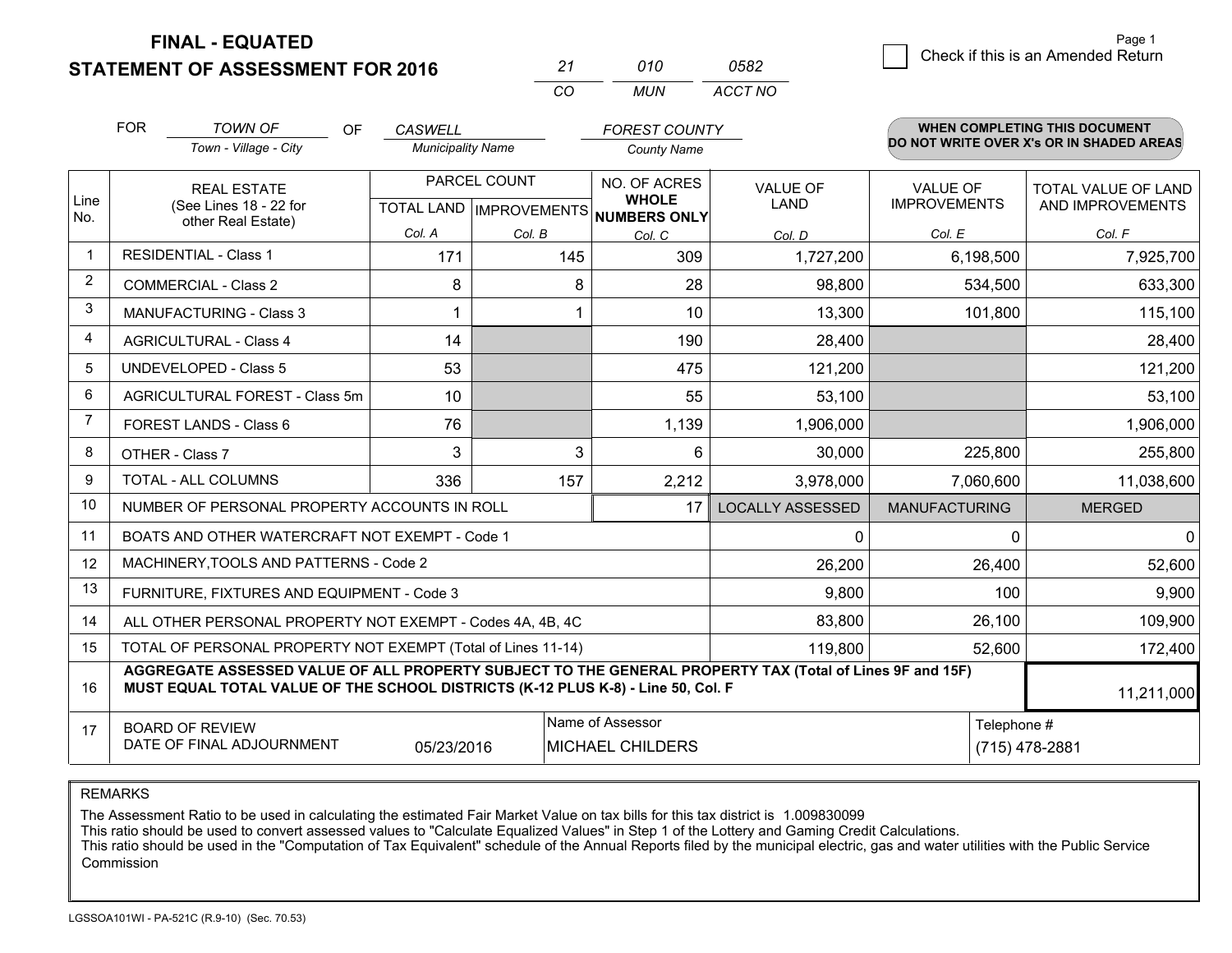*YEAR CO MUN ACCT NO* <sup>2016</sup> <sup>21</sup> <sup>010</sup> <sup>0582</sup>

Do not confuse FOREST LANDS (Line 7) with FOREST CROPS (in this section) - They are **NOT** the same

|    |                                                                                |                 |                                                    | Private Forest Crop - Reg Class @ 10¢ per acre                   |  | Private Forest Crop - Reg Class @ \$2.52 per acre             |                                                               |                                                                    |  |                                                                              |  |
|----|--------------------------------------------------------------------------------|-----------------|----------------------------------------------------|------------------------------------------------------------------|--|---------------------------------------------------------------|---------------------------------------------------------------|--------------------------------------------------------------------|--|------------------------------------------------------------------------------|--|
| 18 | (a) PARCELS                                                                    | (b) ACRES       |                                                    | (c) ASSESSED VALUE                                               |  | (d) PARCELS                                                   |                                                               | (e) ACRES                                                          |  | (f) ASSESSED VALUE                                                           |  |
|    |                                                                                |                 |                                                    |                                                                  |  |                                                               |                                                               |                                                                    |  |                                                                              |  |
|    |                                                                                |                 | Private Forest Crop - Special Class @ 20¢ per acre |                                                                  |  |                                                               |                                                               |                                                                    |  | Entered Before 2005 Managed Forest - Ferrous Mining CLOSED @ \$8.27 per acre |  |
| 19 | (a) PARCELS                                                                    | (b) ACRES       |                                                    | (c) ASSESSED VALUE                                               |  | (d) PARCELS                                                   |                                                               | (e) ACRES                                                          |  | (f) ASSESSED VALUE                                                           |  |
|    |                                                                                |                 |                                                    |                                                                  |  |                                                               |                                                               |                                                                    |  |                                                                              |  |
|    |                                                                                |                 |                                                    |                                                                  |  |                                                               | Entered Before 2005 Managed Forest - CLOSED @ \$1.87 per acre |                                                                    |  |                                                                              |  |
|    |                                                                                |                 |                                                    | Entered Before 2005 Managed Forest - OPEN @ \$.79 per acre       |  |                                                               |                                                               |                                                                    |  |                                                                              |  |
| 20 | (a) PARCELS                                                                    | (b) ACRES       |                                                    | (c) ASSESSED VALUE                                               |  | (d) PARCELS                                                   |                                                               | (e) ACRES                                                          |  | (f) ASSESSED VALUE                                                           |  |
|    | 443                                                                            | 17,347.12       |                                                    | 22,680,600                                                       |  | 16                                                            |                                                               | 602.48<br>862,100                                                  |  |                                                                              |  |
|    | Entered After 2004 Managed Forest - OPEN @<br>\$2.14 per acre                  |                 |                                                    |                                                                  |  | Entered After 2004 Managed Forest - CLOSED @ \$10.68 per acre |                                                               |                                                                    |  |                                                                              |  |
| 21 | (a) PARCELS                                                                    | (b) ACRES       |                                                    | (c) ASSESSED VALUE                                               |  | (d) PARCELS                                                   |                                                               | (e) ACRES                                                          |  | (f) ASSESSED VALUE                                                           |  |
|    |                                                                                |                 |                                                    |                                                                  |  |                                                               |                                                               |                                                                    |  |                                                                              |  |
|    | 12                                                                             | 420.55          |                                                    | 624,100                                                          |  | 8                                                             |                                                               | 189                                                                |  | 210,500                                                                      |  |
|    | (a) County Forest Cropland Acres                                               |                 |                                                    | (b) Federal Acres                                                |  | (c) State Acres                                               |                                                               | (d) County (NOT FOREST CROP) Acres                                 |  | (e) Other Acres                                                              |  |
| 22 |                                                                                |                 |                                                    |                                                                  |  |                                                               |                                                               |                                                                    |  |                                                                              |  |
|    |                                                                                |                 |                                                    | 6.600                                                            |  | 1,308.43                                                      |                                                               | 18.89                                                              |  | 67.63                                                                        |  |
|    |                                                                                |                 |                                                    | Assessed Value of Omitted Property From Prior Years (Sec. 70.44) |  |                                                               |                                                               | Assessed Value of Sec. 70.43 Corrections of Errors by Assessors    |  |                                                                              |  |
| 23 |                                                                                | (a) REAL ESTATE |                                                    | (b) PERSONAL                                                     |  |                                                               | (c1) REAL ESTATE                                              |                                                                    |  | (c2) PERSONAL                                                                |  |
|    |                                                                                |                 |                                                    |                                                                  |  |                                                               |                                                               |                                                                    |  |                                                                              |  |
|    | Manufacturing Equated Value of Omitted Property From Prior Years (Sec. 70.995) |                 |                                                    |                                                                  |  |                                                               |                                                               | Mfg. Equated Value of Sec.70.43 Corrections of Errors by Assessors |  |                                                                              |  |
|    | (d) REAL ESTATE                                                                |                 |                                                    | (e) PERSONAL                                                     |  |                                                               | (f1) REAL ESTATE                                              |                                                                    |  | (f2) PERSONAL                                                                |  |
|    |                                                                                |                 |                                                    |                                                                  |  |                                                               |                                                               |                                                                    |  |                                                                              |  |
|    |                                                                                |                 |                                                    |                                                                  |  |                                                               |                                                               |                                                                    |  |                                                                              |  |

## **SPECIAL DISTRICTS**

| Line<br>No. | Enter 6-digit<br><b>Special District</b> | <b>Account</b><br><b>Number</b> | <b>Special District Name</b> | <b>Locally Assessed Value</b><br>of Real Estate and | Mfg Value of Real Estate<br>and Personal Property | <b>Merged Value of</b><br><b>Real Estate and</b> |
|-------------|------------------------------------------|---------------------------------|------------------------------|-----------------------------------------------------|---------------------------------------------------|--------------------------------------------------|
|             | Code (Col. A)                            | (Col. B)                        | (Col. C)                     | Personal Property (Col. D)                          | (Col. E)                                          | Personal Property (Col. F)                       |
| 24          |                                          |                                 |                              |                                                     |                                                   |                                                  |
| 25          |                                          |                                 |                              |                                                     |                                                   |                                                  |
| 26          |                                          |                                 |                              |                                                     |                                                   |                                                  |
| 27          |                                          |                                 |                              |                                                     |                                                   |                                                  |
| 28          |                                          |                                 |                              |                                                     |                                                   |                                                  |
| 29          |                                          |                                 |                              |                                                     |                                                   |                                                  |
| 30          |                                          |                                 |                              |                                                     |                                                   |                                                  |
| 31          |                                          |                                 |                              |                                                     |                                                   |                                                  |
| 32          |                                          |                                 |                              |                                                     |                                                   |                                                  |
| 33          |                                          |                                 |                              |                                                     |                                                   |                                                  |
| 34          |                                          |                                 |                              |                                                     |                                                   |                                                  |
| 35          |                                          |                                 |                              |                                                     |                                                   |                                                  |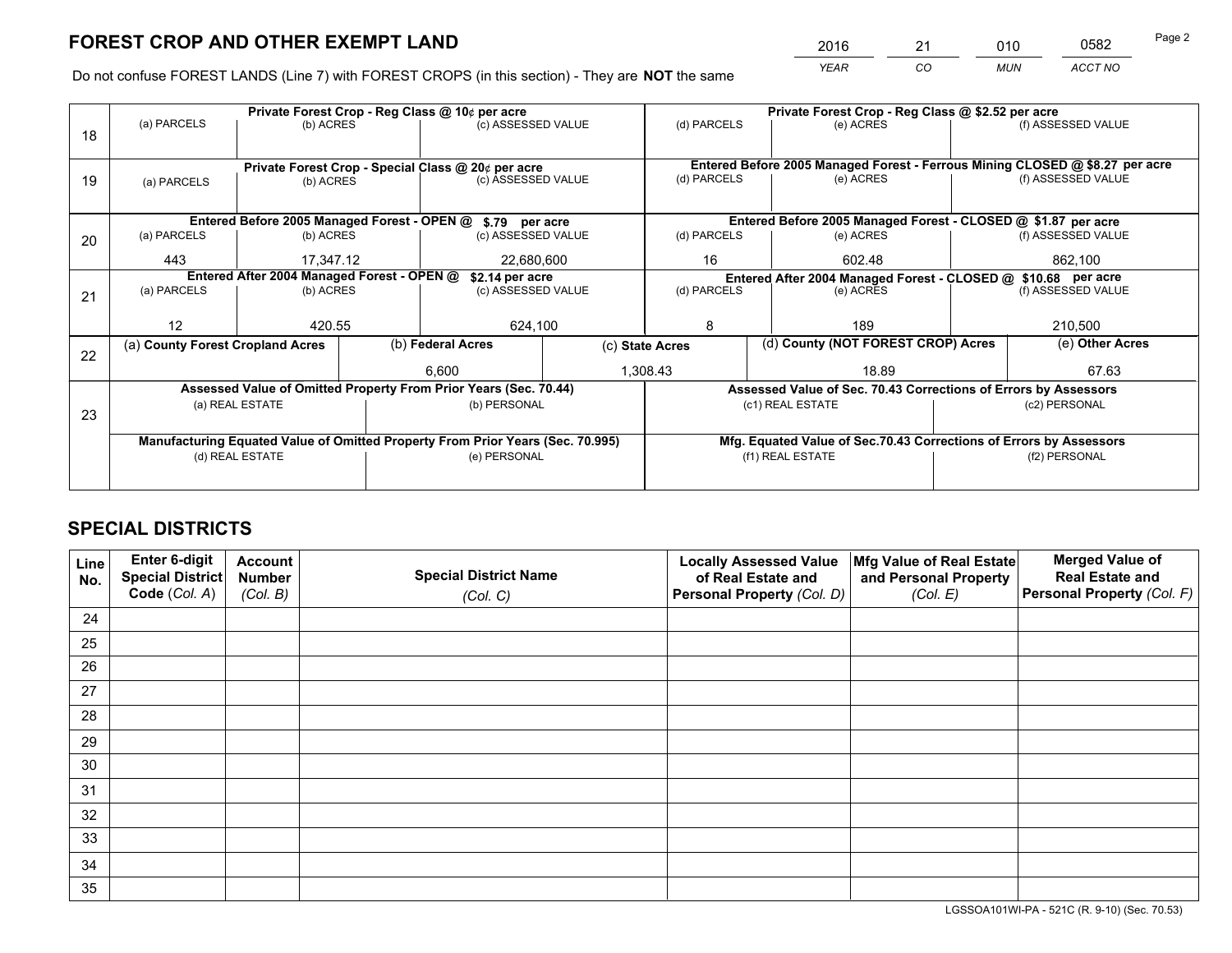|                 |                                                                 |                                             |                                                         | <b>YEAR</b>                                                                       | CO<br><b>MUN</b>                                              | ACCT NO                                                                        |
|-----------------|-----------------------------------------------------------------|---------------------------------------------|---------------------------------------------------------|-----------------------------------------------------------------------------------|---------------------------------------------------------------|--------------------------------------------------------------------------------|
| Line<br>No.     | <b>Enter 6-digit</b><br><b>School District</b><br>Code (Col. A) | <b>Account</b><br><b>Number</b><br>(Col. B) | <b>School District Name</b><br>(Col. C)                 | <b>Locally Assessed Value</b><br>of Real Estate and<br>Personal Property (Col. D) | Mfg Value of Real Estate<br>and Personal Property<br>(Col. E) | <b>Merged Value of</b><br><b>Real Estate and</b><br>Personal Property (Col. F) |
|                 | A. SCHOOL DISTRICTS (K-8 and K-12)                              |                                             |                                                         |                                                                                   |                                                               |                                                                                |
| 36              | 212940                                                          | 0131                                        | SCH D OF LAONA                                          | 11,043,300                                                                        | 167,700                                                       | 11,211,000                                                                     |
| 37              |                                                                 |                                             |                                                         |                                                                                   |                                                               |                                                                                |
| 38              |                                                                 |                                             |                                                         |                                                                                   |                                                               |                                                                                |
| 39              |                                                                 |                                             |                                                         |                                                                                   |                                                               |                                                                                |
| 40              |                                                                 |                                             |                                                         |                                                                                   |                                                               |                                                                                |
| 41              |                                                                 |                                             |                                                         |                                                                                   |                                                               |                                                                                |
| 42              |                                                                 |                                             |                                                         |                                                                                   |                                                               |                                                                                |
| 43              |                                                                 |                                             |                                                         |                                                                                   |                                                               |                                                                                |
| 44<br>45        |                                                                 |                                             |                                                         |                                                                                   |                                                               |                                                                                |
| $\overline{46}$ |                                                                 |                                             |                                                         |                                                                                   |                                                               |                                                                                |
| 47              |                                                                 |                                             |                                                         |                                                                                   |                                                               |                                                                                |
| 48              |                                                                 |                                             |                                                         |                                                                                   |                                                               |                                                                                |
| 49              |                                                                 |                                             |                                                         |                                                                                   |                                                               |                                                                                |
| 50              |                                                                 |                                             | TOTAL ASSESSED VALUE OF SCHOOL DISTRICTS (K-8 and K-12) | 11,043,300                                                                        | 167,700                                                       | 11,211,000                                                                     |
|                 | <b>B.</b><br><b>UNION HIGH SCHOOL DISTRICTS</b>                 |                                             |                                                         |                                                                                   |                                                               |                                                                                |
| 51              |                                                                 |                                             |                                                         |                                                                                   |                                                               |                                                                                |
| 52              |                                                                 |                                             |                                                         |                                                                                   |                                                               |                                                                                |
| 53              |                                                                 |                                             |                                                         |                                                                                   |                                                               |                                                                                |
| 54              |                                                                 |                                             |                                                         |                                                                                   |                                                               |                                                                                |
| 55              |                                                                 |                                             | TOTAL ASSESSED VALUE OF UNION HIGH SCHOOLS              |                                                                                   |                                                               |                                                                                |
|                 | C.<br><b>TECHNICAL COLLEGE DISTRICTS</b>                        |                                             |                                                         |                                                                                   |                                                               |                                                                                |
| 56              | 001600                                                          | 0015                                        | NICOLET TECHNICAL COLLEGE<br><b>RHIN</b>                | 11,043,300                                                                        | 167,700                                                       | 11,211,000                                                                     |
| 57              |                                                                 |                                             |                                                         |                                                                                   |                                                               |                                                                                |
| 58              |                                                                 |                                             |                                                         |                                                                                   |                                                               |                                                                                |
| 59              |                                                                 |                                             | TOTAL ASSESSED VALUE OF TECHNICAL COLLEGES              | 11,043,300                                                                        | 167,700                                                       | 11,211,000                                                                     |

21

010

# *I hereby certify, to the best of my knowledge and belief, this form is complete and correct.*

**SCHOOL DISTRICTS**

| Print name of preparer | Title                    |                | Date (MM / DD / CCYY) |
|------------------------|--------------------------|----------------|-----------------------|
|                        |                          |                |                       |
| Signature of preparer  | Contact Telephone Number | E-mail address |                       |
|                        | $\sim$                   |                |                       |

0582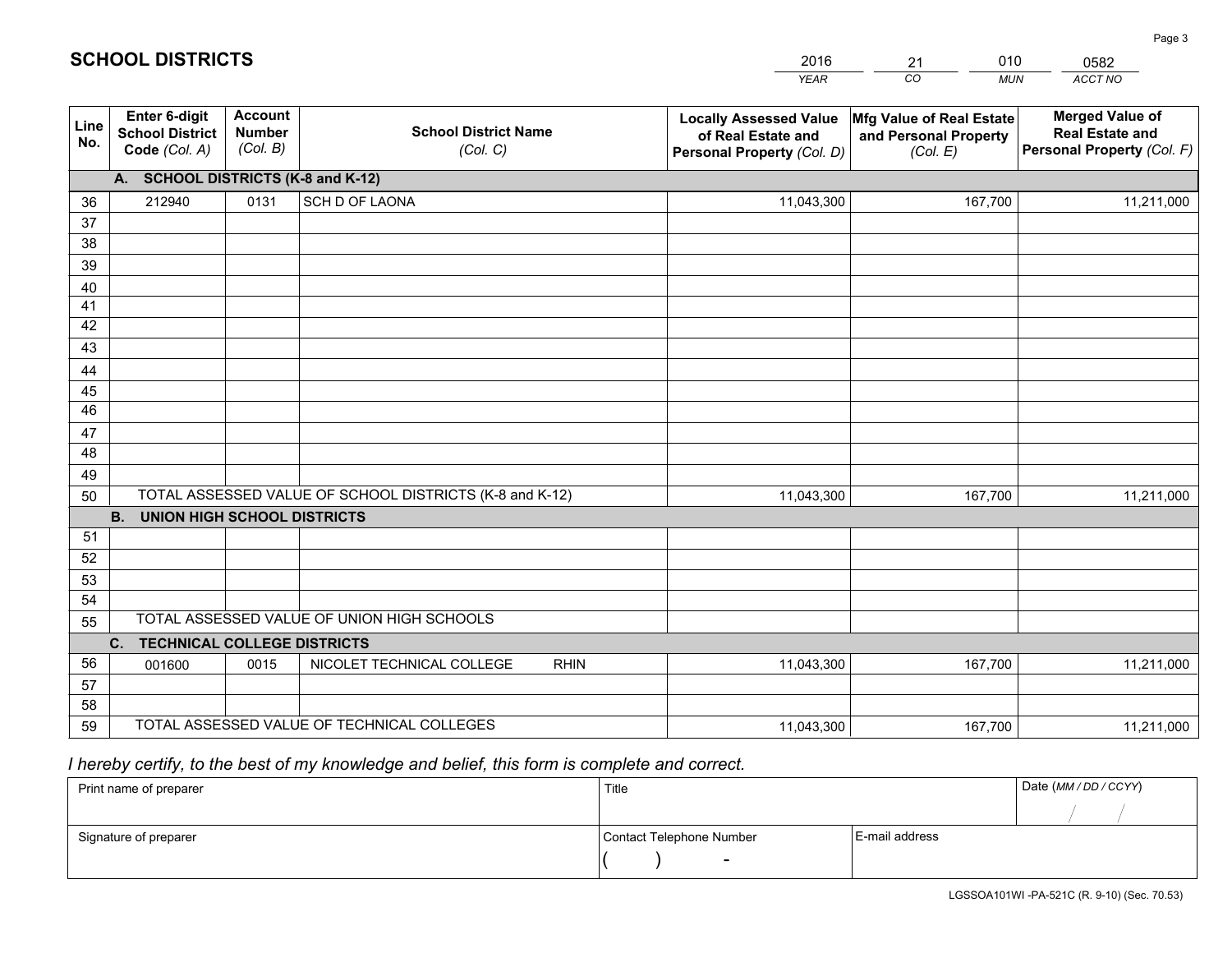### **HIGHLIGHTS**

- 1. Complete the Statement of Assessment after the Board of Review. Reflect any changes made there.
- 2. Use black ink to complete.
- 3. Line 16 must equal Line 50, Col D.
- 4. Line 55 must equal the total of K-8 schools listed on lines 36-49. Do not include K-12 schools in this comparision.
- 5. Line 59, Col. D must equal Line 16.
- 6. Special District, School District and Technical College District values must include both real estate and personal property. Examples of Special districts are: town sanitary districts, public inland lake protection and rehabilitation districts, and metropolitan sewerage districts.
- 7. DO NOT INCLUDE Manufacturing property values.DOR will print these values on the final SOA.
- 8. Accuracy of this form is very important. The values reported directly affect the equalized value DOR calculates for school and special districts.

### **Page 1:**

 If not prefilled, enter the tax year,county and municipal code,municipal type, municipal name and county name on the top of form.

Check the Amended box, if filing an amended / corrected SOA.

 Report the parcel count, acres and assessed value of taxable general property, total parcel count, (real and personal), total acres, and values from final figures set by the Board of Review.

- A. Real Estate land and improvements (buildings, etc.) is reported on lines 1 8, total line 9.
- B. Personal Property is reported on lines 11 14, Column D, total line 15.
- C. To complete this report, use the computer produced summary of the assessment roll that shows these amounts.
- D. Use whole numbers only.
- E. Add each line across and each column down to verify entries.

### **Page 2:**

- A. Report Special Items (not subject to general property tax).
- 1. Private Forest Croplands and Managed Forest Lands are reported on lines 18,19, 20 and 21. Be sure to report assessed values **NOT** taxes.
- 2. You should have copies of the orders of entry, orders of withdrawal, etc., to update your assessment roll.
	- 3. Show hundredths of acres (e.g. 39.75).
- 4. Tax exempt lands are reported on line 22.
- 5. Omitted property and sec. 70.43, Wis. Stats., corrections of errors by assessor are reported on line 23. Report real estate and personal property separately. These should be for **prior years**, not something found on the current assessment roll after the board of review.
- B. Special District (Lines 24-35) Include the value of both real and personal property.

 The Department of Revenue (DOR) preprints much of the information regarding names and codes for schools, special districts,etc. If a district is not listed, enter the name and value only, DOR will enter the proper code.

### **Page 3 School Districts:**

Include the value of both real and personal property.

Report School District (regular, elementary, union high school, and technical college).

- 1. Regular (K-12) and Elementary (K-8) school values are reported on lines 36-49, total on line 50.
- 2. Union High School (UHS) (use only if elementary schools are listed on lines 36-49) are reported on lines 51-54. UHS total value (line 55) must equal to the total **elementary school** values reported on lines 36-49. Do notinclude K-12 schools in this comparison.
- 3. Technical College values are reported on lines 56-58, total on line 59.
- 4. Use the computer summary that shows these amounts to complete this report.

#### **This form is due the second Monday in June. File this report only after your Board of Review is complete.**

 *If you have questions: Return forms to:*

Fax number: (608) 264-6887 PO Box 8971

 Email: lgs@revenue.wi.gov Wisconsin Department of Revenue Call: (608) 261-5341 Local Government Services Section 6-97Madison WI 53708-8971

ROXANNE BREWER TOWN OF CASWELL 3400 US HIGHWAY 8 ARGONNE, WI 54511

3400 US HIGHWAY 8 ROXANNE BREWER<br>TOWN OF CASWELL

ARGONNE, WI 54511

**NOTE: Please supply any correction to the name and address.**

NOTE: Please supply any correction to the name and address.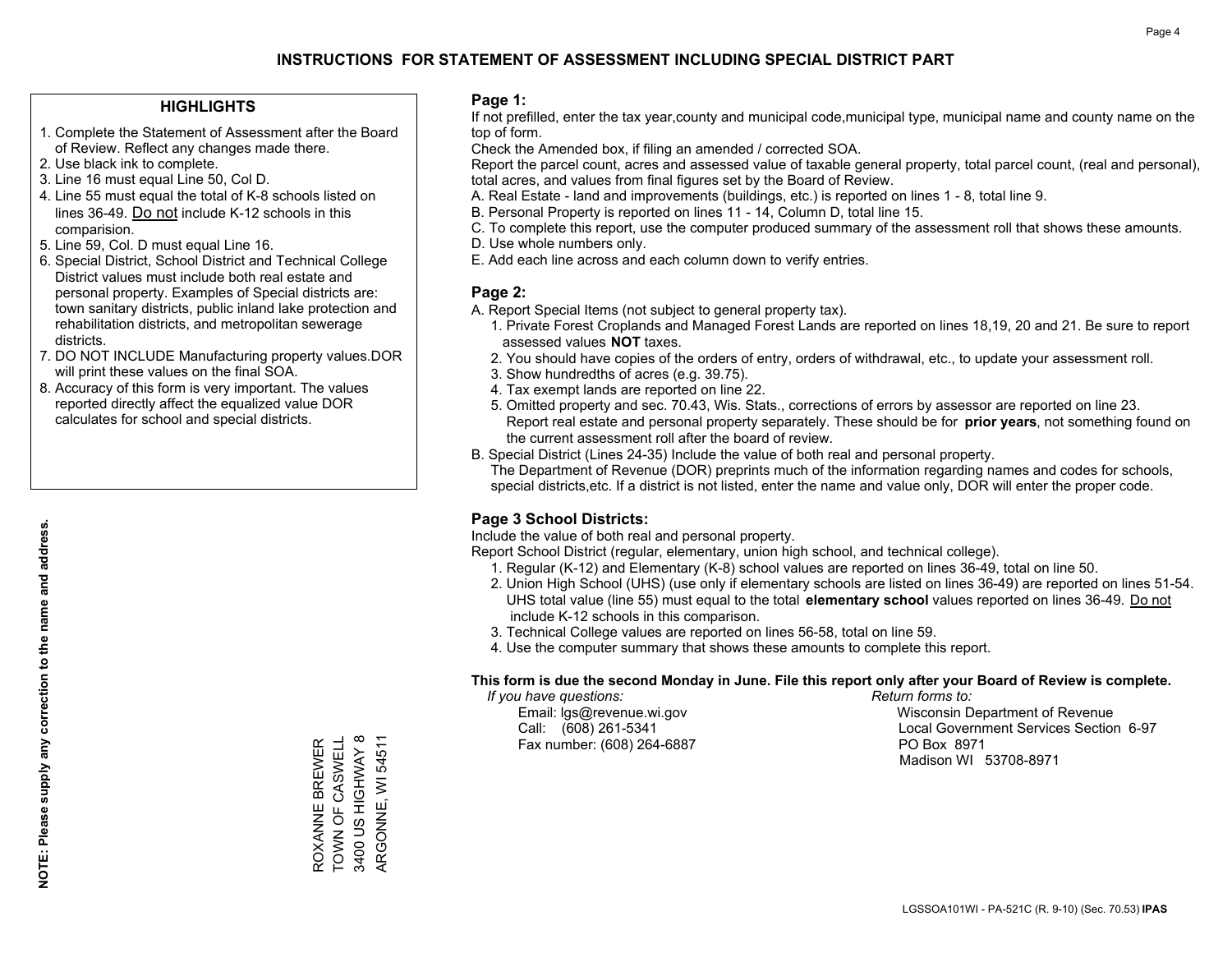**STATEMENT OF ASSESSMENT FOR 2016** 

| 27       | 012   | 0583    |
|----------|-------|---------|
| $\cdots$ | MI IN | ACCT NO |

|                | <b>FOR</b>                                                                                                       | <b>TOWN OF</b><br><b>OF</b>                                                                                                                                                                  | <b>CRANDON</b>                                           |        | <b>FOREST COUNTY</b>         |                                |                                        | <b>WHEN COMPLETING THIS DOCUMENT</b>           |
|----------------|------------------------------------------------------------------------------------------------------------------|----------------------------------------------------------------------------------------------------------------------------------------------------------------------------------------------|----------------------------------------------------------|--------|------------------------------|--------------------------------|----------------------------------------|------------------------------------------------|
|                |                                                                                                                  | Town - Village - City                                                                                                                                                                        | <b>Municipality Name</b>                                 |        | <b>County Name</b>           |                                |                                        | DO NOT WRITE OVER X's OR IN SHADED AREAS       |
| Line           | <b>REAL ESTATE</b><br>(See Lines 18 - 22 for                                                                     |                                                                                                                                                                                              | PARCEL COUNT<br>TOTAL LAND   IMPROVEMENTS   NUMBERS ONLY |        | NO. OF ACRES<br><b>WHOLE</b> | <b>VALUE OF</b><br><b>LAND</b> | <b>VALUE OF</b><br><b>IMPROVEMENTS</b> | <b>TOTAL VALUE OF LAND</b><br>AND IMPROVEMENTS |
| No.            |                                                                                                                  | other Real Estate)                                                                                                                                                                           | Col. A                                                   | Col. B | Col. C                       | Col. D                         | Col. E                                 | Col. F                                         |
| $\mathbf{1}$   |                                                                                                                  | <b>RESIDENTIAL - Class 1</b>                                                                                                                                                                 | 637                                                      | 465    | 1,162                        | 10,254,100                     | 33,644,600                             | 43,898,700                                     |
| $\overline{2}$ |                                                                                                                  | <b>COMMERCIAL - Class 2</b>                                                                                                                                                                  | 20                                                       |        | 15<br>206                    | 515,700                        | 1,494,500                              | 2,010,200                                      |
| 3              |                                                                                                                  | <b>MANUFACTURING - Class 3</b>                                                                                                                                                               |                                                          |        | 23                           | 30,700                         | 283,100                                | 313,800                                        |
| $\overline{4}$ |                                                                                                                  | <b>AGRICULTURAL - Class 4</b>                                                                                                                                                                | 95                                                       |        | 1,684                        | 176,900                        |                                        | 176,900                                        |
| 5              |                                                                                                                  | <b>UNDEVELOPED - Class 5</b>                                                                                                                                                                 | 267                                                      |        | 2,922                        | 488,000                        |                                        | 488,000                                        |
| 6              |                                                                                                                  | AGRICULTURAL FOREST - Class 5m                                                                                                                                                               | 36                                                       |        | 472                          | 450,200                        |                                        | 450,200                                        |
| 7              |                                                                                                                  | FOREST LANDS - Class 6                                                                                                                                                                       | 329                                                      |        | 5,846                        | 9,164,100                      |                                        | 9,164,100                                      |
| 8              |                                                                                                                  | OTHER - Class 7                                                                                                                                                                              | 22                                                       |        | 22<br>33                     | 180,100                        | 1,359,000                              | 1,539,100                                      |
| 9              |                                                                                                                  | <b>TOTAL - ALL COLUMNS</b>                                                                                                                                                                   | 1,407                                                    | 503    | 12,348                       | 21,259,800                     | 36,781,200                             | 58,041,000                                     |
| 10             |                                                                                                                  | NUMBER OF PERSONAL PROPERTY ACCOUNTS IN ROLL                                                                                                                                                 |                                                          |        | 41                           | <b>LOCALLY ASSESSED</b>        | <b>MANUFACTURING</b>                   | <b>MERGED</b>                                  |
| 11             |                                                                                                                  | BOATS AND OTHER WATERCRAFT NOT EXEMPT - Code 1                                                                                                                                               |                                                          |        |                              | $\Omega$                       | $\Omega$                               | $\Omega$                                       |
| 12             |                                                                                                                  | MACHINERY, TOOLS AND PATTERNS - Code 2                                                                                                                                                       |                                                          |        |                              | 9,100                          | 21,400                                 | 30,500                                         |
| 13             |                                                                                                                  | FURNITURE, FIXTURES AND EQUIPMENT - Code 3                                                                                                                                                   |                                                          |        |                              | 47,650                         | 4,700                                  | 52,350                                         |
| 14             |                                                                                                                  | ALL OTHER PERSONAL PROPERTY NOT EXEMPT - Codes 4A, 4B, 4C                                                                                                                                    |                                                          |        |                              | 392,200                        | 600                                    | 392,800                                        |
| 15             |                                                                                                                  | TOTAL OF PERSONAL PROPERTY NOT EXEMPT (Total of Lines 11-14)                                                                                                                                 |                                                          |        | 448,950                      | 26,700                         | 475,650                                |                                                |
| 16             |                                                                                                                  | AGGREGATE ASSESSED VALUE OF ALL PROPERTY SUBJECT TO THE GENERAL PROPERTY TAX (Total of Lines 9F and 15F)<br>MUST EQUAL TOTAL VALUE OF THE SCHOOL DISTRICTS (K-12 PLUS K-8) - Line 50, Col. F |                                                          |        |                              |                                |                                        | 58,516,650                                     |
| 17             | Name of Assessor<br><b>BOARD OF REVIEW</b><br>DATE OF FINAL ADJOURNMENT<br>06/01/2016<br><b>MICHAEL CHILDRES</b> |                                                                                                                                                                                              |                                                          |        |                              |                                | Telephone #                            | (715) 478-2881                                 |

REMARKS

The Assessment Ratio to be used in calculating the estimated Fair Market Value on tax bills for this tax district is 1.112918592<br>This ratio should be used to convert assessed values to "Calculate Equalized Values" in Step Commission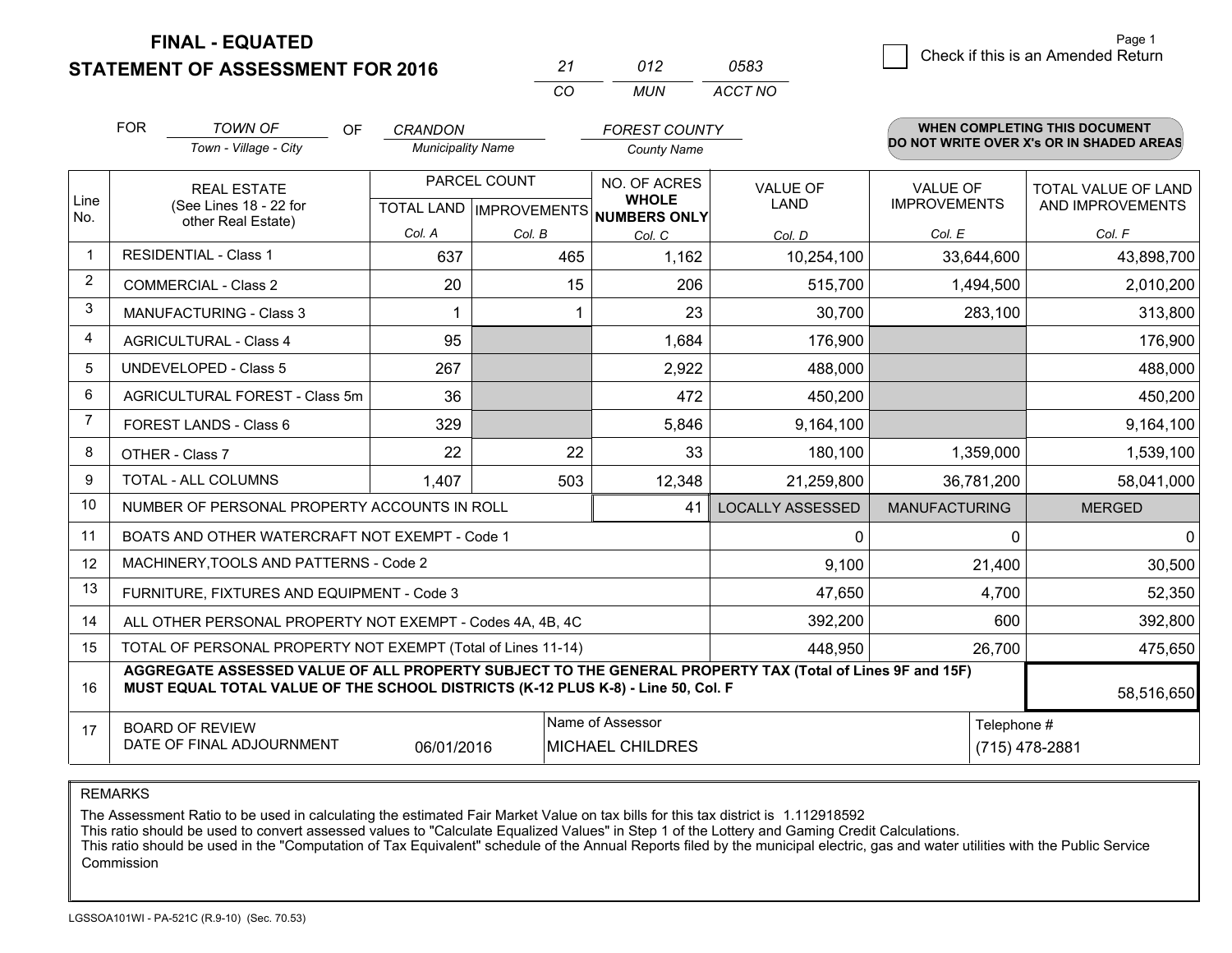*YEAR CO MUN ACCT NO* <sup>2016</sup> <sup>21</sup> <sup>012</sup> <sup>0583</sup>

Do not confuse FOREST LANDS (Line 7) with FOREST CROPS (in this section) - They are **NOT** the same

|    | Private Forest Crop - Reg Class @ 10¢ per acre                                 |                 |  |                                                                  |  | Private Forest Crop - Reg Class @ \$2.52 per acre |                                                                              |                                                                 |                                                               |                    |  |
|----|--------------------------------------------------------------------------------|-----------------|--|------------------------------------------------------------------|--|---------------------------------------------------|------------------------------------------------------------------------------|-----------------------------------------------------------------|---------------------------------------------------------------|--------------------|--|
| 18 | (a) PARCELS                                                                    | (b) ACRES       |  | (c) ASSESSED VALUE                                               |  | (d) PARCELS                                       |                                                                              | (e) ACRES                                                       |                                                               | (f) ASSESSED VALUE |  |
|    |                                                                                |                 |  |                                                                  |  |                                                   |                                                                              | 200                                                             |                                                               | 192,400            |  |
|    |                                                                                |                 |  | Private Forest Crop - Special Class @ 20¢ per acre               |  |                                                   | Entered Before 2005 Managed Forest - Ferrous Mining CLOSED @ \$8.27 per acre |                                                                 |                                                               |                    |  |
| 19 | (a) PARCELS                                                                    | (b) ACRES       |  | (c) ASSESSED VALUE                                               |  | (d) PARCELS                                       |                                                                              | (e) ACRES                                                       |                                                               | (f) ASSESSED VALUE |  |
|    |                                                                                |                 |  |                                                                  |  |                                                   |                                                                              |                                                                 |                                                               |                    |  |
|    | Entered Before 2005 Managed Forest - OPEN @ \$.79 per acre                     |                 |  |                                                                  |  |                                                   | Entered Before 2005 Managed Forest - CLOSED @ \$1.87 per acre                |                                                                 |                                                               |                    |  |
| 20 | (a) PARCELS                                                                    | (b) ACRES       |  | (c) ASSESSED VALUE                                               |  | (d) PARCELS                                       |                                                                              | (e) ACRES                                                       |                                                               | (f) ASSESSED VALUE |  |
|    | 44                                                                             | 1.545.7         |  | 2,203,700                                                        |  | 55                                                |                                                                              | 1.976.59                                                        |                                                               | 2,657,600          |  |
|    | Entered After 2004 Managed Forest - OPEN @<br>\$2.14 per acre                  |                 |  |                                                                  |  |                                                   |                                                                              |                                                                 | Entered After 2004 Managed Forest - CLOSED @ \$10.68 per acre |                    |  |
| 21 | (a) PARCELS                                                                    | (b) ACRES       |  | (c) ASSESSED VALUE                                               |  | (d) PARCELS                                       |                                                                              | (e) ACRES                                                       |                                                               | (f) ASSESSED VALUE |  |
|    |                                                                                |                 |  |                                                                  |  |                                                   |                                                                              |                                                                 |                                                               |                    |  |
|    | 16                                                                             | 491.09          |  | 578,500                                                          |  | 51                                                |                                                                              | 1.745.3                                                         |                                                               | 2,582,600          |  |
| 22 | (a) County Forest Cropland Acres                                               |                 |  | (b) Federal Acres                                                |  | (c) State Acres                                   |                                                                              | (d) County (NOT FOREST CROP) Acres                              |                                                               | (e) Other Acres    |  |
|    | 49.04                                                                          |                 |  |                                                                  |  | 2,922.6                                           |                                                                              |                                                                 |                                                               | 167.39             |  |
|    |                                                                                |                 |  | Assessed Value of Omitted Property From Prior Years (Sec. 70.44) |  |                                                   |                                                                              | Assessed Value of Sec. 70.43 Corrections of Errors by Assessors |                                                               |                    |  |
| 23 |                                                                                | (a) REAL ESTATE |  | (b) PERSONAL                                                     |  |                                                   |                                                                              | (c1) REAL ESTATE                                                |                                                               | (c2) PERSONAL      |  |
|    |                                                                                | 39,000          |  |                                                                  |  |                                                   |                                                                              |                                                                 |                                                               |                    |  |
|    | Manufacturing Equated Value of Omitted Property From Prior Years (Sec. 70.995) |                 |  |                                                                  |  |                                                   | Mfg. Equated Value of Sec.70.43 Corrections of Errors by Assessors           |                                                                 |                                                               |                    |  |
|    | (d) REAL ESTATE                                                                |                 |  | (e) PERSONAL                                                     |  |                                                   |                                                                              | (f1) REAL ESTATE                                                |                                                               | (f2) PERSONAL      |  |
|    |                                                                                |                 |  |                                                                  |  |                                                   |                                                                              |                                                                 |                                                               |                    |  |

# **SPECIAL DISTRICTS**

| Line<br>No. | Enter 6-digit<br>Special District<br>Code (Col. A) | <b>Account</b><br><b>Number</b><br>(Col. B) | <b>Special District Name</b><br>(Col. C) | <b>Locally Assessed Value</b><br>of Real Estate and<br>Personal Property (Col. D) | Mfg Value of Real Estate<br>and Personal Property<br>(Col. E) | <b>Merged Value of</b><br><b>Real Estate and</b><br>Personal Property (Col. F) |
|-------------|----------------------------------------------------|---------------------------------------------|------------------------------------------|-----------------------------------------------------------------------------------|---------------------------------------------------------------|--------------------------------------------------------------------------------|
| 24          |                                                    |                                             |                                          |                                                                                   |                                                               |                                                                                |
| 25          |                                                    |                                             |                                          |                                                                                   |                                                               |                                                                                |
| 26          |                                                    |                                             |                                          |                                                                                   |                                                               |                                                                                |
| 27          |                                                    |                                             |                                          |                                                                                   |                                                               |                                                                                |
| 28          |                                                    |                                             |                                          |                                                                                   |                                                               |                                                                                |
| 29          |                                                    |                                             |                                          |                                                                                   |                                                               |                                                                                |
| 30          |                                                    |                                             |                                          |                                                                                   |                                                               |                                                                                |
| 31          |                                                    |                                             |                                          |                                                                                   |                                                               |                                                                                |
| 32          |                                                    |                                             |                                          |                                                                                   |                                                               |                                                                                |
| 33          |                                                    |                                             |                                          |                                                                                   |                                                               |                                                                                |
| 34          |                                                    |                                             |                                          |                                                                                   |                                                               |                                                                                |
| 35          |                                                    |                                             |                                          |                                                                                   |                                                               |                                                                                |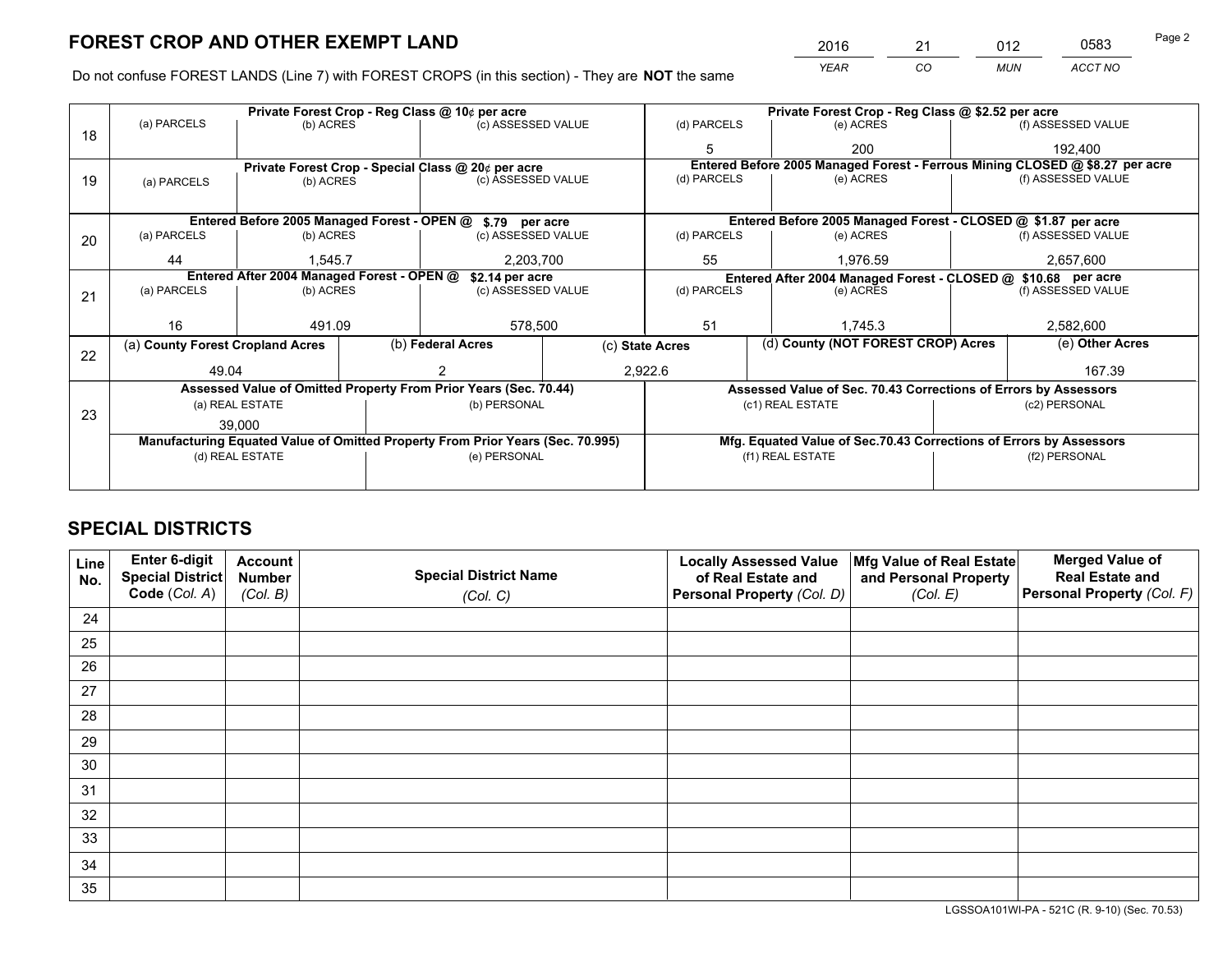|                 |                                                                 |                                             |                                                         | <b>YEAR</b>                                                                       | CO<br><b>MUN</b>                                              | ACCT NO                                                                        |
|-----------------|-----------------------------------------------------------------|---------------------------------------------|---------------------------------------------------------|-----------------------------------------------------------------------------------|---------------------------------------------------------------|--------------------------------------------------------------------------------|
| Line<br>No.     | <b>Enter 6-digit</b><br><b>School District</b><br>Code (Col. A) | <b>Account</b><br><b>Number</b><br>(Col. B) | <b>School District Name</b><br>(Col. C)                 | <b>Locally Assessed Value</b><br>of Real Estate and<br>Personal Property (Col. D) | Mfg Value of Real Estate<br>and Personal Property<br>(Col. E) | <b>Merged Value of</b><br><b>Real Estate and</b><br>Personal Property (Col. F) |
|                 | A. SCHOOL DISTRICTS (K-8 and K-12)                              |                                             |                                                         |                                                                                   |                                                               |                                                                                |
| 36              | 211218                                                          | 0130                                        | SCH D OF CRANDON                                        | 58,176,150                                                                        | 340,500                                                       | 58,516,650                                                                     |
| 37              |                                                                 |                                             |                                                         |                                                                                   |                                                               |                                                                                |
| 38              |                                                                 |                                             |                                                         |                                                                                   |                                                               |                                                                                |
| 39              |                                                                 |                                             |                                                         |                                                                                   |                                                               |                                                                                |
| 40              |                                                                 |                                             |                                                         |                                                                                   |                                                               |                                                                                |
| 41              |                                                                 |                                             |                                                         |                                                                                   |                                                               |                                                                                |
| 42<br>43        |                                                                 |                                             |                                                         |                                                                                   |                                                               |                                                                                |
| 44              |                                                                 |                                             |                                                         |                                                                                   |                                                               |                                                                                |
| 45              |                                                                 |                                             |                                                         |                                                                                   |                                                               |                                                                                |
| $\overline{46}$ |                                                                 |                                             |                                                         |                                                                                   |                                                               |                                                                                |
| 47              |                                                                 |                                             |                                                         |                                                                                   |                                                               |                                                                                |
| 48              |                                                                 |                                             |                                                         |                                                                                   |                                                               |                                                                                |
| 49              |                                                                 |                                             |                                                         |                                                                                   |                                                               |                                                                                |
| 50              |                                                                 |                                             | TOTAL ASSESSED VALUE OF SCHOOL DISTRICTS (K-8 and K-12) | 58,176,150                                                                        | 340,500                                                       | 58,516,650                                                                     |
|                 | <b>B.</b><br><b>UNION HIGH SCHOOL DISTRICTS</b>                 |                                             |                                                         |                                                                                   |                                                               |                                                                                |
| 51              |                                                                 |                                             |                                                         |                                                                                   |                                                               |                                                                                |
| 52              |                                                                 |                                             |                                                         |                                                                                   |                                                               |                                                                                |
| 53              |                                                                 |                                             |                                                         |                                                                                   |                                                               |                                                                                |
| 54              |                                                                 |                                             |                                                         |                                                                                   |                                                               |                                                                                |
| 55              |                                                                 |                                             | TOTAL ASSESSED VALUE OF UNION HIGH SCHOOLS              |                                                                                   |                                                               |                                                                                |
|                 | C.<br><b>TECHNICAL COLLEGE DISTRICTS</b>                        |                                             |                                                         |                                                                                   |                                                               |                                                                                |
| 56              | 001600                                                          | 0015                                        | NICOLET TECHNICAL COLLEGE<br><b>RHIN</b>                | 58,176,150                                                                        | 340,500                                                       | 58,516,650                                                                     |
| 57<br>58        |                                                                 |                                             |                                                         |                                                                                   |                                                               |                                                                                |
| 59              |                                                                 |                                             | TOTAL ASSESSED VALUE OF TECHNICAL COLLEGES              | 58,176,150                                                                        | 340,500                                                       | 58,516,650                                                                     |
|                 |                                                                 |                                             |                                                         |                                                                                   |                                                               |                                                                                |

21

012

 *I hereby certify, to the best of my knowledge and belief, this form is complete and correct.*

**SCHOOL DISTRICTS**

| Print name of preparer | Title                    |                | Date (MM/DD/CCYY) |
|------------------------|--------------------------|----------------|-------------------|
|                        |                          |                |                   |
| Signature of preparer  | Contact Telephone Number | E-mail address |                   |
|                        | $\overline{\phantom{0}}$ |                |                   |

0583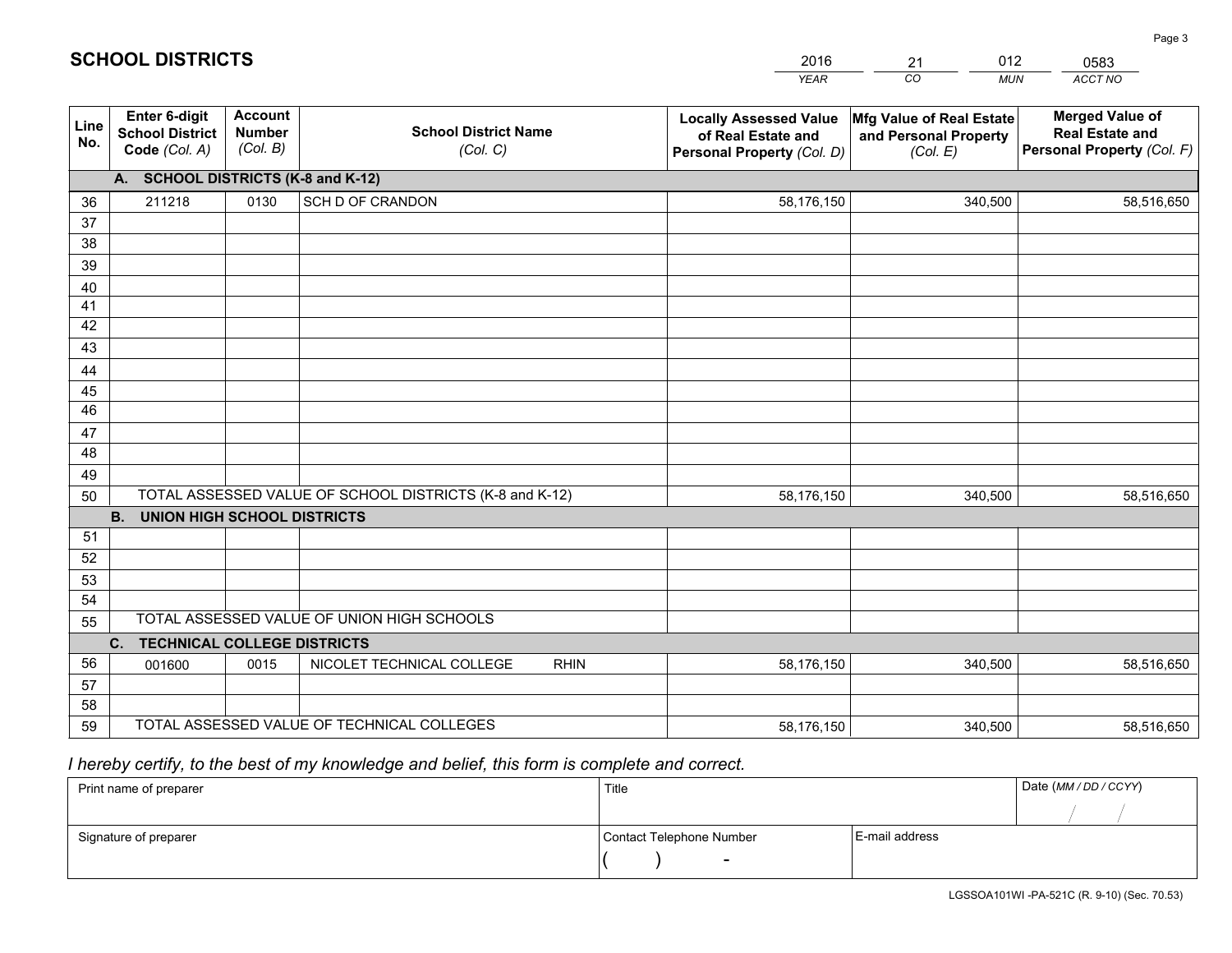### **HIGHLIGHTS**

- 1. Complete the Statement of Assessment after the Board of Review. Reflect any changes made there.
- 2. Use black ink to complete.
- 3. Line 16 must equal Line 50, Col D.
- 4. Line 55 must equal the total of K-8 schools listed on lines 36-49. Do not include K-12 schools in this comparision.
- 5. Line 59, Col. D must equal Line 16.
- 6. Special District, School District and Technical College District values must include both real estate and personal property. Examples of Special districts are: town sanitary districts, public inland lake protection and rehabilitation districts, and metropolitan sewerage districts.
- 7. DO NOT INCLUDE Manufacturing property values.DOR will print these values on the final SOA.
- 8. Accuracy of this form is very important. The values reported directly affect the equalized value DOR calculates for school and special districts.

### **Page 1:**

 If not prefilled, enter the tax year,county and municipal code,municipal type, municipal name and county name on the top of form.

Check the Amended box, if filing an amended / corrected SOA.

 Report the parcel count, acres and assessed value of taxable general property, total parcel count, (real and personal), total acres, and values from final figures set by the Board of Review.

- A. Real Estate land and improvements (buildings, etc.) is reported on lines 1 8, total line 9.
- B. Personal Property is reported on lines 11 14, Column D, total line 15.
- C. To complete this report, use the computer produced summary of the assessment roll that shows these amounts.
- D. Use whole numbers only.
- E. Add each line across and each column down to verify entries.

### **Page 2:**

- A. Report Special Items (not subject to general property tax).
- 1. Private Forest Croplands and Managed Forest Lands are reported on lines 18,19, 20 and 21. Be sure to report assessed values **NOT** taxes.
- 2. You should have copies of the orders of entry, orders of withdrawal, etc., to update your assessment roll.
	- 3. Show hundredths of acres (e.g. 39.75).
- 4. Tax exempt lands are reported on line 22.
- 5. Omitted property and sec. 70.43, Wis. Stats., corrections of errors by assessor are reported on line 23. Report real estate and personal property separately. These should be for **prior years**, not something found on the current assessment roll after the board of review.
- B. Special District (Lines 24-35) Include the value of both real and personal property.
- The Department of Revenue (DOR) preprints much of the information regarding names and codes for schools, special districts,etc. If a district is not listed, enter the name and value only, DOR will enter the proper code.

## **Page 3 School Districts:**

Include the value of both real and personal property.

Report School District (regular, elementary, union high school, and technical college).

- 1. Regular (K-12) and Elementary (K-8) school values are reported on lines 36-49, total on line 50.
- 2. Union High School (UHS) (use only if elementary schools are listed on lines 36-49) are reported on lines 51-54. UHS total value (line 55) must equal to the total **elementary school** values reported on lines 36-49. Do notinclude K-12 schools in this comparison.
- 3. Technical College values are reported on lines 56-58, total on line 59.
- 4. Use the computer summary that shows these amounts to complete this report.

#### **This form is due the second Monday in June. File this report only after your Board of Review is complete.**

 *If you have questions: Return forms to:*

Fax number: (608) 264-6887 PO Box 8971

 Email: lgs@revenue.wi.gov Wisconsin Department of Revenue Call: (608) 261-5341 Local Government Services Section 6-97Madison WI 53708-8971

CRANDON, WI 54520 - 8904 CRANDON, WI 54520 - 8904 TOWN OF CRANDON RONALD COLE<br>TOWN OF CRANDON 5161 COLERD RONALD COLE 5161 COLE RD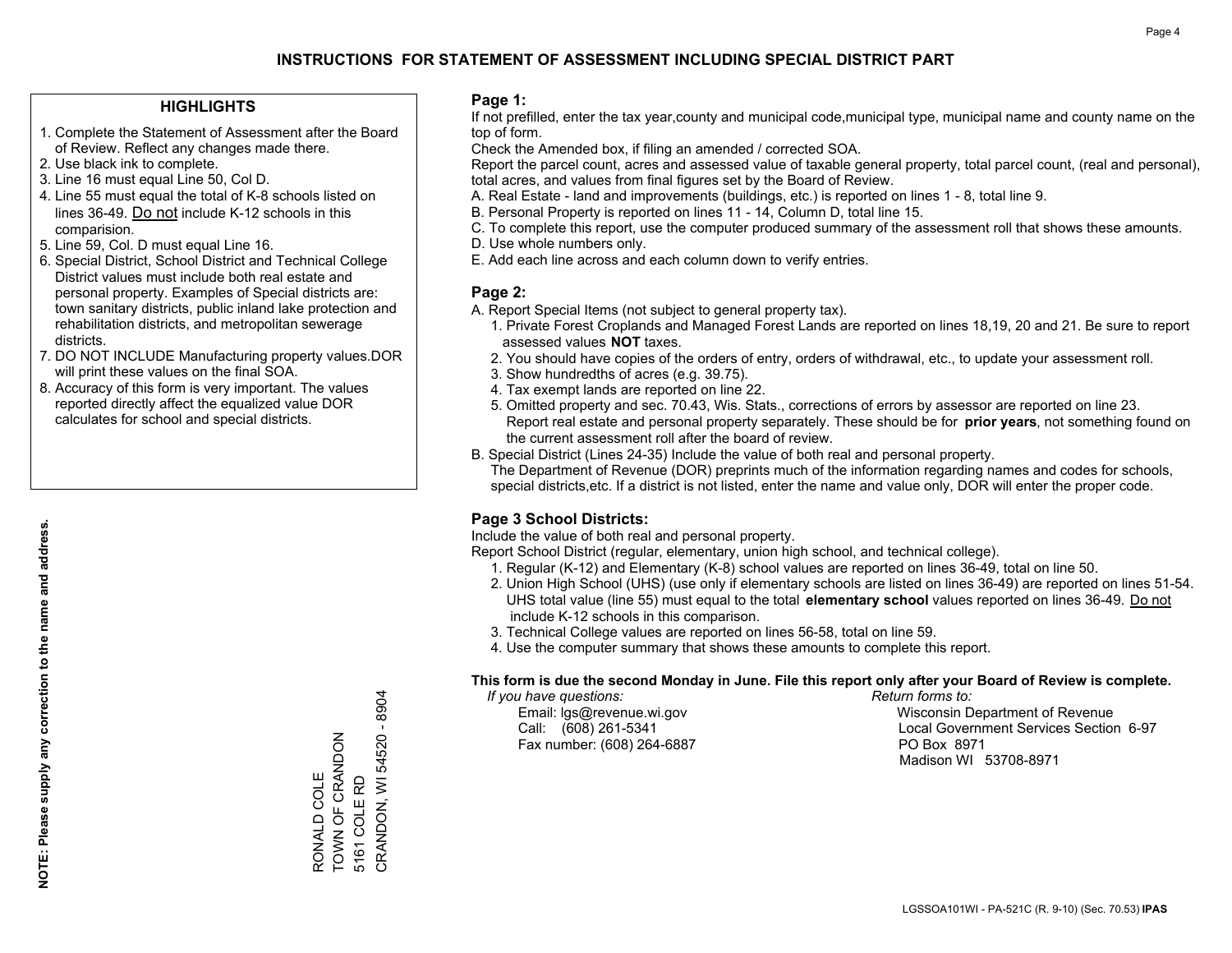**STATEMENT OF ASSESSMENT FOR 2016** 

| -27      | 014 | 0584    |
|----------|-----|---------|
| $\cdots$ | MUN | ACCT NO |

|                | <b>FOR</b><br><b>TOWN OF</b><br><b>OF</b><br>Town - Village - City                                                                                                                           | <b>FREEDOM</b><br><b>Municipality Name</b> |              | <b>FOREST COUNTY</b><br><b>County Name</b> |                         |                                        | <b>WHEN COMPLETING THIS DOCUMENT</b><br>DO NOT WRITE OVER X's OR IN SHADED AREAS |
|----------------|----------------------------------------------------------------------------------------------------------------------------------------------------------------------------------------------|--------------------------------------------|--------------|--------------------------------------------|-------------------------|----------------------------------------|----------------------------------------------------------------------------------|
| Line<br>No.    | PARCEL COUNT<br><b>REAL ESTATE</b><br>(See Lines 18 - 22 for<br>TOTAL LAND   IMPROVEMENTS   NUMBERS ONLY                                                                                     |                                            |              | NO. OF ACRES<br><b>WHOLE</b>               | <b>VALUE OF</b><br>LAND | <b>VALUE OF</b><br><b>IMPROVEMENTS</b> | TOTAL VALUE OF LAND<br>AND IMPROVEMENTS                                          |
|                | other Real Estate)                                                                                                                                                                           | Col. A                                     | Col. B       | Col. C                                     | Col. D                  | Col. E                                 | Col. F                                                                           |
| $\mathbf{1}$   | <b>RESIDENTIAL - Class 1</b>                                                                                                                                                                 | 646                                        | 459          | 808                                        | 28,156,800              | 34,550,600                             | 62,707,400                                                                       |
| $\overline{2}$ | <b>COMMERCIAL - Class 2</b>                                                                                                                                                                  | 26                                         | 18           | 13                                         | 778,300                 | 829,800                                | 1,608,100                                                                        |
| 3              | <b>MANUFACTURING - Class 3</b>                                                                                                                                                               | $\Omega$                                   | $\mathbf{0}$ | $\Omega$                                   | 0                       | 0                                      | $\Omega$                                                                         |
| 4              | <b>AGRICULTURAL - Class 4</b>                                                                                                                                                                | 112                                        |              | 2,775                                      | 367,300                 |                                        | 367,300                                                                          |
| 5              | <b>UNDEVELOPED - Class 5</b>                                                                                                                                                                 | 141                                        |              | 980                                        | 406,100                 |                                        | 406,100                                                                          |
| 6              | AGRICULTURAL FOREST - Class 5m                                                                                                                                                               | 55                                         |              | 743                                        | 628,400                 |                                        | 628,400                                                                          |
| 7              | FOREST LANDS - Class 6                                                                                                                                                                       | 122                                        |              | 2,321                                      | 3,599,700               |                                        | 3,599,700                                                                        |
| 8              | OTHER - Class 7                                                                                                                                                                              | 38                                         | 37           | 54                                         | 196,200                 | 2,064,900                              | 2,261,100                                                                        |
| 9              | TOTAL - ALL COLUMNS                                                                                                                                                                          | 1,140                                      | 514          | 7,694                                      | 34,132,800              | 37,445,300                             | 71,578,100                                                                       |
| 10             | NUMBER OF PERSONAL PROPERTY ACCOUNTS IN ROLL                                                                                                                                                 |                                            |              | 20                                         | <b>LOCALLY ASSESSED</b> | <b>MANUFACTURING</b>                   | <b>MERGED</b>                                                                    |
| 11             | BOATS AND OTHER WATERCRAFT NOT EXEMPT - Code 1                                                                                                                                               |                                            |              |                                            | 300                     | 0                                      | 300                                                                              |
| 12             | MACHINERY, TOOLS AND PATTERNS - Code 2                                                                                                                                                       |                                            |              |                                            | 16,600                  | 0                                      | 16,600                                                                           |
| 13             | FURNITURE, FIXTURES AND EQUIPMENT - Code 3                                                                                                                                                   |                                            |              |                                            | 17,300                  | 0                                      | 17,300                                                                           |
| 14             | ALL OTHER PERSONAL PROPERTY NOT EXEMPT - Codes 4A, 4B, 4C                                                                                                                                    |                                            |              |                                            | 61,300                  | 0                                      | 61,300                                                                           |
| 15             | TOTAL OF PERSONAL PROPERTY NOT EXEMPT (Total of Lines 11-14)<br>95,500                                                                                                                       |                                            |              |                                            |                         |                                        | 95,500                                                                           |
| 16             | AGGREGATE ASSESSED VALUE OF ALL PROPERTY SUBJECT TO THE GENERAL PROPERTY TAX (Total of Lines 9F and 15F)<br>MUST EQUAL TOTAL VALUE OF THE SCHOOL DISTRICTS (K-12 PLUS K-8) - Line 50, Col. F |                                            |              |                                            |                         |                                        | 71,673,600                                                                       |
| 17             | Name of Assessor<br><b>BOARD OF REVIEW</b><br>DATE OF FINAL ADJOURNMENT<br>05/31/2016<br><b>STACY KARCZ</b>                                                                                  |                                            |              |                                            |                         | Telephone #                            | (715) 478-2881                                                                   |

REMARKS

The Assessment Ratio to be used in calculating the estimated Fair Market Value on tax bills for this tax district is .949380821

This ratio should be used to convert assessed values to "Calculate Equalized Values" in Step 1 of the Lottery and Gaming Credit Calculations.<br>This ratio should be used in the "Computation of Tax Equivalent" schedule of the Commission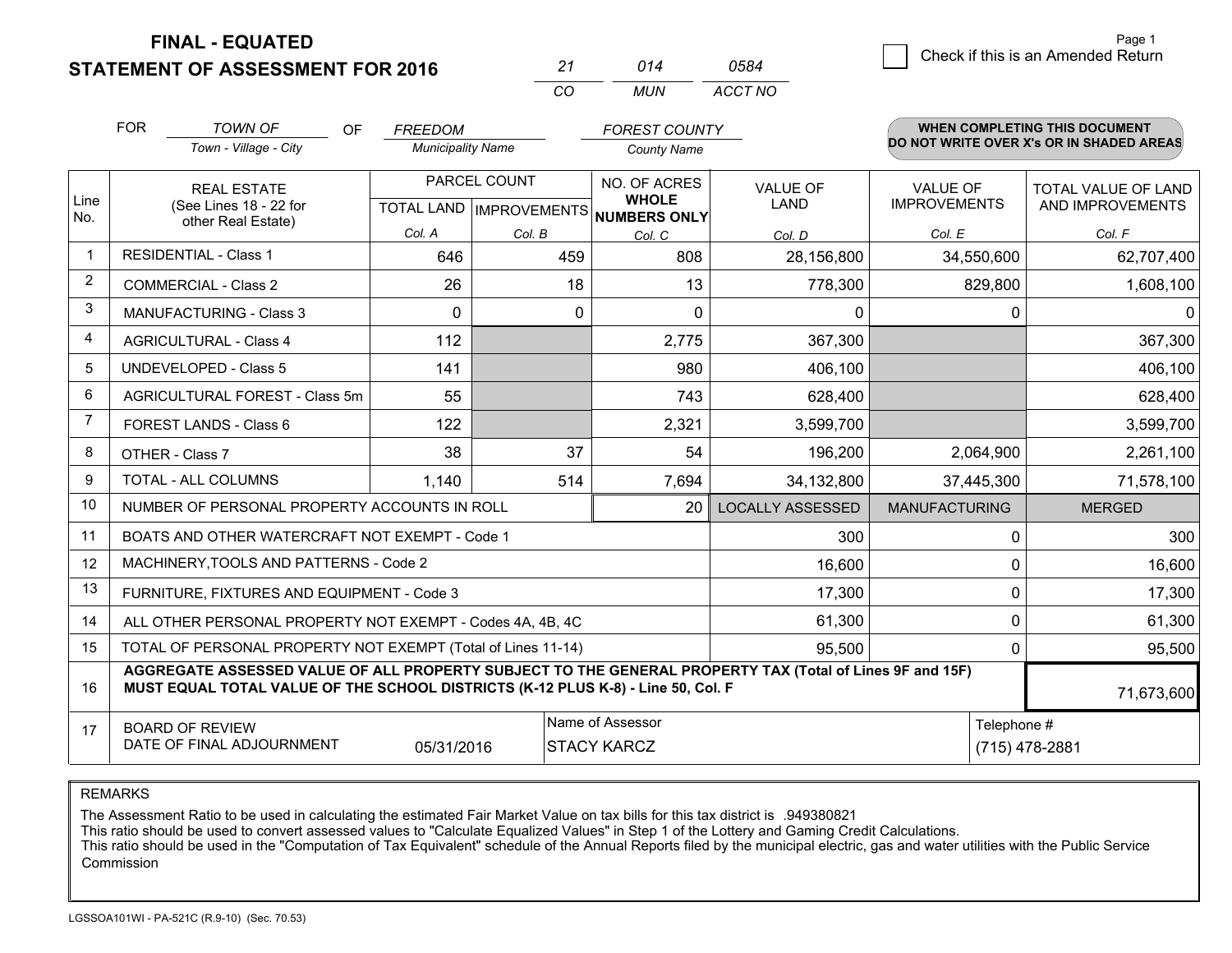*YEAR CO MUN ACCT NO* <sup>2016</sup> <sup>21</sup> <sup>014</sup> <sup>0584</sup>

Do not confuse FOREST LANDS (Line 7) with FOREST CROPS (in this section) - They are **NOT** the same

|    |                                                                                |                 |                                                    | Private Forest Crop - Reg Class @ 10¢ per acre                   |  | Private Forest Crop - Reg Class @ \$2.52 per acre                  |                                                                              |                                                                 |  |                    |
|----|--------------------------------------------------------------------------------|-----------------|----------------------------------------------------|------------------------------------------------------------------|--|--------------------------------------------------------------------|------------------------------------------------------------------------------|-----------------------------------------------------------------|--|--------------------|
| 18 | (a) PARCELS                                                                    | (b) ACRES       |                                                    | (c) ASSESSED VALUE                                               |  | (d) PARCELS                                                        |                                                                              | (e) ACRES                                                       |  | (f) ASSESSED VALUE |
|    |                                                                                |                 |                                                    |                                                                  |  |                                                                    |                                                                              |                                                                 |  |                    |
|    |                                                                                |                 | Private Forest Crop - Special Class @ 20¢ per acre |                                                                  |  |                                                                    | Entered Before 2005 Managed Forest - Ferrous Mining CLOSED @ \$8.27 per acre |                                                                 |  |                    |
| 19 | (a) PARCELS                                                                    | (b) ACRES       |                                                    | (c) ASSESSED VALUE                                               |  | (d) PARCELS                                                        |                                                                              | (e) ACRES                                                       |  | (f) ASSESSED VALUE |
|    |                                                                                |                 |                                                    |                                                                  |  |                                                                    |                                                                              |                                                                 |  |                    |
|    |                                                                                |                 |                                                    | Entered Before 2005 Managed Forest - OPEN @ \$.79 per acre       |  |                                                                    |                                                                              | Entered Before 2005 Managed Forest - CLOSED @ \$1.87 per acre   |  |                    |
| 20 | (a) PARCELS                                                                    | (b) ACRES       |                                                    | (c) ASSESSED VALUE                                               |  | (d) PARCELS                                                        |                                                                              | (e) ACRES                                                       |  | (f) ASSESSED VALUE |
|    | 3                                                                              | 110             |                                                    | 162,000                                                          |  | 8                                                                  |                                                                              | 260                                                             |  | 402.000            |
|    | Entered After 2004 Managed Forest - OPEN @<br>\$2.14 per acre                  |                 |                                                    | Entered After 2004 Managed Forest - CLOSED @ \$10.68 per acre    |  |                                                                    |                                                                              |                                                                 |  |                    |
| 21 | (a) PARCELS                                                                    | (b) ACRES       |                                                    | (c) ASSESSED VALUE                                               |  | (d) PARCELS<br>(e) ACRES                                           |                                                                              | (f) ASSESSED VALUE                                              |  |                    |
|    |                                                                                |                 |                                                    |                                                                  |  |                                                                    |                                                                              |                                                                 |  |                    |
|    |                                                                                | 63.53           |                                                    | 146,100                                                          |  | 6                                                                  |                                                                              | 157.99                                                          |  | 260,300            |
| 22 | (a) County Forest Cropland Acres                                               |                 |                                                    | (b) Federal Acres                                                |  | (c) State Acres                                                    |                                                                              | (d) County (NOT FOREST CROP) Acres                              |  | (e) Other Acres    |
|    |                                                                                |                 |                                                    | 13,193.64                                                        |  | 5.57                                                               |                                                                              |                                                                 |  | 352.98             |
|    |                                                                                |                 |                                                    | Assessed Value of Omitted Property From Prior Years (Sec. 70.44) |  |                                                                    |                                                                              | Assessed Value of Sec. 70.43 Corrections of Errors by Assessors |  |                    |
| 23 |                                                                                | (a) REAL ESTATE |                                                    | (b) PERSONAL                                                     |  |                                                                    |                                                                              | (c1) REAL ESTATE                                                |  | (c2) PERSONAL      |
|    |                                                                                |                 |                                                    |                                                                  |  |                                                                    |                                                                              |                                                                 |  |                    |
|    | Manufacturing Equated Value of Omitted Property From Prior Years (Sec. 70.995) |                 |                                                    |                                                                  |  | Mfg. Equated Value of Sec.70.43 Corrections of Errors by Assessors |                                                                              |                                                                 |  |                    |
|    |                                                                                | (d) REAL ESTATE |                                                    | (e) PERSONAL                                                     |  |                                                                    |                                                                              | (f1) REAL ESTATE                                                |  | (f2) PERSONAL      |
|    |                                                                                |                 |                                                    |                                                                  |  |                                                                    |                                                                              |                                                                 |  |                    |

# **SPECIAL DISTRICTS**

| Line<br>No. | Enter 6-digit<br>Special District<br>Code (Col. A) | <b>Account</b><br><b>Number</b><br>(Col. B) | <b>Special District Name</b><br>(Col. C) | <b>Locally Assessed Value</b><br>of Real Estate and<br>Personal Property (Col. D) | Mfg Value of Real Estate<br>and Personal Property<br>(Col. E) | <b>Merged Value of</b><br><b>Real Estate and</b><br>Personal Property (Col. F) |
|-------------|----------------------------------------------------|---------------------------------------------|------------------------------------------|-----------------------------------------------------------------------------------|---------------------------------------------------------------|--------------------------------------------------------------------------------|
| 24          |                                                    |                                             |                                          |                                                                                   |                                                               |                                                                                |
| 25          |                                                    |                                             |                                          |                                                                                   |                                                               |                                                                                |
| 26          |                                                    |                                             |                                          |                                                                                   |                                                               |                                                                                |
| 27          |                                                    |                                             |                                          |                                                                                   |                                                               |                                                                                |
| 28          |                                                    |                                             |                                          |                                                                                   |                                                               |                                                                                |
| 29          |                                                    |                                             |                                          |                                                                                   |                                                               |                                                                                |
| 30          |                                                    |                                             |                                          |                                                                                   |                                                               |                                                                                |
| 31          |                                                    |                                             |                                          |                                                                                   |                                                               |                                                                                |
| 32          |                                                    |                                             |                                          |                                                                                   |                                                               |                                                                                |
| 33          |                                                    |                                             |                                          |                                                                                   |                                                               |                                                                                |
| 34          |                                                    |                                             |                                          |                                                                                   |                                                               |                                                                                |
| 35          |                                                    |                                             |                                          |                                                                                   |                                                               |                                                                                |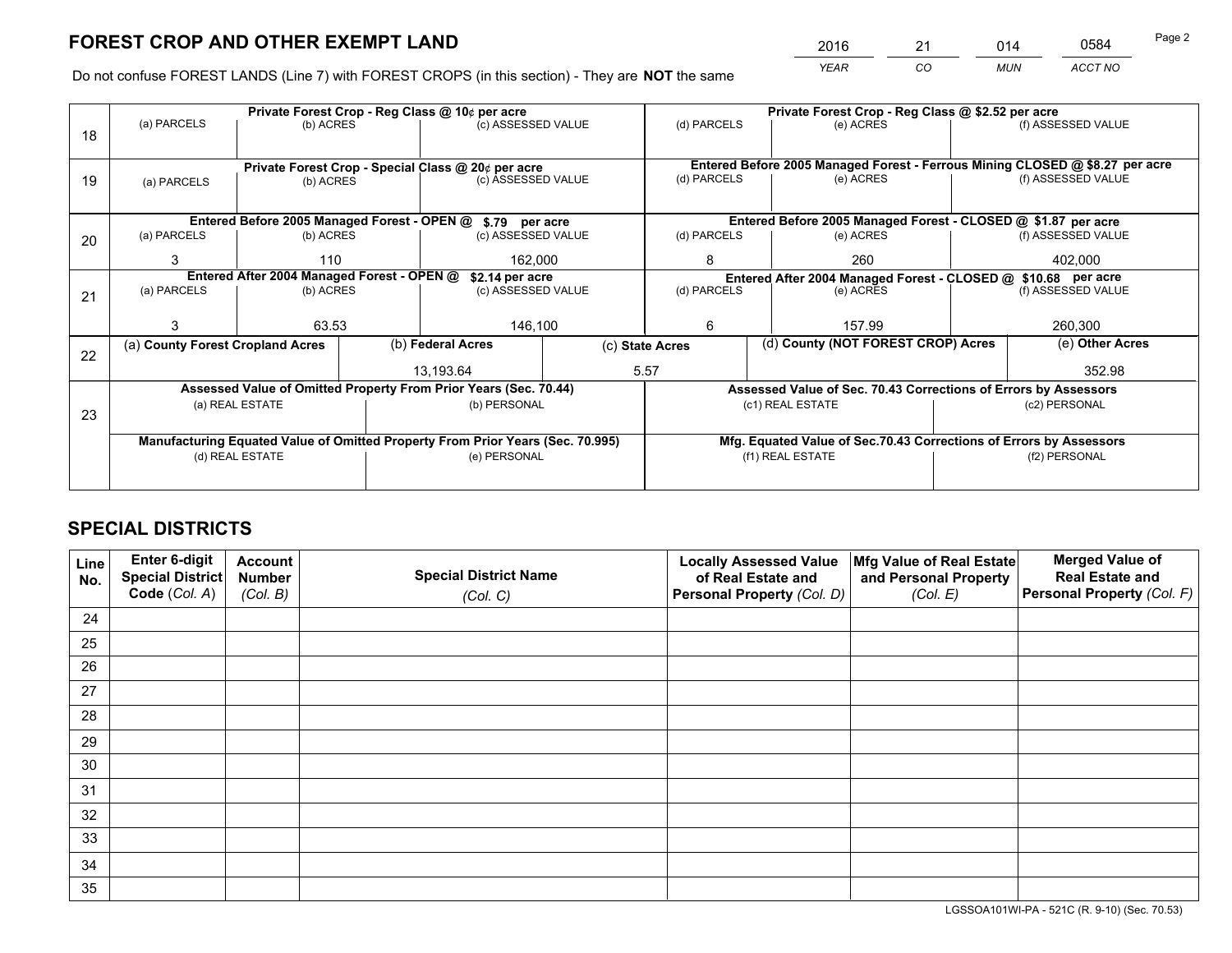|             |                                                          |                                             |                                                         | <b>YEAR</b>                                                                       | CO<br><b>MUN</b>                                              | ACCT NO                                                                        |
|-------------|----------------------------------------------------------|---------------------------------------------|---------------------------------------------------------|-----------------------------------------------------------------------------------|---------------------------------------------------------------|--------------------------------------------------------------------------------|
| Line<br>No. | Enter 6-digit<br><b>School District</b><br>Code (Col. A) | <b>Account</b><br><b>Number</b><br>(Col. B) | <b>School District Name</b><br>(Col. C)                 | <b>Locally Assessed Value</b><br>of Real Estate and<br>Personal Property (Col. D) | Mfg Value of Real Estate<br>and Personal Property<br>(Col. E) | <b>Merged Value of</b><br><b>Real Estate and</b><br>Personal Property (Col. F) |
|             | A. SCHOOL DISTRICTS (K-8 and K-12)                       |                                             |                                                         |                                                                                   |                                                               |                                                                                |
| 36          | 215992                                                   | 0132                                        | SCH D OF WABENO AREA                                    | 71,673,600                                                                        |                                                               | 71,673,600                                                                     |
| 37          |                                                          |                                             |                                                         |                                                                                   |                                                               |                                                                                |
| 38          |                                                          |                                             |                                                         |                                                                                   |                                                               |                                                                                |
| 39          |                                                          |                                             |                                                         |                                                                                   |                                                               |                                                                                |
| 40          |                                                          |                                             |                                                         |                                                                                   |                                                               |                                                                                |
| 41<br>42    |                                                          |                                             |                                                         |                                                                                   |                                                               |                                                                                |
| 43          |                                                          |                                             |                                                         |                                                                                   |                                                               |                                                                                |
| 44          |                                                          |                                             |                                                         |                                                                                   |                                                               |                                                                                |
| 45          |                                                          |                                             |                                                         |                                                                                   |                                                               |                                                                                |
| 46          |                                                          |                                             |                                                         |                                                                                   |                                                               |                                                                                |
| 47          |                                                          |                                             |                                                         |                                                                                   |                                                               |                                                                                |
| 48          |                                                          |                                             |                                                         |                                                                                   |                                                               |                                                                                |
| 49          |                                                          |                                             |                                                         |                                                                                   |                                                               |                                                                                |
| 50          |                                                          |                                             | TOTAL ASSESSED VALUE OF SCHOOL DISTRICTS (K-8 and K-12) | 71,673,600                                                                        |                                                               | 71,673,600                                                                     |
|             | <b>B.</b><br><b>UNION HIGH SCHOOL DISTRICTS</b>          |                                             |                                                         |                                                                                   |                                                               |                                                                                |
| 51          |                                                          |                                             |                                                         |                                                                                   |                                                               |                                                                                |
| 52          |                                                          |                                             |                                                         |                                                                                   |                                                               |                                                                                |
| 53          |                                                          |                                             |                                                         |                                                                                   |                                                               |                                                                                |
| 54          |                                                          |                                             | TOTAL ASSESSED VALUE OF UNION HIGH SCHOOLS              |                                                                                   |                                                               |                                                                                |
| 55          |                                                          |                                             |                                                         |                                                                                   |                                                               |                                                                                |
|             | C.<br><b>TECHNICAL COLLEGE DISTRICTS</b>                 |                                             |                                                         |                                                                                   |                                                               |                                                                                |
| 56<br>57    | 001600                                                   | 0015                                        | NICOLET TECHNICAL COLLEGE<br><b>RHIN</b>                | 71,673,600                                                                        |                                                               | 71,673,600                                                                     |
| 58          |                                                          |                                             |                                                         |                                                                                   |                                                               |                                                                                |
| 59          |                                                          |                                             | TOTAL ASSESSED VALUE OF TECHNICAL COLLEGES              | 71,673,600                                                                        |                                                               | 71,673,600                                                                     |

21

014

 *I hereby certify, to the best of my knowledge and belief, this form is complete and correct.*

**SCHOOL DISTRICTS**

| Print name of preparer | Title                    |                | Date (MM / DD / CCYY) |
|------------------------|--------------------------|----------------|-----------------------|
|                        |                          |                |                       |
| Signature of preparer  | Contact Telephone Number | E-mail address |                       |
|                        | $\sim$                   |                |                       |

0584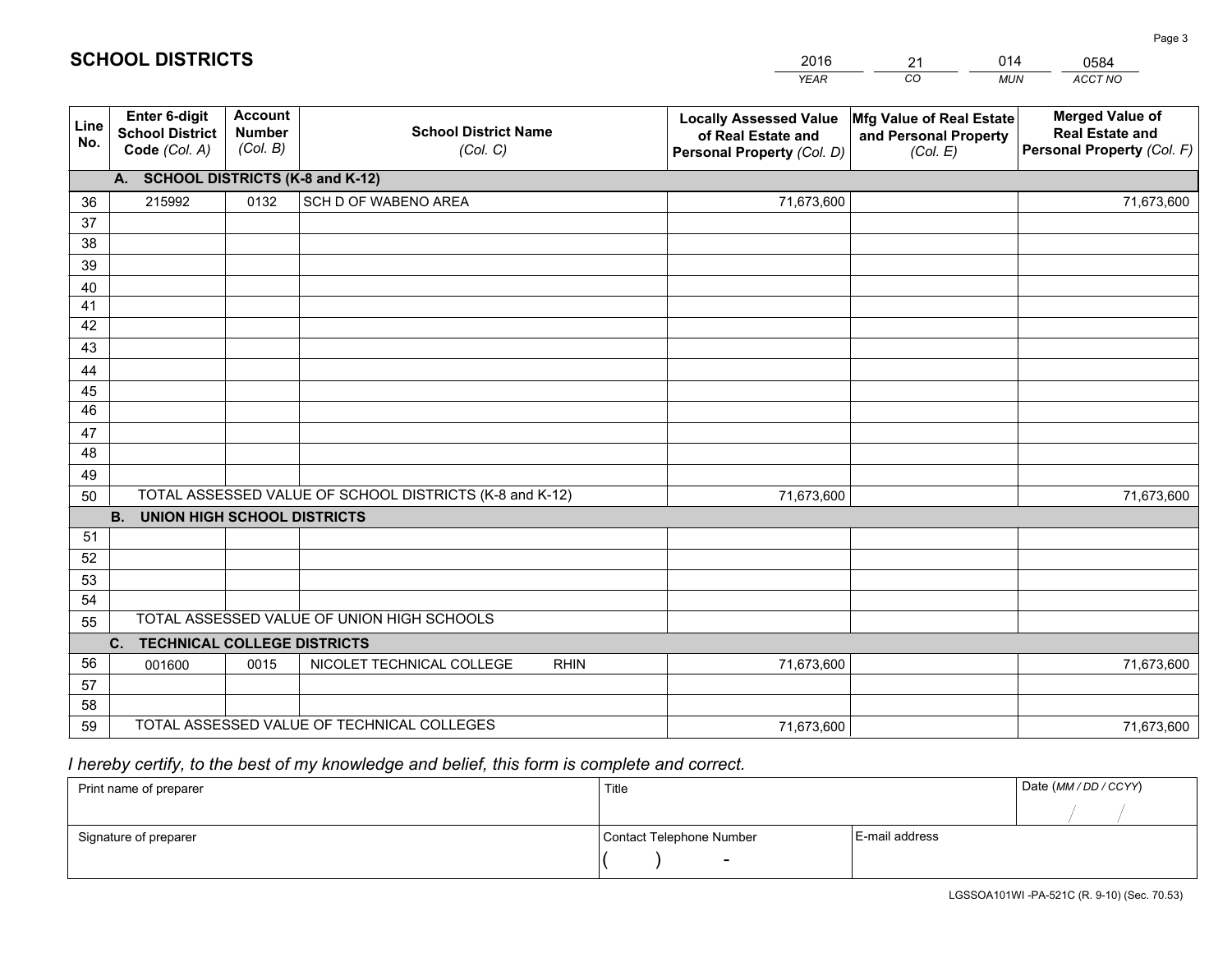### **HIGHLIGHTS**

- 1. Complete the Statement of Assessment after the Board of Review. Reflect any changes made there.
- 2. Use black ink to complete.
- 3. Line 16 must equal Line 50, Col D.
- 4. Line 55 must equal the total of K-8 schools listed on lines 36-49. Do not include K-12 schools in this comparision.
- 5. Line 59, Col. D must equal Line 16.
- 6. Special District, School District and Technical College District values must include both real estate and personal property. Examples of Special districts are: town sanitary districts, public inland lake protection and rehabilitation districts, and metropolitan sewerage districts.
- 7. DO NOT INCLUDE Manufacturing property values.DOR will print these values on the final SOA.

PATRICIA VALLEY TOWN OF FREEDOM

PATRICIA VALLEY<br>TOWN OF FREEDOM

PO BOX 159

PO BOX 159

WABENO, WI 54566 - 0159

WABENO, WI 54566 - 0159

 8. Accuracy of this form is very important. The values reported directly affect the equalized value DOR calculates for school and special districts.

### **Page 1:**

 If not prefilled, enter the tax year,county and municipal code,municipal type, municipal name and county name on the top of form.

Check the Amended box, if filing an amended / corrected SOA.

 Report the parcel count, acres and assessed value of taxable general property, total parcel count, (real and personal), total acres, and values from final figures set by the Board of Review.

- A. Real Estate land and improvements (buildings, etc.) is reported on lines 1 8, total line 9.
- B. Personal Property is reported on lines 11 14, Column D, total line 15.
- C. To complete this report, use the computer produced summary of the assessment roll that shows these amounts.
- D. Use whole numbers only.
- E. Add each line across and each column down to verify entries.

### **Page 2:**

- A. Report Special Items (not subject to general property tax).
- 1. Private Forest Croplands and Managed Forest Lands are reported on lines 18,19, 20 and 21. Be sure to report assessed values **NOT** taxes.
- 2. You should have copies of the orders of entry, orders of withdrawal, etc., to update your assessment roll.
	- 3. Show hundredths of acres (e.g. 39.75).
- 4. Tax exempt lands are reported on line 22.
- 5. Omitted property and sec. 70.43, Wis. Stats., corrections of errors by assessor are reported on line 23. Report real estate and personal property separately. These should be for **prior years**, not something found on the current assessment roll after the board of review.
- B. Special District (Lines 24-35) Include the value of both real and personal property.
- The Department of Revenue (DOR) preprints much of the information regarding names and codes for schools, special districts,etc. If a district is not listed, enter the name and value only, DOR will enter the proper code.

### **Page 3 School Districts:**

Include the value of both real and personal property.

Report School District (regular, elementary, union high school, and technical college).

- 1. Regular (K-12) and Elementary (K-8) school values are reported on lines 36-49, total on line 50.
- 2. Union High School (UHS) (use only if elementary schools are listed on lines 36-49) are reported on lines 51-54. UHS total value (line 55) must equal to the total **elementary school** values reported on lines 36-49. Do notinclude K-12 schools in this comparison.
- 3. Technical College values are reported on lines 56-58, total on line 59.
- 4. Use the computer summary that shows these amounts to complete this report.

#### **This form is due the second Monday in June. File this report only after your Board of Review is complete.**

 *If you have questions: Return forms to:*

Fax number: (608) 264-6887 PO Box 8971

 Email: lgs@revenue.wi.gov Wisconsin Department of Revenue Call: (608) 261-5341 Local Government Services Section 6-97Madison WI 53708-8971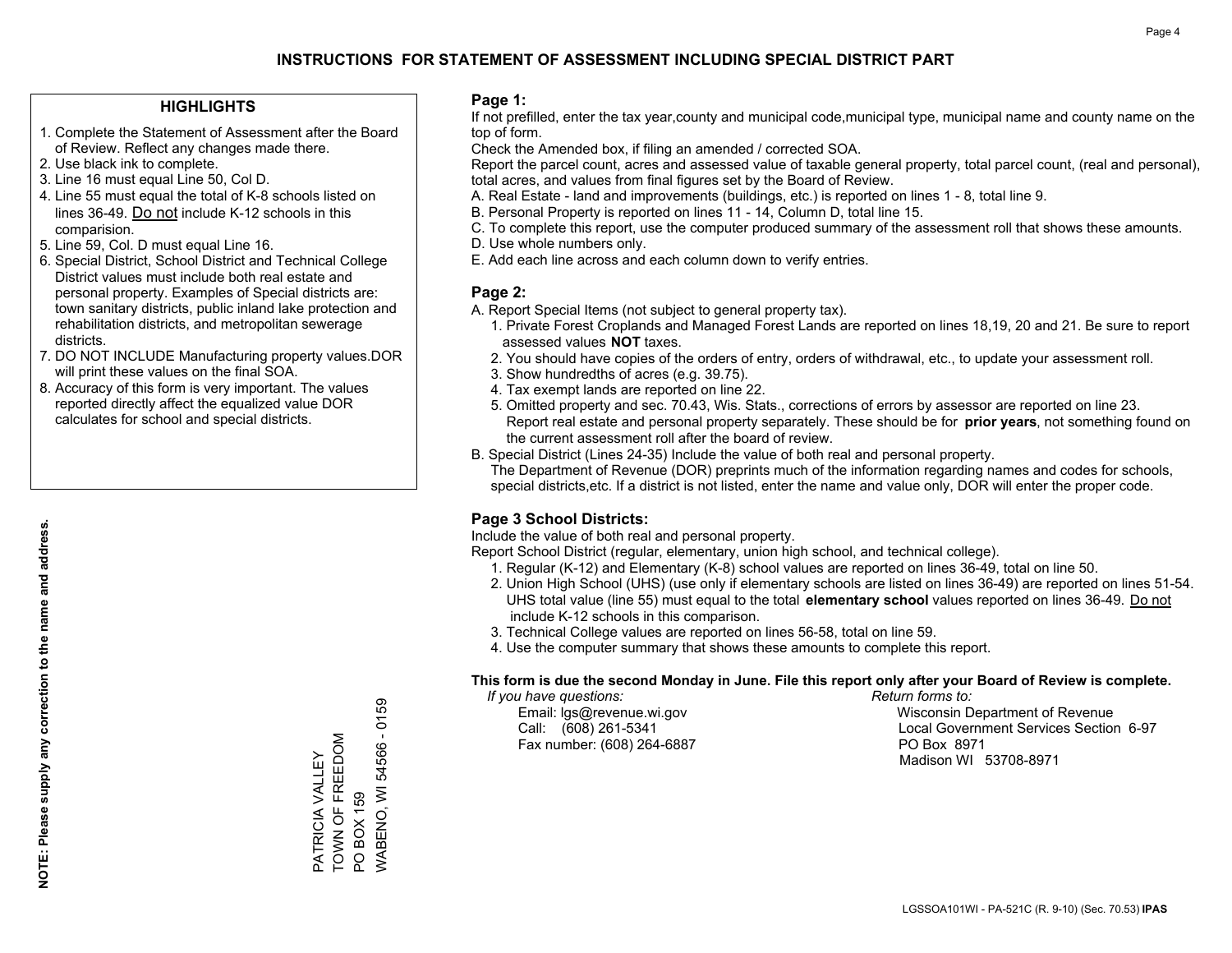**STATEMENT OF ASSESSMENT FOR 2016** 

| ンフ  | 016 | 0585    |
|-----|-----|---------|
| ΓO. | MUN | ACCT NO |

|             | <b>FOR</b><br><b>TOWN OF</b><br><b>OF</b>                                                                                                                                                    | <b>HILES</b>             |                           | <b>FOREST COUNTY</b>                |                         |                      | <b>WHEN COMPLETING THIS DOCUMENT</b>     |
|-------------|----------------------------------------------------------------------------------------------------------------------------------------------------------------------------------------------|--------------------------|---------------------------|-------------------------------------|-------------------------|----------------------|------------------------------------------|
|             | Town - Village - City                                                                                                                                                                        | <b>Municipality Name</b> |                           | <b>County Name</b>                  |                         |                      | DO NOT WRITE OVER X's OR IN SHADED AREAS |
|             | <b>REAL ESTATE</b>                                                                                                                                                                           |                          | PARCEL COUNT              | NO. OF ACRES                        | <b>VALUE OF</b>         | <b>VALUE OF</b>      | <b>TOTAL VALUE OF LAND</b>               |
| Line<br>No. | (See Lines 18 - 22 for<br>other Real Estate)                                                                                                                                                 |                          | TOTAL LAND   IMPROVEMENTS | <b>WHOLE</b><br><b>NUMBERS ONLY</b> | <b>LAND</b>             | <b>IMPROVEMENTS</b>  | AND IMPROVEMENTS                         |
|             |                                                                                                                                                                                              | Col. A                   | Col. B                    | Col. C                              | Col. D                  | Col. E               | Col. F                                   |
|             | <b>RESIDENTIAL - Class 1</b>                                                                                                                                                                 | 940                      | 736                       | 1,385                               | 64,485,300              | 64,570,000           | 129,055,300                              |
| 2           | <b>COMMERCIAL - Class 2</b>                                                                                                                                                                  | 13                       | 10                        | 33                                  | 595,100                 | 1,429,900            | 2,025,000                                |
| 3           | <b>MANUFACTURING - Class 3</b>                                                                                                                                                               | $\Omega$                 | 0                         | $\Omega$                            | 0                       | 0                    | $\Omega$                                 |
| 4           | <b>AGRICULTURAL - Class 4</b>                                                                                                                                                                | 45                       |                           | 833                                 | 84,700                  |                      | 84,700                                   |
| 5           | UNDEVELOPED - Class 5                                                                                                                                                                        | 163                      |                           | 1,439                               | 543,200                 |                      | 543,200                                  |
| 6           | AGRICULTURAL FOREST - Class 5m                                                                                                                                                               | 14                       |                           | 192                                 | 171,100                 |                      | 171,100                                  |
| 7           | FOREST LANDS - Class 6                                                                                                                                                                       | 235                      |                           | 3,500                               | 6,070,500               |                      | 6,070,500                                |
| 8           | OTHER - Class 7                                                                                                                                                                              | $\overline{7}$           | 5                         | 11                                  | 47,000                  | 333,400              | 380,400                                  |
| 9           | TOTAL - ALL COLUMNS                                                                                                                                                                          | 1,417                    | 751                       | 7,393                               | 71,996,900              | 66,333,300           | 138,330,200                              |
| 10          | NUMBER OF PERSONAL PROPERTY ACCOUNTS IN ROLL                                                                                                                                                 |                          |                           | 59                                  | <b>LOCALLY ASSESSED</b> | <b>MANUFACTURING</b> | <b>MERGED</b>                            |
| 11          | BOATS AND OTHER WATERCRAFT NOT EXEMPT - Code 1                                                                                                                                               |                          |                           |                                     | 12,200                  | 0                    | 12,200                                   |
| 12          | MACHINERY, TOOLS AND PATTERNS - Code 2                                                                                                                                                       |                          |                           |                                     | 50,800                  | $\mathbf 0$          | 50,800                                   |
| 13          | FURNITURE, FIXTURES AND EQUIPMENT - Code 3                                                                                                                                                   |                          |                           |                                     | 71,100                  | 0                    | 71,100                                   |
| 14          | ALL OTHER PERSONAL PROPERTY NOT EXEMPT - Codes 4A, 4B, 4C                                                                                                                                    |                          |                           |                                     | 154,600                 | 0                    | 154,600                                  |
| 15          | TOTAL OF PERSONAL PROPERTY NOT EXEMPT (Total of Lines 11-14)<br>288,700                                                                                                                      |                          |                           |                                     |                         |                      | 288,700                                  |
| 16          | AGGREGATE ASSESSED VALUE OF ALL PROPERTY SUBJECT TO THE GENERAL PROPERTY TAX (Total of Lines 9F and 15F)<br>MUST EQUAL TOTAL VALUE OF THE SCHOOL DISTRICTS (K-12 PLUS K-8) - Line 50, Col. F |                          |                           |                                     |                         |                      | 138,618,900                              |
| 17          | <b>BOARD OF REVIEW</b>                                                                                                                                                                       |                          |                           | Name of Assessor                    |                         | Telephone #          |                                          |
|             | DATE OF FINAL ADJOURNMENT                                                                                                                                                                    | 07/26/2016               |                           | <b>TODD PAULS</b>                   |                         |                      | (715) 848-9300                           |

REMARKS

The Assessment Ratio to be used in calculating the estimated Fair Market Value on tax bills for this tax district is 1.054241145

This ratio should be used to convert assessed values to "Calculate Equalized Values" in Step 1 of the Lottery and Gaming Credit Calculations.<br>This ratio should be used in the "Computation of Tax Equivalent" schedule of the Commission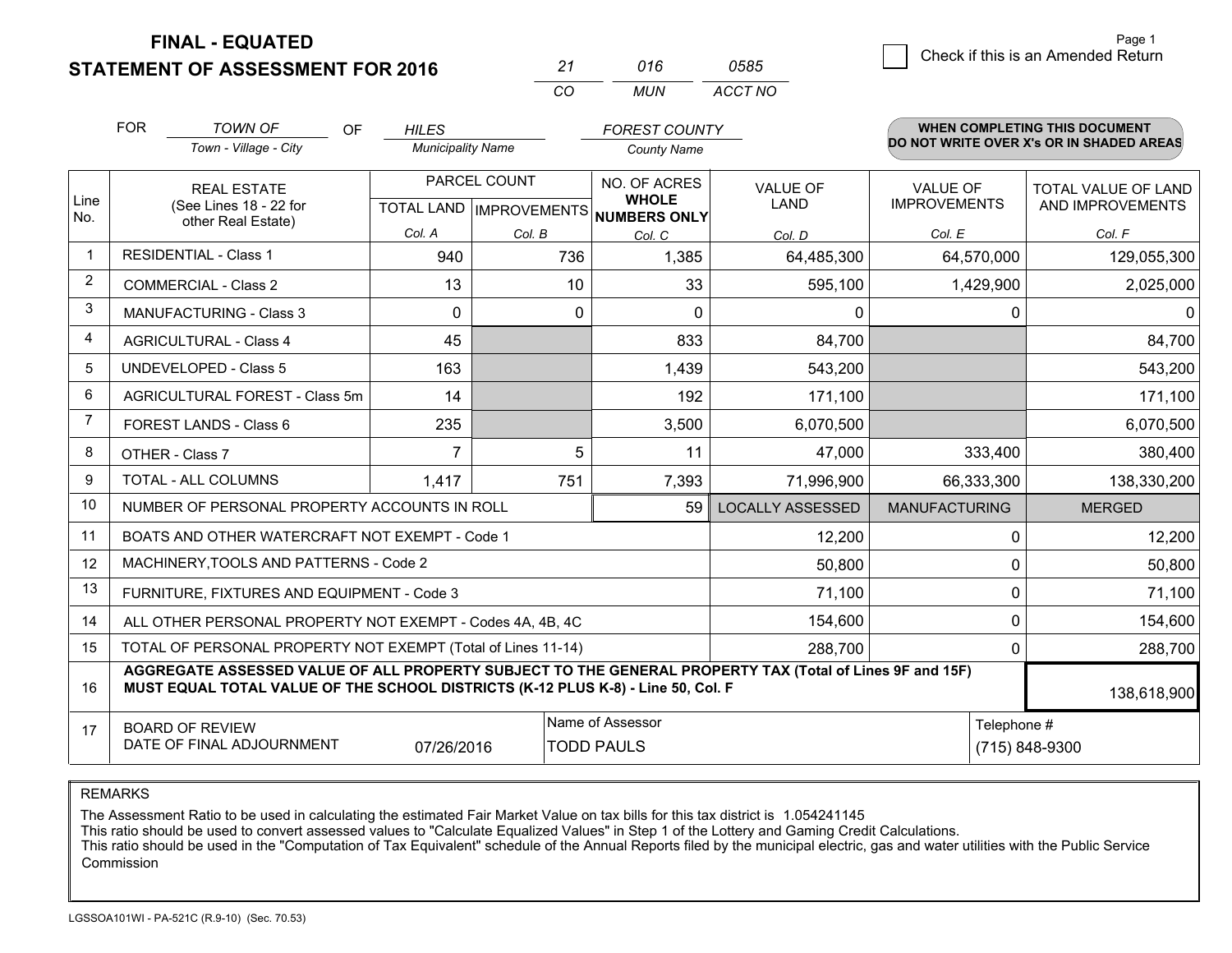*YEAR CO MUN ACCT NO* <sup>2016</sup> <sup>21</sup> <sup>016</sup> <sup>0585</sup>

Do not confuse FOREST LANDS (Line 7) with FOREST CROPS (in this section) - They are **NOT** the same

|    |                                                                                |                 |  | Private Forest Crop - Reg Class @ 10¢ per acre                     |                                                               | Private Forest Crop - Reg Class @ \$2.52 per acre |                                                                              |  |                    |  |
|----|--------------------------------------------------------------------------------|-----------------|--|--------------------------------------------------------------------|---------------------------------------------------------------|---------------------------------------------------|------------------------------------------------------------------------------|--|--------------------|--|
| 18 | (a) PARCELS                                                                    | (b) ACRES       |  | (c) ASSESSED VALUE                                                 |                                                               | (d) PARCELS                                       | (e) ACRES                                                                    |  | (f) ASSESSED VALUE |  |
|    |                                                                                |                 |  |                                                                    |                                                               |                                                   | 40                                                                           |  | 76.000             |  |
|    |                                                                                |                 |  | Private Forest Crop - Special Class @ 20¢ per acre                 |                                                               |                                                   | Entered Before 2005 Managed Forest - Ferrous Mining CLOSED @ \$8.27 per acre |  |                    |  |
| 19 | (a) PARCELS                                                                    | (b) ACRES       |  | (c) ASSESSED VALUE                                                 |                                                               | (d) PARCELS                                       | (e) ACRES                                                                    |  | (f) ASSESSED VALUE |  |
|    |                                                                                |                 |  |                                                                    |                                                               |                                                   |                                                                              |  |                    |  |
|    |                                                                                |                 |  | Entered Before 2005 Managed Forest - OPEN @ \$.79 per acre         |                                                               |                                                   | Entered Before 2005 Managed Forest - CLOSED @ \$1.87 per acre                |  |                    |  |
| 20 | (a) PARCELS                                                                    | (b) ACRES       |  | (c) ASSESSED VALUE                                                 |                                                               | (d) PARCELS                                       | (e) ACRES                                                                    |  | (f) ASSESSED VALUE |  |
|    | 5                                                                              | 175.4           |  | 326,700                                                            |                                                               | 27                                                | 875.79                                                                       |  | 1,926,900          |  |
|    | Entered After 2004 Managed Forest - OPEN @<br>\$2.14 per acre                  |                 |  |                                                                    | Entered After 2004 Managed Forest - CLOSED @ \$10.68 per acre |                                                   |                                                                              |  |                    |  |
| 21 | (a) PARCELS                                                                    | (b) ACRES       |  | (c) ASSESSED VALUE                                                 |                                                               | (d) PARCELS<br>(e) ACRES                          |                                                                              |  | (f) ASSESSED VALUE |  |
|    |                                                                                |                 |  |                                                                    |                                                               |                                                   |                                                                              |  |                    |  |
|    | 26                                                                             | 882.83          |  | 2,454,600                                                          |                                                               | 32                                                | 865.79                                                                       |  | 3,482,600          |  |
| 22 | (a) County Forest Cropland Acres                                               |                 |  | (b) Federal Acres                                                  |                                                               | (c) State Acres                                   | (d) County (NOT FOREST CROP) Acres                                           |  | (e) Other Acres    |  |
|    |                                                                                |                 |  | 74,965.16                                                          |                                                               | 130.81                                            | 8.36                                                                         |  | 495.88             |  |
|    |                                                                                |                 |  | Assessed Value of Omitted Property From Prior Years (Sec. 70.44)   |                                                               |                                                   | Assessed Value of Sec. 70.43 Corrections of Errors by Assessors              |  |                    |  |
|    |                                                                                | (a) REAL ESTATE |  | (b) PERSONAL                                                       |                                                               |                                                   | (c1) REAL ESTATE                                                             |  | (c2) PERSONAL      |  |
| 23 |                                                                                |                 |  |                                                                    |                                                               |                                                   |                                                                              |  |                    |  |
|    | Manufacturing Equated Value of Omitted Property From Prior Years (Sec. 70.995) |                 |  | Mfg. Equated Value of Sec.70.43 Corrections of Errors by Assessors |                                                               |                                                   |                                                                              |  |                    |  |
|    |                                                                                | (d) REAL ESTATE |  | (e) PERSONAL                                                       |                                                               |                                                   | (f1) REAL ESTATE                                                             |  | (f2) PERSONAL      |  |
|    |                                                                                |                 |  |                                                                    |                                                               |                                                   |                                                                              |  |                    |  |

# **SPECIAL DISTRICTS**

| <b>Line</b><br>No. | <b>Enter 6-digit</b><br><b>Special District</b><br>Code (Col. A) | <b>Account</b><br><b>Number</b><br>(Col. B) | <b>Special District Name</b><br>(Col. C) | <b>Locally Assessed Value</b><br>of Real Estate and<br>Personal Property (Col. D) | Mfg Value of Real Estate<br>and Personal Property<br>(Col. E) | <b>Merged Value of</b><br><b>Real Estate and</b><br>Personal Property (Col. F) |
|--------------------|------------------------------------------------------------------|---------------------------------------------|------------------------------------------|-----------------------------------------------------------------------------------|---------------------------------------------------------------|--------------------------------------------------------------------------------|
| 24                 | 218020                                                           | 0149                                        | PINE LAKE PRO & REHAB ASSOCIATION        | 56,542,600                                                                        |                                                               | 56,542,600                                                                     |
| 25                 | 638070                                                           | 0402                                        | KENTUCK LAKE PROT & REHAB DISTRICT       | 21,738,800                                                                        |                                                               | 21,738,800                                                                     |
| 26                 |                                                                  |                                             |                                          |                                                                                   |                                                               |                                                                                |
| 27                 |                                                                  |                                             |                                          |                                                                                   |                                                               |                                                                                |
| 28                 |                                                                  |                                             |                                          |                                                                                   |                                                               |                                                                                |
| 29                 |                                                                  |                                             |                                          |                                                                                   |                                                               |                                                                                |
| 30                 |                                                                  |                                             |                                          |                                                                                   |                                                               |                                                                                |
| 31                 |                                                                  |                                             |                                          |                                                                                   |                                                               |                                                                                |
| 32                 |                                                                  |                                             |                                          |                                                                                   |                                                               |                                                                                |
| 33                 |                                                                  |                                             |                                          |                                                                                   |                                                               |                                                                                |
| 34                 |                                                                  |                                             |                                          |                                                                                   |                                                               |                                                                                |
| 35                 |                                                                  |                                             |                                          |                                                                                   |                                                               |                                                                                |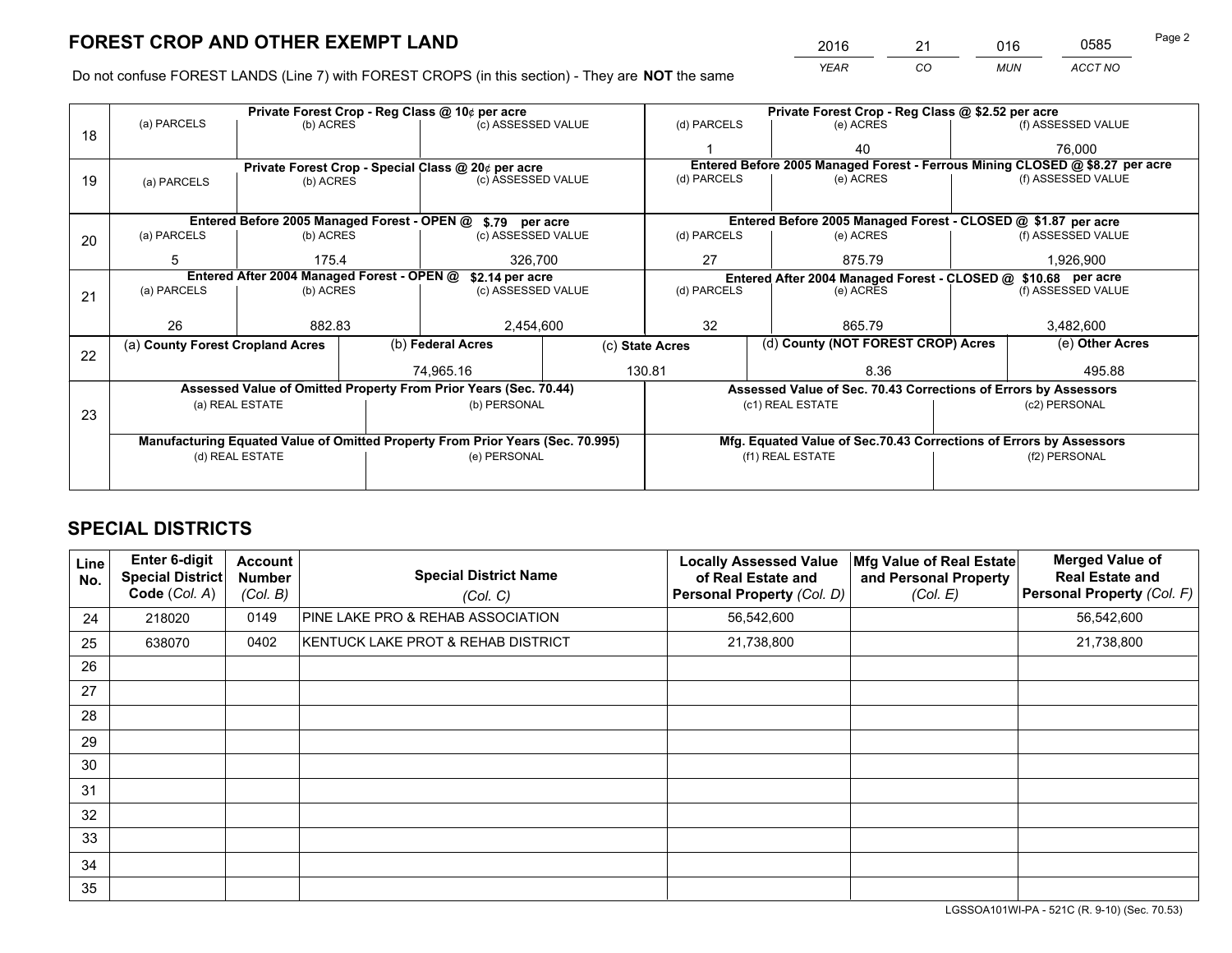|             |                                                          |                                             |                                                         | <b>YEAR</b>                                                                       | CO<br><b>MUN</b>                                              | ACCT NO                                                                        |
|-------------|----------------------------------------------------------|---------------------------------------------|---------------------------------------------------------|-----------------------------------------------------------------------------------|---------------------------------------------------------------|--------------------------------------------------------------------------------|
| Line<br>No. | Enter 6-digit<br><b>School District</b><br>Code (Col. A) | <b>Account</b><br><b>Number</b><br>(Col. B) | <b>School District Name</b><br>(Col. C)                 | <b>Locally Assessed Value</b><br>of Real Estate and<br>Personal Property (Col. D) | Mfg Value of Real Estate<br>and Personal Property<br>(Col. E) | <b>Merged Value of</b><br><b>Real Estate and</b><br>Personal Property (Col. F) |
|             | A. SCHOOL DISTRICTS (K-8 and K-12)                       |                                             |                                                         |                                                                                   |                                                               |                                                                                |
| 36          | 211218                                                   | 0130                                        | SCH D OF CRANDON                                        | 117,057,100                                                                       |                                                               | 117,057,100                                                                    |
| 37          | 435733                                                   | 0263                                        | SCH D OF THREE LAKES                                    | 21,561,800                                                                        |                                                               | 21,561,800                                                                     |
| 38          |                                                          |                                             |                                                         |                                                                                   |                                                               |                                                                                |
| 39          |                                                          |                                             |                                                         |                                                                                   |                                                               |                                                                                |
| 40          |                                                          |                                             |                                                         |                                                                                   |                                                               |                                                                                |
| 41          |                                                          |                                             |                                                         |                                                                                   |                                                               |                                                                                |
| 42          |                                                          |                                             |                                                         |                                                                                   |                                                               |                                                                                |
| 43          |                                                          |                                             |                                                         |                                                                                   |                                                               |                                                                                |
| 44          |                                                          |                                             |                                                         |                                                                                   |                                                               |                                                                                |
| 45<br>46    |                                                          |                                             |                                                         |                                                                                   |                                                               |                                                                                |
|             |                                                          |                                             |                                                         |                                                                                   |                                                               |                                                                                |
| 47<br>48    |                                                          |                                             |                                                         |                                                                                   |                                                               |                                                                                |
| 49          |                                                          |                                             |                                                         |                                                                                   |                                                               |                                                                                |
| 50          |                                                          |                                             | TOTAL ASSESSED VALUE OF SCHOOL DISTRICTS (K-8 and K-12) | 138,618,900                                                                       |                                                               | 138,618,900                                                                    |
|             | <b>B.</b><br><b>UNION HIGH SCHOOL DISTRICTS</b>          |                                             |                                                         |                                                                                   |                                                               |                                                                                |
| 51          |                                                          |                                             |                                                         |                                                                                   |                                                               |                                                                                |
| 52          |                                                          |                                             |                                                         |                                                                                   |                                                               |                                                                                |
| 53          |                                                          |                                             |                                                         |                                                                                   |                                                               |                                                                                |
| 54          |                                                          |                                             |                                                         |                                                                                   |                                                               |                                                                                |
| 55          |                                                          |                                             | TOTAL ASSESSED VALUE OF UNION HIGH SCHOOLS              |                                                                                   |                                                               |                                                                                |
|             | <b>TECHNICAL COLLEGE DISTRICTS</b><br>C.                 |                                             |                                                         |                                                                                   |                                                               |                                                                                |
| 56          | 001600                                                   | 0015                                        | NICOLET TECHNICAL COLLEGE<br><b>RHIN</b>                | 138,618,900                                                                       |                                                               | 138,618,900                                                                    |
| 57          |                                                          |                                             |                                                         |                                                                                   |                                                               |                                                                                |
| 58          |                                                          |                                             |                                                         |                                                                                   |                                                               |                                                                                |
| 59          |                                                          |                                             | TOTAL ASSESSED VALUE OF TECHNICAL COLLEGES              | 138,618,900                                                                       |                                                               | 138,618,900                                                                    |

 *I hereby certify, to the best of my knowledge and belief, this form is complete and correct.*

| Print name of preparer | Title                    |                | Date (MM / DD / CCYY) |
|------------------------|--------------------------|----------------|-----------------------|
|                        |                          |                |                       |
| Signature of preparer  | Contact Telephone Number | E-mail address |                       |
|                        | $\overline{\phantom{0}}$ |                |                       |

| 2016 | 21     | 016 |
|------|--------|-----|
|      | $\cap$ | .   |

0585

# **SCHOOL DISTRICTS**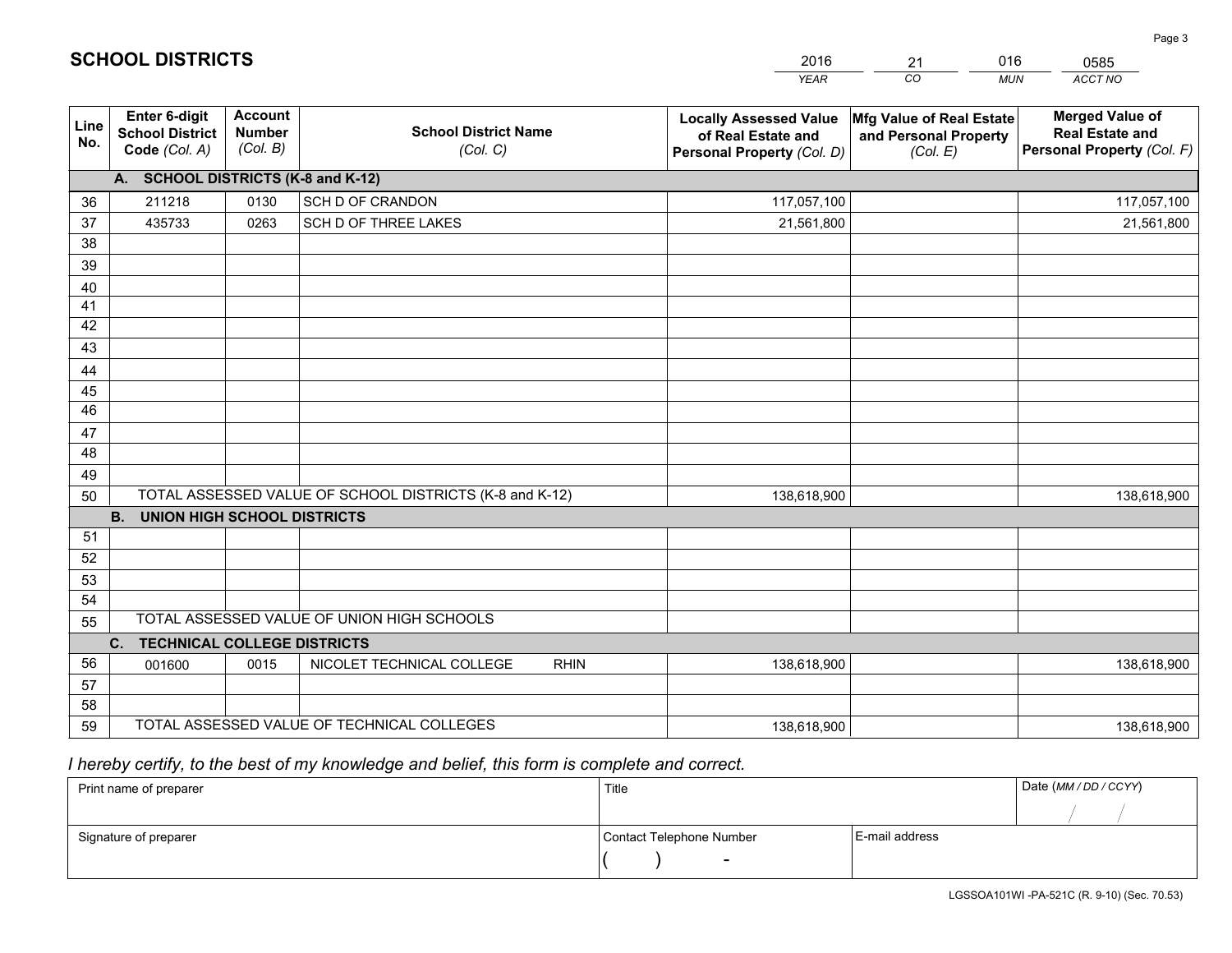### **HIGHLIGHTS**

- 1. Complete the Statement of Assessment after the Board of Review. Reflect any changes made there.
- 2. Use black ink to complete.
- 3. Line 16 must equal Line 50, Col D.
- 4. Line 55 must equal the total of K-8 schools listed on lines 36-49. Do not include K-12 schools in this comparision.
- 5. Line 59, Col. D must equal Line 16.
- 6. Special District, School District and Technical College District values must include both real estate and personal property. Examples of Special districts are: town sanitary districts, public inland lake protection and rehabilitation districts, and metropolitan sewerage districts.
- 7. DO NOT INCLUDE Manufacturing property values.DOR will print these values on the final SOA.

CATHLEEN M. VOTIS TOWN OF HILES 9156 N MAIN ST

CATHLEEN M. VOTIS TOWN OF HILES 9156 N MAIN ST ARGONNE, WI 54511 - 9053

ARGONNE, WI 54511

9053 T.

 8. Accuracy of this form is very important. The values reported directly affect the equalized value DOR calculates for school and special districts.

### **Page 1:**

 If not prefilled, enter the tax year,county and municipal code,municipal type, municipal name and county name on the top of form.

Check the Amended box, if filing an amended / corrected SOA.

 Report the parcel count, acres and assessed value of taxable general property, total parcel count, (real and personal), total acres, and values from final figures set by the Board of Review.

- A. Real Estate land and improvements (buildings, etc.) is reported on lines 1 8, total line 9.
- B. Personal Property is reported on lines 11 14, Column D, total line 15.
- C. To complete this report, use the computer produced summary of the assessment roll that shows these amounts.
- D. Use whole numbers only.
- E. Add each line across and each column down to verify entries.

### **Page 2:**

- A. Report Special Items (not subject to general property tax).
- 1. Private Forest Croplands and Managed Forest Lands are reported on lines 18,19, 20 and 21. Be sure to report assessed values **NOT** taxes.
- 2. You should have copies of the orders of entry, orders of withdrawal, etc., to update your assessment roll.
	- 3. Show hundredths of acres (e.g. 39.75).
- 4. Tax exempt lands are reported on line 22.
- 5. Omitted property and sec. 70.43, Wis. Stats., corrections of errors by assessor are reported on line 23. Report real estate and personal property separately. These should be for **prior years**, not something found on the current assessment roll after the board of review.
- B. Special District (Lines 24-35) Include the value of both real and personal property.

 The Department of Revenue (DOR) preprints much of the information regarding names and codes for schools, special districts,etc. If a district is not listed, enter the name and value only, DOR will enter the proper code.

### **Page 3 School Districts:**

Include the value of both real and personal property.

Report School District (regular, elementary, union high school, and technical college).

- 1. Regular (K-12) and Elementary (K-8) school values are reported on lines 36-49, total on line 50.
- 2. Union High School (UHS) (use only if elementary schools are listed on lines 36-49) are reported on lines 51-54. UHS total value (line 55) must equal to the total **elementary school** values reported on lines 36-49. Do notinclude K-12 schools in this comparison.
- 3. Technical College values are reported on lines 56-58, total on line 59.
- 4. Use the computer summary that shows these amounts to complete this report.

#### **This form is due the second Monday in June. File this report only after your Board of Review is complete.**

 *If you have questions: Return forms to:*

Fax number: (608) 264-6887 PO Box 8971

 Email: lgs@revenue.wi.gov Wisconsin Department of Revenue Call: (608) 261-5341 Local Government Services Section 6-97Madison WI 53708-8971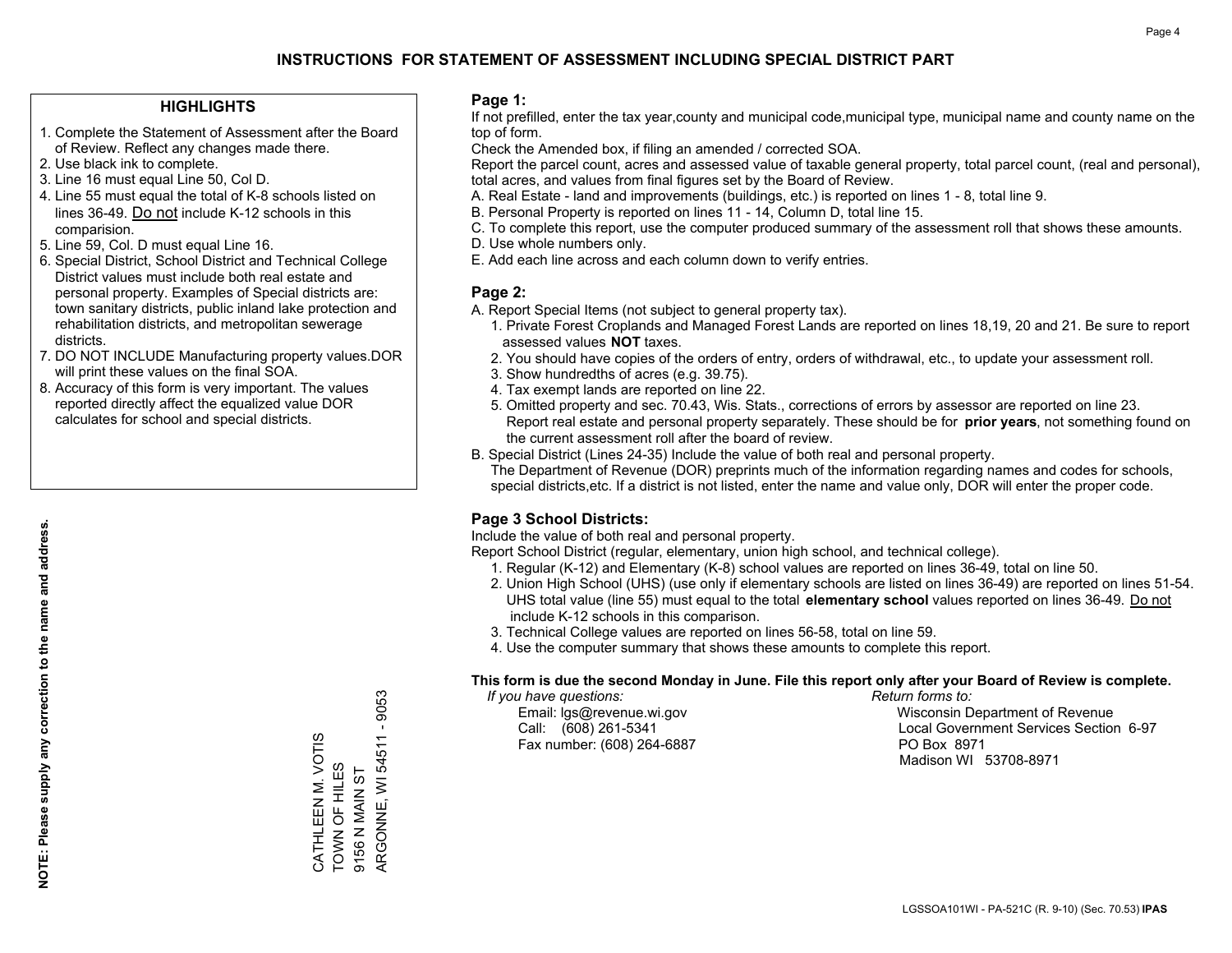**STATEMENT OF ASSESSMENT FOR 2016** 

| ンツ       | 018  | 0586    |
|----------|------|---------|
| $\cdots$ | MUN. | ACCT NO |

|             | <b>FOR</b>                                                                                                                                                                                   | <b>TOWN OF</b><br><b>OF</b>                                  | <b>LAONA</b>             |                                | <b>FOREST COUNTY</b>                |                         |                      | <b>WHEN COMPLETING THIS DOCUMENT</b>     |
|-------------|----------------------------------------------------------------------------------------------------------------------------------------------------------------------------------------------|--------------------------------------------------------------|--------------------------|--------------------------------|-------------------------------------|-------------------------|----------------------|------------------------------------------|
|             |                                                                                                                                                                                              | Town - Village - City                                        | <b>Municipality Name</b> |                                | <b>County Name</b>                  |                         |                      | DO NOT WRITE OVER X's OR IN SHADED AREAS |
|             |                                                                                                                                                                                              | <b>REAL ESTATE</b>                                           | PARCEL COUNT             |                                | NO. OF ACRES                        | <b>VALUE OF</b>         | VALUE OF             | TOTAL VALUE OF LAND                      |
| Line<br>No. |                                                                                                                                                                                              | (See Lines 18 - 22 for<br>other Real Estate)                 |                          | <b>TOTAL LAND IMPROVEMENTS</b> | <b>WHOLE</b><br><b>NUMBERS ONLY</b> | <b>LAND</b>             | <b>IMPROVEMENTS</b>  | AND IMPROVEMENTS                         |
|             |                                                                                                                                                                                              |                                                              | Col. A                   | Col. B                         | Col. C                              | Col. D                  | Col. E               | Col. F                                   |
| -1          |                                                                                                                                                                                              | <b>RESIDENTIAL - Class 1</b>                                 | 1,130                    | 806                            | 1,067                               | 30,151,400              | 54, 137, 800         | 84,289,200                               |
| 2           |                                                                                                                                                                                              | <b>COMMERCIAL - Class 2</b>                                  | 93                       | 61                             | 182                                 | 1,966,400               | 4,991,600            | 6,958,000                                |
| 3           |                                                                                                                                                                                              | <b>MANUFACTURING - Class 3</b>                               | 9                        | 6                              | 145                                 | 308,900                 | 2,154,800            | 2,463,700                                |
| 4           |                                                                                                                                                                                              | <b>AGRICULTURAL - Class 4</b>                                | 93                       |                                | 1,801                               | 234,900                 |                      | 234,900                                  |
| 5           |                                                                                                                                                                                              | <b>UNDEVELOPED - Class 5</b>                                 | 210                      |                                | 2,348                               | 474,800                 |                      | 474,800                                  |
| 6           |                                                                                                                                                                                              | AGRICULTURAL FOREST - Class 5m                               | 38                       |                                | 326                                 | 286,400                 |                      | 286,400                                  |
| 7           |                                                                                                                                                                                              | FOREST LANDS - Class 6                                       | 234                      |                                | 3,362                               | 5,752,500               |                      | 5,752,500                                |
| 8           |                                                                                                                                                                                              | OTHER - Class 7                                              | 18                       | 18                             | 29                                  | 136,100                 | 1,127,500            | 1,263,600                                |
| 9           |                                                                                                                                                                                              | TOTAL - ALL COLUMNS                                          | 1,825                    | 891                            | 9,260                               | 39,311,400              | 62,411,700           | 101,723,100                              |
| 10          |                                                                                                                                                                                              | NUMBER OF PERSONAL PROPERTY ACCOUNTS IN ROLL                 |                          |                                | 76                                  | <b>LOCALLY ASSESSED</b> | <b>MANUFACTURING</b> | <b>MERGED</b>                            |
| 11          |                                                                                                                                                                                              | BOATS AND OTHER WATERCRAFT NOT EXEMPT - Code 1               |                          |                                |                                     | 0                       | 0                    | $\mathbf{0}$                             |
| 12          |                                                                                                                                                                                              | MACHINERY, TOOLS AND PATTERNS - Code 2                       |                          |                                |                                     | 210,700                 | 173,300              | 384,000                                  |
| 13          |                                                                                                                                                                                              | FURNITURE, FIXTURES AND EQUIPMENT - Code 3                   |                          |                                |                                     | 300,400                 | 21,400               | 321,800                                  |
| 14          |                                                                                                                                                                                              | ALL OTHER PERSONAL PROPERTY NOT EXEMPT - Codes 4A, 4B, 4C    |                          |                                |                                     | 306,850                 | 37,600               | 344,450                                  |
| 15          |                                                                                                                                                                                              | TOTAL OF PERSONAL PROPERTY NOT EXEMPT (Total of Lines 11-14) |                          |                                |                                     | 817,950                 | 232,300              | 1,050,250                                |
| 16          | AGGREGATE ASSESSED VALUE OF ALL PROPERTY SUBJECT TO THE GENERAL PROPERTY TAX (Total of Lines 9F and 15F)<br>MUST EQUAL TOTAL VALUE OF THE SCHOOL DISTRICTS (K-12 PLUS K-8) - Line 50, Col. F |                                                              |                          |                                |                                     |                         | 102,773,350          |                                          |
| 17          |                                                                                                                                                                                              | <b>BOARD OF REVIEW</b>                                       |                          |                                | Name of Assessor                    |                         | Telephone #          |                                          |
|             |                                                                                                                                                                                              | DATE OF FINAL ADJOURNMENT                                    | 05/25/2016               |                                | MICHAEL CHILDERS                    |                         |                      | (715) 478-2881                           |

REMARKS

The Assessment Ratio to be used in calculating the estimated Fair Market Value on tax bills for this tax district is 1.060858398

This ratio should be used to convert assessed values to "Calculate Equalized Values" in Step 1 of the Lottery and Gaming Credit Calculations.<br>This ratio should be used in the "Computation of Tax Equivalent" schedule of the Commission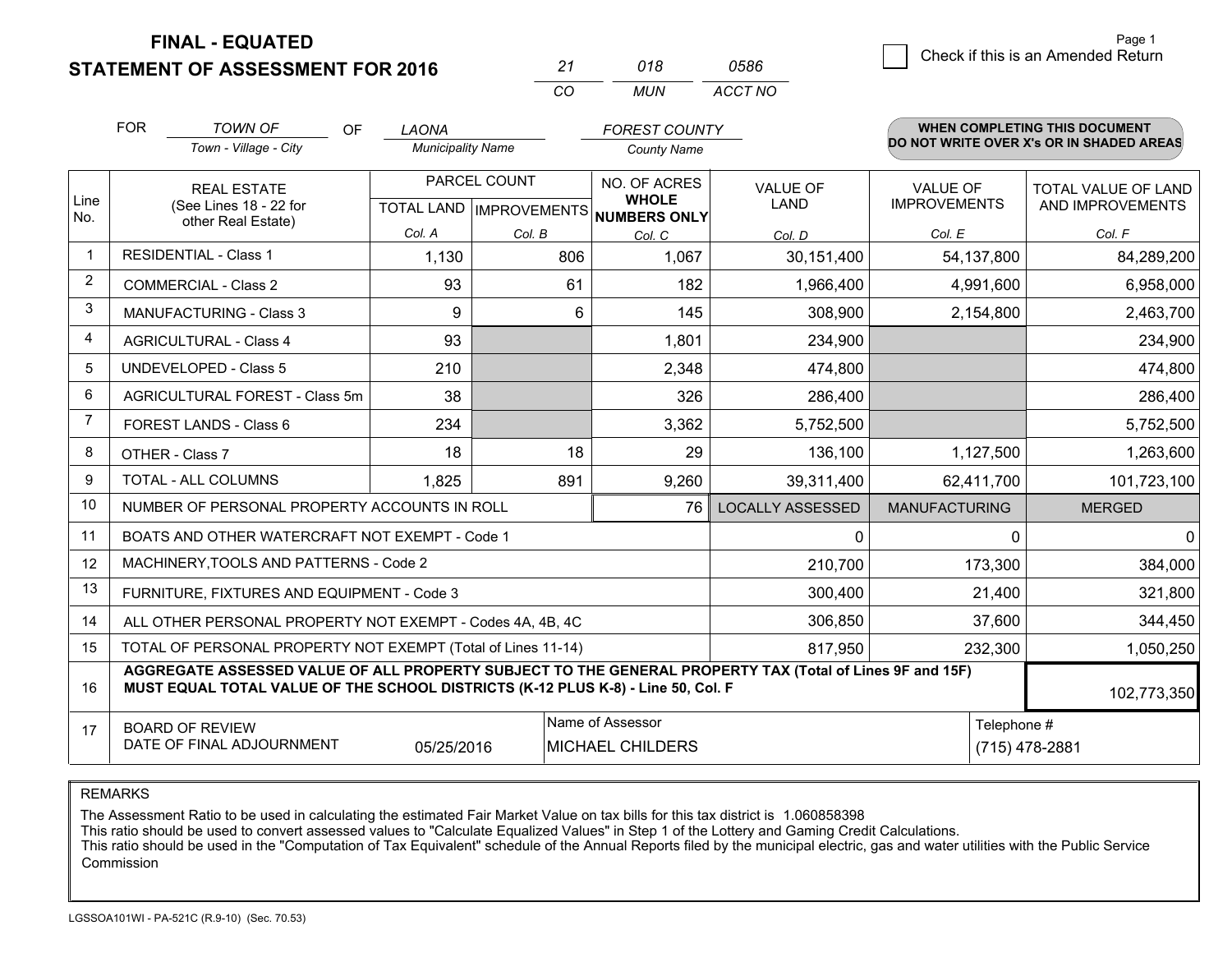*YEAR CO MUN ACCT NO* <sup>2016</sup> <sup>21</sup> <sup>018</sup> <sup>0586</sup>

Do not confuse FOREST LANDS (Line 7) with FOREST CROPS (in this section) - They are **NOT** the same

|    |                                                                                |                 |  | Private Forest Crop - Reg Class @ 10¢ per acre                   | Private Forest Crop - Reg Class @ \$2.52 per acre |                          |           |                                                                    |               |                                                                              |
|----|--------------------------------------------------------------------------------|-----------------|--|------------------------------------------------------------------|---------------------------------------------------|--------------------------|-----------|--------------------------------------------------------------------|---------------|------------------------------------------------------------------------------|
| 18 | (a) PARCELS                                                                    | (b) ACRES       |  | (c) ASSESSED VALUE                                               |                                                   | (d) PARCELS              |           | (e) ACRES                                                          |               | (f) ASSESSED VALUE                                                           |
|    |                                                                                |                 |  |                                                                  |                                                   | 14                       |           | 538                                                                |               | 656.200                                                                      |
|    |                                                                                |                 |  | Private Forest Crop - Special Class @ 20¢ per acre               |                                                   |                          |           |                                                                    |               | Entered Before 2005 Managed Forest - Ferrous Mining CLOSED @ \$8.27 per acre |
| 19 | (a) PARCELS                                                                    | (b) ACRES       |  | (c) ASSESSED VALUE                                               |                                                   | (d) PARCELS              |           | (e) ACRES                                                          |               | (f) ASSESSED VALUE                                                           |
|    |                                                                                |                 |  |                                                                  |                                                   |                          |           |                                                                    |               |                                                                              |
|    |                                                                                |                 |  | Entered Before 2005 Managed Forest - OPEN @ \$.79 per acre       |                                                   |                          |           | Entered Before 2005 Managed Forest - CLOSED @ \$1.87 per acre      |               |                                                                              |
| 20 | (a) PARCELS                                                                    | (b) ACRES       |  | (c) ASSESSED VALUE                                               |                                                   | (d) PARCELS              | (e) ACRES |                                                                    |               | (f) ASSESSED VALUE                                                           |
|    | 495                                                                            | 19,476.23       |  | 22,271,900                                                       |                                                   | 46<br>1,602.07           |           | 2,764,200                                                          |               |                                                                              |
|    | Entered After 2004 Managed Forest - OPEN @<br>\$2.14 per acre                  |                 |  |                                                                  |                                                   |                          |           | Entered After 2004 Managed Forest - CLOSED @ \$10.68 per acre      |               |                                                                              |
| 21 | (a) PARCELS                                                                    | (b) ACRES       |  | (c) ASSESSED VALUE                                               |                                                   | (d) PARCELS<br>(e) ACRES |           | (f) ASSESSED VALUE                                                 |               |                                                                              |
|    |                                                                                |                 |  |                                                                  |                                                   |                          |           |                                                                    |               |                                                                              |
|    | 176                                                                            | 6,192.54        |  | 7,532,100                                                        |                                                   | 45                       |           | 1,317.21                                                           |               | 2,619,300                                                                    |
| 22 | (a) County Forest Cropland Acres                                               |                 |  | (b) Federal Acres                                                | (c) State Acres                                   |                          |           | (d) County (NOT FOREST CROP) Acres                                 |               | (e) Other Acres                                                              |
|    |                                                                                |                 |  | 26,357                                                           |                                                   | 1,503.88<br>93.35        |           |                                                                    |               | 710.73                                                                       |
|    |                                                                                |                 |  | Assessed Value of Omitted Property From Prior Years (Sec. 70.44) |                                                   |                          |           | Assessed Value of Sec. 70.43 Corrections of Errors by Assessors    |               |                                                                              |
|    |                                                                                | (a) REAL ESTATE |  | (b) PERSONAL                                                     |                                                   |                          |           | (c1) REAL ESTATE                                                   |               | (c2) PERSONAL                                                                |
| 23 |                                                                                |                 |  | 16,600                                                           |                                                   |                          |           |                                                                    |               |                                                                              |
|    | Manufacturing Equated Value of Omitted Property From Prior Years (Sec. 70.995) |                 |  |                                                                  |                                                   |                          |           | Mfg. Equated Value of Sec.70.43 Corrections of Errors by Assessors |               |                                                                              |
|    |                                                                                | (d) REAL ESTATE |  | (e) PERSONAL                                                     |                                                   |                          |           | (f1) REAL ESTATE                                                   | (f2) PERSONAL |                                                                              |
|    |                                                                                |                 |  |                                                                  |                                                   |                          |           |                                                                    |               |                                                                              |

# **SPECIAL DISTRICTS**

| <b>Line</b><br>No. | Enter 6-digit<br><b>Special District</b><br>Code (Col. A) | <b>Account</b><br><b>Number</b><br>(Col. B) | <b>Special District Name</b><br>(Col. C) | <b>Locally Assessed Value</b><br>of Real Estate and<br>Personal Property (Col. D) | Mfg Value of Real Estate<br>and Personal Property<br>(Col. E) | <b>Merged Value of</b><br><b>Real Estate and</b><br>Personal Property (Col. F) |
|--------------------|-----------------------------------------------------------|---------------------------------------------|------------------------------------------|-----------------------------------------------------------------------------------|---------------------------------------------------------------|--------------------------------------------------------------------------------|
| 24                 | 217020                                                    | 0147                                        | <b>LAONA SANITARY DISTRICT #1</b>        | 37,489,650                                                                        | 2,674,800                                                     | 40,164,450                                                                     |
| 25                 |                                                           |                                             |                                          |                                                                                   |                                                               |                                                                                |
| 26                 |                                                           |                                             |                                          |                                                                                   |                                                               |                                                                                |
| 27                 |                                                           |                                             |                                          |                                                                                   |                                                               |                                                                                |
| 28                 |                                                           |                                             |                                          |                                                                                   |                                                               |                                                                                |
| 29                 |                                                           |                                             |                                          |                                                                                   |                                                               |                                                                                |
| 30                 |                                                           |                                             |                                          |                                                                                   |                                                               |                                                                                |
| 31                 |                                                           |                                             |                                          |                                                                                   |                                                               |                                                                                |
| 32                 |                                                           |                                             |                                          |                                                                                   |                                                               |                                                                                |
| 33                 |                                                           |                                             |                                          |                                                                                   |                                                               |                                                                                |
| 34                 |                                                           |                                             |                                          |                                                                                   |                                                               |                                                                                |
| 35                 |                                                           |                                             |                                          |                                                                                   |                                                               |                                                                                |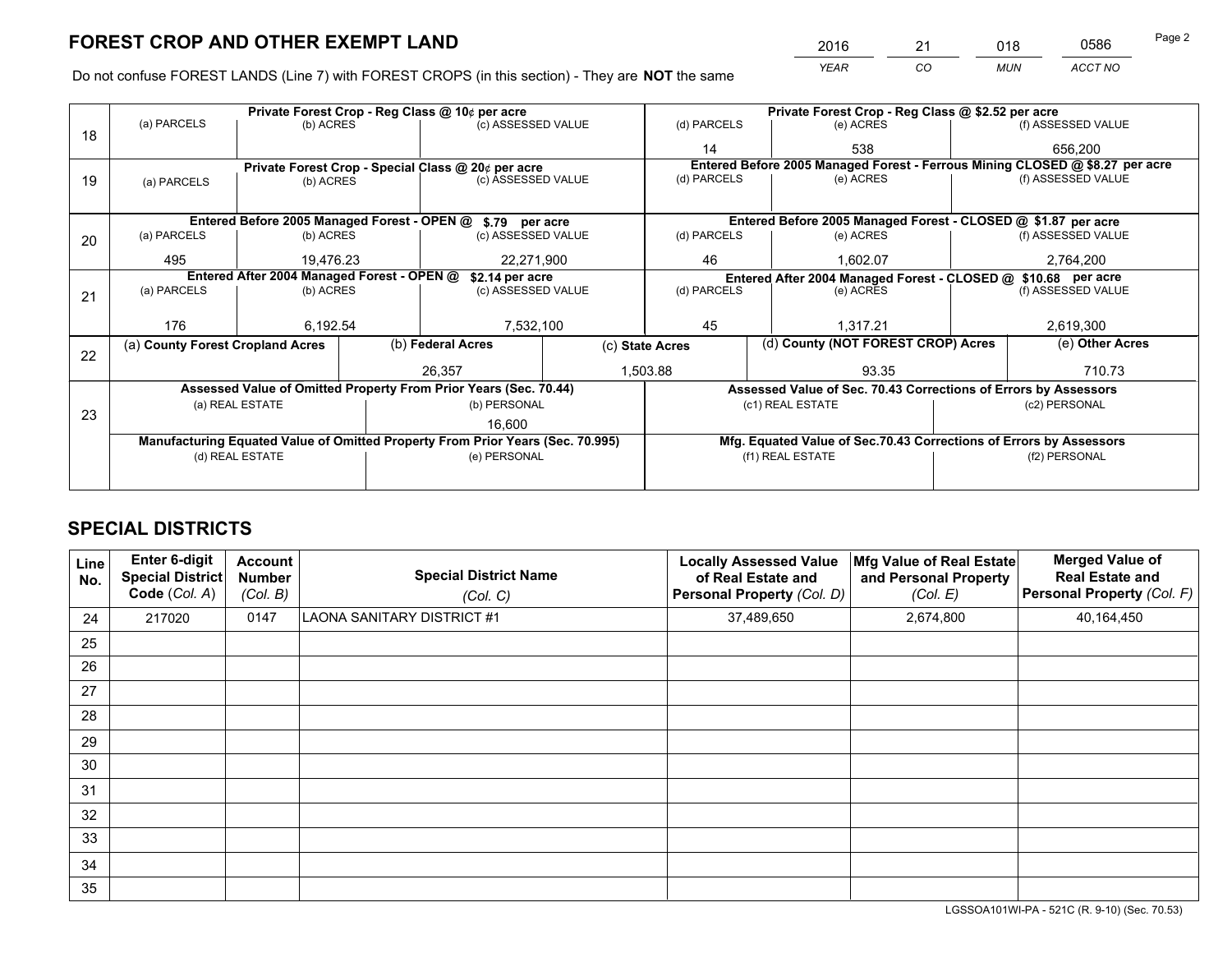|                       |                                                                 |                                             |                                                         | <b>YEAR</b>                                                                       | CO<br><b>MUN</b>                                              | ACCT NO                                                                        |
|-----------------------|-----------------------------------------------------------------|---------------------------------------------|---------------------------------------------------------|-----------------------------------------------------------------------------------|---------------------------------------------------------------|--------------------------------------------------------------------------------|
| Line<br>No.           | <b>Enter 6-digit</b><br><b>School District</b><br>Code (Col. A) | <b>Account</b><br><b>Number</b><br>(Col. B) | <b>School District Name</b><br>(Col. C)                 | <b>Locally Assessed Value</b><br>of Real Estate and<br>Personal Property (Col. D) | Mfg Value of Real Estate<br>and Personal Property<br>(Col. E) | <b>Merged Value of</b><br><b>Real Estate and</b><br>Personal Property (Col. F) |
|                       | A. SCHOOL DISTRICTS (K-8 and K-12)                              |                                             |                                                         |                                                                                   |                                                               |                                                                                |
| 36                    | 212940                                                          | 0131                                        | SCH D OF LAONA                                          | 100,077,350                                                                       | 2,696,000                                                     | 102,773,350                                                                    |
| 37                    |                                                                 |                                             |                                                         |                                                                                   |                                                               |                                                                                |
| 38                    |                                                                 |                                             |                                                         |                                                                                   |                                                               |                                                                                |
| 39                    |                                                                 |                                             |                                                         |                                                                                   |                                                               |                                                                                |
| 40                    |                                                                 |                                             |                                                         |                                                                                   |                                                               |                                                                                |
| 41                    |                                                                 |                                             |                                                         |                                                                                   |                                                               |                                                                                |
| 42                    |                                                                 |                                             |                                                         |                                                                                   |                                                               |                                                                                |
| 43                    |                                                                 |                                             |                                                         |                                                                                   |                                                               |                                                                                |
| 44                    |                                                                 |                                             |                                                         |                                                                                   |                                                               |                                                                                |
| 45<br>$\overline{46}$ |                                                                 |                                             |                                                         |                                                                                   |                                                               |                                                                                |
| 47                    |                                                                 |                                             |                                                         |                                                                                   |                                                               |                                                                                |
| 48                    |                                                                 |                                             |                                                         |                                                                                   |                                                               |                                                                                |
| 49                    |                                                                 |                                             |                                                         |                                                                                   |                                                               |                                                                                |
| 50                    |                                                                 |                                             | TOTAL ASSESSED VALUE OF SCHOOL DISTRICTS (K-8 and K-12) | 100,077,350                                                                       | 2,696,000                                                     | 102,773,350                                                                    |
|                       | <b>B.</b><br><b>UNION HIGH SCHOOL DISTRICTS</b>                 |                                             |                                                         |                                                                                   |                                                               |                                                                                |
| 51                    |                                                                 |                                             |                                                         |                                                                                   |                                                               |                                                                                |
| 52                    |                                                                 |                                             |                                                         |                                                                                   |                                                               |                                                                                |
| 53                    |                                                                 |                                             |                                                         |                                                                                   |                                                               |                                                                                |
| 54                    |                                                                 |                                             |                                                         |                                                                                   |                                                               |                                                                                |
| 55                    |                                                                 |                                             | TOTAL ASSESSED VALUE OF UNION HIGH SCHOOLS              |                                                                                   |                                                               |                                                                                |
|                       | C.<br><b>TECHNICAL COLLEGE DISTRICTS</b>                        |                                             |                                                         |                                                                                   |                                                               |                                                                                |
| 56                    | 001600                                                          | 0015                                        | NICOLET TECHNICAL COLLEGE<br><b>RHIN</b>                | 100,077,350                                                                       | 2,696,000                                                     | 102,773,350                                                                    |
| 57                    |                                                                 |                                             |                                                         |                                                                                   |                                                               |                                                                                |
| 58                    |                                                                 |                                             |                                                         |                                                                                   |                                                               |                                                                                |
| 59                    |                                                                 |                                             | TOTAL ASSESSED VALUE OF TECHNICAL COLLEGES              | 100,077,350                                                                       | 2,696,000                                                     | 102,773,350                                                                    |

21

018

# *I hereby certify, to the best of my knowledge and belief, this form is complete and correct.*

**SCHOOL DISTRICTS**

| Print name of preparer | Title                    |                | Date (MM / DD / CCYY) |
|------------------------|--------------------------|----------------|-----------------------|
|                        |                          |                |                       |
| Signature of preparer  | Contact Telephone Number | E-mail address |                       |
|                        | $\sim$                   |                |                       |

0586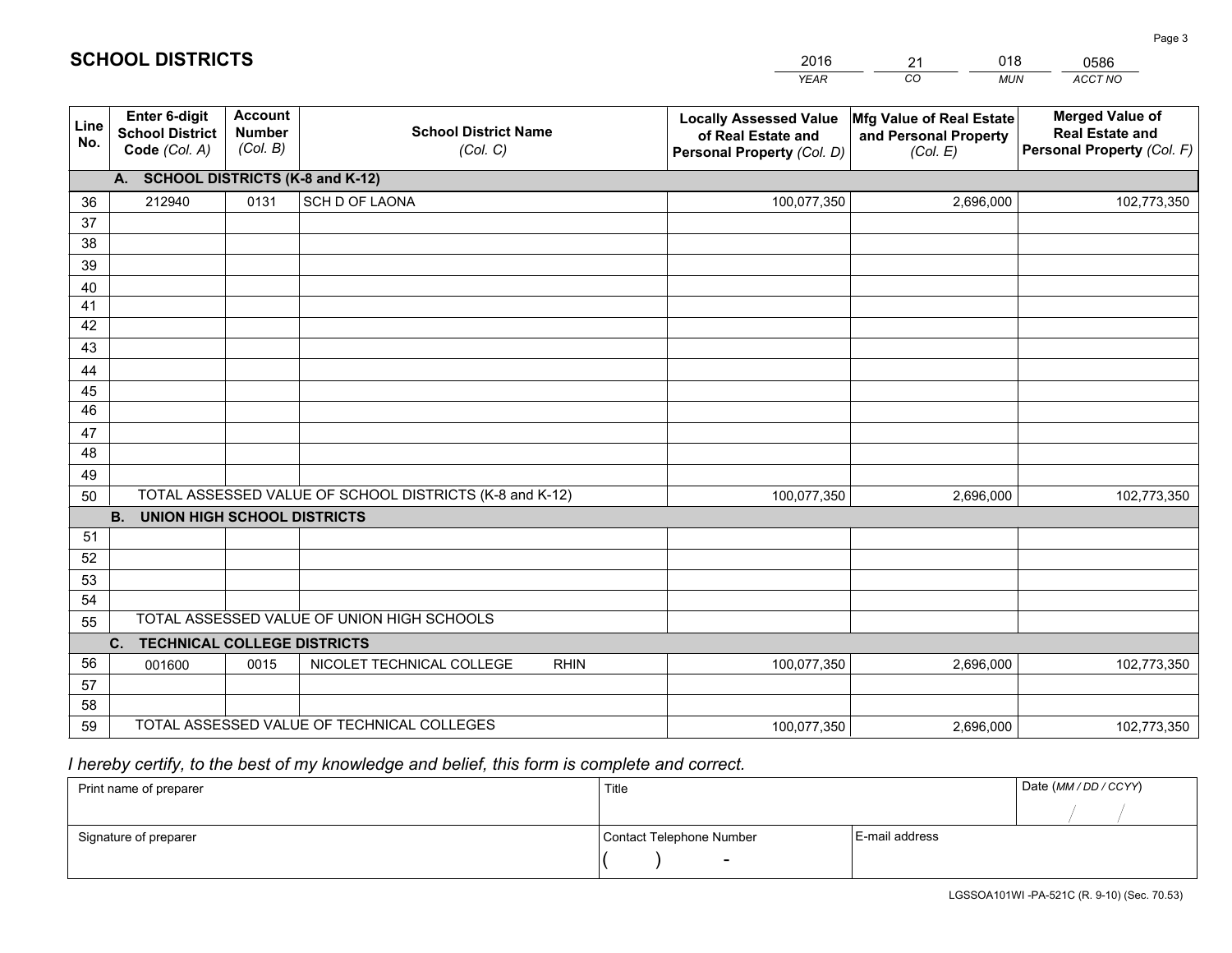### **HIGHLIGHTS**

- 1. Complete the Statement of Assessment after the Board of Review. Reflect any changes made there.
- 2. Use black ink to complete.
- 3. Line 16 must equal Line 50, Col D.
- 4. Line 55 must equal the total of K-8 schools listed on lines 36-49. Do not include K-12 schools in this comparision.
- 5. Line 59, Col. D must equal Line 16.
- 6. Special District, School District and Technical College District values must include both real estate and personal property. Examples of Special districts are: town sanitary districts, public inland lake protection and rehabilitation districts, and metropolitan sewerage districts.
- 7. DO NOT INCLUDE Manufacturing property values.DOR will print these values on the final SOA.

ERIN LANE TOWN OF LAONA P O BOX 36

ERIN LANE

TOWN OF LAONA POBOX36 LAONA, WI 54541 - 0036

AONA, WI 54541 - 0036

 8. Accuracy of this form is very important. The values reported directly affect the equalized value DOR calculates for school and special districts.

### **Page 1:**

 If not prefilled, enter the tax year,county and municipal code,municipal type, municipal name and county name on the top of form.

Check the Amended box, if filing an amended / corrected SOA.

 Report the parcel count, acres and assessed value of taxable general property, total parcel count, (real and personal), total acres, and values from final figures set by the Board of Review.

- A. Real Estate land and improvements (buildings, etc.) is reported on lines 1 8, total line 9.
- B. Personal Property is reported on lines 11 14, Column D, total line 15.
- C. To complete this report, use the computer produced summary of the assessment roll that shows these amounts.
- D. Use whole numbers only.
- E. Add each line across and each column down to verify entries.

### **Page 2:**

- A. Report Special Items (not subject to general property tax).
- 1. Private Forest Croplands and Managed Forest Lands are reported on lines 18,19, 20 and 21. Be sure to report assessed values **NOT** taxes.
- 2. You should have copies of the orders of entry, orders of withdrawal, etc., to update your assessment roll.
	- 3. Show hundredths of acres (e.g. 39.75).
- 4. Tax exempt lands are reported on line 22.
- 5. Omitted property and sec. 70.43, Wis. Stats., corrections of errors by assessor are reported on line 23. Report real estate and personal property separately. These should be for **prior years**, not something found on the current assessment roll after the board of review.
- B. Special District (Lines 24-35) Include the value of both real and personal property.
- The Department of Revenue (DOR) preprints much of the information regarding names and codes for schools, special districts,etc. If a district is not listed, enter the name and value only, DOR will enter the proper code.

### **Page 3 School Districts:**

Include the value of both real and personal property.

Report School District (regular, elementary, union high school, and technical college).

- 1. Regular (K-12) and Elementary (K-8) school values are reported on lines 36-49, total on line 50.
- 2. Union High School (UHS) (use only if elementary schools are listed on lines 36-49) are reported on lines 51-54. UHS total value (line 55) must equal to the total **elementary school** values reported on lines 36-49. Do notinclude K-12 schools in this comparison.
- 3. Technical College values are reported on lines 56-58, total on line 59.
- 4. Use the computer summary that shows these amounts to complete this report.

#### **This form is due the second Monday in June. File this report only after your Board of Review is complete.**

 *If you have questions: Return forms to:*

Fax number: (608) 264-6887 PO Box 8971

 Email: lgs@revenue.wi.gov Wisconsin Department of Revenue Call: (608) 261-5341 Local Government Services Section 6-97Madison WI 53708-8971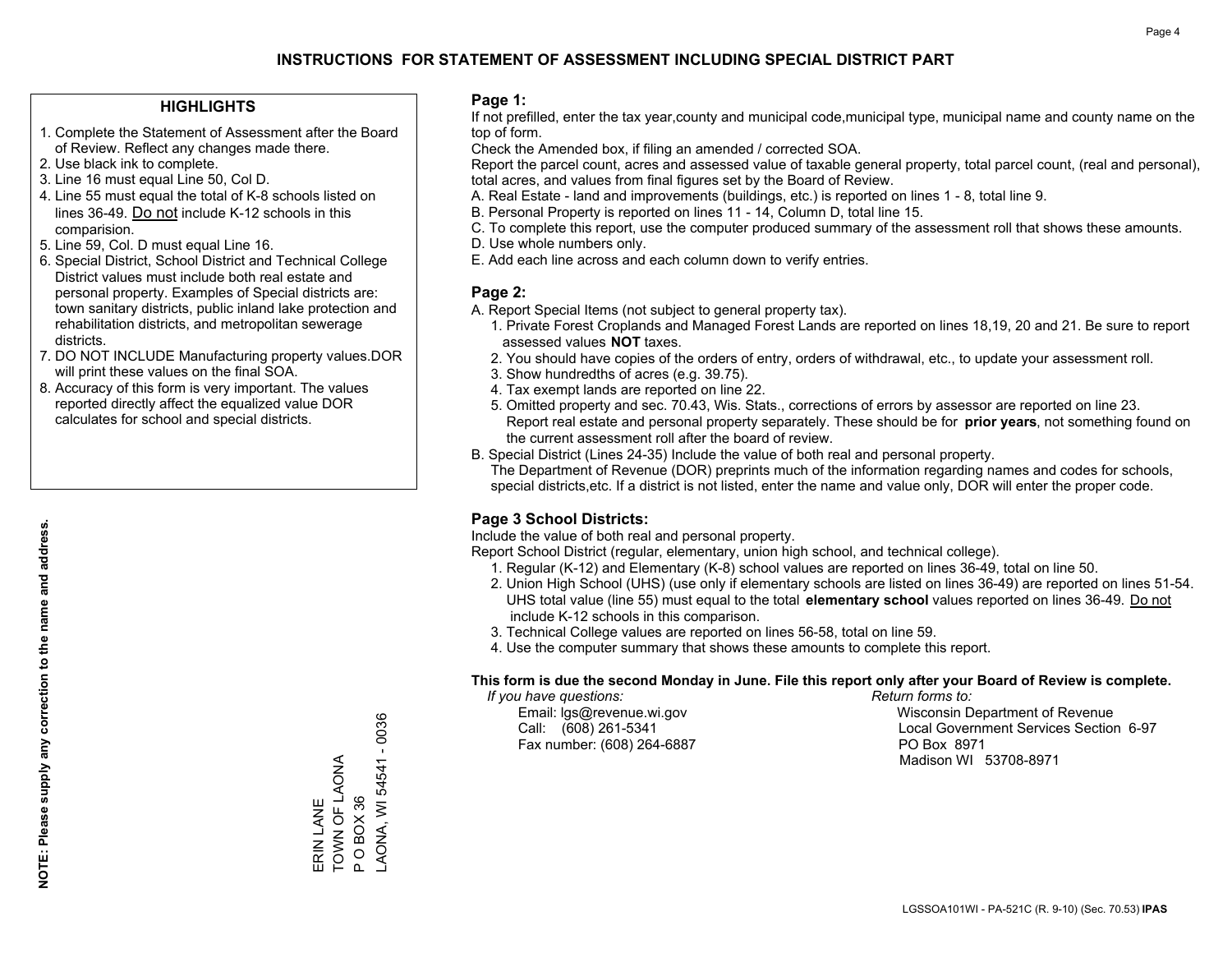**STATEMENT OF ASSESSMENT FOR 2016** 

| 21  | กวก | 0587    |
|-----|-----|---------|
| ΓO. | MUN | ACCT NO |

|             | <b>FOR</b>                                                                                                                                                                                   | <b>TOWN OF</b><br>OF<br>Town - Village - City                      | <b>LINCOLN</b><br><b>Municipality Name</b> |                                                                     | <b>FOREST COUNTY</b><br><b>County Name</b> |                                          |                                                  | <b>WHEN COMPLETING THIS DOCUMENT</b><br>DO NOT WRITE OVER X's OR IN SHADED AREAS |
|-------------|----------------------------------------------------------------------------------------------------------------------------------------------------------------------------------------------|--------------------------------------------------------------------|--------------------------------------------|---------------------------------------------------------------------|--------------------------------------------|------------------------------------------|--------------------------------------------------|----------------------------------------------------------------------------------|
| Line<br>No. |                                                                                                                                                                                              | <b>REAL ESTATE</b><br>(See Lines 18 - 22 for<br>other Real Estate) | Col. A                                     | PARCEL COUNT<br>NO. OF ACRES<br>TOTAL LAND MPROVEMENTS NUMBERS ONLY |                                            | <b>VALUE OF</b><br><b>LAND</b><br>Col. D | <b>VALUE OF</b><br><b>IMPROVEMENTS</b><br>Col. E | <b>TOTAL VALUE OF LAND</b><br>AND IMPROVEMENTS<br>Col. F                         |
| -1          |                                                                                                                                                                                              | <b>RESIDENTIAL - Class 1</b>                                       | 1,153                                      | Col. B<br>951                                                       | Col. C<br>2,157                            | 91,789,700                               | 78,035,300                                       | 169,825,000                                                                      |
| 2           |                                                                                                                                                                                              | <b>COMMERCIAL - Class 2</b>                                        | 13                                         | 12                                                                  | 89                                         | 1,057,800                                | 932,900                                          | 1,990,700                                                                        |
| 3           |                                                                                                                                                                                              | <b>MANUFACTURING - Class 3</b>                                     | $\Omega$                                   | $\Omega$                                                            | $\Omega$                                   | 0                                        | $\Omega$                                         | $\Omega$                                                                         |
| 4           |                                                                                                                                                                                              | <b>AGRICULTURAL - Class 4</b>                                      | 78                                         |                                                                     | 1,762                                      | 157,600                                  |                                                  | 157,600                                                                          |
| 5           |                                                                                                                                                                                              | UNDEVELOPED - Class 5                                              | 201                                        |                                                                     | 2,671                                      | 452,200                                  |                                                  | 452,200                                                                          |
| 6           | AGRICULTURAL FOREST - Class 5m                                                                                                                                                               |                                                                    | 24                                         |                                                                     | 211                                        | 192,200                                  |                                                  | 192,200                                                                          |
| 7           |                                                                                                                                                                                              | FOREST LANDS - Class 6                                             | 266                                        |                                                                     | 4,979                                      | 8,552,100                                |                                                  | 8,552,100                                                                        |
| 8           |                                                                                                                                                                                              | OTHER - Class 7                                                    | 17                                         | 17                                                                  | 27                                         | 234,600                                  | 1,852,100                                        | 2,086,700                                                                        |
| 9           |                                                                                                                                                                                              | TOTAL - ALL COLUMNS                                                | 1,752                                      | 980                                                                 | 11,896                                     | 102,436,200                              | 80,820,300                                       | 183,256,500                                                                      |
| 10          |                                                                                                                                                                                              | NUMBER OF PERSONAL PROPERTY ACCOUNTS IN ROLL                       |                                            |                                                                     | 73                                         | <b>LOCALLY ASSESSED</b>                  | <b>MANUFACTURING</b>                             | <b>MERGED</b>                                                                    |
| 11          |                                                                                                                                                                                              | BOATS AND OTHER WATERCRAFT NOT EXEMPT - Code 1                     |                                            |                                                                     |                                            | 0                                        | $\Omega$                                         | $\mathbf{0}$                                                                     |
| 12          |                                                                                                                                                                                              | MACHINERY, TOOLS AND PATTERNS - Code 2                             |                                            |                                                                     |                                            | 56,800                                   | 0                                                | 56,800                                                                           |
| 13          |                                                                                                                                                                                              | FURNITURE, FIXTURES AND EQUIPMENT - Code 3                         |                                            |                                                                     |                                            | 48,900                                   | 0                                                | 48,900                                                                           |
| 14          |                                                                                                                                                                                              | ALL OTHER PERSONAL PROPERTY NOT EXEMPT - Codes 4A, 4B, 4C          |                                            |                                                                     |                                            | 906,600                                  | 0                                                | 906,600                                                                          |
| 15          |                                                                                                                                                                                              | TOTAL OF PERSONAL PROPERTY NOT EXEMPT (Total of Lines 11-14)       |                                            |                                                                     |                                            | 1,012,300                                | 0                                                | 1,012,300                                                                        |
| 16          | AGGREGATE ASSESSED VALUE OF ALL PROPERTY SUBJECT TO THE GENERAL PROPERTY TAX (Total of Lines 9F and 15F)<br>MUST EQUAL TOTAL VALUE OF THE SCHOOL DISTRICTS (K-12 PLUS K-8) - Line 50, Col. F |                                                                    |                                            |                                                                     |                                            |                                          |                                                  | 184,268,800                                                                      |
| 17          | Name of Assessor<br>Telephone #<br><b>BOARD OF REVIEW</b><br>DATE OF FINAL ADJOURNMENT<br>06/06/2016<br><b>MICHAEL CHILDERS</b>                                                              |                                                                    |                                            |                                                                     |                                            | (715) 478-2881                           |                                                  |                                                                                  |

REMARKS

The Assessment Ratio to be used in calculating the estimated Fair Market Value on tax bills for this tax district is 1.034934824

This ratio should be used to convert assessed values to "Calculate Equalized Values" in Step 1 of the Lottery and Gaming Credit Calculations.<br>This ratio should be used in the "Computation of Tax Equivalent" schedule of the Commission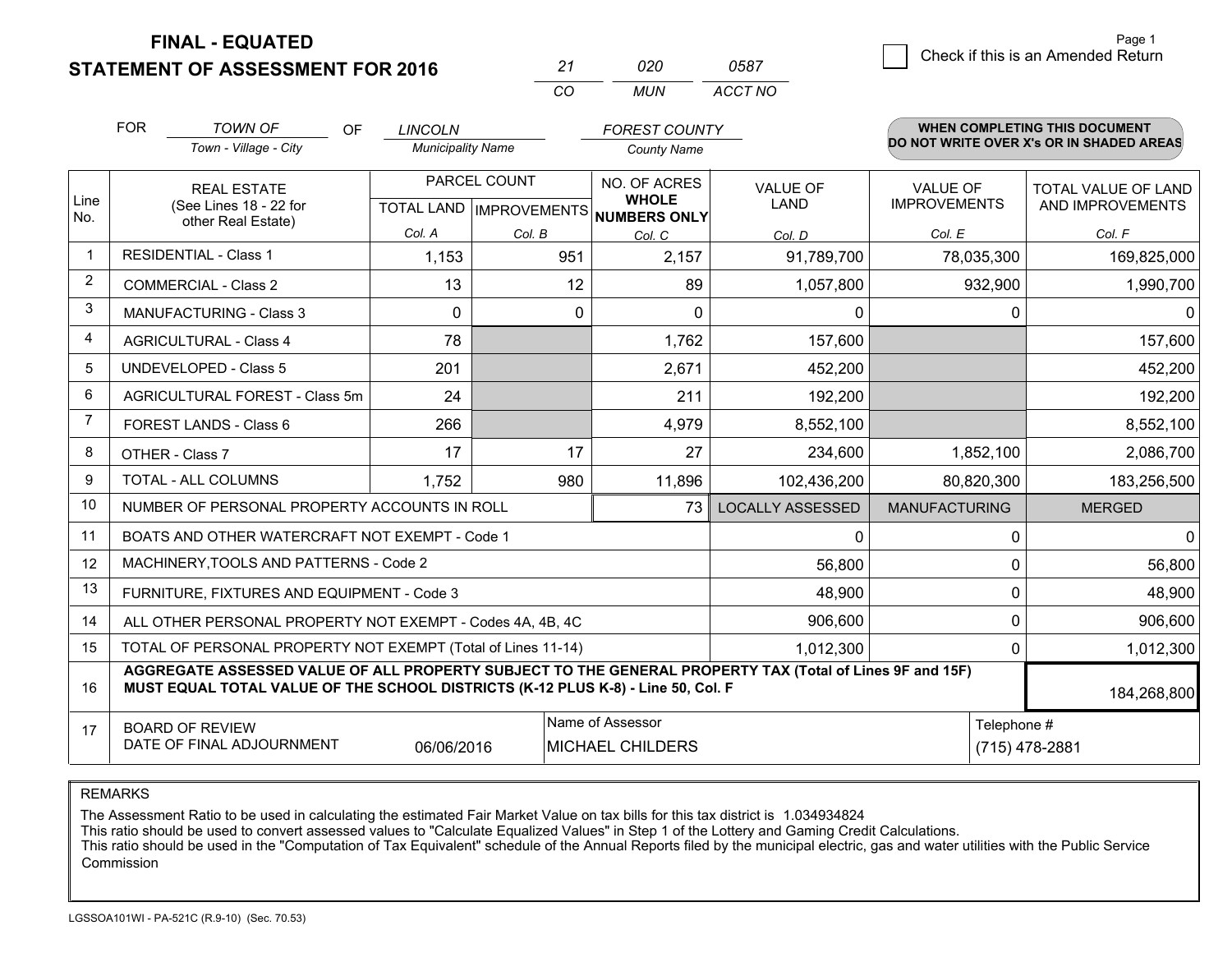*YEAR CO MUN ACCT NO* 2016 <u>21 020</u> 0587 Page 2

Do not confuse FOREST LANDS (Line 7) with FOREST CROPS (in this section) - They are **NOT** the same

|    |                                                               |                                             |  | Private Forest Crop - Reg Class @ 10¢ per acre                                 |                  |                                                       | Private Forest Crop - Reg Class @ \$2.52 per acre |           |                    |                                                                              |
|----|---------------------------------------------------------------|---------------------------------------------|--|--------------------------------------------------------------------------------|------------------|-------------------------------------------------------|---------------------------------------------------|-----------|--------------------|------------------------------------------------------------------------------|
| 18 | (a) PARCELS                                                   | (b) ACRES                                   |  | (c) ASSESSED VALUE                                                             |                  | (d) PARCELS                                           |                                                   | (e) ACRES |                    | (f) ASSESSED VALUE                                                           |
|    |                                                               | 80                                          |  | 127.600                                                                        |                  | Δ                                                     |                                                   | 162.07    |                    | 233.400                                                                      |
|    |                                                               |                                             |  | Private Forest Crop - Special Class @ 20¢ per acre                             |                  |                                                       |                                                   |           |                    | Entered Before 2005 Managed Forest - Ferrous Mining CLOSED @ \$8.27 per acre |
| 19 | (a) PARCELS                                                   | (b) ACRES                                   |  | (c) ASSESSED VALUE                                                             |                  | (d) PARCELS                                           |                                                   | (e) ACRES |                    | (f) ASSESSED VALUE                                                           |
|    |                                                               |                                             |  |                                                                                |                  |                                                       |                                                   |           |                    |                                                                              |
|    |                                                               | Entered Before 2005 Managed Forest - OPEN @ |  | \$.79 per acre                                                                 |                  |                                                       |                                                   |           |                    | Entered Before 2005 Managed Forest - CLOSED @ \$1.87 per acre                |
| 20 | (a) PARCELS                                                   | (b) ACRES                                   |  | (c) ASSESSED VALUE                                                             |                  | (d) PARCELS                                           |                                                   | (e) ACRES |                    | (f) ASSESSED VALUE                                                           |
|    | 82                                                            | 2,906.5                                     |  |                                                                                | 4,252,400<br>107 |                                                       |                                                   | 3,302.46  |                    | 5,716,500                                                                    |
|    | Entered After 2004 Managed Forest - OPEN @<br>\$2.14 per acre |                                             |  |                                                                                |                  |                                                       |                                                   |           |                    | Entered After 2004 Managed Forest - CLOSED @ \$10.68 per acre                |
| 21 | (a) PARCELS                                                   | (b) ACRES                                   |  | (c) ASSESSED VALUE                                                             |                  | (d) PARCELS<br>(e) ACRES                              |                                                   |           | (f) ASSESSED VALUE |                                                                              |
|    |                                                               |                                             |  |                                                                                |                  |                                                       |                                                   |           |                    |                                                                              |
|    | 19                                                            | 668.11                                      |  | 949,400                                                                        |                  | 32<br>944.37                                          |                                                   | 1,680,800 |                    |                                                                              |
| 22 | (a) County Forest Cropland Acres                              |                                             |  | (b) Federal Acres                                                              |                  | (d) County (NOT FOREST CROP) Acres<br>(c) State Acres |                                                   |           | (e) Other Acres    |                                                                              |
|    | 10,831.32                                                     |                                             |  | 4.072.69<br>1,184.55                                                           |                  |                                                       |                                                   | 856.66    |                    | 93.46                                                                        |
|    |                                                               |                                             |  | Assessed Value of Omitted Property From Prior Years (Sec. 70.44)               |                  |                                                       |                                                   |           |                    | Assessed Value of Sec. 70.43 Corrections of Errors by Assessors              |
|    |                                                               | (a) REAL ESTATE                             |  | (b) PERSONAL                                                                   |                  |                                                       | (c1) REAL ESTATE                                  |           |                    | (c2) PERSONAL                                                                |
| 23 |                                                               | 3.600                                       |  |                                                                                |                  |                                                       |                                                   |           |                    |                                                                              |
|    |                                                               |                                             |  | Manufacturing Equated Value of Omitted Property From Prior Years (Sec. 70.995) |                  |                                                       |                                                   |           |                    | Mfg. Equated Value of Sec.70.43 Corrections of Errors by Assessors           |
|    |                                                               | (d) REAL ESTATE                             |  | (e) PERSONAL                                                                   |                  | (f1) REAL ESTATE                                      |                                                   |           | (f2) PERSONAL      |                                                                              |
|    |                                                               |                                             |  |                                                                                |                  |                                                       |                                                   |           |                    |                                                                              |

# **SPECIAL DISTRICTS**

| Line<br>No. | Enter 6-digit<br>Special District<br>Code (Col. A) | <b>Account</b><br><b>Number</b><br>(Col. B) | <b>Special District Name</b><br>(Col. C) | <b>Locally Assessed Value</b><br>of Real Estate and<br>Personal Property (Col. D) | Mfg Value of Real Estate<br>and Personal Property<br>(Col. E) | <b>Merged Value of</b><br><b>Real Estate and</b><br>Personal Property (Col. F) |
|-------------|----------------------------------------------------|---------------------------------------------|------------------------------------------|-----------------------------------------------------------------------------------|---------------------------------------------------------------|--------------------------------------------------------------------------------|
| 24          |                                                    |                                             |                                          |                                                                                   |                                                               |                                                                                |
| 25          |                                                    |                                             |                                          |                                                                                   |                                                               |                                                                                |
| 26          |                                                    |                                             |                                          |                                                                                   |                                                               |                                                                                |
| 27          |                                                    |                                             |                                          |                                                                                   |                                                               |                                                                                |
| 28          |                                                    |                                             |                                          |                                                                                   |                                                               |                                                                                |
| 29          |                                                    |                                             |                                          |                                                                                   |                                                               |                                                                                |
| 30          |                                                    |                                             |                                          |                                                                                   |                                                               |                                                                                |
| 31          |                                                    |                                             |                                          |                                                                                   |                                                               |                                                                                |
| 32          |                                                    |                                             |                                          |                                                                                   |                                                               |                                                                                |
| 33          |                                                    |                                             |                                          |                                                                                   |                                                               |                                                                                |
| 34          |                                                    |                                             |                                          |                                                                                   |                                                               |                                                                                |
| 35          |                                                    |                                             |                                          |                                                                                   |                                                               |                                                                                |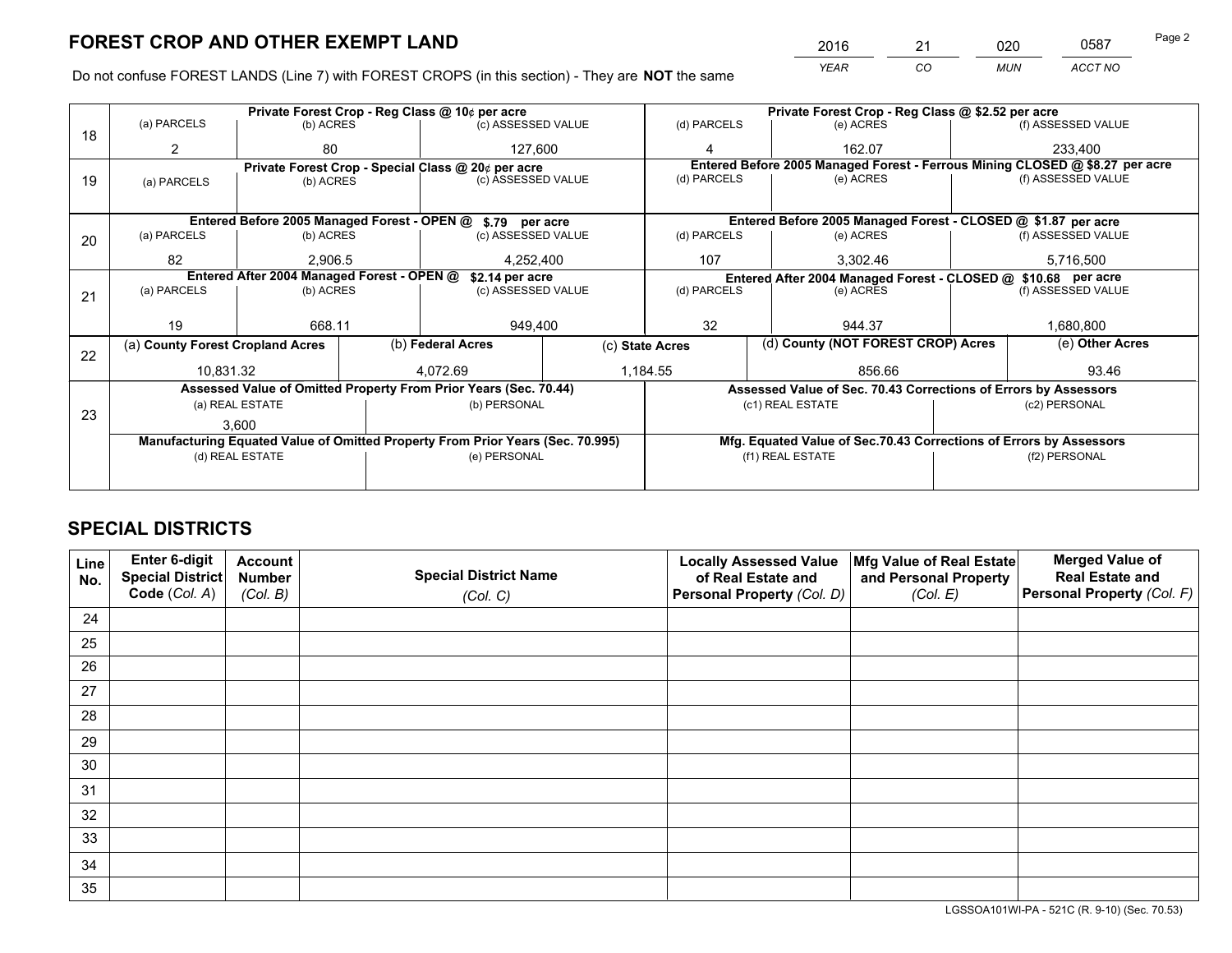|             |                                                          |                                             |                                                         | <b>YEAR</b>                                                                       | CO<br><b>MUN</b>                                              | ACCT NO                                                                        |
|-------------|----------------------------------------------------------|---------------------------------------------|---------------------------------------------------------|-----------------------------------------------------------------------------------|---------------------------------------------------------------|--------------------------------------------------------------------------------|
| Line<br>No. | Enter 6-digit<br><b>School District</b><br>Code (Col. A) | <b>Account</b><br><b>Number</b><br>(Col. B) | <b>School District Name</b><br>(Col. C)                 | <b>Locally Assessed Value</b><br>of Real Estate and<br>Personal Property (Col. D) | Mfg Value of Real Estate<br>and Personal Property<br>(Col. E) | <b>Merged Value of</b><br><b>Real Estate and</b><br>Personal Property (Col. F) |
|             | A. SCHOOL DISTRICTS (K-8 and K-12)                       |                                             |                                                         |                                                                                   |                                                               |                                                                                |
| 36          | 211218                                                   | 0130                                        | SCH D OF CRANDON                                        | 184,268,800                                                                       |                                                               | 184,268,800                                                                    |
| 37          |                                                          |                                             |                                                         |                                                                                   |                                                               |                                                                                |
| 38          |                                                          |                                             |                                                         |                                                                                   |                                                               |                                                                                |
| 39          |                                                          |                                             |                                                         |                                                                                   |                                                               |                                                                                |
| 40          |                                                          |                                             |                                                         |                                                                                   |                                                               |                                                                                |
| 41          |                                                          |                                             |                                                         |                                                                                   |                                                               |                                                                                |
| 42          |                                                          |                                             |                                                         |                                                                                   |                                                               |                                                                                |
| 43          |                                                          |                                             |                                                         |                                                                                   |                                                               |                                                                                |
| 44<br>45    |                                                          |                                             |                                                         |                                                                                   |                                                               |                                                                                |
| 46          |                                                          |                                             |                                                         |                                                                                   |                                                               |                                                                                |
| 47          |                                                          |                                             |                                                         |                                                                                   |                                                               |                                                                                |
| 48          |                                                          |                                             |                                                         |                                                                                   |                                                               |                                                                                |
| 49          |                                                          |                                             |                                                         |                                                                                   |                                                               |                                                                                |
| 50          |                                                          |                                             | TOTAL ASSESSED VALUE OF SCHOOL DISTRICTS (K-8 and K-12) | 184,268,800                                                                       |                                                               | 184,268,800                                                                    |
|             | <b>B.</b><br><b>UNION HIGH SCHOOL DISTRICTS</b>          |                                             |                                                         |                                                                                   |                                                               |                                                                                |
| 51          |                                                          |                                             |                                                         |                                                                                   |                                                               |                                                                                |
| 52          |                                                          |                                             |                                                         |                                                                                   |                                                               |                                                                                |
| 53          |                                                          |                                             |                                                         |                                                                                   |                                                               |                                                                                |
| 54          |                                                          |                                             |                                                         |                                                                                   |                                                               |                                                                                |
| 55          |                                                          |                                             | TOTAL ASSESSED VALUE OF UNION HIGH SCHOOLS              |                                                                                   |                                                               |                                                                                |
|             | $C_{1}$<br><b>TECHNICAL COLLEGE DISTRICTS</b>            |                                             |                                                         |                                                                                   |                                                               |                                                                                |
| 56          | 001600                                                   | 0015                                        | NICOLET TECHNICAL COLLEGE<br><b>RHIN</b>                | 184,268,800                                                                       |                                                               | 184,268,800                                                                    |
| 57          |                                                          |                                             |                                                         |                                                                                   |                                                               |                                                                                |
| 58          |                                                          |                                             |                                                         |                                                                                   |                                                               |                                                                                |
| 59          |                                                          |                                             | TOTAL ASSESSED VALUE OF TECHNICAL COLLEGES              | 184,268,800                                                                       |                                                               | 184,268,800                                                                    |

21

020

 *I hereby certify, to the best of my knowledge and belief, this form is complete and correct.*

**SCHOOL DISTRICTS**

| Print name of preparer | Title                    |                | Date (MM / DD / CCYY) |
|------------------------|--------------------------|----------------|-----------------------|
|                        |                          |                |                       |
| Signature of preparer  | Contact Telephone Number | E-mail address |                       |
|                        | $\sim$                   |                |                       |

0587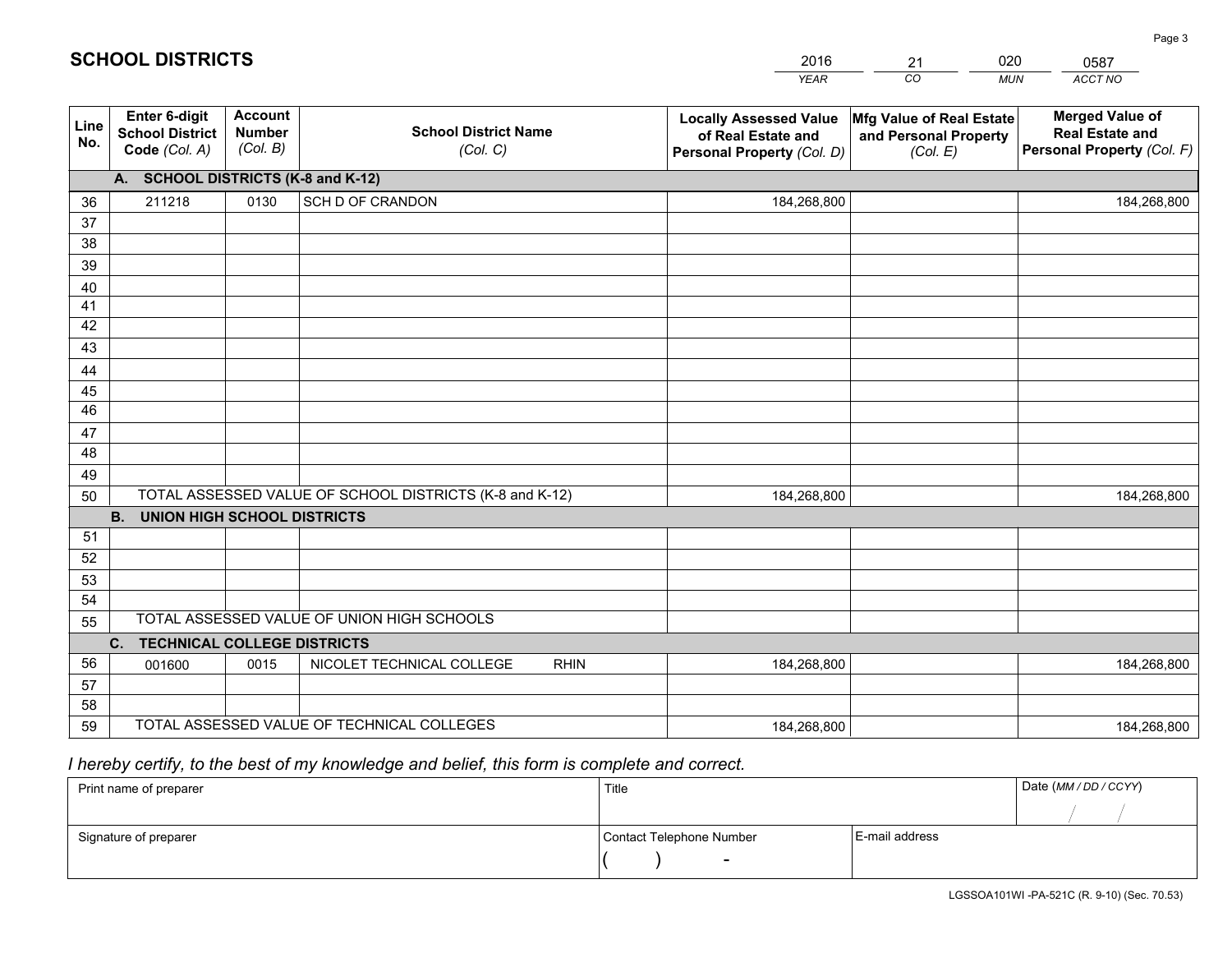### **HIGHLIGHTS**

- 1. Complete the Statement of Assessment after the Board of Review. Reflect any changes made there.
- 2. Use black ink to complete.
- 3. Line 16 must equal Line 50, Col D.
- 4. Line 55 must equal the total of K-8 schools listed on lines 36-49. Do not include K-12 schools in this comparision.
- 5. Line 59, Col. D must equal Line 16.
- 6. Special District, School District and Technical College District values must include both real estate and personal property. Examples of Special districts are: town sanitary districts, public inland lake protection and rehabilitation districts, and metropolitan sewerage districts.
- 7. DO NOT INCLUDE Manufacturing property values.DOR will print these values on the final SOA.
- 8. Accuracy of this form is very important. The values reported directly affect the equalized value DOR calculates for school and special districts.

### **Page 1:**

 If not prefilled, enter the tax year,county and municipal code,municipal type, municipal name and county name on the top of form.

Check the Amended box, if filing an amended / corrected SOA.

 Report the parcel count, acres and assessed value of taxable general property, total parcel count, (real and personal), total acres, and values from final figures set by the Board of Review.

- A. Real Estate land and improvements (buildings, etc.) is reported on lines 1 8, total line 9.
- B. Personal Property is reported on lines 11 14, Column D, total line 15.
- C. To complete this report, use the computer produced summary of the assessment roll that shows these amounts.
- D. Use whole numbers only.
- E. Add each line across and each column down to verify entries.

### **Page 2:**

- A. Report Special Items (not subject to general property tax).
- 1. Private Forest Croplands and Managed Forest Lands are reported on lines 18,19, 20 and 21. Be sure to report assessed values **NOT** taxes.
- 2. You should have copies of the orders of entry, orders of withdrawal, etc., to update your assessment roll.
	- 3. Show hundredths of acres (e.g. 39.75).
- 4. Tax exempt lands are reported on line 22.
- 5. Omitted property and sec. 70.43, Wis. Stats., corrections of errors by assessor are reported on line 23. Report real estate and personal property separately. These should be for **prior years**, not something found on the current assessment roll after the board of review.
- B. Special District (Lines 24-35) Include the value of both real and personal property.
- The Department of Revenue (DOR) preprints much of the information regarding names and codes for schools, special districts,etc. If a district is not listed, enter the name and value only, DOR will enter the proper code.

### **Page 3 School Districts:**

Include the value of both real and personal property.

Report School District (regular, elementary, union high school, and technical college).

- 1. Regular (K-12) and Elementary (K-8) school values are reported on lines 36-49, total on line 50.
- 2. Union High School (UHS) (use only if elementary schools are listed on lines 36-49) are reported on lines 51-54. UHS total value (line 55) must equal to the total **elementary school** values reported on lines 36-49. Do notinclude K-12 schools in this comparison.
- 3. Technical College values are reported on lines 56-58, total on line 59.
- 4. Use the computer summary that shows these amounts to complete this report.

#### **This form is due the second Monday in June. File this report only after your Board of Review is complete.**

 *If you have questions: Return forms to:*

Fax number: (608) 264-6887 PO Box 8971

 Email: lgs@revenue.wi.gov Wisconsin Department of Revenue Call: (608) 261-5341 Local Government Services Section 6-97Madison WI 53708-8971

CRANDON, WI 54520 CRANDON, WI 54520 5376 COUNTY RD W 5376 COUNTY RD W TRESSA VOTIS<br>TOWN OF LINCOLN TOWN OF LINCOLN TRESSA VOTIS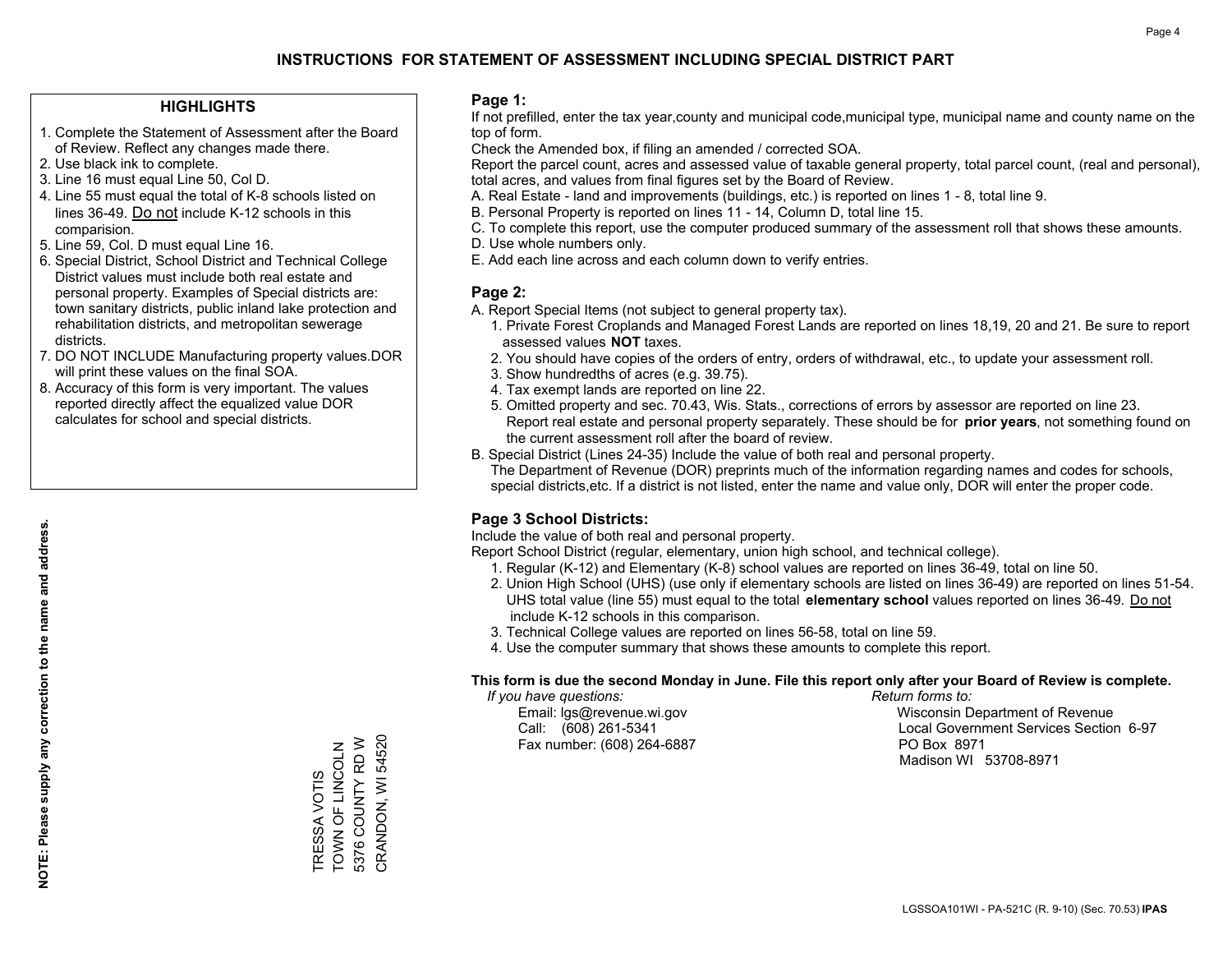**STATEMENT OF ASSESSMENT FOR 2016** 

| 27       | פפח   | 0588    |
|----------|-------|---------|
| $\cdots$ | MI IN | ACCT NO |

|                | <b>FOR</b>                                                                                                                                                                                   | <b>TOWN OF</b><br>OF.                                        | <b>NASHVILLE</b>         |              | <b>FOREST COUNTY</b>                 |                         |                      | <b>WHEN COMPLETING THIS DOCUMENT</b><br>DO NOT WRITE OVER X's OR IN SHADED AREAS |
|----------------|----------------------------------------------------------------------------------------------------------------------------------------------------------------------------------------------|--------------------------------------------------------------|--------------------------|--------------|--------------------------------------|-------------------------|----------------------|----------------------------------------------------------------------------------|
|                |                                                                                                                                                                                              | Town - Village - City                                        | <b>Municipality Name</b> |              | <b>County Name</b>                   |                         |                      |                                                                                  |
|                |                                                                                                                                                                                              | <b>REAL ESTATE</b>                                           |                          | PARCEL COUNT | NO. OF ACRES<br><b>WHOLE</b>         | <b>VALUE OF</b>         | <b>VALUE OF</b>      | TOTAL VALUE OF LAND                                                              |
| Line<br>No.    |                                                                                                                                                                                              | (See Lines 18 - 22 for<br>other Real Estate)                 |                          |              | TOTAL LAND IMPROVEMENTS NUMBERS ONLY | <b>LAND</b>             | <b>IMPROVEMENTS</b>  | AND IMPROVEMENTS                                                                 |
|                |                                                                                                                                                                                              |                                                              | Col. A                   | Col. B       | Col. C                               | Col. D                  | Col. E               | Col. F                                                                           |
| -1             |                                                                                                                                                                                              | <b>RESIDENTIAL - Class 1</b>                                 | 1,576                    | 1,162        | 3,403                                | 100,072,200             | 96,286,900           | 196,359,100                                                                      |
| 2              |                                                                                                                                                                                              | <b>COMMERCIAL - Class 2</b>                                  | 35                       | 28           | 138                                  | 1,573,100               | 2,074,900            | 3,648,000                                                                        |
| 3              |                                                                                                                                                                                              | <b>MANUFACTURING - Class 3</b>                               |                          |              | 36                                   | 23,300                  | 15,100               | 38,400                                                                           |
| 4              |                                                                                                                                                                                              | <b>AGRICULTURAL - Class 4</b>                                | 92                       |              | 1,818                                | 219,300                 |                      | 219,300                                                                          |
| 5              |                                                                                                                                                                                              | <b>UNDEVELOPED - Class 5</b>                                 | 183                      |              | 1,652                                | 655,400                 |                      | 655,400                                                                          |
| 6              |                                                                                                                                                                                              | AGRICULTURAL FOREST - Class 5m                               | 60                       |              | 837                                  | 773,900                 |                      | 773,900                                                                          |
| $\overline{7}$ |                                                                                                                                                                                              | FOREST LANDS - Class 6                                       | 414                      |              | 10,247                               | 19,752,400              |                      | 19,752,400                                                                       |
| 8              |                                                                                                                                                                                              | OTHER - Class 7                                              | 23                       | 20           | 35                                   | 161,800                 | 1,482,200            | 1,644,000                                                                        |
| 9              |                                                                                                                                                                                              | TOTAL - ALL COLUMNS                                          | 2,384                    | 1,211        | 18,166                               | 123,231,400             | 99,859,100           | 223,090,500                                                                      |
| 10             |                                                                                                                                                                                              | NUMBER OF PERSONAL PROPERTY ACCOUNTS IN ROLL                 |                          |              | 95                                   | <b>LOCALLY ASSESSED</b> | <b>MANUFACTURING</b> | <b>MERGED</b>                                                                    |
| 11             |                                                                                                                                                                                              | BOATS AND OTHER WATERCRAFT NOT EXEMPT - Code 1               |                          |              |                                      | 9,700                   | 0                    | 9,700                                                                            |
| 12             |                                                                                                                                                                                              | MACHINERY, TOOLS AND PATTERNS - Code 2                       |                          |              |                                      | 43,300                  | 33,000               | 76,300                                                                           |
| 13             |                                                                                                                                                                                              | FURNITURE, FIXTURES AND EQUIPMENT - Code 3                   |                          |              |                                      | 138,100                 | 0                    | 138,100                                                                          |
| 14             |                                                                                                                                                                                              | ALL OTHER PERSONAL PROPERTY NOT EXEMPT - Codes 4A, 4B, 4C    |                          |              |                                      | 1,420,600               | 200                  | 1,420,800                                                                        |
| 15             |                                                                                                                                                                                              | TOTAL OF PERSONAL PROPERTY NOT EXEMPT (Total of Lines 11-14) |                          |              | 1,611,700                            | 33,200                  | 1,644,900            |                                                                                  |
| 16             | AGGREGATE ASSESSED VALUE OF ALL PROPERTY SUBJECT TO THE GENERAL PROPERTY TAX (Total of Lines 9F and 15F)<br>MUST EQUAL TOTAL VALUE OF THE SCHOOL DISTRICTS (K-12 PLUS K-8) - Line 50, Col. F |                                                              |                          |              |                                      |                         |                      | 224,735,400                                                                      |
| 17             |                                                                                                                                                                                              | <b>BOARD OF REVIEW</b>                                       |                          |              | Name of Assessor                     |                         | Telephone #          |                                                                                  |
|                |                                                                                                                                                                                              | DATE OF FINAL ADJOURNMENT                                    | 05/13/2016               |              | PETER LIPTACK                        |                         |                      | (715) 276-7194                                                                   |

REMARKS

The Assessment Ratio to be used in calculating the estimated Fair Market Value on tax bills for this tax district is 1.110684959

This ratio should be used to convert assessed values to "Calculate Equalized Values" in Step 1 of the Lottery and Gaming Credit Calculations.<br>This ratio should be used in the "Computation of Tax Equivalent" schedule of the Commission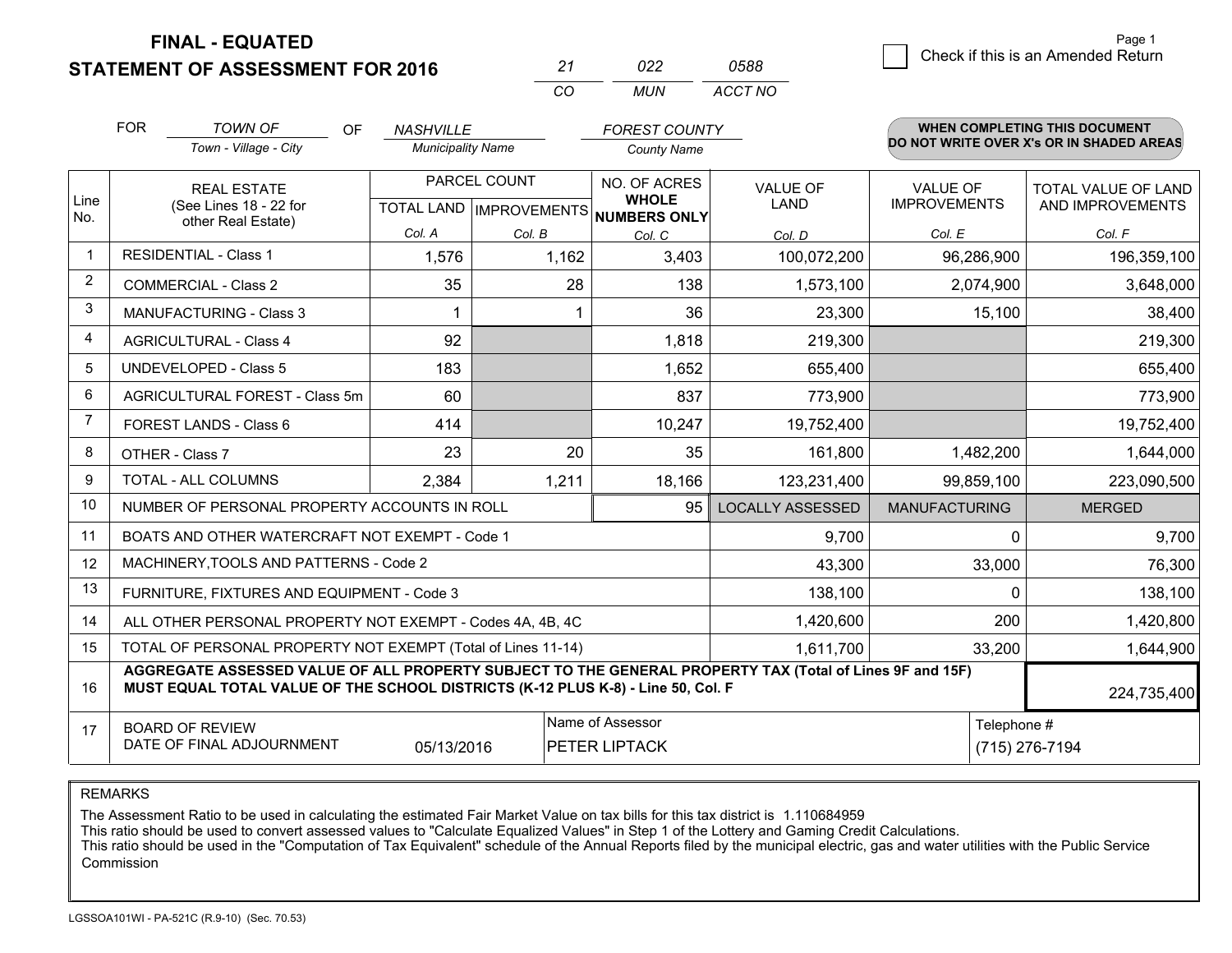*YEAR CO MUN ACCT NO* <sup>2016</sup> <sup>21</sup> <sup>022</sup> <sup>0588</sup> Page 2

Do not confuse FOREST LANDS (Line 7) with FOREST CROPS (in this section) - They are **NOT** the same

|    |                                  |           |                                                               | Private Forest Crop - Reg Class @ 10¢ per acre                                 |                  | Private Forest Crop - Reg Class @ \$2.52 per acre                        |                                                                 |                    |                                                                              |                                                                    |
|----|----------------------------------|-----------|---------------------------------------------------------------|--------------------------------------------------------------------------------|------------------|--------------------------------------------------------------------------|-----------------------------------------------------------------|--------------------|------------------------------------------------------------------------------|--------------------------------------------------------------------|
| 18 | (a) PARCELS                      | (b) ACRES |                                                               | (c) ASSESSED VALUE                                                             |                  | (d) PARCELS                                                              | (e) ACRES                                                       |                    |                                                                              | (f) ASSESSED VALUE                                                 |
|    | 11                               | 1,307.23  |                                                               | 2,460,700                                                                      |                  | 31                                                                       | 1.240                                                           |                    |                                                                              | 2,207,000                                                          |
|    |                                  |           |                                                               | Private Forest Crop - Special Class @ 20¢ per acre                             |                  |                                                                          |                                                                 |                    | Entered Before 2005 Managed Forest - Ferrous Mining CLOSED @ \$8.27 per acre |                                                                    |
| 19 | (a) PARCELS                      | (b) ACRES |                                                               | (c) ASSESSED VALUE                                                             |                  | (d) PARCELS                                                              | (e) ACRES                                                       |                    |                                                                              | (f) ASSESSED VALUE                                                 |
|    |                                  |           |                                                               |                                                                                |                  |                                                                          |                                                                 |                    |                                                                              |                                                                    |
|    |                                  |           |                                                               | Entered Before 2005 Managed Forest - OPEN @ \$.79 per acre                     |                  |                                                                          | Entered Before 2005 Managed Forest - CLOSED @ \$1.87 per acre   |                    |                                                                              |                                                                    |
| 20 | (a) PARCELS                      | (b) ACRES |                                                               | (c) ASSESSED VALUE                                                             |                  | (d) PARCELS                                                              | (e) ACRES                                                       |                    |                                                                              | (f) ASSESSED VALUE                                                 |
|    | 133                              | 5,569.34  |                                                               | 10,544,600                                                                     |                  | 161                                                                      | 5.814.63                                                        |                    |                                                                              | 11,070,300                                                         |
|    |                                  |           | Entered After 2004 Managed Forest - OPEN @<br>\$2.14 per acre |                                                                                |                  |                                                                          | Entered After 2004 Managed Forest - CLOSED @ \$10.68 per acre   |                    |                                                                              |                                                                    |
| 21 | (a) PARCELS                      | (b) ACRES |                                                               | (c) ASSESSED VALUE                                                             |                  | (d) PARCELS<br>(e) ACRES                                                 |                                                                 | (f) ASSESSED VALUE |                                                                              |                                                                    |
|    |                                  |           |                                                               |                                                                                |                  |                                                                          |                                                                 |                    |                                                                              |                                                                    |
|    | 78                               | 2.070.92  |                                                               | 6,078,200                                                                      |                  | 93<br>2.861.34                                                           |                                                                 |                    | 6,290,500                                                                    |                                                                    |
| 22 | (a) County Forest Cropland Acres |           |                                                               | (b) Federal Acres                                                              |                  | (d) County (NOT FOREST CROP) Acres<br>(e) Other Acres<br>(c) State Acres |                                                                 |                    |                                                                              |                                                                    |
|    | 618.17                           |           |                                                               | 3,235.25                                                                       |                  | 863.21<br>617.06                                                         |                                                                 |                    |                                                                              | 632.57                                                             |
|    |                                  |           |                                                               | Assessed Value of Omitted Property From Prior Years (Sec. 70.44)               |                  |                                                                          | Assessed Value of Sec. 70.43 Corrections of Errors by Assessors |                    |                                                                              |                                                                    |
|    | (a) REAL ESTATE                  |           |                                                               | (b) PERSONAL                                                                   |                  |                                                                          | (c1) REAL ESTATE                                                |                    |                                                                              | (c2) PERSONAL                                                      |
| 23 |                                  |           |                                                               |                                                                                |                  |                                                                          |                                                                 |                    |                                                                              |                                                                    |
|    |                                  |           |                                                               | Manufacturing Equated Value of Omitted Property From Prior Years (Sec. 70.995) |                  |                                                                          |                                                                 |                    |                                                                              | Mfg. Equated Value of Sec.70.43 Corrections of Errors by Assessors |
|    | (e) PERSONAL<br>(d) REAL ESTATE  |           |                                                               |                                                                                | (f1) REAL ESTATE |                                                                          |                                                                 | (f2) PERSONAL      |                                                                              |                                                                    |
|    |                                  |           |                                                               |                                                                                |                  |                                                                          |                                                                 |                    |                                                                              |                                                                    |

# **SPECIAL DISTRICTS**

| Line<br>No. | Enter 6-digit<br>Special District<br>Code (Col. A) | <b>Account</b><br><b>Number</b><br>(Col. B) | <b>Special District Name</b><br>(Col. C)  | <b>Locally Assessed Value</b><br>of Real Estate and<br>Personal Property (Col. D) | Mfg Value of Real Estate<br>and Personal Property<br>(Col. E) | <b>Merged Value of</b><br><b>Real Estate and</b><br>Personal Property (Col. F) |
|-------------|----------------------------------------------------|---------------------------------------------|-------------------------------------------|-----------------------------------------------------------------------------------|---------------------------------------------------------------|--------------------------------------------------------------------------------|
| 24          | 218030                                             | 0150                                        | PICKEREL/CRANE LAKES PRO & REHAB DISTRICT | 86,468,700                                                                        |                                                               | 86,468,700                                                                     |
| 25          |                                                    |                                             |                                           |                                                                                   |                                                               |                                                                                |
| 26          |                                                    |                                             |                                           |                                                                                   |                                                               |                                                                                |
| 27          |                                                    |                                             |                                           |                                                                                   |                                                               |                                                                                |
| 28          |                                                    |                                             |                                           |                                                                                   |                                                               |                                                                                |
| 29          |                                                    |                                             |                                           |                                                                                   |                                                               |                                                                                |
| 30          |                                                    |                                             |                                           |                                                                                   |                                                               |                                                                                |
| 31          |                                                    |                                             |                                           |                                                                                   |                                                               |                                                                                |
| 32          |                                                    |                                             |                                           |                                                                                   |                                                               |                                                                                |
| 33          |                                                    |                                             |                                           |                                                                                   |                                                               |                                                                                |
| 34          |                                                    |                                             |                                           |                                                                                   |                                                               |                                                                                |
| 35          |                                                    |                                             |                                           |                                                                                   |                                                               |                                                                                |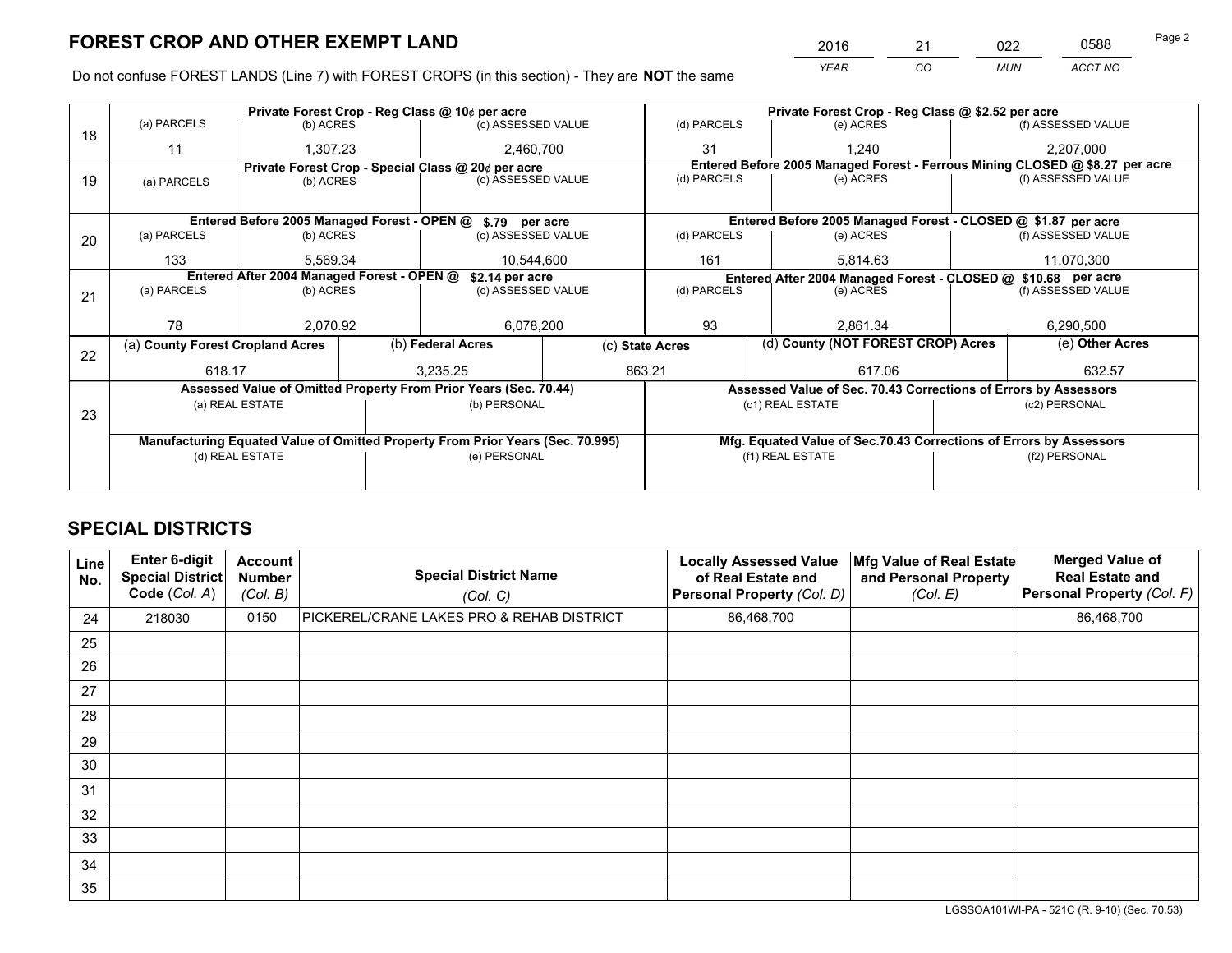|                 |                                                                 |                                             |                                                         | <b>YEAR</b>                                                                       | CO<br><b>MUN</b>                                              | ACCT NO                                                                        |
|-----------------|-----------------------------------------------------------------|---------------------------------------------|---------------------------------------------------------|-----------------------------------------------------------------------------------|---------------------------------------------------------------|--------------------------------------------------------------------------------|
| Line<br>No.     | <b>Enter 6-digit</b><br><b>School District</b><br>Code (Col. A) | <b>Account</b><br><b>Number</b><br>(Col. B) | <b>School District Name</b><br>(Col. C)                 | <b>Locally Assessed Value</b><br>of Real Estate and<br>Personal Property (Col. D) | Mfg Value of Real Estate<br>and Personal Property<br>(Col. E) | <b>Merged Value of</b><br><b>Real Estate and</b><br>Personal Property (Col. F) |
|                 | A. SCHOOL DISTRICTS (K-8 and K-12)                              |                                             |                                                         |                                                                                   |                                                               |                                                                                |
| 36              | 211218                                                          | 0130                                        | SCH D OF CRANDON                                        | 224,663,800                                                                       | 71,600                                                        | 224,735,400                                                                    |
| 37              |                                                                 |                                             |                                                         |                                                                                   |                                                               |                                                                                |
| 38              |                                                                 |                                             |                                                         |                                                                                   |                                                               |                                                                                |
| 39              |                                                                 |                                             |                                                         |                                                                                   |                                                               |                                                                                |
| 40              |                                                                 |                                             |                                                         |                                                                                   |                                                               |                                                                                |
| 41              |                                                                 |                                             |                                                         |                                                                                   |                                                               |                                                                                |
| 42<br>43        |                                                                 |                                             |                                                         |                                                                                   |                                                               |                                                                                |
| 44              |                                                                 |                                             |                                                         |                                                                                   |                                                               |                                                                                |
| 45              |                                                                 |                                             |                                                         |                                                                                   |                                                               |                                                                                |
| $\overline{46}$ |                                                                 |                                             |                                                         |                                                                                   |                                                               |                                                                                |
| 47              |                                                                 |                                             |                                                         |                                                                                   |                                                               |                                                                                |
| 48              |                                                                 |                                             |                                                         |                                                                                   |                                                               |                                                                                |
| 49              |                                                                 |                                             |                                                         |                                                                                   |                                                               |                                                                                |
| 50              |                                                                 |                                             | TOTAL ASSESSED VALUE OF SCHOOL DISTRICTS (K-8 and K-12) | 224,663,800                                                                       | 71,600                                                        | 224,735,400                                                                    |
|                 | <b>B.</b><br><b>UNION HIGH SCHOOL DISTRICTS</b>                 |                                             |                                                         |                                                                                   |                                                               |                                                                                |
| 51              |                                                                 |                                             |                                                         |                                                                                   |                                                               |                                                                                |
| 52              |                                                                 |                                             |                                                         |                                                                                   |                                                               |                                                                                |
| 53              |                                                                 |                                             |                                                         |                                                                                   |                                                               |                                                                                |
| 54              |                                                                 |                                             |                                                         |                                                                                   |                                                               |                                                                                |
| 55              |                                                                 |                                             | TOTAL ASSESSED VALUE OF UNION HIGH SCHOOLS              |                                                                                   |                                                               |                                                                                |
|                 | C.<br><b>TECHNICAL COLLEGE DISTRICTS</b>                        |                                             |                                                         |                                                                                   |                                                               |                                                                                |
| 56              | 001600                                                          | 0015                                        | NICOLET TECHNICAL COLLEGE<br><b>RHIN</b>                | 224,663,800                                                                       | 71,600                                                        | 224,735,400                                                                    |
| 57<br>58        |                                                                 |                                             |                                                         |                                                                                   |                                                               |                                                                                |
| 59              |                                                                 |                                             | TOTAL ASSESSED VALUE OF TECHNICAL COLLEGES              | 224,663,800                                                                       | 71,600                                                        | 224,735,400                                                                    |
|                 |                                                                 |                                             |                                                         |                                                                                   |                                                               |                                                                                |

21

022

 *I hereby certify, to the best of my knowledge and belief, this form is complete and correct.*

**SCHOOL DISTRICTS**

| Print name of preparer | Title                    |                | Date (MM / DD / CCYY) |
|------------------------|--------------------------|----------------|-----------------------|
|                        |                          |                |                       |
| Signature of preparer  | Contact Telephone Number | E-mail address |                       |
|                        | $\sim$                   |                |                       |

0588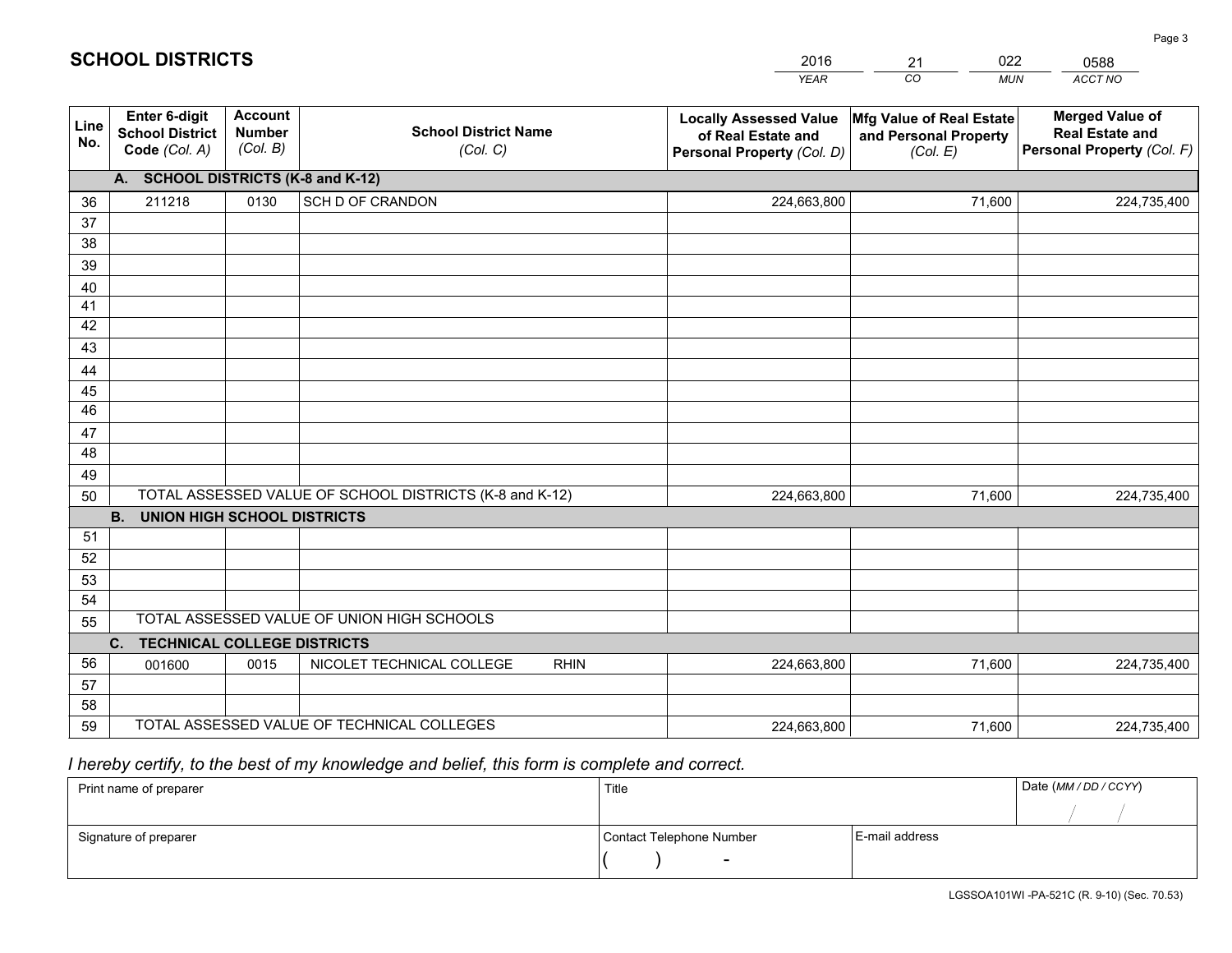### **HIGHLIGHTS**

- 1. Complete the Statement of Assessment after the Board of Review. Reflect any changes made there.
- 2. Use black ink to complete.
- 3. Line 16 must equal Line 50, Col D.
- 4. Line 55 must equal the total of K-8 schools listed on lines 36-49. Do not include K-12 schools in this comparision.
- 5. Line 59, Col. D must equal Line 16.
- 6. Special District, School District and Technical College District values must include both real estate and personal property. Examples of Special districts are: town sanitary districts, public inland lake protection and rehabilitation districts, and metropolitan sewerage districts.
- 7. DO NOT INCLUDE Manufacturing property values.DOR will print these values on the final SOA.

TERRI SHABO

TOWN OF NASHVILLE

TERRI SHABO<br>TOWN OF NASHVILLE

PO BOX 106

PO BOX 106

PICKEREL, WI 54465 - 0106

PICKEREL, WI 54465 - 0106

 8. Accuracy of this form is very important. The values reported directly affect the equalized value DOR calculates for school and special districts.

### **Page 1:**

 If not prefilled, enter the tax year,county and municipal code,municipal type, municipal name and county name on the top of form.

Check the Amended box, if filing an amended / corrected SOA.

 Report the parcel count, acres and assessed value of taxable general property, total parcel count, (real and personal), total acres, and values from final figures set by the Board of Review.

- A. Real Estate land and improvements (buildings, etc.) is reported on lines 1 8, total line 9.
- B. Personal Property is reported on lines 11 14, Column D, total line 15.
- C. To complete this report, use the computer produced summary of the assessment roll that shows these amounts.
- D. Use whole numbers only.
- E. Add each line across and each column down to verify entries.

### **Page 2:**

- A. Report Special Items (not subject to general property tax).
- 1. Private Forest Croplands and Managed Forest Lands are reported on lines 18,19, 20 and 21. Be sure to report assessed values **NOT** taxes.
- 2. You should have copies of the orders of entry, orders of withdrawal, etc., to update your assessment roll.
	- 3. Show hundredths of acres (e.g. 39.75).
- 4. Tax exempt lands are reported on line 22.
- 5. Omitted property and sec. 70.43, Wis. Stats., corrections of errors by assessor are reported on line 23. Report real estate and personal property separately. These should be for **prior years**, not something found on the current assessment roll after the board of review.
- B. Special District (Lines 24-35) Include the value of both real and personal property.
- The Department of Revenue (DOR) preprints much of the information regarding names and codes for schools, special districts,etc. If a district is not listed, enter the name and value only, DOR will enter the proper code.

### **Page 3 School Districts:**

Include the value of both real and personal property.

Report School District (regular, elementary, union high school, and technical college).

- 1. Regular (K-12) and Elementary (K-8) school values are reported on lines 36-49, total on line 50.
- 2. Union High School (UHS) (use only if elementary schools are listed on lines 36-49) are reported on lines 51-54. UHS total value (line 55) must equal to the total **elementary school** values reported on lines 36-49. Do notinclude K-12 schools in this comparison.
- 3. Technical College values are reported on lines 56-58, total on line 59.
- 4. Use the computer summary that shows these amounts to complete this report.

#### **This form is due the second Monday in June. File this report only after your Board of Review is complete.**

 *If you have questions: Return forms to:*

Fax number: (608) 264-6887 PO Box 8971

 Email: lgs@revenue.wi.gov Wisconsin Department of Revenue Call: (608) 261-5341 Local Government Services Section 6-97Madison WI 53708-8971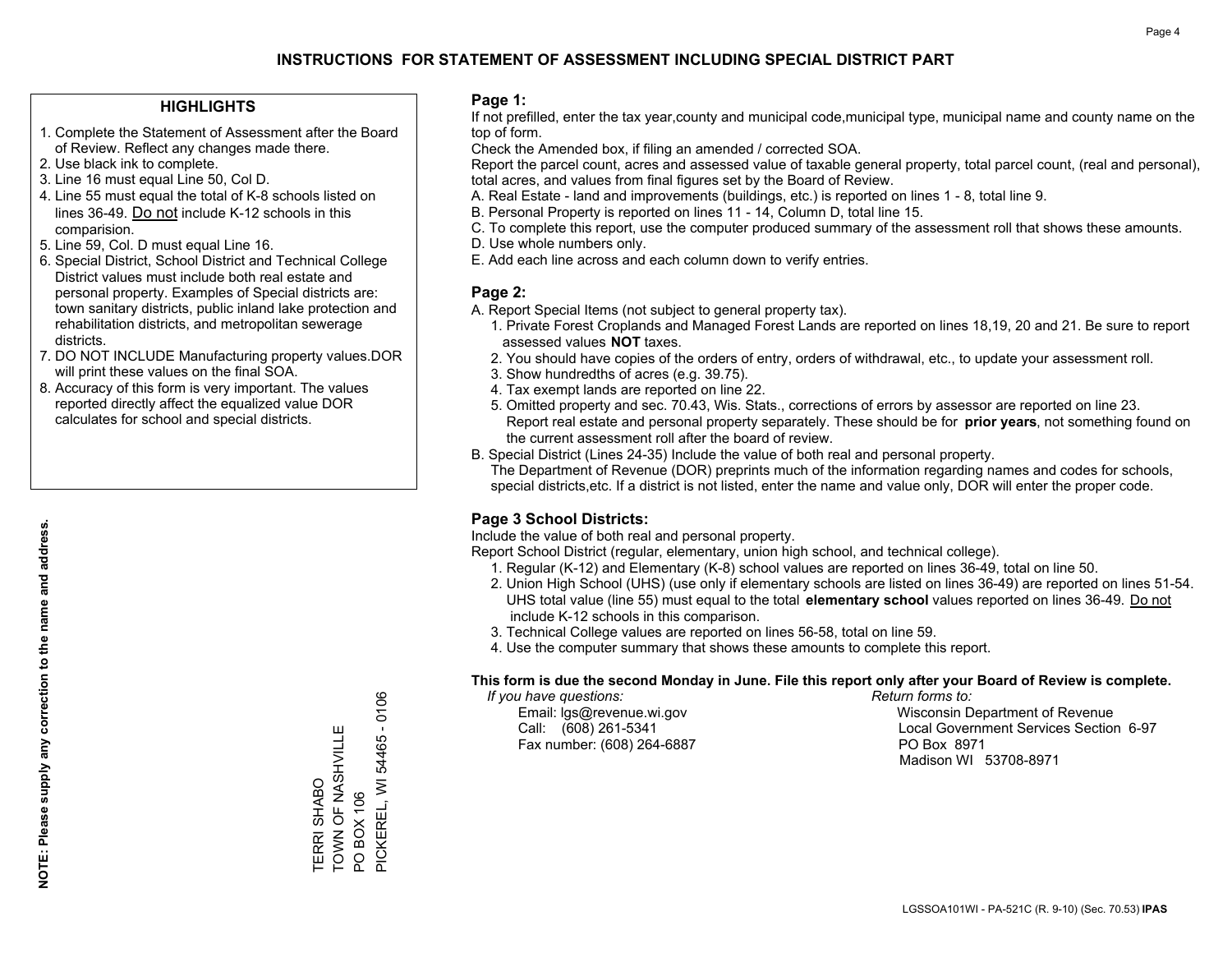**STATEMENT OF ASSESSMENT FOR 2016 FINAL - EQUATED**

g **Check if this is an Amended Return** Page 1

|                | <b>FOR</b>                              | <b>TOWN OF</b><br>OF                                                                                                                                                                         | <b>POPPLE RIVER</b>      |              | <b>FOREST COUNTY</b>                 |                         |                      | <b>WHEN COMPLETING THIS DOCUMENT</b><br>DO NOT WRITE OVER X's OR IN SHADED AREAS |  |
|----------------|-----------------------------------------|----------------------------------------------------------------------------------------------------------------------------------------------------------------------------------------------|--------------------------|--------------|--------------------------------------|-------------------------|----------------------|----------------------------------------------------------------------------------|--|
|                |                                         | Town - Village - City                                                                                                                                                                        | <b>Municipality Name</b> |              | <b>County Name</b>                   |                         |                      |                                                                                  |  |
|                |                                         | <b>REAL ESTATE</b>                                                                                                                                                                           |                          | PARCEL COUNT | NO. OF ACRES<br><b>WHOLE</b>         | <b>VALUE OF</b>         | <b>VALUE OF</b>      | TOTAL VALUE OF LAND                                                              |  |
| Line<br>No.    |                                         | (See Lines 18 - 22 for<br>other Real Estate)                                                                                                                                                 |                          |              | TOTAL LAND IMPROVEMENTS NUMBERS ONLY | <b>LAND</b>             | <b>IMPROVEMENTS</b>  | AND IMPROVEMENTS                                                                 |  |
|                |                                         |                                                                                                                                                                                              | Col. A                   | Col. B       | Col. C                               | Col. D                  | Col. E               | Col. F                                                                           |  |
| $\mathbf 1$    |                                         | <b>RESIDENTIAL - Class 1</b>                                                                                                                                                                 | 186                      | 149          | 361                                  | 1,932,500               | 4,924,300            | 6,856,800                                                                        |  |
| $\overline{2}$ |                                         | <b>COMMERCIAL - Class 2</b>                                                                                                                                                                  | 1                        |              | 2                                    | 10,300                  | 49,800               | 60,100                                                                           |  |
| 3              |                                         | <b>MANUFACTURING - Class 3</b>                                                                                                                                                               | 0                        | $\mathbf 0$  | $\Omega$                             | 0                       | 0                    | $\mathbf{0}$                                                                     |  |
| 4              |                                         | <b>AGRICULTURAL - Class 4</b>                                                                                                                                                                | 10                       |              | 147                                  | 21,600                  |                      | 21,600                                                                           |  |
| 5              |                                         | <b>UNDEVELOPED - Class 5</b>                                                                                                                                                                 | 70                       |              | 651                                  | 118,700                 |                      | 118,700                                                                          |  |
| 6              |                                         | AGRICULTURAL FOREST - Class 5m                                                                                                                                                               | 3                        |              | 60                                   | 59,000                  |                      | 59,000                                                                           |  |
| 7              |                                         | <b>FOREST LANDS - Class 6</b>                                                                                                                                                                | 150                      |              | 3,901                                | 6,330,100               |                      | 6,330,100                                                                        |  |
| 8              |                                         | OTHER - Class 7                                                                                                                                                                              | 4                        | 4            | 4                                    | 25,300                  | 151,800              | 177,100                                                                          |  |
| 9              |                                         | <b>TOTAL - ALL COLUMNS</b>                                                                                                                                                                   | 424                      | 154          | 5,126                                | 8,497,500               | 5,125,900            | 13,623,400                                                                       |  |
| 10             |                                         | NUMBER OF PERSONAL PROPERTY ACCOUNTS IN ROLL                                                                                                                                                 |                          |              | 12                                   | <b>LOCALLY ASSESSED</b> | <b>MANUFACTURING</b> | <b>MERGED</b>                                                                    |  |
| 11             |                                         | BOATS AND OTHER WATERCRAFT NOT EXEMPT - Code 1                                                                                                                                               |                          |              |                                      | 0                       | $\Omega$             | $\mathbf{0}$                                                                     |  |
| 12             |                                         | MACHINERY, TOOLS AND PATTERNS - Code 2                                                                                                                                                       |                          |              |                                      | 1,200                   | 0                    | 1,200                                                                            |  |
| 13             |                                         | FURNITURE, FIXTURES AND EQUIPMENT - Code 3                                                                                                                                                   |                          |              |                                      | 5,150                   | 0                    | 5,150                                                                            |  |
| 14             |                                         | ALL OTHER PERSONAL PROPERTY NOT EXEMPT - Codes 4A, 4B, 4C                                                                                                                                    |                          |              |                                      | 74,200                  | $\Omega$             | 74,200                                                                           |  |
| 15             |                                         | TOTAL OF PERSONAL PROPERTY NOT EXEMPT (Total of Lines 11-14)                                                                                                                                 |                          |              |                                      | 80,550                  | $\mathbf{0}$         | 80,550                                                                           |  |
| 16             |                                         | AGGREGATE ASSESSED VALUE OF ALL PROPERTY SUBJECT TO THE GENERAL PROPERTY TAX (Total of Lines 9F and 15F)<br>MUST EQUAL TOTAL VALUE OF THE SCHOOL DISTRICTS (K-12 PLUS K-8) - Line 50, Col. F |                          |              |                                      |                         |                      | 13,703,950                                                                       |  |
| 17             |                                         | <b>BOARD OF REVIEW</b>                                                                                                                                                                       |                          |              | Name of Assessor                     |                         | Telephone #          |                                                                                  |  |
|                | DATE OF FINAL ADJOURNMENT<br>05/16/2016 |                                                                                                                                                                                              |                          |              | <b>MICHAEL CHILDERS</b>              |                         |                      | (715) 478-2881                                                                   |  |

*CO*

*MUN*

*ACCT NO0589*

*<sup>21</sup> <sup>024</sup>*

REMARKS

The Assessment Ratio to be used in calculating the estimated Fair Market Value on tax bills for this tax district is 1.070905553<br>This ratio should be used to convert assessed values to "Calculate Equalized Values" in Step Commission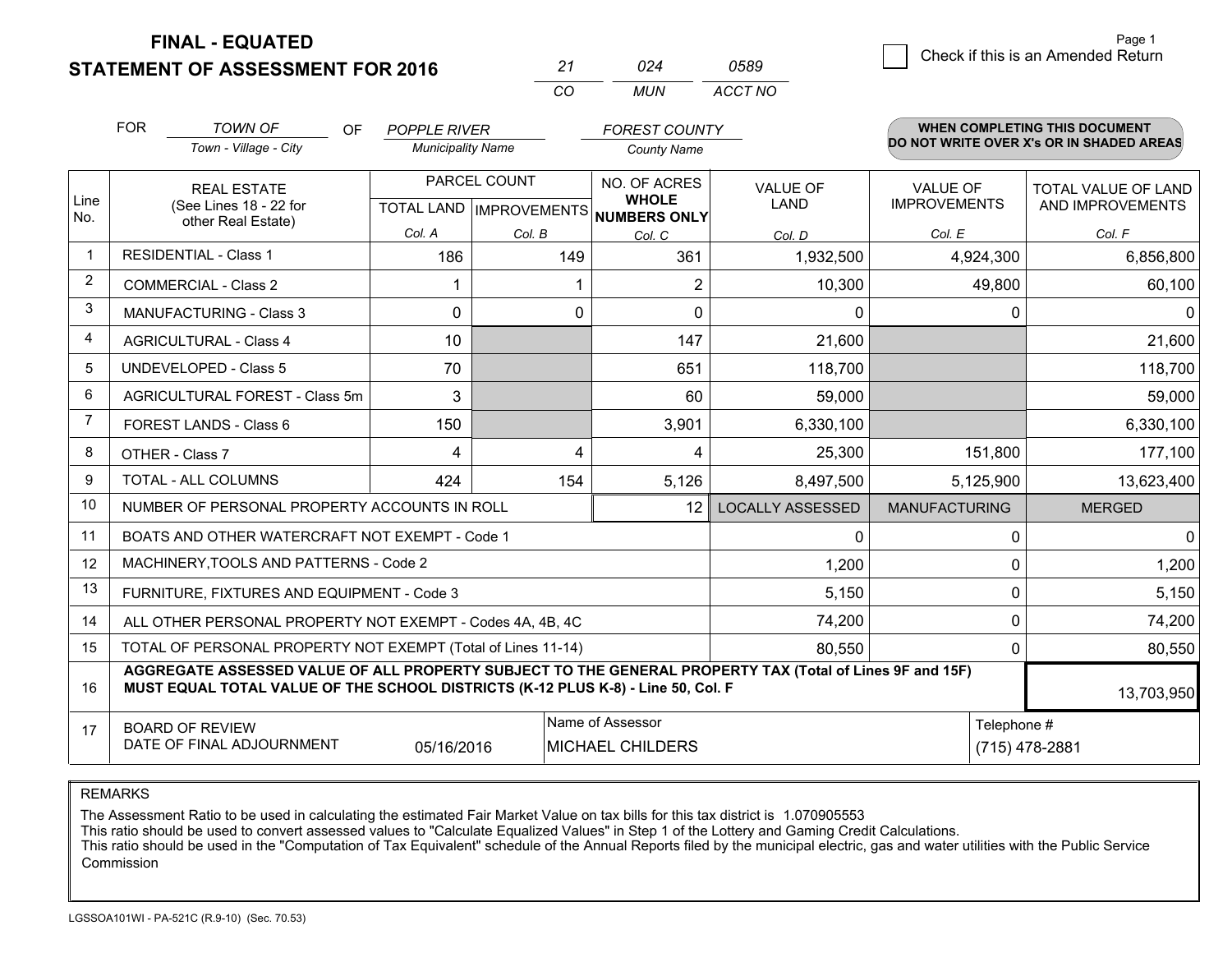*YEAR CO MUN ACCT NO* 2016 <u>21 024</u> 0589

Do not confuse FOREST LANDS (Line 7) with FOREST CROPS (in this section) - They are **NOT** the same

|    |                                                                                |                                                               |              | Private Forest Crop - Reg Class @ 10¢ per acre                   |                 | Private Forest Crop - Reg Class @ \$2.52 per acre                            |                                                                 |                    |                    |  |
|----|--------------------------------------------------------------------------------|---------------------------------------------------------------|--------------|------------------------------------------------------------------|-----------------|------------------------------------------------------------------------------|-----------------------------------------------------------------|--------------------|--------------------|--|
| 18 | (a) PARCELS                                                                    | (b) ACRES                                                     |              | (c) ASSESSED VALUE                                               |                 | (d) PARCELS                                                                  | (e) ACRES                                                       |                    | (f) ASSESSED VALUE |  |
|    |                                                                                |                                                               |              |                                                                  |                 |                                                                              |                                                                 |                    |                    |  |
|    |                                                                                | Private Forest Crop - Special Class @ 20¢ per acre            |              |                                                                  |                 | Entered Before 2005 Managed Forest - Ferrous Mining CLOSED @ \$8.27 per acre |                                                                 |                    |                    |  |
| 19 | (a) PARCELS                                                                    | (b) ACRES                                                     |              | (c) ASSESSED VALUE                                               |                 | (d) PARCELS                                                                  | (e) ACRES                                                       |                    | (f) ASSESSED VALUE |  |
|    |                                                                                |                                                               |              |                                                                  |                 |                                                                              |                                                                 |                    |                    |  |
|    |                                                                                |                                                               |              | Entered Before 2005 Managed Forest - OPEN @ \$.79 per acre       |                 |                                                                              | Entered Before 2005 Managed Forest - CLOSED @ \$1.87 per acre   |                    |                    |  |
| 20 | (a) PARCELS                                                                    | (b) ACRES                                                     |              | (c) ASSESSED VALUE                                               |                 | (d) PARCELS                                                                  | (e) ACRES                                                       |                    | (f) ASSESSED VALUE |  |
|    |                                                                                | 285.74                                                        |              | 391.200                                                          |                 | $12 \overline{ }$                                                            | 420.06                                                          |                    | 649.300            |  |
|    |                                                                                | Entered After 2004 Managed Forest - OPEN @<br>\$2.14 per acre |              |                                                                  |                 |                                                                              | Entered After 2004 Managed Forest - CLOSED @ \$10.68 per acre   |                    |                    |  |
| 21 | (a) PARCELS                                                                    | (b) ACRES                                                     |              | (c) ASSESSED VALUE                                               |                 | (d) PARCELS<br>(e) ACRES                                                     |                                                                 | (f) ASSESSED VALUE |                    |  |
|    |                                                                                |                                                               |              |                                                                  |                 |                                                                              |                                                                 |                    |                    |  |
|    | 16                                                                             | 605.66                                                        |              | 928,200                                                          |                 | 25<br>929.82                                                                 |                                                                 |                    | 1,399,000          |  |
| 22 | (a) County Forest Cropland Acres                                               |                                                               |              | (b) Federal Acres                                                | (c) State Acres |                                                                              | (d) County (NOT FOREST CROP) Acres                              |                    | (e) Other Acres    |  |
|    |                                                                                |                                                               |              | 24,462.08                                                        |                 | 976.23                                                                       |                                                                 |                    | .94                |  |
|    |                                                                                |                                                               |              | Assessed Value of Omitted Property From Prior Years (Sec. 70.44) |                 |                                                                              | Assessed Value of Sec. 70.43 Corrections of Errors by Assessors |                    |                    |  |
| 23 |                                                                                | (a) REAL ESTATE                                               |              | (b) PERSONAL                                                     |                 | (c1) REAL ESTATE                                                             |                                                                 |                    | (c2) PERSONAL      |  |
|    |                                                                                |                                                               |              |                                                                  |                 |                                                                              |                                                                 |                    |                    |  |
|    | Manufacturing Equated Value of Omitted Property From Prior Years (Sec. 70.995) |                                                               |              |                                                                  |                 | Mfg. Equated Value of Sec.70.43 Corrections of Errors by Assessors           |                                                                 |                    |                    |  |
|    | (d) REAL ESTATE                                                                |                                                               | (e) PERSONAL |                                                                  |                 | (f1) REAL ESTATE                                                             |                                                                 | (f2) PERSONAL      |                    |  |
|    |                                                                                |                                                               |              |                                                                  |                 |                                                                              |                                                                 |                    |                    |  |

# **SPECIAL DISTRICTS**

| Line<br>No. | Enter 6-digit<br>Special District<br>Code (Col. A) | <b>Account</b><br><b>Number</b> | <b>Special District Name</b> | <b>Locally Assessed Value</b><br>of Real Estate and | Mfg Value of Real Estate<br>and Personal Property | <b>Merged Value of</b><br><b>Real Estate and</b><br>Personal Property (Col. F) |
|-------------|----------------------------------------------------|---------------------------------|------------------------------|-----------------------------------------------------|---------------------------------------------------|--------------------------------------------------------------------------------|
|             |                                                    | (Col. B)                        | (Col. C)                     | Personal Property (Col. D)                          | (Col. E)                                          |                                                                                |
| 24          |                                                    |                                 |                              |                                                     |                                                   |                                                                                |
| 25          |                                                    |                                 |                              |                                                     |                                                   |                                                                                |
| 26          |                                                    |                                 |                              |                                                     |                                                   |                                                                                |
| 27          |                                                    |                                 |                              |                                                     |                                                   |                                                                                |
| 28          |                                                    |                                 |                              |                                                     |                                                   |                                                                                |
| 29          |                                                    |                                 |                              |                                                     |                                                   |                                                                                |
| 30          |                                                    |                                 |                              |                                                     |                                                   |                                                                                |
| 31          |                                                    |                                 |                              |                                                     |                                                   |                                                                                |
| 32          |                                                    |                                 |                              |                                                     |                                                   |                                                                                |
| 33          |                                                    |                                 |                              |                                                     |                                                   |                                                                                |
| 34          |                                                    |                                 |                              |                                                     |                                                   |                                                                                |
| 35          |                                                    |                                 |                              |                                                     |                                                   |                                                                                |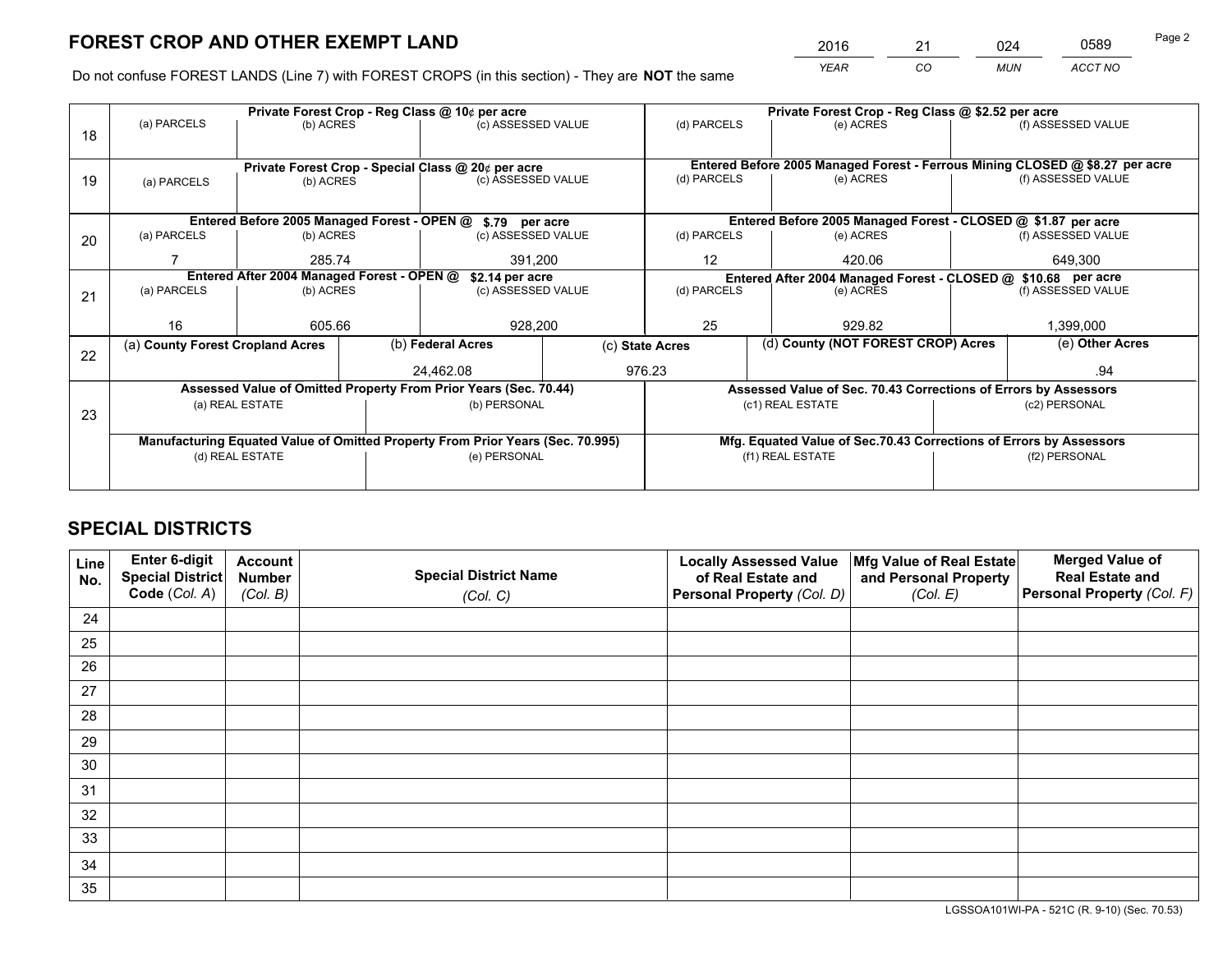|             |                                                          |                                             |                                                         | <b>YEAR</b>                                                                       | CO<br><b>MUN</b>                                              | ACCT NO                                                                        |
|-------------|----------------------------------------------------------|---------------------------------------------|---------------------------------------------------------|-----------------------------------------------------------------------------------|---------------------------------------------------------------|--------------------------------------------------------------------------------|
| Line<br>No. | Enter 6-digit<br><b>School District</b><br>Code (Col. A) | <b>Account</b><br><b>Number</b><br>(Col. B) | <b>School District Name</b><br>(Col. C)                 | <b>Locally Assessed Value</b><br>of Real Estate and<br>Personal Property (Col. D) | Mfg Value of Real Estate<br>and Personal Property<br>(Col. E) | <b>Merged Value of</b><br><b>Real Estate and</b><br>Personal Property (Col. F) |
|             | A. SCHOOL DISTRICTS (K-8 and K-12)                       |                                             |                                                         |                                                                                   |                                                               |                                                                                |
| 36          | 212940                                                   | 0131                                        | SCH D OF LAONA                                          | 13,703,950                                                                        |                                                               | 13,703,950                                                                     |
| 37          |                                                          |                                             |                                                         |                                                                                   |                                                               |                                                                                |
| 38          |                                                          |                                             |                                                         |                                                                                   |                                                               |                                                                                |
| 39          |                                                          |                                             |                                                         |                                                                                   |                                                               |                                                                                |
| 40          |                                                          |                                             |                                                         |                                                                                   |                                                               |                                                                                |
| 41          |                                                          |                                             |                                                         |                                                                                   |                                                               |                                                                                |
| 42          |                                                          |                                             |                                                         |                                                                                   |                                                               |                                                                                |
| 43          |                                                          |                                             |                                                         |                                                                                   |                                                               |                                                                                |
| 44<br>45    |                                                          |                                             |                                                         |                                                                                   |                                                               |                                                                                |
| 46          |                                                          |                                             |                                                         |                                                                                   |                                                               |                                                                                |
| 47          |                                                          |                                             |                                                         |                                                                                   |                                                               |                                                                                |
| 48          |                                                          |                                             |                                                         |                                                                                   |                                                               |                                                                                |
| 49          |                                                          |                                             |                                                         |                                                                                   |                                                               |                                                                                |
| 50          |                                                          |                                             | TOTAL ASSESSED VALUE OF SCHOOL DISTRICTS (K-8 and K-12) | 13,703,950                                                                        |                                                               | 13,703,950                                                                     |
|             | <b>B.</b><br><b>UNION HIGH SCHOOL DISTRICTS</b>          |                                             |                                                         |                                                                                   |                                                               |                                                                                |
| 51          |                                                          |                                             |                                                         |                                                                                   |                                                               |                                                                                |
| 52          |                                                          |                                             |                                                         |                                                                                   |                                                               |                                                                                |
| 53          |                                                          |                                             |                                                         |                                                                                   |                                                               |                                                                                |
| 54          |                                                          |                                             |                                                         |                                                                                   |                                                               |                                                                                |
| 55          |                                                          |                                             | TOTAL ASSESSED VALUE OF UNION HIGH SCHOOLS              |                                                                                   |                                                               |                                                                                |
|             | C. TECHNICAL COLLEGE DISTRICTS                           |                                             |                                                         |                                                                                   |                                                               |                                                                                |
| 56          | 001600                                                   | 0015                                        | NICOLET TECHNICAL COLLEGE<br><b>RHIN</b>                | 13,703,950                                                                        |                                                               | 13,703,950                                                                     |
| 57          |                                                          |                                             |                                                         |                                                                                   |                                                               |                                                                                |
| 58          |                                                          |                                             | TOTAL ASSESSED VALUE OF TECHNICAL COLLEGES              |                                                                                   |                                                               |                                                                                |
| 59          |                                                          |                                             |                                                         | 13,703,950                                                                        |                                                               | 13,703,950                                                                     |

21

024

0589

Page 3

# *I hereby certify, to the best of my knowledge and belief, this form is complete and correct.*

**SCHOOL DISTRICTS**

| Print name of preparer | Title                    |                | Date (MM / DD / CCYY) |
|------------------------|--------------------------|----------------|-----------------------|
|                        |                          |                |                       |
| Signature of preparer  | Contact Telephone Number | E-mail address |                       |
|                        | $\overline{\phantom{0}}$ |                |                       |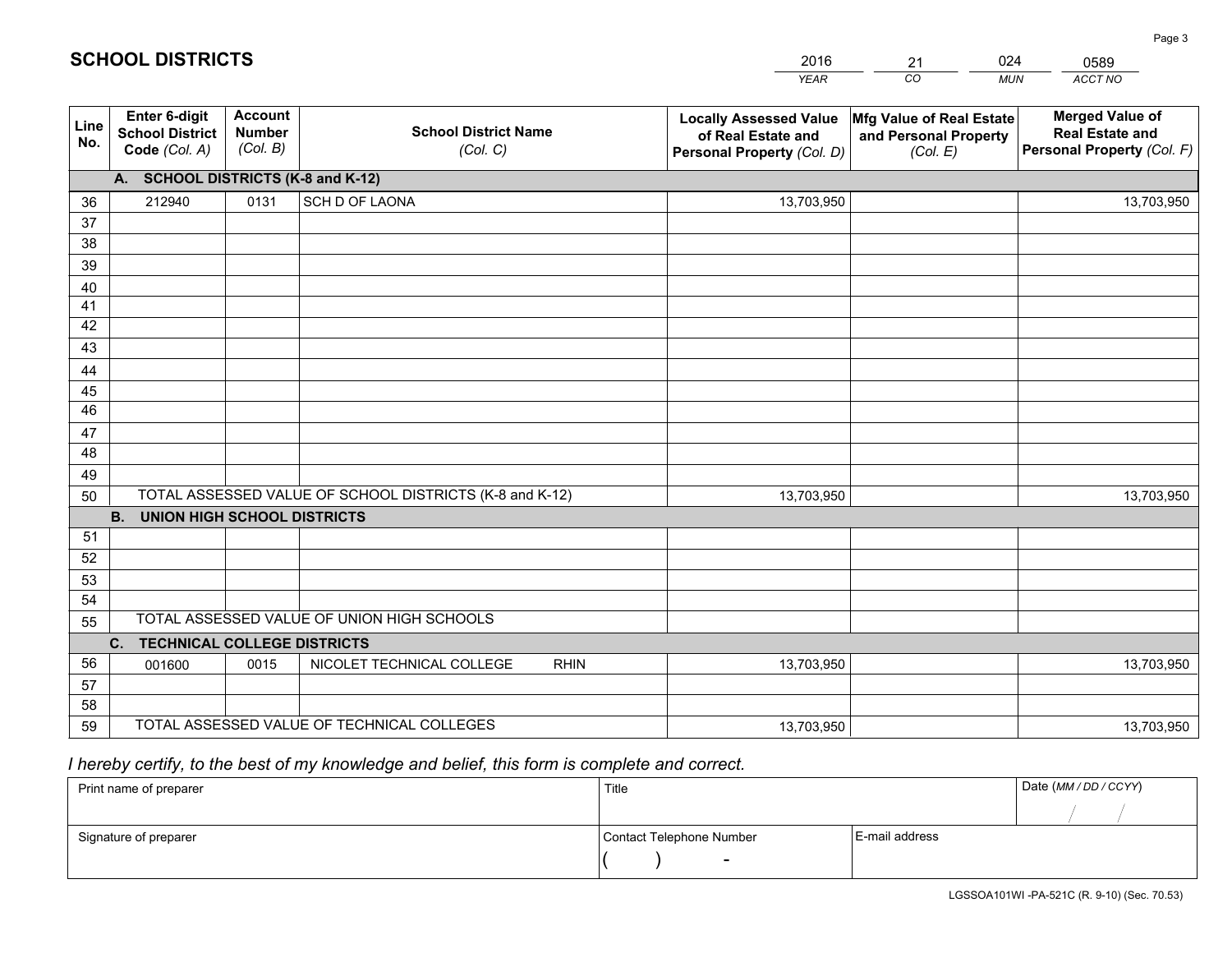### **HIGHLIGHTS**

- 1. Complete the Statement of Assessment after the Board of Review. Reflect any changes made there.
- 2. Use black ink to complete.
- 3. Line 16 must equal Line 50, Col D.
- 4. Line 55 must equal the total of K-8 schools listed on lines 36-49. Do not include K-12 schools in this comparision.
- 5. Line 59, Col. D must equal Line 16.
- 6. Special District, School District and Technical College District values must include both real estate and personal property. Examples of Special districts are: town sanitary districts, public inland lake protection and rehabilitation districts, and metropolitan sewerage districts.
- 7. DO NOT INCLUDE Manufacturing property values.DOR will print these values on the final SOA.

PATSY GILLIGAN

PATSY GILLIGAN

TOWN OF POPPLE RIVER

TOWN OF POPPLE RIVER

PO BOX 82

LONG LAKE, WI 54542 - 0082

LONG LAKE, WI PO BOX 82

54542 - 0082

 8. Accuracy of this form is very important. The values reported directly affect the equalized value DOR calculates for school and special districts.

### **Page 1:**

 If not prefilled, enter the tax year,county and municipal code,municipal type, municipal name and county name on the top of form.

Check the Amended box, if filing an amended / corrected SOA.

 Report the parcel count, acres and assessed value of taxable general property, total parcel count, (real and personal), total acres, and values from final figures set by the Board of Review.

- A. Real Estate land and improvements (buildings, etc.) is reported on lines 1 8, total line 9.
- B. Personal Property is reported on lines 11 14, Column D, total line 15.
- C. To complete this report, use the computer produced summary of the assessment roll that shows these amounts.
- D. Use whole numbers only.
- E. Add each line across and each column down to verify entries.

### **Page 2:**

- A. Report Special Items (not subject to general property tax).
- 1. Private Forest Croplands and Managed Forest Lands are reported on lines 18,19, 20 and 21. Be sure to report assessed values **NOT** taxes.
- 2. You should have copies of the orders of entry, orders of withdrawal, etc., to update your assessment roll.
	- 3. Show hundredths of acres (e.g. 39.75).
- 4. Tax exempt lands are reported on line 22.
- 5. Omitted property and sec. 70.43, Wis. Stats., corrections of errors by assessor are reported on line 23. Report real estate and personal property separately. These should be for **prior years**, not something found on the current assessment roll after the board of review.
- B. Special District (Lines 24-35) Include the value of both real and personal property.
- The Department of Revenue (DOR) preprints much of the information regarding names and codes for schools, special districts,etc. If a district is not listed, enter the name and value only, DOR will enter the proper code.

### **Page 3 School Districts:**

Include the value of both real and personal property.

Report School District (regular, elementary, union high school, and technical college).

- 1. Regular (K-12) and Elementary (K-8) school values are reported on lines 36-49, total on line 50.
- 2. Union High School (UHS) (use only if elementary schools are listed on lines 36-49) are reported on lines 51-54. UHS total value (line 55) must equal to the total **elementary school** values reported on lines 36-49. Do notinclude K-12 schools in this comparison.
- 3. Technical College values are reported on lines 56-58, total on line 59.
- 4. Use the computer summary that shows these amounts to complete this report.

#### **This form is due the second Monday in June. File this report only after your Board of Review is complete.**

 *If you have questions: Return forms to:*

Fax number: (608) 264-6887 PO Box 8971

 Email: lgs@revenue.wi.gov Wisconsin Department of Revenue Call: (608) 261-5341 Local Government Services Section 6-97Madison WI 53708-8971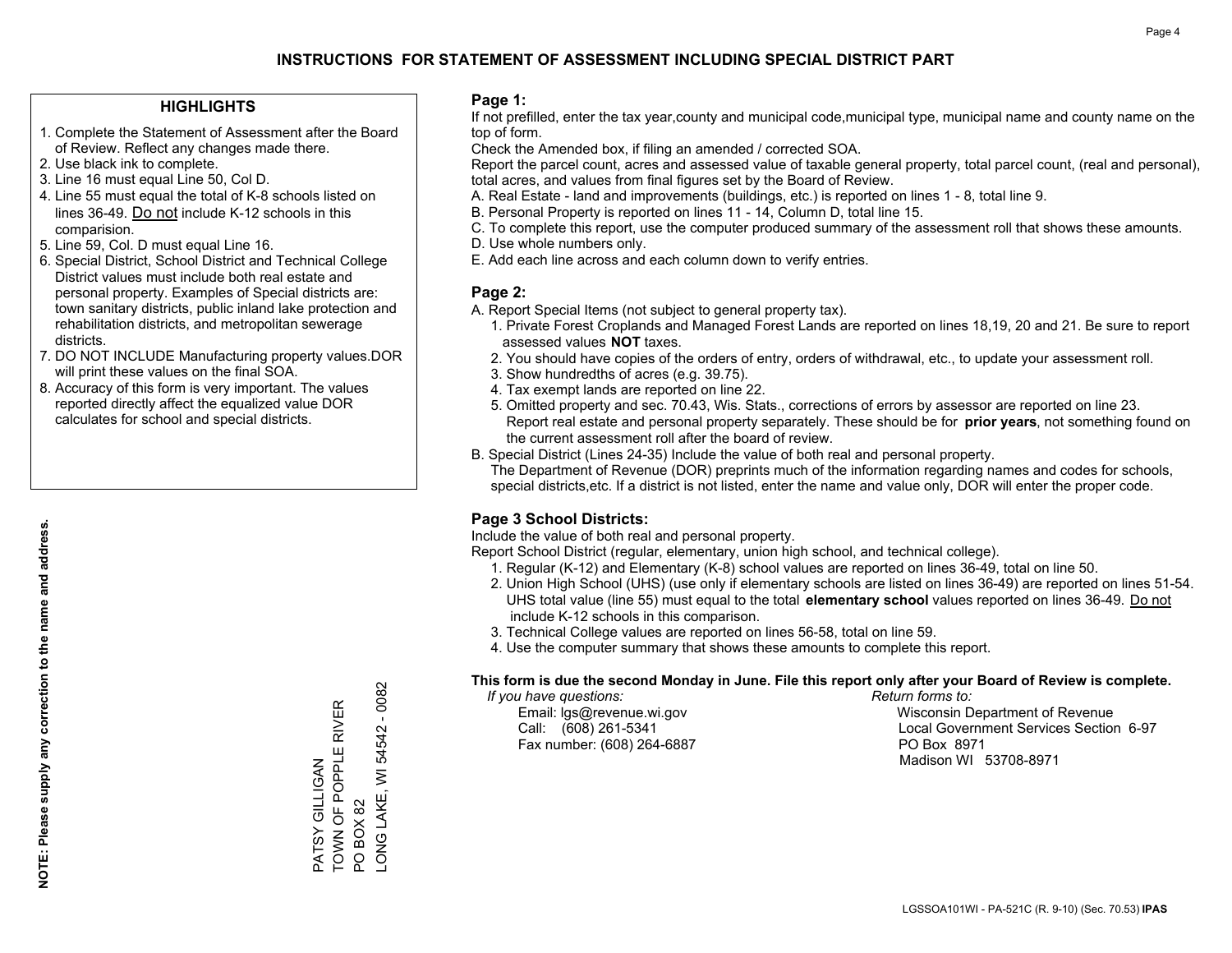**STATEMENT OF ASSESSMENT FOR 2016** 

| ンツ         | กวค  | n590    |
|------------|------|---------|
| $\sqrt{2}$ | MUN. | ACCT NO |

|                | <b>FOR</b> | <b>TOWN OF</b><br>OF                                                                                                                                                                         | <b>ROSS</b>              |                           | <b>FOREST COUNTY</b>         |                         |                      | <b>WHEN COMPLETING THIS DOCUMENT</b>     |
|----------------|------------|----------------------------------------------------------------------------------------------------------------------------------------------------------------------------------------------|--------------------------|---------------------------|------------------------------|-------------------------|----------------------|------------------------------------------|
|                |            | Town - Village - City                                                                                                                                                                        | <b>Municipality Name</b> |                           | <b>County Name</b>           |                         |                      | DO NOT WRITE OVER X's OR IN SHADED AREAS |
|                |            | <b>REAL ESTATE</b>                                                                                                                                                                           |                          | PARCEL COUNT              | NO. OF ACRES                 | <b>VALUE OF</b>         | <b>VALUE OF</b>      | TOTAL VALUE OF LAND                      |
| Line<br>No.    |            | (See Lines 18 - 22 for<br>other Real Estate)                                                                                                                                                 |                          | TOTAL LAND   IMPROVEMENTS | <b>WHOLE</b><br>NUMBERS ONLY | <b>LAND</b>             | <b>IMPROVEMENTS</b>  | AND IMPROVEMENTS                         |
|                |            |                                                                                                                                                                                              | Col. A                   | Col. B                    | Col. C                       | Col. D                  | Col. E               | Col. F                                   |
| $\mathbf 1$    |            | <b>RESIDENTIAL - Class 1</b>                                                                                                                                                                 | 275                      | 211                       | 257                          | 2,110,000               | 7,928,800            | 10,038,800                               |
| $\overline{2}$ |            | <b>COMMERCIAL - Class 2</b>                                                                                                                                                                  | 3                        | $\overline{2}$            | 7                            | 24,050                  | 98,700               | 122,750                                  |
| 3              |            | <b>MANUFACTURING - Class 3</b>                                                                                                                                                               | 1                        | 1                         | 27                           | 43,200                  | 512,400              | 555,600                                  |
| 4              |            | <b>AGRICULTURAL - Class 4</b>                                                                                                                                                                | $\overline{7}$           |                           | 75                           | 9,400                   |                      | 9,400                                    |
| 5              |            | <b>UNDEVELOPED - Class 5</b>                                                                                                                                                                 | 71                       |                           | 877                          | 154,400                 |                      | 154,400                                  |
| 6              |            | AGRICULTURAL FOREST - Class 5m                                                                                                                                                               | 4                        |                           | 34                           | 24,100                  |                      | 24,100                                   |
| $\overline{7}$ |            | FOREST LANDS - Class 6                                                                                                                                                                       | 106                      |                           | 1,606                        | 2,594,500               |                      | 2,594,500                                |
| 8              |            | OTHER - Class 7                                                                                                                                                                              | $\overline{2}$           | $\overline{2}$            | 3                            | 13,300                  | 47,200               | 60,500                                   |
| 9              |            | TOTAL - ALL COLUMNS                                                                                                                                                                          | 469                      | 216                       | 2,886                        | 4,972,950               | 8,587,100            | 13,560,050                               |
| 10             |            | NUMBER OF PERSONAL PROPERTY ACCOUNTS IN ROLL                                                                                                                                                 |                          |                           | 24                           | <b>LOCALLY ASSESSED</b> | <b>MANUFACTURING</b> | <b>MERGED</b>                            |
| 11             |            | BOATS AND OTHER WATERCRAFT NOT EXEMPT - Code 1                                                                                                                                               |                          |                           |                              | $\mathbf{0}$            | 0                    | 0                                        |
| 12             |            | MACHINERY, TOOLS AND PATTERNS - Code 2                                                                                                                                                       |                          |                           |                              | 650                     | 17,100               | 17,750                                   |
| 13             |            | FURNITURE, FIXTURES AND EQUIPMENT - Code 3                                                                                                                                                   |                          |                           |                              | 7,400                   | 10,800               | 18,200                                   |
| 14             |            | ALL OTHER PERSONAL PROPERTY NOT EXEMPT - Codes 4A, 4B, 4C                                                                                                                                    |                          |                           |                              | 231,800                 | 100                  | 231,900                                  |
| 15             |            | TOTAL OF PERSONAL PROPERTY NOT EXEMPT (Total of Lines 11-14)                                                                                                                                 |                          |                           |                              | 239,850                 | 28,000               | 267,850                                  |
| 16             |            | AGGREGATE ASSESSED VALUE OF ALL PROPERTY SUBJECT TO THE GENERAL PROPERTY TAX (Total of Lines 9F and 15F)<br>MUST EQUAL TOTAL VALUE OF THE SCHOOL DISTRICTS (K-12 PLUS K-8) - Line 50, Col. F |                          |                           |                              |                         |                      | 13,827,900                               |
| 17             |            | <b>BOARD OF REVIEW</b>                                                                                                                                                                       |                          |                           | Name of Assessor             |                         | Telephone #          |                                          |
|                |            | DATE OF FINAL ADJOURNMENT                                                                                                                                                                    | 05/11/2016               |                           | <b>MICHAEL CHILDERS</b>      |                         |                      | (715) 478-2881                           |

REMARKS

The Assessment Ratio to be used in calculating the estimated Fair Market Value on tax bills for this tax district is 1.066300077

This ratio should be used to convert assessed values to "Calculate Equalized Values" in Step 1 of the Lottery and Gaming Credit Calculations.<br>This ratio should be used in the "Computation of Tax Equivalent" schedule of the Commission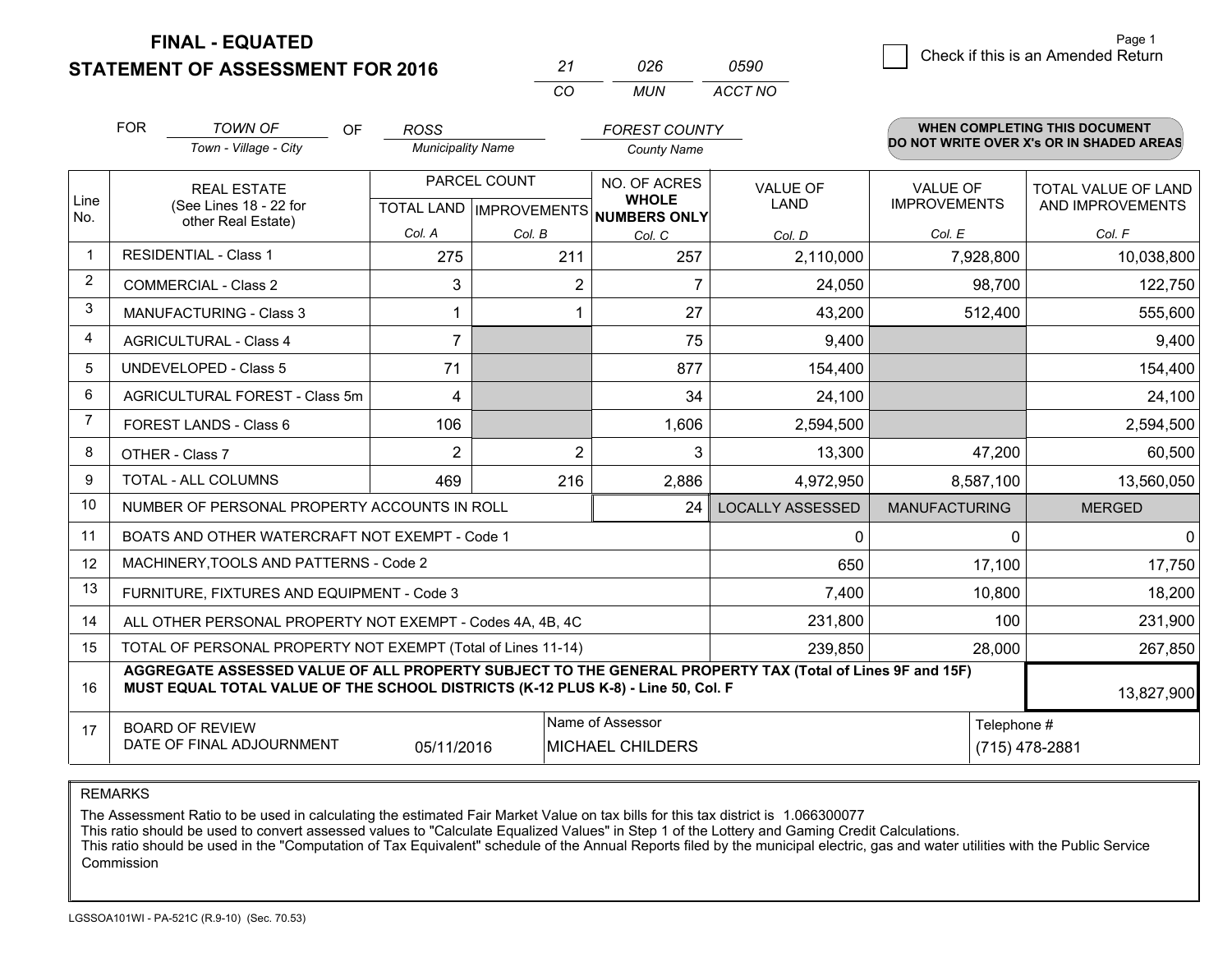*YEAR CO MUN ACCT NO* <sup>2016</sup> <sup>21</sup> <sup>026</sup> <sup>0590</sup>

Do not confuse FOREST LANDS (Line 7) with FOREST CROPS (in this section) - They are **NOT** the same

|    |                                                                                |                 |  | Private Forest Crop - Reg Class @ 10¢ per acre                   |                                                               | Private Forest Crop - Reg Class @ \$2.52 per acre             |                                                                    |                                    |         |                                                                              |  |
|----|--------------------------------------------------------------------------------|-----------------|--|------------------------------------------------------------------|---------------------------------------------------------------|---------------------------------------------------------------|--------------------------------------------------------------------|------------------------------------|---------|------------------------------------------------------------------------------|--|
| 18 | (a) PARCELS                                                                    | (b) ACRES       |  | (c) ASSESSED VALUE                                               |                                                               | (d) PARCELS                                                   |                                                                    | (e) ACRES                          |         | (f) ASSESSED VALUE                                                           |  |
|    |                                                                                |                 |  |                                                                  |                                                               |                                                               |                                                                    | 46.57                              |         | 28,500                                                                       |  |
|    |                                                                                |                 |  | Private Forest Crop - Special Class @ 20¢ per acre               |                                                               |                                                               |                                                                    |                                    |         | Entered Before 2005 Managed Forest - Ferrous Mining CLOSED @ \$8.27 per acre |  |
| 19 | (a) PARCELS                                                                    | (b) ACRES       |  | (c) ASSESSED VALUE                                               |                                                               | (d) PARCELS                                                   |                                                                    | (e) ACRES                          |         | (f) ASSESSED VALUE                                                           |  |
|    |                                                                                |                 |  |                                                                  |                                                               |                                                               |                                                                    |                                    |         |                                                                              |  |
|    | Entered Before 2005 Managed Forest - OPEN @ \$.79 per acre                     |                 |  |                                                                  | Entered Before 2005 Managed Forest - CLOSED @ \$1.87 per acre |                                                               |                                                                    |                                    |         |                                                                              |  |
| 20 | (a) PARCELS                                                                    | (b) ACRES       |  | (c) ASSESSED VALUE                                               |                                                               | (d) PARCELS                                                   |                                                                    | (e) ACRES                          |         | (f) ASSESSED VALUE                                                           |  |
|    | 212                                                                            | 8.304.78        |  | 10,527,200                                                       |                                                               | 9                                                             |                                                                    | 335.5<br>425,600                   |         |                                                                              |  |
|    | Entered After 2004 Managed Forest - OPEN @<br>\$2.14 per acre                  |                 |  |                                                                  |                                                               | Entered After 2004 Managed Forest - CLOSED @ \$10.68 per acre |                                                                    |                                    |         |                                                                              |  |
| 21 | (a) PARCELS                                                                    | (b) ACRES       |  | (c) ASSESSED VALUE                                               |                                                               | (d) PARCELS                                                   |                                                                    | (e) ACRES                          |         | (f) ASSESSED VALUE                                                           |  |
|    |                                                                                |                 |  |                                                                  |                                                               |                                                               |                                                                    |                                    |         |                                                                              |  |
|    | 11                                                                             | 380.65          |  | 483,000                                                          |                                                               | 10                                                            |                                                                    | 249.5                              | 318,900 |                                                                              |  |
|    | (a) County Forest Cropland Acres                                               |                 |  | (b) Federal Acres                                                |                                                               | (c) State Acres                                               |                                                                    | (d) County (NOT FOREST CROP) Acres |         | (e) Other Acres                                                              |  |
| 22 |                                                                                |                 |  |                                                                  |                                                               |                                                               |                                                                    |                                    |         |                                                                              |  |
|    |                                                                                |                 |  | 6.605.12                                                         |                                                               | 6,009.61                                                      |                                                                    | 2.75                               |         | 55.33                                                                        |  |
|    |                                                                                |                 |  | Assessed Value of Omitted Property From Prior Years (Sec. 70.44) |                                                               |                                                               | Assessed Value of Sec. 70.43 Corrections of Errors by Assessors    |                                    |         |                                                                              |  |
| 23 |                                                                                | (a) REAL ESTATE |  | (b) PERSONAL                                                     |                                                               |                                                               |                                                                    | (c1) REAL ESTATE                   |         | (c2) PERSONAL                                                                |  |
|    |                                                                                |                 |  |                                                                  |                                                               |                                                               |                                                                    |                                    |         |                                                                              |  |
|    | Manufacturing Equated Value of Omitted Property From Prior Years (Sec. 70.995) |                 |  |                                                                  |                                                               |                                                               | Mfg. Equated Value of Sec.70.43 Corrections of Errors by Assessors |                                    |         |                                                                              |  |
|    | (e) PERSONAL<br>(d) REAL ESTATE                                                |                 |  | (f1) REAL ESTATE<br>(f2) PERSONAL                                |                                                               |                                                               |                                                                    |                                    |         |                                                                              |  |
|    |                                                                                |                 |  |                                                                  |                                                               |                                                               |                                                                    |                                    |         |                                                                              |  |

# **SPECIAL DISTRICTS**

| Line<br>No. | Enter 6-digit<br>Special District<br>Code (Col. A) | <b>Account</b><br><b>Number</b><br>(Col. B) | <b>Special District Name</b><br>(Col. C) | <b>Locally Assessed Value</b><br>of Real Estate and<br>Personal Property (Col. D) | Mfg Value of Real Estate<br>and Personal Property<br>(Col. E) | <b>Merged Value of</b><br><b>Real Estate and</b><br>Personal Property (Col. F) |
|-------------|----------------------------------------------------|---------------------------------------------|------------------------------------------|-----------------------------------------------------------------------------------|---------------------------------------------------------------|--------------------------------------------------------------------------------|
| 24          |                                                    |                                             |                                          |                                                                                   |                                                               |                                                                                |
| 25          |                                                    |                                             |                                          |                                                                                   |                                                               |                                                                                |
| 26          |                                                    |                                             |                                          |                                                                                   |                                                               |                                                                                |
| 27          |                                                    |                                             |                                          |                                                                                   |                                                               |                                                                                |
| 28          |                                                    |                                             |                                          |                                                                                   |                                                               |                                                                                |
| 29          |                                                    |                                             |                                          |                                                                                   |                                                               |                                                                                |
| 30          |                                                    |                                             |                                          |                                                                                   |                                                               |                                                                                |
| 31          |                                                    |                                             |                                          |                                                                                   |                                                               |                                                                                |
| 32          |                                                    |                                             |                                          |                                                                                   |                                                               |                                                                                |
| 33          |                                                    |                                             |                                          |                                                                                   |                                                               |                                                                                |
| 34          |                                                    |                                             |                                          |                                                                                   |                                                               |                                                                                |
| 35          |                                                    |                                             |                                          |                                                                                   |                                                               |                                                                                |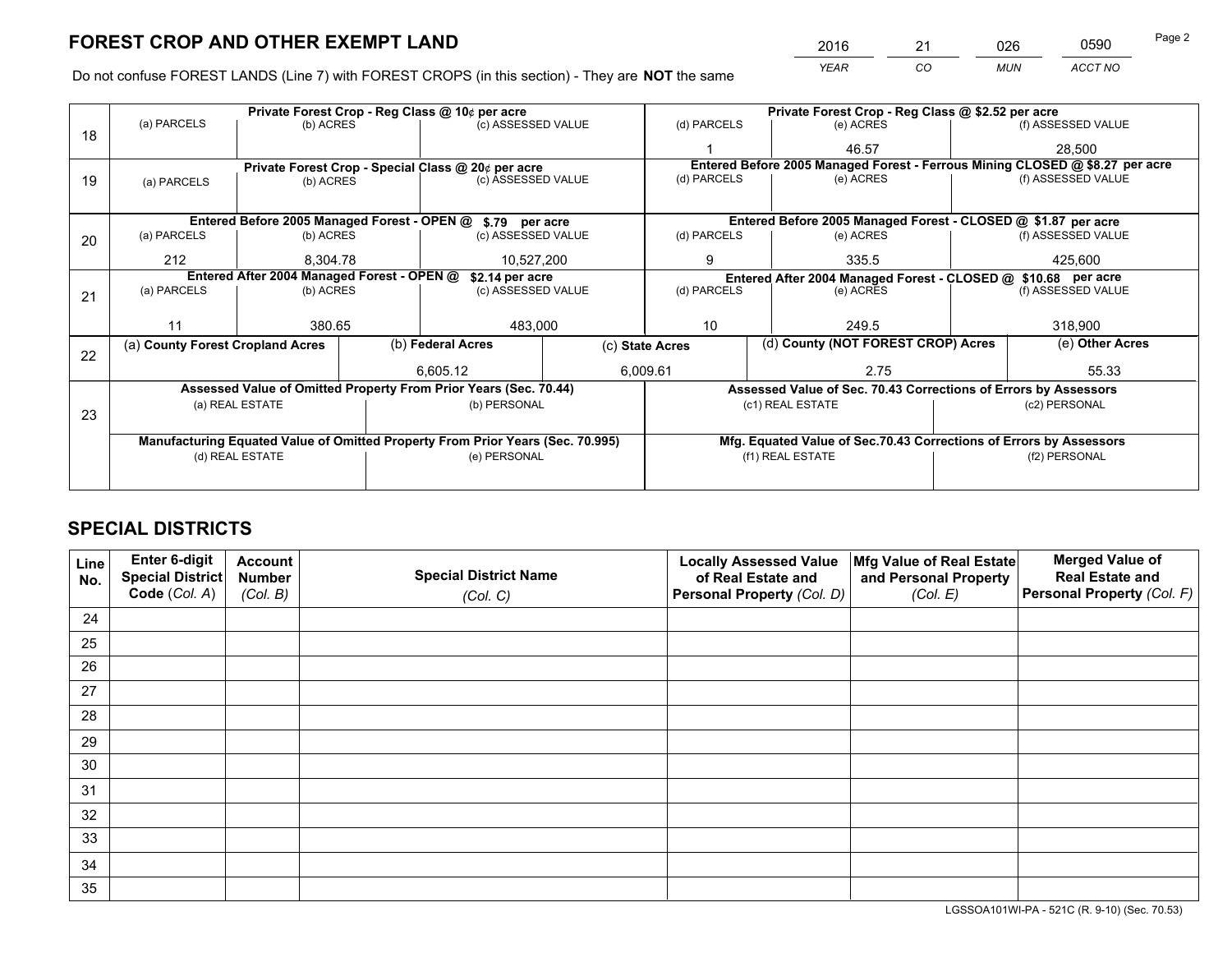|                       |                                                                 |                                             |                                                         | <b>YEAR</b>                                                                       | CO<br><b>MUN</b>                                              | ACCT NO                                                                        |
|-----------------------|-----------------------------------------------------------------|---------------------------------------------|---------------------------------------------------------|-----------------------------------------------------------------------------------|---------------------------------------------------------------|--------------------------------------------------------------------------------|
| Line<br>No.           | <b>Enter 6-digit</b><br><b>School District</b><br>Code (Col. A) | <b>Account</b><br><b>Number</b><br>(Col. B) | <b>School District Name</b><br>(Col. C)                 | <b>Locally Assessed Value</b><br>of Real Estate and<br>Personal Property (Col. D) | Mfg Value of Real Estate<br>and Personal Property<br>(Col. E) | <b>Merged Value of</b><br><b>Real Estate and</b><br>Personal Property (Col. F) |
|                       | A. SCHOOL DISTRICTS (K-8 and K-12)                              |                                             |                                                         |                                                                                   |                                                               |                                                                                |
| 36                    | 212940                                                          | 0131                                        | SCH D OF LAONA                                          | 13,244,300                                                                        | 583,600                                                       | 13,827,900                                                                     |
| 37                    |                                                                 |                                             |                                                         |                                                                                   |                                                               |                                                                                |
| 38                    |                                                                 |                                             |                                                         |                                                                                   |                                                               |                                                                                |
| 39                    |                                                                 |                                             |                                                         |                                                                                   |                                                               |                                                                                |
| 40                    |                                                                 |                                             |                                                         |                                                                                   |                                                               |                                                                                |
| 41                    |                                                                 |                                             |                                                         |                                                                                   |                                                               |                                                                                |
| 42                    |                                                                 |                                             |                                                         |                                                                                   |                                                               |                                                                                |
| 43                    |                                                                 |                                             |                                                         |                                                                                   |                                                               |                                                                                |
| 44                    |                                                                 |                                             |                                                         |                                                                                   |                                                               |                                                                                |
| 45<br>$\overline{46}$ |                                                                 |                                             |                                                         |                                                                                   |                                                               |                                                                                |
| 47                    |                                                                 |                                             |                                                         |                                                                                   |                                                               |                                                                                |
| 48                    |                                                                 |                                             |                                                         |                                                                                   |                                                               |                                                                                |
| 49                    |                                                                 |                                             |                                                         |                                                                                   |                                                               |                                                                                |
| 50                    |                                                                 |                                             | TOTAL ASSESSED VALUE OF SCHOOL DISTRICTS (K-8 and K-12) | 13,244,300                                                                        | 583,600                                                       | 13,827,900                                                                     |
|                       | <b>B.</b><br><b>UNION HIGH SCHOOL DISTRICTS</b>                 |                                             |                                                         |                                                                                   |                                                               |                                                                                |
| 51                    |                                                                 |                                             |                                                         |                                                                                   |                                                               |                                                                                |
| 52                    |                                                                 |                                             |                                                         |                                                                                   |                                                               |                                                                                |
| 53                    |                                                                 |                                             |                                                         |                                                                                   |                                                               |                                                                                |
| 54                    |                                                                 |                                             |                                                         |                                                                                   |                                                               |                                                                                |
| 55                    |                                                                 |                                             | TOTAL ASSESSED VALUE OF UNION HIGH SCHOOLS              |                                                                                   |                                                               |                                                                                |
|                       | C.<br><b>TECHNICAL COLLEGE DISTRICTS</b>                        |                                             |                                                         |                                                                                   |                                                               |                                                                                |
| 56                    | 001600                                                          | 0015                                        | NICOLET TECHNICAL COLLEGE<br><b>RHIN</b>                | 13,244,300                                                                        | 583,600                                                       | 13,827,900                                                                     |
| 57                    |                                                                 |                                             |                                                         |                                                                                   |                                                               |                                                                                |
| 58                    |                                                                 |                                             |                                                         |                                                                                   |                                                               |                                                                                |
| 59                    |                                                                 |                                             | TOTAL ASSESSED VALUE OF TECHNICAL COLLEGES              | 13,244,300                                                                        | 583,600                                                       | 13,827,900                                                                     |

21

026

 *I hereby certify, to the best of my knowledge and belief, this form is complete and correct.*

**SCHOOL DISTRICTS**

| Print name of preparer | Title                    |                | Date (MM / DD / CCYY) |
|------------------------|--------------------------|----------------|-----------------------|
|                        |                          |                |                       |
| Signature of preparer  | Contact Telephone Number | E-mail address |                       |
|                        | $\sim$                   |                |                       |

0590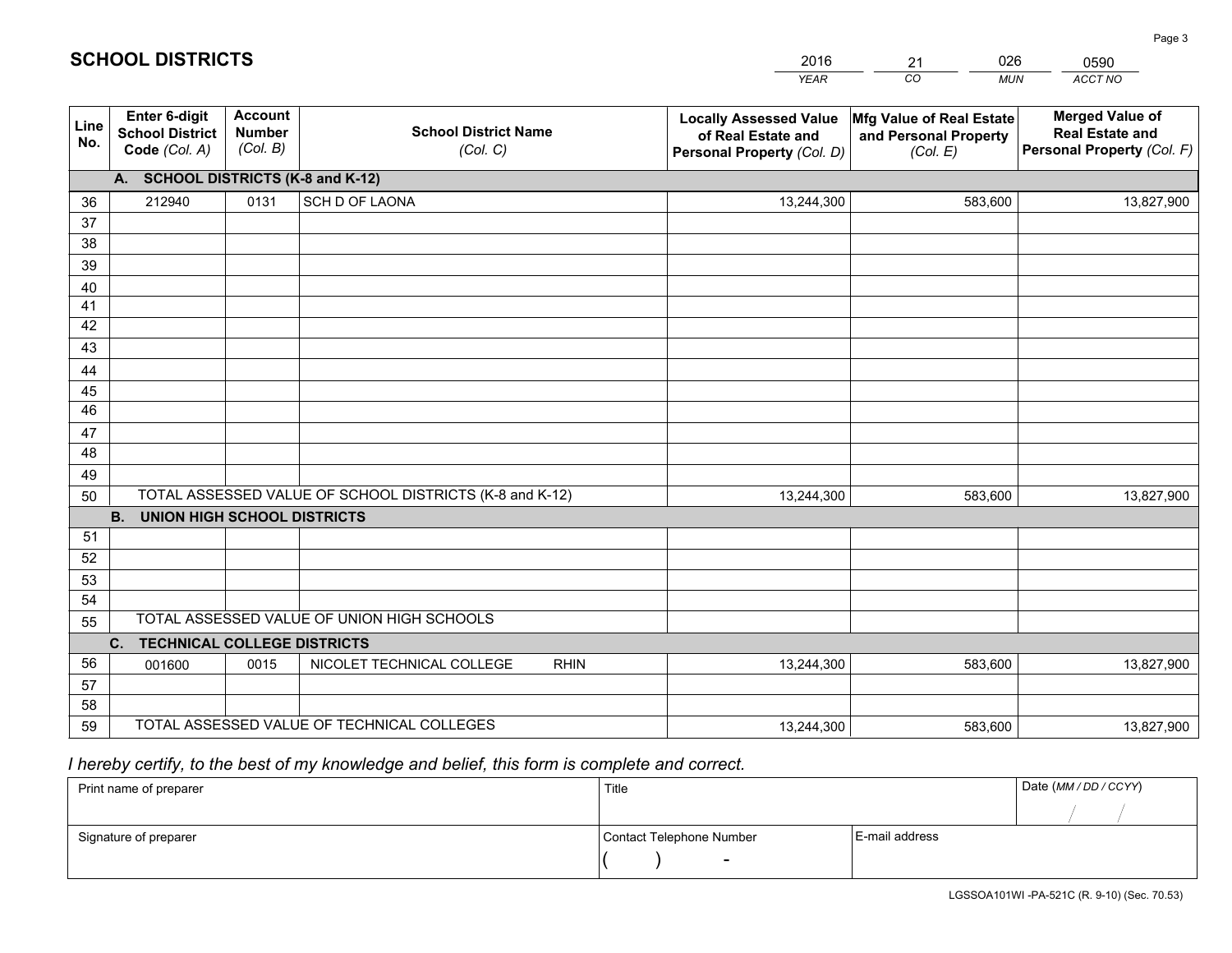### **HIGHLIGHTS**

- 1. Complete the Statement of Assessment after the Board of Review. Reflect any changes made there.
- 2. Use black ink to complete.
- 3. Line 16 must equal Line 50, Col D.
- 4. Line 55 must equal the total of K-8 schools listed on lines 36-49. Do not include K-12 schools in this comparision.
- 5. Line 59, Col. D must equal Line 16.
- 6. Special District, School District and Technical College District values must include both real estate and personal property. Examples of Special districts are: town sanitary districts, public inland lake protection and rehabilitation districts, and metropolitan sewerage districts.
- 7. DO NOT INCLUDE Manufacturing property values.DOR will print these values on the final SOA.

CHERYL TATHAM TOWN OF ROSS 1259 EAGLE ST

CHERYL TATHAM<br>TOWN OF ROSS<br>1259 EAGLE ST

RHINELANDER, WI 54501

RHINELANDER, WI

54501

 8. Accuracy of this form is very important. The values reported directly affect the equalized value DOR calculates for school and special districts.

### **Page 1:**

 If not prefilled, enter the tax year,county and municipal code,municipal type, municipal name and county name on the top of form.

Check the Amended box, if filing an amended / corrected SOA.

 Report the parcel count, acres and assessed value of taxable general property, total parcel count, (real and personal), total acres, and values from final figures set by the Board of Review.

- A. Real Estate land and improvements (buildings, etc.) is reported on lines 1 8, total line 9.
- B. Personal Property is reported on lines 11 14, Column D, total line 15.
- C. To complete this report, use the computer produced summary of the assessment roll that shows these amounts.
- D. Use whole numbers only.
- E. Add each line across and each column down to verify entries.

### **Page 2:**

- A. Report Special Items (not subject to general property tax).
- 1. Private Forest Croplands and Managed Forest Lands are reported on lines 18,19, 20 and 21. Be sure to report assessed values **NOT** taxes.
- 2. You should have copies of the orders of entry, orders of withdrawal, etc., to update your assessment roll.
	- 3. Show hundredths of acres (e.g. 39.75).
- 4. Tax exempt lands are reported on line 22.
- 5. Omitted property and sec. 70.43, Wis. Stats., corrections of errors by assessor are reported on line 23. Report real estate and personal property separately. These should be for **prior years**, not something found on the current assessment roll after the board of review.
- B. Special District (Lines 24-35) Include the value of both real and personal property.
- The Department of Revenue (DOR) preprints much of the information regarding names and codes for schools, special districts,etc. If a district is not listed, enter the name and value only, DOR will enter the proper code.

### **Page 3 School Districts:**

Include the value of both real and personal property.

Report School District (regular, elementary, union high school, and technical college).

- 1. Regular (K-12) and Elementary (K-8) school values are reported on lines 36-49, total on line 50.
- 2. Union High School (UHS) (use only if elementary schools are listed on lines 36-49) are reported on lines 51-54. UHS total value (line 55) must equal to the total **elementary school** values reported on lines 36-49. Do notinclude K-12 schools in this comparison.
- 3. Technical College values are reported on lines 56-58, total on line 59.
- 4. Use the computer summary that shows these amounts to complete this report.

#### **This form is due the second Monday in June. File this report only after your Board of Review is complete.**

 *If you have questions: Return forms to:*

Fax number: (608) 264-6887 PO Box 8971

 Email: lgs@revenue.wi.gov Wisconsin Department of Revenue Call: (608) 261-5341 Local Government Services Section 6-97Madison WI 53708-8971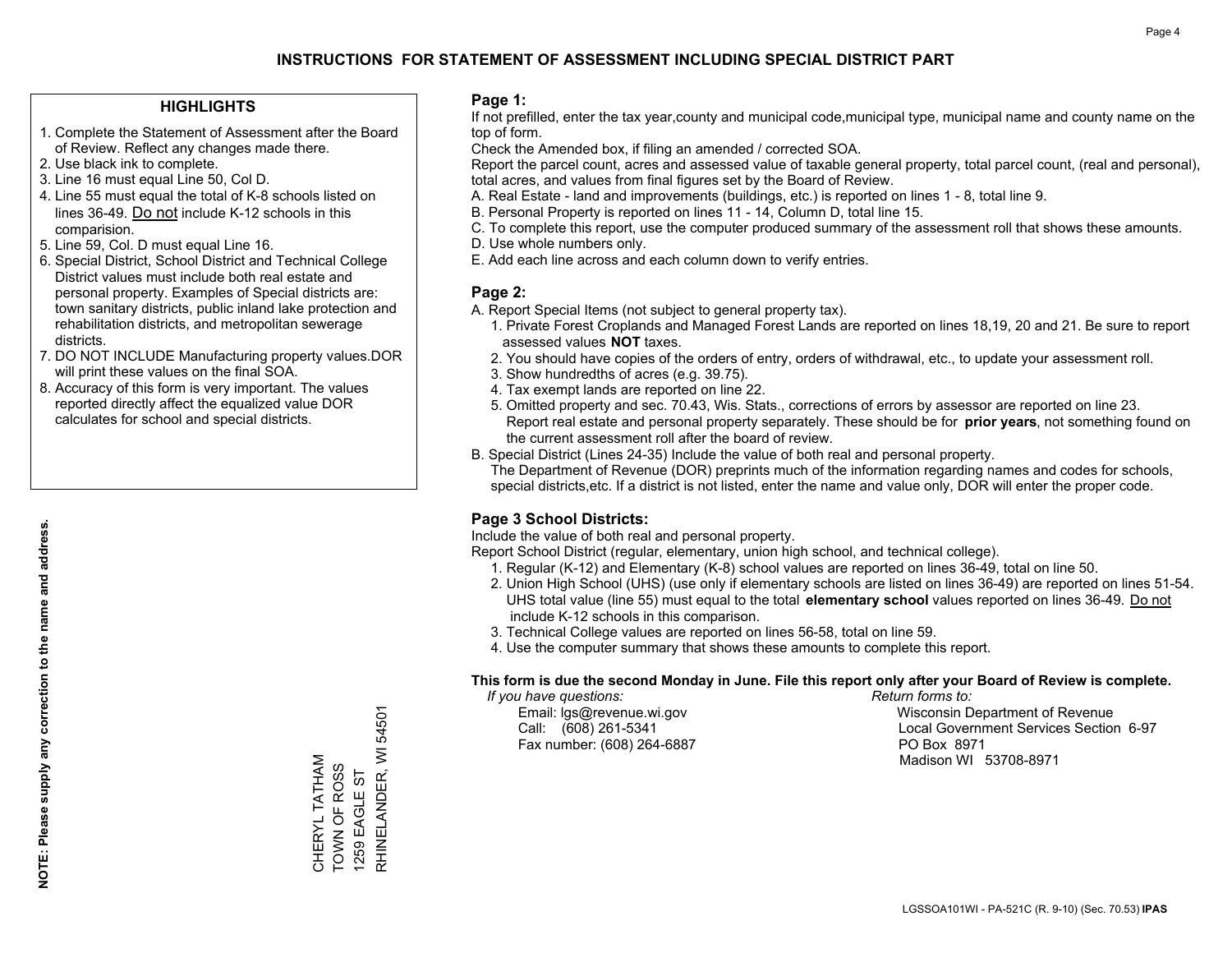**STATEMENT OF ASSESSMENT FOR 2016** 

| 27       | กวล | 0591    |
|----------|-----|---------|
| $\cdots$ | MUN | ACCT NO |

|                | <b>FOR</b>                                   | <b>TOWN OF</b><br><b>OF</b><br>Town - Village - City                                                                                                                                         | <b>WABENO</b><br><b>Municipality Name</b>                                                 |                | <b>FOREST COUNTY</b><br><b>County Name</b> |                                        |                                         | WHEN COMPLETING THIS DOCUMENT<br>DO NOT WRITE OVER X's OR IN SHADED AREAS |
|----------------|----------------------------------------------|----------------------------------------------------------------------------------------------------------------------------------------------------------------------------------------------|-------------------------------------------------------------------------------------------|----------------|--------------------------------------------|----------------------------------------|-----------------------------------------|---------------------------------------------------------------------------|
| Line<br>No.    | <b>REAL ESTATE</b><br>(See Lines 18 - 22 for |                                                                                                                                                                                              | PARCEL COUNT<br>NO. OF ACRES<br><b>WHOLE</b><br>TOTAL LAND   IMPROVEMENTS<br>NUMBERS ONLY |                | <b>VALUE OF</b><br><b>LAND</b>             | <b>VALUE OF</b><br><b>IMPROVEMENTS</b> | TOTAL VALUE OF LAND<br>AND IMPROVEMENTS |                                                                           |
|                |                                              | other Real Estate)                                                                                                                                                                           | Col. A                                                                                    | Col. B         | Col. C                                     | Col. D                                 | Col. E                                  | Col. F                                                                    |
| 1              |                                              | <b>RESIDENTIAL - Class 1</b>                                                                                                                                                                 | 1,236                                                                                     | 722            | 1,316                                      | 22,771,300                             | 46,362,300                              | 69,133,600                                                                |
| 2              |                                              | <b>COMMERCIAL - Class 2</b>                                                                                                                                                                  | 118                                                                                       | 61             | 120                                        | 645,900                                | 4,044,500                               | 4,690,400                                                                 |
| 3              |                                              | <b>MANUFACTURING - Class 3</b>                                                                                                                                                               | 3                                                                                         | $\overline{2}$ | 46                                         | 111,700                                | 575,800                                 | 687,500                                                                   |
| 4              |                                              | <b>AGRICULTURAL - Class 4</b>                                                                                                                                                                | 20                                                                                        |                | 379                                        | 51,500                                 |                                         | 51,500                                                                    |
| 5              |                                              | <b>UNDEVELOPED - Class 5</b>                                                                                                                                                                 | 42                                                                                        |                | 553                                        | 311,500                                |                                         | 311,500                                                                   |
| 6              | AGRICULTURAL FOREST - Class 5m               |                                                                                                                                                                                              | 13                                                                                        |                | 378                                        | 330,400                                |                                         | 330,400                                                                   |
| $\overline{7}$ |                                              | FOREST LANDS - Class 6                                                                                                                                                                       | 127                                                                                       |                | 3,569                                      | 6,605,300                              |                                         | 6,605,300                                                                 |
| 8              |                                              | OTHER - Class 7                                                                                                                                                                              | 5                                                                                         | 5              | 12                                         | 36,100                                 | 465,100                                 | 501,200                                                                   |
| 9              |                                              | TOTAL - ALL COLUMNS                                                                                                                                                                          | 1,564                                                                                     | 790            | 6,373                                      | 30,863,700                             | 51,447,700                              | 82,311,400                                                                |
| 10             |                                              | NUMBER OF PERSONAL PROPERTY ACCOUNTS IN ROLL                                                                                                                                                 |                                                                                           |                | 65                                         | <b>LOCALLY ASSESSED</b>                | <b>MANUFACTURING</b>                    | <b>MERGED</b>                                                             |
| 11             |                                              | BOATS AND OTHER WATERCRAFT NOT EXEMPT - Code 1                                                                                                                                               |                                                                                           |                |                                            | 0                                      | 0                                       | 0                                                                         |
| 12             |                                              | MACHINERY, TOOLS AND PATTERNS - Code 2                                                                                                                                                       |                                                                                           |                |                                            | 94,400                                 | 92,400                                  | 186,800                                                                   |
| 13             |                                              | FURNITURE, FIXTURES AND EQUIPMENT - Code 3                                                                                                                                                   |                                                                                           |                |                                            | 663,500                                | 400                                     | 663,900                                                                   |
| 14             |                                              | ALL OTHER PERSONAL PROPERTY NOT EXEMPT - Codes 4A, 4B, 4C                                                                                                                                    |                                                                                           |                |                                            | 200,300                                | 500                                     | 200,800                                                                   |
| 15             |                                              | TOTAL OF PERSONAL PROPERTY NOT EXEMPT (Total of Lines 11-14)                                                                                                                                 |                                                                                           |                |                                            | 958,200                                | 93,300                                  | 1,051,500                                                                 |
| 16             |                                              | AGGREGATE ASSESSED VALUE OF ALL PROPERTY SUBJECT TO THE GENERAL PROPERTY TAX (Total of Lines 9F and 15F)<br>MUST EQUAL TOTAL VALUE OF THE SCHOOL DISTRICTS (K-12 PLUS K-8) - Line 50, Col. F |                                                                                           |                |                                            |                                        |                                         | 83,362,900                                                                |
| 17             |                                              | <b>BOARD OF REVIEW</b>                                                                                                                                                                       |                                                                                           |                | Name of Assessor                           |                                        | Telephone #                             |                                                                           |
|                |                                              | DATE OF FINAL ADJOURNMENT                                                                                                                                                                    | 05/09/2016                                                                                |                | PETER LIPTACK                              |                                        |                                         | (715) 276-7194                                                            |

REMARKS

The Assessment Ratio to be used in calculating the estimated Fair Market Value on tax bills for this tax district is 1.066205577

This ratio should be used to convert assessed values to "Calculate Equalized Values" in Step 1 of the Lottery and Gaming Credit Calculations.<br>This ratio should be used in the "Computation of Tax Equivalent" schedule of the Commission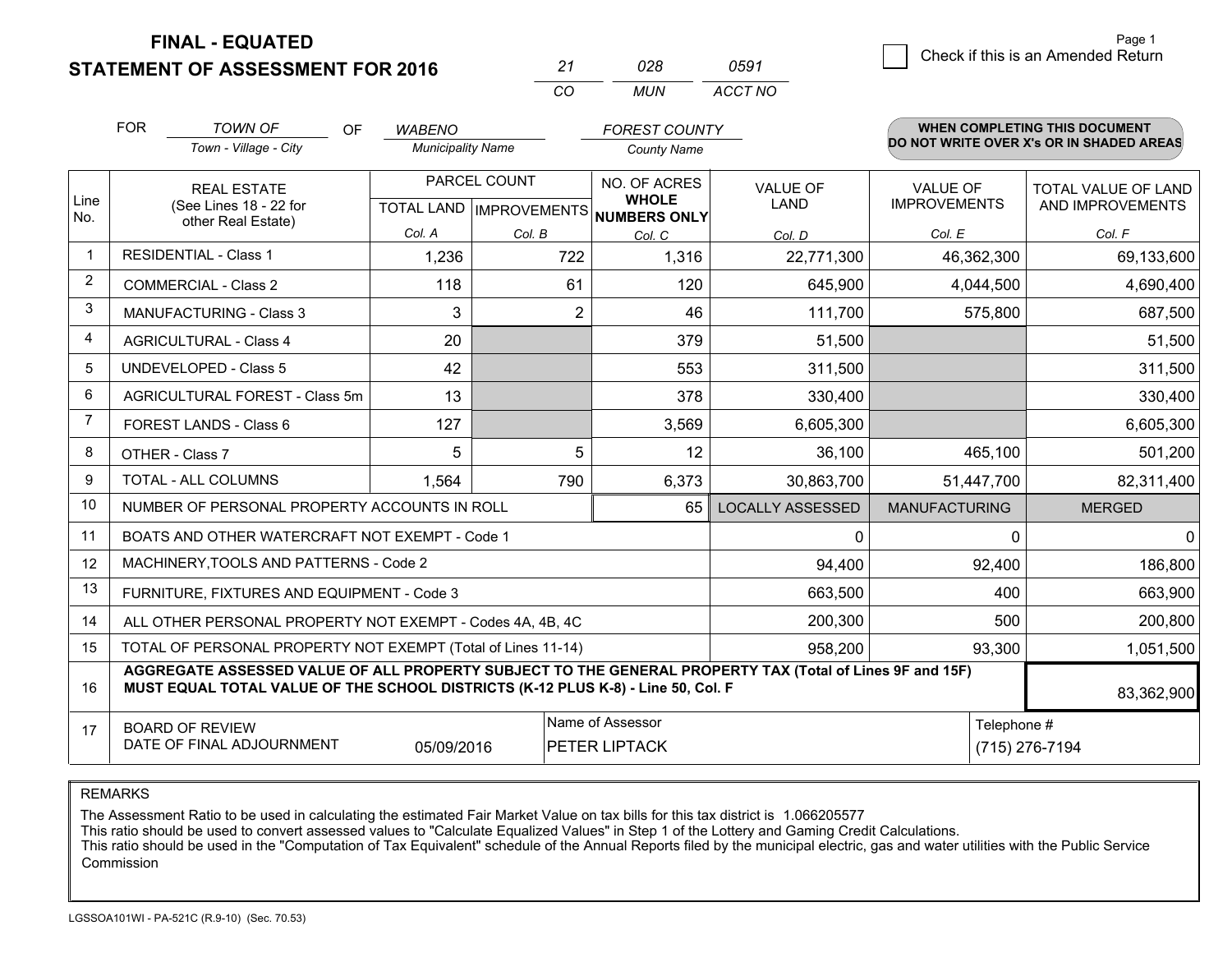*YEAR CO MUN ACCT NO* <sup>2016</sup> <sup>21</sup> <sup>028</sup> <sup>0591</sup>

Do not confuse FOREST LANDS (Line 7) with FOREST CROPS (in this section) - They are **NOT** the same

|    |                                                                                |                 |  | Private Forest Crop - Reg Class @ 10¢ per acre                   |  | Private Forest Crop - Reg Class @ \$2.52 per acre |                                                                    |                                                               |               |                                                                              |
|----|--------------------------------------------------------------------------------|-----------------|--|------------------------------------------------------------------|--|---------------------------------------------------|--------------------------------------------------------------------|---------------------------------------------------------------|---------------|------------------------------------------------------------------------------|
| 18 | (a) PARCELS                                                                    | (b) ACRES       |  | (c) ASSESSED VALUE                                               |  | (d) PARCELS                                       |                                                                    | (e) ACRES                                                     |               | (f) ASSESSED VALUE                                                           |
|    |                                                                                |                 |  |                                                                  |  |                                                   |                                                                    | 87                                                            |               | 149,200                                                                      |
|    |                                                                                |                 |  | Private Forest Crop - Special Class @ 20¢ per acre               |  |                                                   |                                                                    |                                                               |               | Entered Before 2005 Managed Forest - Ferrous Mining CLOSED @ \$8.27 per acre |
| 19 | (a) PARCELS                                                                    | (b) ACRES       |  | (c) ASSESSED VALUE                                               |  | (d) PARCELS                                       |                                                                    | (e) ACRES                                                     |               | (f) ASSESSED VALUE                                                           |
|    |                                                                                |                 |  |                                                                  |  |                                                   |                                                                    |                                                               |               |                                                                              |
|    |                                                                                |                 |  | Entered Before 2005 Managed Forest - OPEN @ \$.79 per acre       |  |                                                   |                                                                    | Entered Before 2005 Managed Forest - CLOSED @ \$1.87 per acre |               |                                                                              |
| 20 | (a) PARCELS                                                                    | (b) ACRES       |  | (c) ASSESSED VALUE                                               |  | (d) PARCELS                                       |                                                                    | (e) ACRES                                                     |               | (f) ASSESSED VALUE                                                           |
|    | 110                                                                            | 4,346.91        |  | 7,455,100                                                        |  | 11                                                |                                                                    | 404.41<br>803,600                                             |               |                                                                              |
|    | Entered After 2004 Managed Forest - OPEN @<br>\$2.14 per acre                  |                 |  |                                                                  |  |                                                   | Entered After 2004 Managed Forest - CLOSED @ \$10.68 per acre      |                                                               |               |                                                                              |
| 21 | (a) PARCELS                                                                    | (b) ACRES       |  | (c) ASSESSED VALUE                                               |  | (d) PARCELS                                       | (e) ACRES                                                          |                                                               |               | (f) ASSESSED VALUE                                                           |
|    |                                                                                |                 |  |                                                                  |  |                                                   |                                                                    |                                                               |               |                                                                              |
|    | 10                                                                             | 420.84          |  | 731,800                                                          |  | 16                                                | 596.42                                                             |                                                               | 1,277,900     |                                                                              |
|    | (a) County Forest Cropland Acres                                               |                 |  | (b) Federal Acres                                                |  | (c) State Acres                                   |                                                                    | (d) County (NOT FOREST CROP) Acres                            |               | (e) Other Acres                                                              |
| 22 |                                                                                |                 |  | 56.235.02                                                        |  | 303.81                                            |                                                                    | 29.92                                                         |               | 776.11                                                                       |
|    |                                                                                |                 |  |                                                                  |  |                                                   |                                                                    |                                                               |               |                                                                              |
|    |                                                                                |                 |  | Assessed Value of Omitted Property From Prior Years (Sec. 70.44) |  |                                                   | Assessed Value of Sec. 70.43 Corrections of Errors by Assessors    |                                                               |               |                                                                              |
| 23 |                                                                                | (a) REAL ESTATE |  | (b) PERSONAL                                                     |  |                                                   |                                                                    | (c1) REAL ESTATE                                              |               | (c2) PERSONAL                                                                |
|    |                                                                                | 803.600         |  |                                                                  |  |                                                   |                                                                    |                                                               |               |                                                                              |
|    | Manufacturing Equated Value of Omitted Property From Prior Years (Sec. 70.995) |                 |  |                                                                  |  |                                                   | Mfg. Equated Value of Sec.70.43 Corrections of Errors by Assessors |                                                               |               |                                                                              |
|    | (d) REAL ESTATE                                                                |                 |  | (e) PERSONAL                                                     |  |                                                   |                                                                    | (f1) REAL ESTATE                                              | (f2) PERSONAL |                                                                              |
|    |                                                                                |                 |  |                                                                  |  |                                                   |                                                                    |                                                               |               |                                                                              |

# **SPECIAL DISTRICTS**

| <b>Line</b><br>No. | Enter 6-digit<br><b>Special District</b><br>Code (Col. A) | <b>Account</b><br><b>Number</b><br>(Col. B) | <b>Special District Name</b><br>(Col. C) | <b>Locally Assessed Value</b><br>of Real Estate and<br>Personal Property (Col. D) | Mfg Value of Real Estate<br>and Personal Property<br>(Col. E) | <b>Merged Value of</b><br><b>Real Estate and</b><br>Personal Property (Col. F) |
|--------------------|-----------------------------------------------------------|---------------------------------------------|------------------------------------------|-----------------------------------------------------------------------------------|---------------------------------------------------------------|--------------------------------------------------------------------------------|
| 24                 | 217030                                                    | 0148                                        | <b>WABENO SANITARY DISTRICT #1</b>       | 22,719,200                                                                        |                                                               | 22,719,200                                                                     |
| 25                 |                                                           |                                             |                                          |                                                                                   |                                                               |                                                                                |
| 26                 |                                                           |                                             |                                          |                                                                                   |                                                               |                                                                                |
| 27                 |                                                           |                                             |                                          |                                                                                   |                                                               |                                                                                |
| 28                 |                                                           |                                             |                                          |                                                                                   |                                                               |                                                                                |
| 29                 |                                                           |                                             |                                          |                                                                                   |                                                               |                                                                                |
| 30                 |                                                           |                                             |                                          |                                                                                   |                                                               |                                                                                |
| 31                 |                                                           |                                             |                                          |                                                                                   |                                                               |                                                                                |
| 32                 |                                                           |                                             |                                          |                                                                                   |                                                               |                                                                                |
| 33                 |                                                           |                                             |                                          |                                                                                   |                                                               |                                                                                |
| 34                 |                                                           |                                             |                                          |                                                                                   |                                                               |                                                                                |
| 35                 |                                                           |                                             |                                          |                                                                                   |                                                               |                                                                                |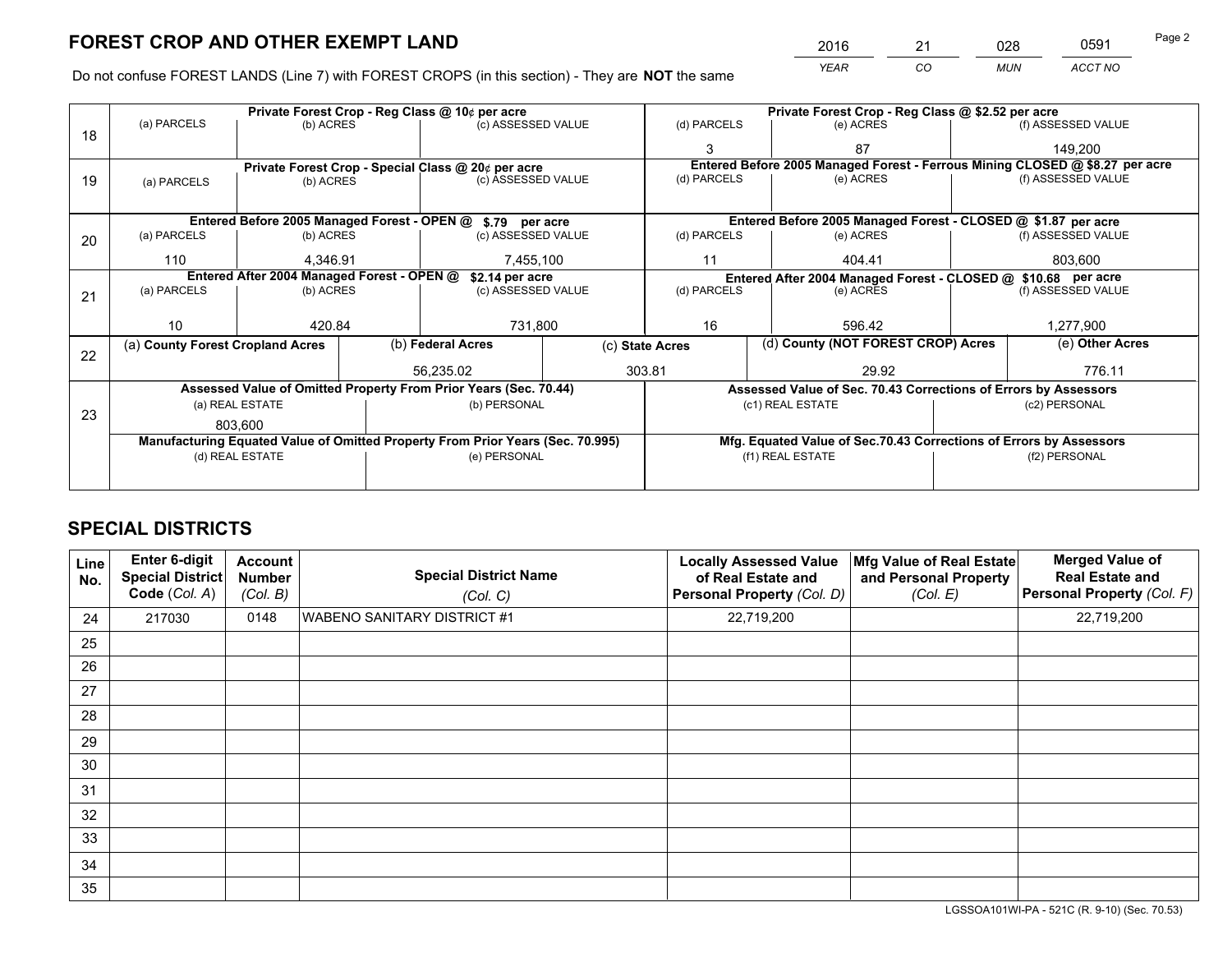|             |                                                                 |                                             |                                                         | <b>YEAR</b>                                                                       | CO<br><b>MUN</b>                                              | ACCT NO                                                                        |
|-------------|-----------------------------------------------------------------|---------------------------------------------|---------------------------------------------------------|-----------------------------------------------------------------------------------|---------------------------------------------------------------|--------------------------------------------------------------------------------|
| Line<br>No. | <b>Enter 6-digit</b><br><b>School District</b><br>Code (Col. A) | <b>Account</b><br><b>Number</b><br>(Col. B) | <b>School District Name</b><br>(Col. C)                 | <b>Locally Assessed Value</b><br>of Real Estate and<br>Personal Property (Col. D) | Mfg Value of Real Estate<br>and Personal Property<br>(Col. E) | <b>Merged Value of</b><br><b>Real Estate and</b><br>Personal Property (Col. F) |
|             | A. SCHOOL DISTRICTS (K-8 and K-12)                              |                                             |                                                         |                                                                                   |                                                               |                                                                                |
| 36          | 215992                                                          | 0132                                        | SCH D OF WABENO AREA                                    | 82,582,100                                                                        | 780,800                                                       | 83,362,900                                                                     |
| 37          |                                                                 |                                             |                                                         |                                                                                   |                                                               |                                                                                |
| 38          |                                                                 |                                             |                                                         |                                                                                   |                                                               |                                                                                |
| 39          |                                                                 |                                             |                                                         |                                                                                   |                                                               |                                                                                |
| 40          |                                                                 |                                             |                                                         |                                                                                   |                                                               |                                                                                |
| 41          |                                                                 |                                             |                                                         |                                                                                   |                                                               |                                                                                |
| 42          |                                                                 |                                             |                                                         |                                                                                   |                                                               |                                                                                |
| 43          |                                                                 |                                             |                                                         |                                                                                   |                                                               |                                                                                |
| 44          |                                                                 |                                             |                                                         |                                                                                   |                                                               |                                                                                |
| 45<br>46    |                                                                 |                                             |                                                         |                                                                                   |                                                               |                                                                                |
| 47          |                                                                 |                                             |                                                         |                                                                                   |                                                               |                                                                                |
| 48          |                                                                 |                                             |                                                         |                                                                                   |                                                               |                                                                                |
| 49          |                                                                 |                                             |                                                         |                                                                                   |                                                               |                                                                                |
| 50          |                                                                 |                                             | TOTAL ASSESSED VALUE OF SCHOOL DISTRICTS (K-8 and K-12) | 82,582,100                                                                        | 780,800                                                       | 83,362,900                                                                     |
|             | <b>B.</b><br><b>UNION HIGH SCHOOL DISTRICTS</b>                 |                                             |                                                         |                                                                                   |                                                               |                                                                                |
| 51          |                                                                 |                                             |                                                         |                                                                                   |                                                               |                                                                                |
| 52          |                                                                 |                                             |                                                         |                                                                                   |                                                               |                                                                                |
| 53          |                                                                 |                                             |                                                         |                                                                                   |                                                               |                                                                                |
| 54          |                                                                 |                                             |                                                         |                                                                                   |                                                               |                                                                                |
| 55          |                                                                 |                                             | TOTAL ASSESSED VALUE OF UNION HIGH SCHOOLS              |                                                                                   |                                                               |                                                                                |
|             | C.<br><b>TECHNICAL COLLEGE DISTRICTS</b>                        |                                             |                                                         |                                                                                   |                                                               |                                                                                |
| 56          | 001600                                                          | 0015                                        | NICOLET TECHNICAL COLLEGE<br><b>RHIN</b>                | 82,582,100                                                                        | 780,800                                                       | 83,362,900                                                                     |
| 57          |                                                                 |                                             |                                                         |                                                                                   |                                                               |                                                                                |
| 58          |                                                                 |                                             |                                                         |                                                                                   |                                                               |                                                                                |
| 59          |                                                                 |                                             | TOTAL ASSESSED VALUE OF TECHNICAL COLLEGES              | 82,582,100                                                                        | 780,800                                                       | 83,362,900                                                                     |

21

028

 *I hereby certify, to the best of my knowledge and belief, this form is complete and correct.*

**SCHOOL DISTRICTS**

| Print name of preparer | Title                    |                | Date (MM / DD / CCYY) |
|------------------------|--------------------------|----------------|-----------------------|
|                        |                          |                |                       |
| Signature of preparer  | Contact Telephone Number | E-mail address |                       |
|                        |                          |                |                       |

0591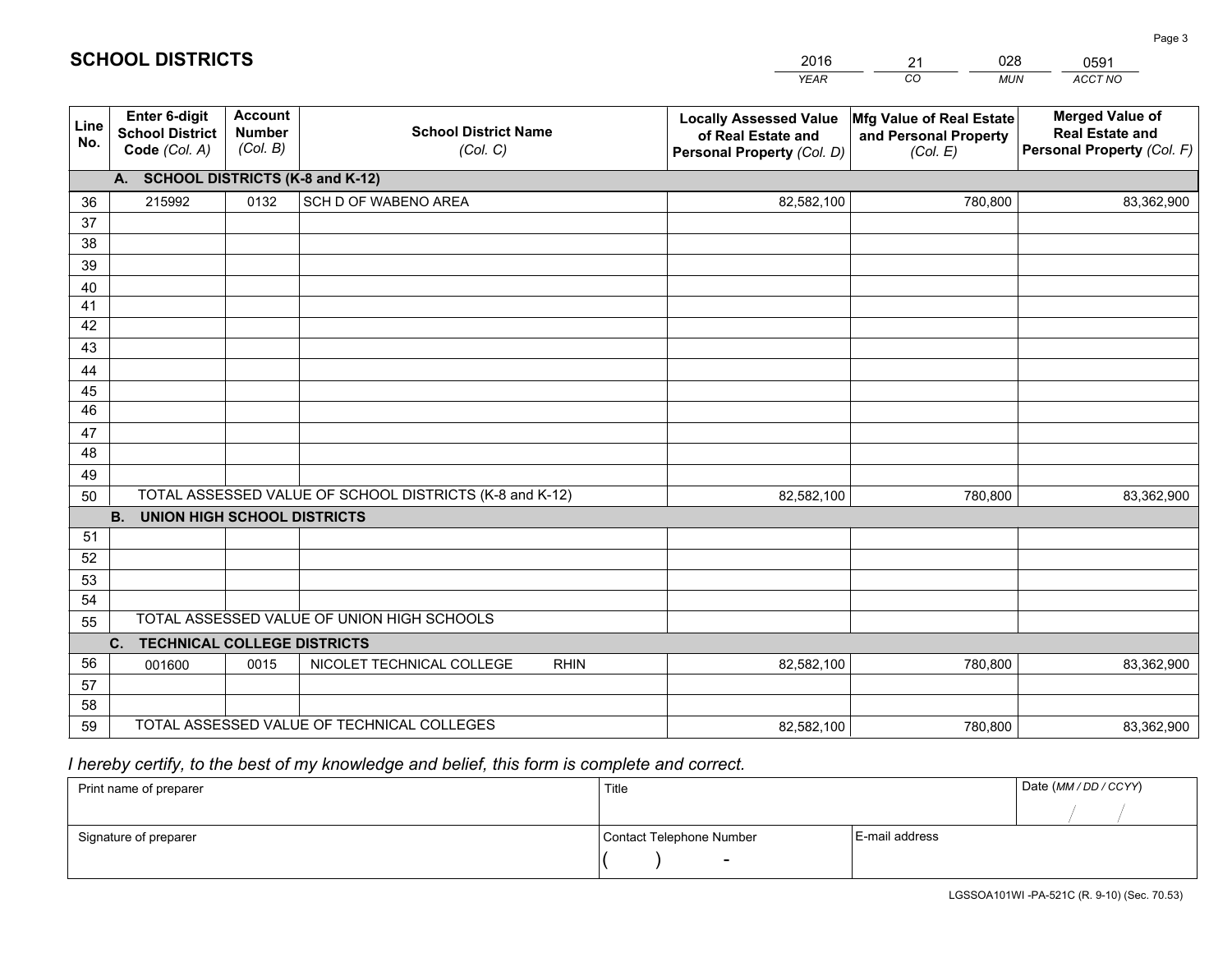### **HIGHLIGHTS**

- 1. Complete the Statement of Assessment after the Board of Review. Reflect any changes made there.
- 2. Use black ink to complete.
- 3. Line 16 must equal Line 50, Col D.
- 4. Line 55 must equal the total of K-8 schools listed on lines 36-49. Do not include K-12 schools in this comparision.
- 5. Line 59, Col. D must equal Line 16.
- 6. Special District, School District and Technical College District values must include both real estate and personal property. Examples of Special districts are: town sanitary districts, public inland lake protection and rehabilitation districts, and metropolitan sewerage districts.
- 7. DO NOT INCLUDE Manufacturing property values.DOR will print these values on the final SOA.

BRENDA ST. PETER TOWN OF WABENO

BRENDA ST. PETER<br>TOWN OF WABENO

PO BOX 447

PO BOX 447

WABENO, WI 54566 - 0447

WABENO, WI 54566 - 0447

 8. Accuracy of this form is very important. The values reported directly affect the equalized value DOR calculates for school and special districts.

### **Page 1:**

 If not prefilled, enter the tax year,county and municipal code,municipal type, municipal name and county name on the top of form.

Check the Amended box, if filing an amended / corrected SOA.

 Report the parcel count, acres and assessed value of taxable general property, total parcel count, (real and personal), total acres, and values from final figures set by the Board of Review.

- A. Real Estate land and improvements (buildings, etc.) is reported on lines 1 8, total line 9.
- B. Personal Property is reported on lines 11 14, Column D, total line 15.
- C. To complete this report, use the computer produced summary of the assessment roll that shows these amounts.
- D. Use whole numbers only.
- E. Add each line across and each column down to verify entries.

### **Page 2:**

- A. Report Special Items (not subject to general property tax).
- 1. Private Forest Croplands and Managed Forest Lands are reported on lines 18,19, 20 and 21. Be sure to report assessed values **NOT** taxes.
- 2. You should have copies of the orders of entry, orders of withdrawal, etc., to update your assessment roll.
	- 3. Show hundredths of acres (e.g. 39.75).
- 4. Tax exempt lands are reported on line 22.
- 5. Omitted property and sec. 70.43, Wis. Stats., corrections of errors by assessor are reported on line 23. Report real estate and personal property separately. These should be for **prior years**, not something found on the current assessment roll after the board of review.
- B. Special District (Lines 24-35) Include the value of both real and personal property.
- The Department of Revenue (DOR) preprints much of the information regarding names and codes for schools, special districts,etc. If a district is not listed, enter the name and value only, DOR will enter the proper code.

### **Page 3 School Districts:**

Include the value of both real and personal property.

Report School District (regular, elementary, union high school, and technical college).

- 1. Regular (K-12) and Elementary (K-8) school values are reported on lines 36-49, total on line 50.
- 2. Union High School (UHS) (use only if elementary schools are listed on lines 36-49) are reported on lines 51-54. UHS total value (line 55) must equal to the total **elementary school** values reported on lines 36-49. Do notinclude K-12 schools in this comparison.
- 3. Technical College values are reported on lines 56-58, total on line 59.
- 4. Use the computer summary that shows these amounts to complete this report.

#### **This form is due the second Monday in June. File this report only after your Board of Review is complete.**

 *If you have questions: Return forms to:*

Fax number: (608) 264-6887 PO Box 8971

 Email: lgs@revenue.wi.gov Wisconsin Department of Revenue Call: (608) 261-5341 Local Government Services Section 6-97Madison WI 53708-8971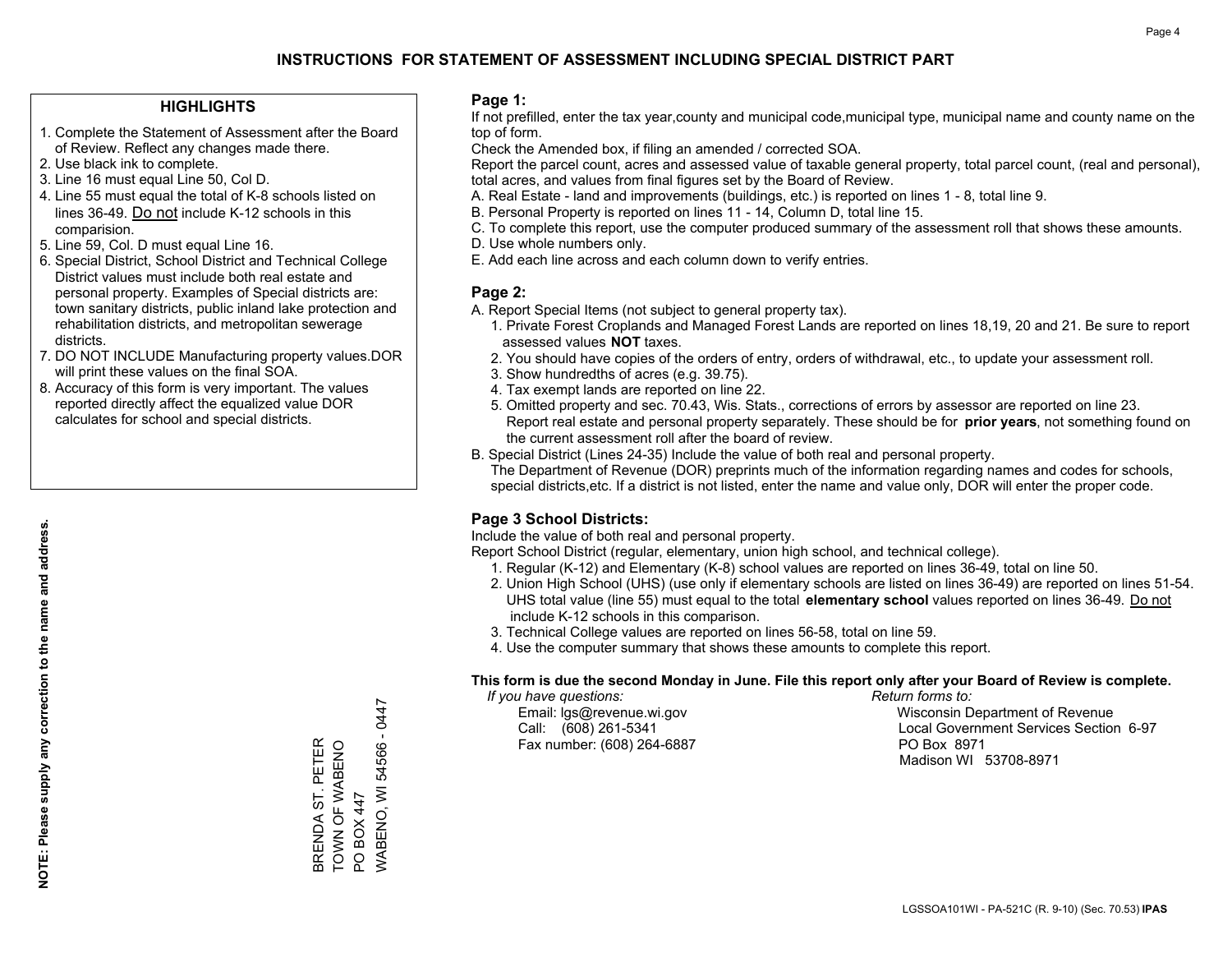**STATEMENT OF ASSESSMENT FOR 2016** 

|          | ン11   | ハロン     |  |
|----------|-------|---------|--|
| $\cdots$ | MI IN | ACCT NO |  |

|                | <b>FOR</b>                                                                                                                                                                                                 | CITY OF<br><b>OF</b><br>Town - Village - City                                                                                     | <b>CRANDON</b><br><b>Municipality Name</b>           |               | <b>FOREST COUNTY</b><br><b>County Name</b> |                                |                                        | WHEN COMPLETING THIS DOCUMENT<br>DO NOT WRITE OVER X's OR IN SHADED AREAS |
|----------------|------------------------------------------------------------------------------------------------------------------------------------------------------------------------------------------------------------|-----------------------------------------------------------------------------------------------------------------------------------|------------------------------------------------------|---------------|--------------------------------------------|--------------------------------|----------------------------------------|---------------------------------------------------------------------------|
| Line<br>No.    | <b>REAL ESTATE</b><br>(See Lines 18 - 22 for<br>other Real Estate)                                                                                                                                         |                                                                                                                                   | PARCEL COUNT<br>TOTAL LAND IMPROVEMENTS NUMBERS ONLY |               | NO. OF ACRES<br><b>WHOLE</b>               | <b>VALUE OF</b><br><b>LAND</b> | <b>VALUE OF</b><br><b>IMPROVEMENTS</b> | TOTAL VALUE OF LAND<br>AND IMPROVEMENTS                                   |
| $\mathbf{1}$   | <b>RESIDENTIAL - Class 1</b>                                                                                                                                                                               |                                                                                                                                   | Col. A<br>1,172                                      | Col. B<br>767 | Col. C<br>484                              | Col. D<br>19,766,000           | Col. E<br>47,131,400                   | Col. F<br>66,897,400                                                      |
| $\overline{2}$ | <b>COMMERCIAL - Class 2</b>                                                                                                                                                                                |                                                                                                                                   | 229                                                  | 140           | 159                                        | 4,487,400                      | 16,012,000                             | 20,499,400                                                                |
| 3              | <b>MANUFACTURING - Class 3</b>                                                                                                                                                                             |                                                                                                                                   | $\overline{2}$                                       | 2             | 11                                         | 37,500                         | 753,600                                | 791,100                                                                   |
| 4              | <b>AGRICULTURAL - Class 4</b>                                                                                                                                                                              |                                                                                                                                   | 17                                                   |               | 413                                        | 29,500                         |                                        | 29,500                                                                    |
| 5              | <b>UNDEVELOPED - Class 5</b>                                                                                                                                                                               |                                                                                                                                   | 31                                                   |               | 131                                        | 41,300                         |                                        | 41,300                                                                    |
| 6              |                                                                                                                                                                                                            | AGRICULTURAL FOREST - Class 5m                                                                                                    | 5                                                    |               | 68                                         | 80,300                         |                                        | 80,300                                                                    |
| $\overline{7}$ | FOREST LANDS - Class 6                                                                                                                                                                                     |                                                                                                                                   | 53                                                   |               | 734                                        | 1,244,700                      |                                        | 1,244,700                                                                 |
| 8              | OTHER - Class 7                                                                                                                                                                                            |                                                                                                                                   | $\overline{7}$                                       | 7             | 9                                          | 67,500                         | 598,400                                | 665,900                                                                   |
| 9              | TOTAL - ALL COLUMNS                                                                                                                                                                                        |                                                                                                                                   | 1,516                                                | 916           | 2,009                                      | 25,754,200                     | 64,495,400                             | 90,249,600                                                                |
| 10             | NUMBER OF PERSONAL PROPERTY ACCOUNTS IN ROLL                                                                                                                                                               |                                                                                                                                   |                                                      |               | 150                                        | <b>LOCALLY ASSESSED</b>        | <b>MANUFACTURING</b>                   | <b>MERGED</b>                                                             |
| 11             |                                                                                                                                                                                                            | BOATS AND OTHER WATERCRAFT NOT EXEMPT - Code 1                                                                                    |                                                      |               | 0                                          | 0                              | $\overline{0}$                         |                                                                           |
| 12             |                                                                                                                                                                                                            | MACHINERY, TOOLS AND PATTERNS - Code 2                                                                                            |                                                      |               |                                            | 527,300                        | 137,700                                | 665,000                                                                   |
| 13             |                                                                                                                                                                                                            | FURNITURE, FIXTURES AND EQUIPMENT - Code 3                                                                                        |                                                      |               | 933,600                                    | 18,000                         | 951,600                                |                                                                           |
| 14             |                                                                                                                                                                                                            | ALL OTHER PERSONAL PROPERTY NOT EXEMPT - Codes 4A, 4B, 4C                                                                         |                                                      |               | 81,150                                     | 237,800                        | 318,950                                |                                                                           |
| 15             |                                                                                                                                                                                                            | TOTAL OF PERSONAL PROPERTY NOT EXEMPT (Total of Lines 11-14)                                                                      |                                                      |               | 1,542,050                                  | 393,500                        | 1,935,550                              |                                                                           |
| 16             | AGGREGATE ASSESSED VALUE OF ALL PROPERTY SUBJECT TO THE GENERAL PROPERTY TAX (Total of Lines 9F and 15F)<br>MUST EQUAL TOTAL VALUE OF THE SCHOOL DISTRICTS (K-12 PLUS K-8) - Line 50, Col. F<br>92,185,150 |                                                                                                                                   |                                                      |               |                                            |                                |                                        |                                                                           |
| 17             |                                                                                                                                                                                                            | Name of Assessor<br>Telephone #<br><b>BOARD OF REVIEW</b><br>DATE OF FINAL ADJOURNMENT<br><b>MICHEAL A CHILDERS</b><br>06/22/2016 |                                                      |               |                                            |                                | (715) 478-2881                         |                                                                           |

REMARKS

The Assessment Ratio to be used in calculating the estimated Fair Market Value on tax bills for this tax district is 1.011397042

This ratio should be used to convert assessed values to "Calculate Equalized Values" in Step 1 of the Lottery and Gaming Credit Calculations.<br>This ratio should be used in the "Computation of Tax Equivalent" schedule of the Commission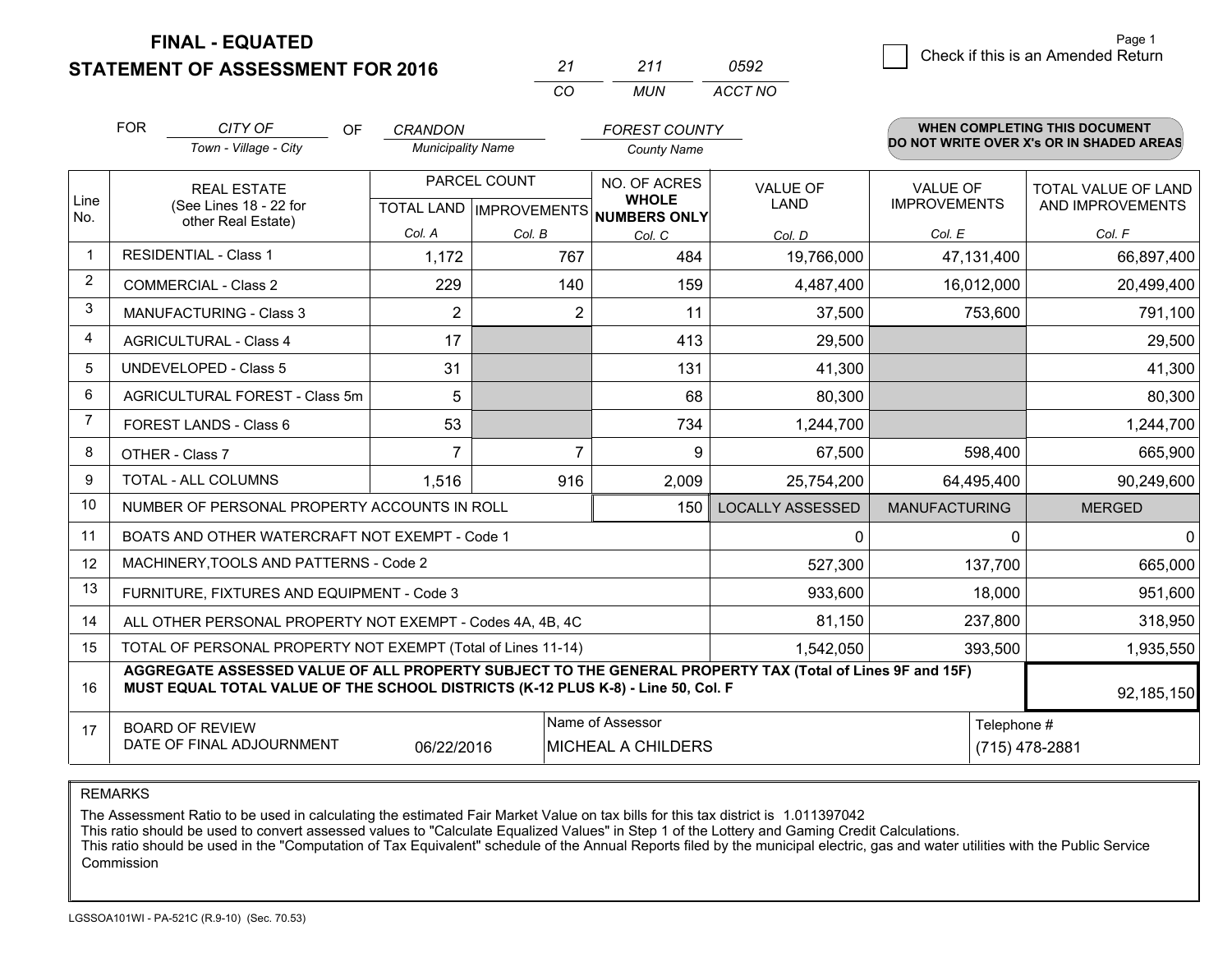*YEAR CO MUN ACCT NO* <sup>2016</sup> <sup>21</sup> <sup>211</sup> <sup>0592</sup>

Do not confuse FOREST LANDS (Line 7) with FOREST CROPS (in this section) - They are **NOT** the same

|    |                                                                                     |                                                    |  | Private Forest Crop - Reg Class @ 10¢ per acre |  | Private Forest Crop - Reg Class @ \$2.52 per acre                                                    |                                    |                                                               |                    |  |
|----|-------------------------------------------------------------------------------------|----------------------------------------------------|--|------------------------------------------------|--|------------------------------------------------------------------------------------------------------|------------------------------------|---------------------------------------------------------------|--------------------|--|
| 18 | (a) PARCELS                                                                         | (b) ACRES                                          |  | (c) ASSESSED VALUE                             |  | (d) PARCELS                                                                                          | (e) ACRES                          |                                                               | (f) ASSESSED VALUE |  |
|    |                                                                                     | Private Forest Crop - Special Class @ 20¢ per acre |  |                                                |  | Entered Before 2005 Managed Forest - Ferrous Mining CLOSED @ \$8.27 per acre                         |                                    |                                                               |                    |  |
| 19 | (a) PARCELS                                                                         | (b) ACRES                                          |  | (c) ASSESSED VALUE                             |  | (d) PARCELS                                                                                          | (e) ACRES                          |                                                               | (f) ASSESSED VALUE |  |
|    |                                                                                     | Entered Before 2005 Managed Forest - OPEN @        |  | \$.79 per acre                                 |  | Entered Before 2005 Managed Forest - CLOSED @ \$1.87 per acre                                        |                                    |                                                               |                    |  |
| 20 | (a) PARCELS                                                                         | (b) ACRES                                          |  | (c) ASSESSED VALUE                             |  | (d) PARCELS                                                                                          | (e) ACRES                          |                                                               | (f) ASSESSED VALUE |  |
|    | Entered After 2004 Managed Forest - OPEN @<br>\$2.14 per acre                       |                                                    |  |                                                |  |                                                                                                      |                                    | Entered After 2004 Managed Forest - CLOSED @ \$10.68 per acre |                    |  |
| 21 | (a) PARCELS                                                                         | (b) ACRES                                          |  | (c) ASSESSED VALUE                             |  | (d) PARCELS                                                                                          | (e) ACRES                          |                                                               | (f) ASSESSED VALUE |  |
|    | 5                                                                                   | 177                                                |  | 215,000                                        |  | 5<br>181.58                                                                                          |                                    | 198,100                                                       |                    |  |
| 22 | (a) County Forest Cropland Acres                                                    |                                                    |  | (b) Federal Acres                              |  | (c) State Acres                                                                                      | (d) County (NOT FOREST CROP) Acres |                                                               | (e) Other Acres    |  |
|    |                                                                                     |                                                    |  |                                                |  |                                                                                                      |                                    |                                                               |                    |  |
| 23 | Assessed Value of Omitted Property From Prior Years (Sec. 70.44)<br>(a) REAL ESTATE |                                                    |  | (b) PERSONAL                                   |  | Assessed Value of Sec. 70.43 Corrections of Errors by Assessors<br>(c1) REAL ESTATE<br>(c2) PERSONAL |                                    |                                                               |                    |  |
|    | Manufacturing Equated Value of Omitted Property From Prior Years (Sec. 70.995)      |                                                    |  |                                                |  | Mfg. Equated Value of Sec.70.43 Corrections of Errors by Assessors                                   |                                    |                                                               |                    |  |
|    | (d) REAL ESTATE                                                                     |                                                    |  | (e) PERSONAL                                   |  | (f1) REAL ESTATE                                                                                     |                                    | (f2) PERSONAL                                                 |                    |  |
|    |                                                                                     |                                                    |  |                                                |  |                                                                                                      |                                    |                                                               |                    |  |

# **SPECIAL DISTRICTS**

| Line<br>No. | Enter 6-digit<br><b>Special District</b> | <b>Account</b><br><b>Number</b> | <b>Special District Name</b> | <b>Locally Assessed Value</b><br>of Real Estate and | Mfg Value of Real Estate<br>and Personal Property | <b>Merged Value of</b><br><b>Real Estate and</b> |
|-------------|------------------------------------------|---------------------------------|------------------------------|-----------------------------------------------------|---------------------------------------------------|--------------------------------------------------|
|             | Code (Col. A)                            | (Col. B)                        | (Col. C)                     | Personal Property (Col. D)                          | (Col. E)                                          | Personal Property (Col. F)                       |
| 24          |                                          |                                 |                              |                                                     |                                                   |                                                  |
| 25          |                                          |                                 |                              |                                                     |                                                   |                                                  |
| 26          |                                          |                                 |                              |                                                     |                                                   |                                                  |
| 27          |                                          |                                 |                              |                                                     |                                                   |                                                  |
| 28          |                                          |                                 |                              |                                                     |                                                   |                                                  |
| 29          |                                          |                                 |                              |                                                     |                                                   |                                                  |
| 30          |                                          |                                 |                              |                                                     |                                                   |                                                  |
| 31          |                                          |                                 |                              |                                                     |                                                   |                                                  |
| 32          |                                          |                                 |                              |                                                     |                                                   |                                                  |
| 33          |                                          |                                 |                              |                                                     |                                                   |                                                  |
| 34          |                                          |                                 |                              |                                                     |                                                   |                                                  |
| 35          |                                          |                                 |                              |                                                     |                                                   |                                                  |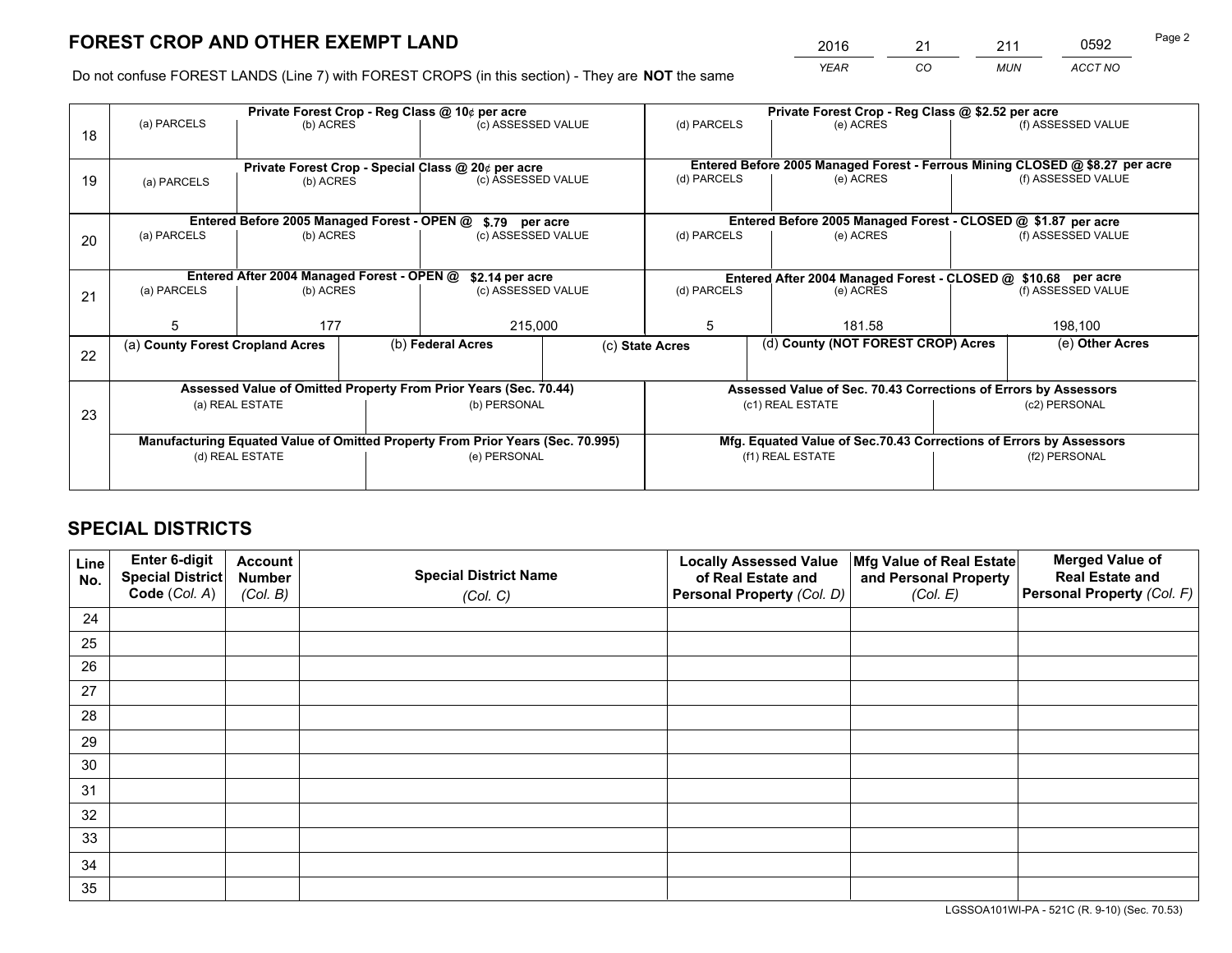|             |                                                                 |                                             |                                                         | <b>YEAR</b>                                                                       | CO<br><b>MUN</b>                                              | <b>ACCT NO</b>                                                                 |  |  |
|-------------|-----------------------------------------------------------------|---------------------------------------------|---------------------------------------------------------|-----------------------------------------------------------------------------------|---------------------------------------------------------------|--------------------------------------------------------------------------------|--|--|
| Line<br>No. | <b>Enter 6-digit</b><br><b>School District</b><br>Code (Col. A) | <b>Account</b><br><b>Number</b><br>(Col. B) | <b>School District Name</b><br>(Col. C)                 | <b>Locally Assessed Value</b><br>of Real Estate and<br>Personal Property (Col. D) | Mfg Value of Real Estate<br>and Personal Property<br>(Col. E) | <b>Merged Value of</b><br><b>Real Estate and</b><br>Personal Property (Col. F) |  |  |
|             | A. SCHOOL DISTRICTS (K-8 and K-12)                              |                                             |                                                         |                                                                                   |                                                               |                                                                                |  |  |
| 36          | 211218                                                          | 0130                                        | SCH D OF CRANDON                                        | 91,000,550                                                                        | 1,184,600                                                     | 92,185,150                                                                     |  |  |
| 37          |                                                                 |                                             |                                                         |                                                                                   |                                                               |                                                                                |  |  |
| 38          |                                                                 |                                             |                                                         |                                                                                   |                                                               |                                                                                |  |  |
| 39          |                                                                 |                                             |                                                         |                                                                                   |                                                               |                                                                                |  |  |
| 40          |                                                                 |                                             |                                                         |                                                                                   |                                                               |                                                                                |  |  |
| 41          |                                                                 |                                             |                                                         |                                                                                   |                                                               |                                                                                |  |  |
| 42          |                                                                 |                                             |                                                         |                                                                                   |                                                               |                                                                                |  |  |
| 43          |                                                                 |                                             |                                                         |                                                                                   |                                                               |                                                                                |  |  |
| 44          |                                                                 |                                             |                                                         |                                                                                   |                                                               |                                                                                |  |  |
| 45<br>46    |                                                                 |                                             |                                                         |                                                                                   |                                                               |                                                                                |  |  |
| 47          |                                                                 |                                             |                                                         |                                                                                   |                                                               |                                                                                |  |  |
| 48          |                                                                 |                                             |                                                         |                                                                                   |                                                               |                                                                                |  |  |
| 49          |                                                                 |                                             |                                                         |                                                                                   |                                                               |                                                                                |  |  |
| 50          |                                                                 |                                             | TOTAL ASSESSED VALUE OF SCHOOL DISTRICTS (K-8 and K-12) | 91,000,550                                                                        | 1,184,600                                                     | 92,185,150                                                                     |  |  |
|             | <b>B.</b><br><b>UNION HIGH SCHOOL DISTRICTS</b>                 |                                             |                                                         |                                                                                   |                                                               |                                                                                |  |  |
| 51          |                                                                 |                                             |                                                         |                                                                                   |                                                               |                                                                                |  |  |
| 52          |                                                                 |                                             |                                                         |                                                                                   |                                                               |                                                                                |  |  |
| 53          |                                                                 |                                             |                                                         |                                                                                   |                                                               |                                                                                |  |  |
| 54          |                                                                 |                                             |                                                         |                                                                                   |                                                               |                                                                                |  |  |
| 55          |                                                                 |                                             | TOTAL ASSESSED VALUE OF UNION HIGH SCHOOLS              |                                                                                   |                                                               |                                                                                |  |  |
|             | C.<br><b>TECHNICAL COLLEGE DISTRICTS</b>                        |                                             |                                                         |                                                                                   |                                                               |                                                                                |  |  |
| 56          | 001600                                                          | 0015                                        | NICOLET TECHNICAL COLLEGE<br><b>RHIN</b>                | 91,000,550                                                                        | 1,184,600                                                     | 92,185,150                                                                     |  |  |
| 57          |                                                                 |                                             |                                                         |                                                                                   |                                                               |                                                                                |  |  |
| 58          |                                                                 |                                             |                                                         |                                                                                   |                                                               |                                                                                |  |  |
| 59          |                                                                 |                                             | TOTAL ASSESSED VALUE OF TECHNICAL COLLEGES              | 91,000,550                                                                        | 1,184,600                                                     | 92,185,150                                                                     |  |  |

# *I hereby certify, to the best of my knowledge and belief, this form is complete and correct.*

| Print name of preparer | Title                    |                | Date (MM / DD / CCYY) |
|------------------------|--------------------------|----------------|-----------------------|
|                        |                          |                |                       |
| Signature of preparer  | Contact Telephone Number | E-mail address |                       |
|                        | $\overline{\phantom{0}}$ |                |                       |

# **SCHOOL DISTRICTS**

201621 2110592 Page 3